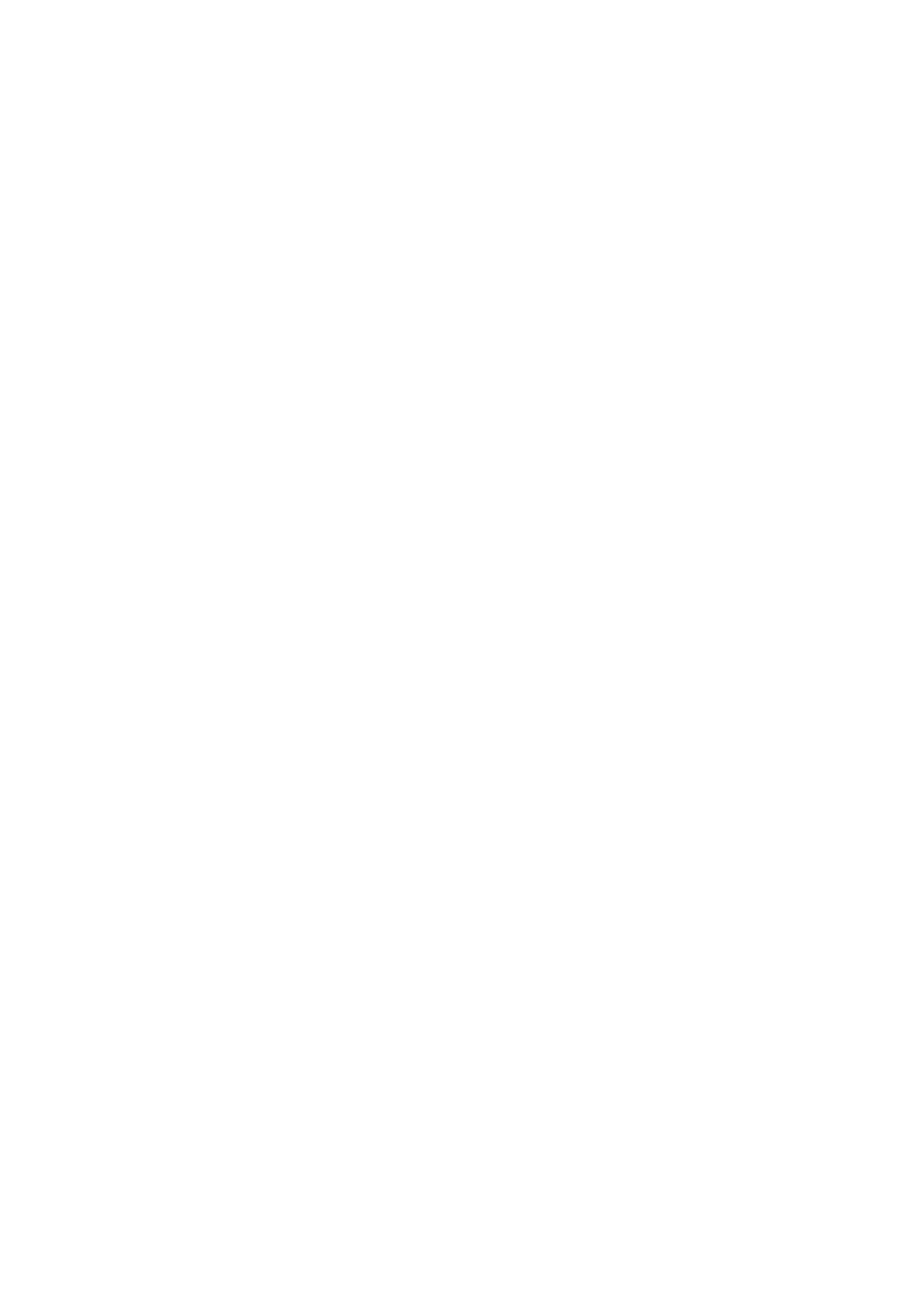# **CITY OF COCKBURN**

## **SUMMARY OF AGENDA TO BE PRESENTED TO THE ORDINARY COUNCIL MEETING TO BE HELD ON TUESDAY, 18 SEPTEMBER 2001 AT 7:30 P.M.**

## **Page**

 $\overline{a}$ 

| 1.             |                                                                                                         |                                                                                                            |                |
|----------------|---------------------------------------------------------------------------------------------------------|------------------------------------------------------------------------------------------------------------|----------------|
| 2.             |                                                                                                         |                                                                                                            |                |
| 3.             |                                                                                                         |                                                                                                            |                |
| 4.             |                                                                                                         | ACKNOWLEDGEMENT OF RECEIPT OF WRITTEN DECLARATIONS                                                         |                |
| 5.             |                                                                                                         |                                                                                                            |                |
| 6.             | ACTION TAKEN ON PREVIOUS PUBLIC QUESTIONS TAKEN ON                                                      |                                                                                                            |                |
| 7 <sub>1</sub> |                                                                                                         |                                                                                                            |                |
| 8.             | 8.1                                                                                                     | (Ocm1_9_2001) - ORDINARY COUNCIL MEETING - 21/8/01                                                         | $\overline{2}$ |
| 9.             |                                                                                                         |                                                                                                            |                |
| 10.            |                                                                                                         |                                                                                                            |                |
| 11.            | BUSINESS LEFT OVER FROM THE PREVIOUS MEETING (If                                                        |                                                                                                            |                |
| 12.            | DECLARATION BY COUNCILLORS WHO HAVE NOT GIVEN DUE<br>CONSIDERATION TO MATTERS CONTAINED IN THE BUSINESS |                                                                                                            |                |
| 13.            |                                                                                                         |                                                                                                            |                |
|                | 13.1                                                                                                    | (Ocm1 9 2001) - COUNCILLORS AND STAFF SOUTH LAKE LEISURE<br>CENTRE MEMBERSHIP SUBSIDY (8143) (RA) (ATTACH) | 3              |
|                | 13.2                                                                                                    | (Ocm1 9 2001) - DELEGATE - COCKBURN SPLIT SISTER COMMITTEE<br>$(1021)$ (DMG)                               | 5              |
|                | 13.3                                                                                                    | (Ocm1 9 2001) - AUSTRALIAN SISTER CITIES ASSOCIATION (ASCA)<br>NATIONAL CONFERENCE (1027) (DMG) (ATTACH)   | 6              |
|                | 13.4                                                                                                    | (Ocm1 9 2001) - SPORT AND RECREATION INDUSTRY 2001 STATE<br>CONFERENCE (1027) (DMG)                        | 7              |
| 14.            |                                                                                                         |                                                                                                            |                |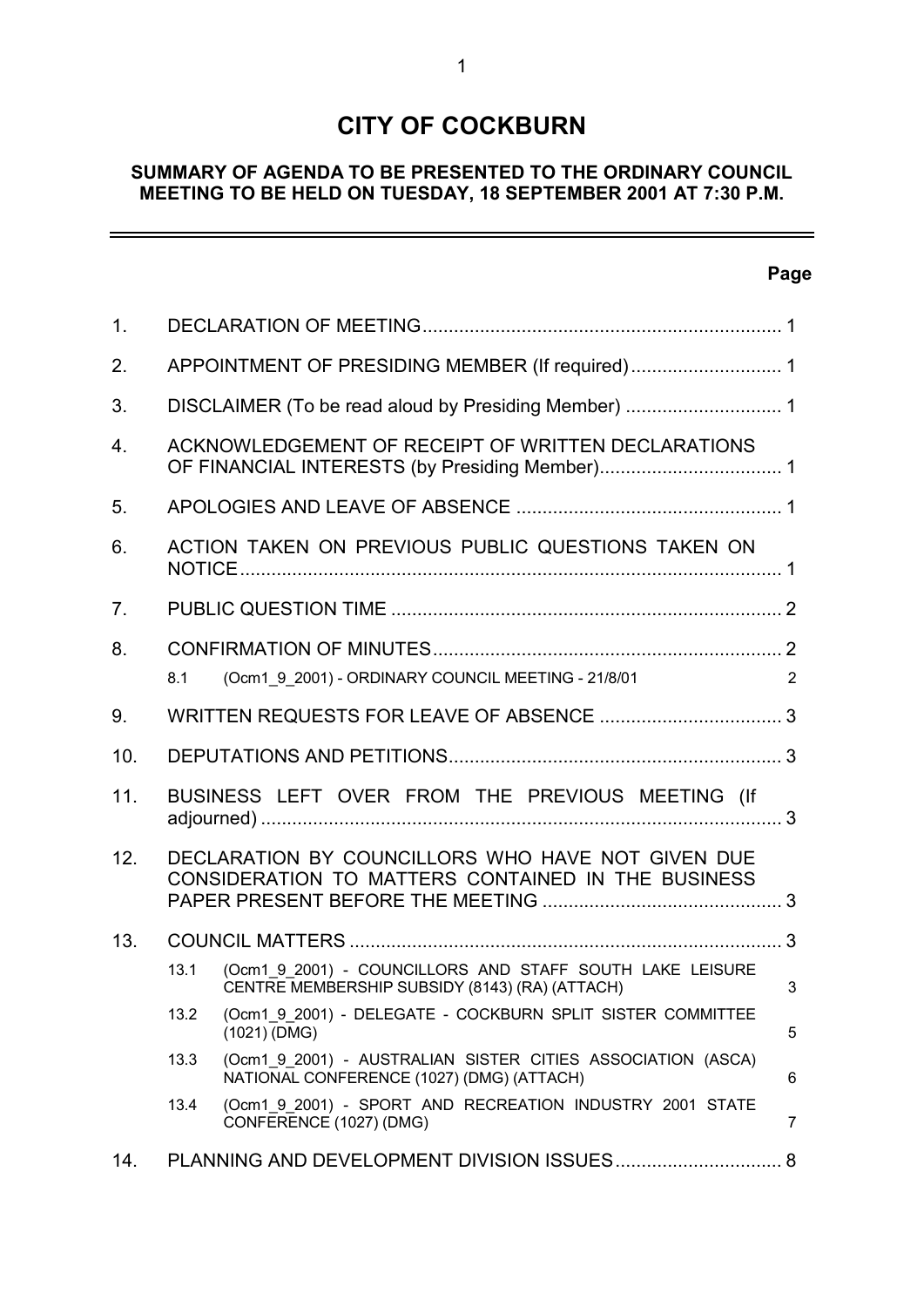|     | 14.1  | (Ocm1 9 2001) - AMENDMENTS TO ROAD RESERVE AND PAVEMENT<br>STANDARDS APD30 (9003) (MR) (ATTACH)                                                                                                                                                                   | 8  |
|-----|-------|-------------------------------------------------------------------------------------------------------------------------------------------------------------------------------------------------------------------------------------------------------------------|----|
|     | 14.2  | (Ocm1 9 2001) - PURCHASE OF PORTION OF LOT 58 TINDAL AVENUE,<br>BEELIAR - BEELIAR ROAD CONSTRUCTION SPEARWOOD TO WATSON<br>ROAD (4413818) (KJS)                                                                                                                   | 11 |
|     | 14.3  | (Ocm1 9 2001) - LAKE COOGEE DUAL USE PATH (3300016) (CB)                                                                                                                                                                                                          | 12 |
|     | 14.4  | (Ocm1 9 2001) - PROPOSED MULTI STOREY ACCOMMODATION UNITS<br>(26) AND COMMERCIAL DEVELOPMENT - LOT 4; 3 ROCKINGHAM ROAD,<br>HAMILTON HILL (2212275) (MR) (ATTACH)                                                                                                 | 15 |
|     | 14.5  | (Ocm1 9 2001) - RE-APPROVAL OF EXTRACTIVE INDUSTRY - LOT JAA<br>136 ARMADALE ROAD, BANJUP - OWNER: HOMESWEST - APPLICANT:<br>BOWMAN BISHAW GORHAM (5513464) (CC) (MAP 20) (ATTACH)                                                                                | 21 |
|     | 14.6  | (Ocm1 9 2001) - FINAL ADOPTION - SCHEME AMENDMENT 230<br>PROPOSED RELOCATION OF COUNCIL COMMUNITY PURPOSE SITE -<br>GATEWAYS SHOPPING CENTRE - OWNERS: STATE OF WA PERRON<br>INVESTMENTS - APPLICANT: TAYLOR BURRELL (551845; 5518348;<br>5518347; 92230) (MR)    | 26 |
|     | 14.7  | (Ocm1 9 2001) - REVISED PUBLIC OPEN SPACE SCHEDULE - BEELIAR<br>CELL 11 (PANORAMA GARDENS) STRUCTURE PLAN AREA - PT LOT 4<br>BEELIAR DRIVE & RESERVE 46285 THE GRANGE - OWNER:<br>HOMESWEST - APPLICANT: CHAPPELL & LAMBERT (9519) (CC) (MAPS<br>15 & 9) (ATTACH) | 29 |
|     | 14.8  | (Ocm1 9 2001) - ADDITIONS TO THE DELEGATED AUTHORITY MANUAL<br>(1054) (MR) (ATTACH)                                                                                                                                                                               | 31 |
|     | 14.9  | (Ocm1 9 2001) - PROPOSED COMMERCIAL VEHICLE PARKING - LOT<br>129; 5 GREGORY WAY, COOLBELLUP - OWNER/APPLICANT: L W OLMAN<br>(1102914) (SC) (MAP21.20) (ATTACH)                                                                                                    | 32 |
|     | 14.10 | (Ocm1 9 2001) - 12 AGED OR DEPENDENT PERSONS DWELLINGS - LOT<br>1482 WAITCH LOOP CNR THE GRANGE, BEELIAR - OWNER:<br>HOMESWEST - APPLICANT: OLDFIELD KNOT ARCHITECTS (4413438)<br>(CC) (MAP 15) (ATTACH)                                                          | 36 |
|     | 14.11 | (Ocm1_9_2001) - POSSIBLE RE-ALIGNMENT OF STAGE 7 OF THE ROE<br>HIGHWAY (9701) (SMH) (ATTACH)                                                                                                                                                                      | 40 |
| 15. |       | FINANCE AND CORPORATE SERVICES DIVISION ISSUES 53                                                                                                                                                                                                                 |    |
|     | 15.1  | (Ocm1 9 2001) - LIST OF CREDITORS PAID (5605) (KL) (ATTACH)                                                                                                                                                                                                       | 53 |
|     | 15.2  | (Ocm1 9 2001) - TP & KL HOARE - APPLICATION FOR REFUND OF<br>RATES IN RESPECT OF 4 CHERNISS COURT, SUCCESS (5516079) (ATC)                                                                                                                                        | 54 |
|     | 15.3  | (Ocm1 9 2001) - ESTABLISHMENT OF A COMMUNITY BANK (5101) (KL)                                                                                                                                                                                                     | 56 |
|     | 15.4  | (Ocm1 9 2001) - COUNCIL POSITION STATEMENT - CORPORATE<br><b>CREDIT CARDS (KL)</b>                                                                                                                                                                                | 59 |
|     | 15.5  | (Ocm1 9 2001) - LOCAL GOVERNMENT MICROSOFT SOFTWARE<br>LICENSING ENTERPRISE AGREEMENT (ATC)(ATTACH)                                                                                                                                                               | 60 |
|     | 15.6  | (Ocm1 9 2001) - SEPAROVICH NOMINEES PTY LTD - REQUEST FOR<br>RUBBISH SERVICES CHARGE TO BE WAIVED IN RESPECT OF SHOPS<br>AT 1050 ROCKINGHAM ROAD (3412012) (ATC)                                                                                                  | 63 |
| 16. |       |                                                                                                                                                                                                                                                                   |    |
|     | 16.1  | (Ocm1 9 2001) - BLACKSPOT PROGRAM - INTERSECTION OF<br>ROCKINGHAM ROAD AND COLEVILLE CRESCENT, SPEARWOOD<br>(450498; 450378) (SL) (ATTACH)                                                                                                                        | 65 |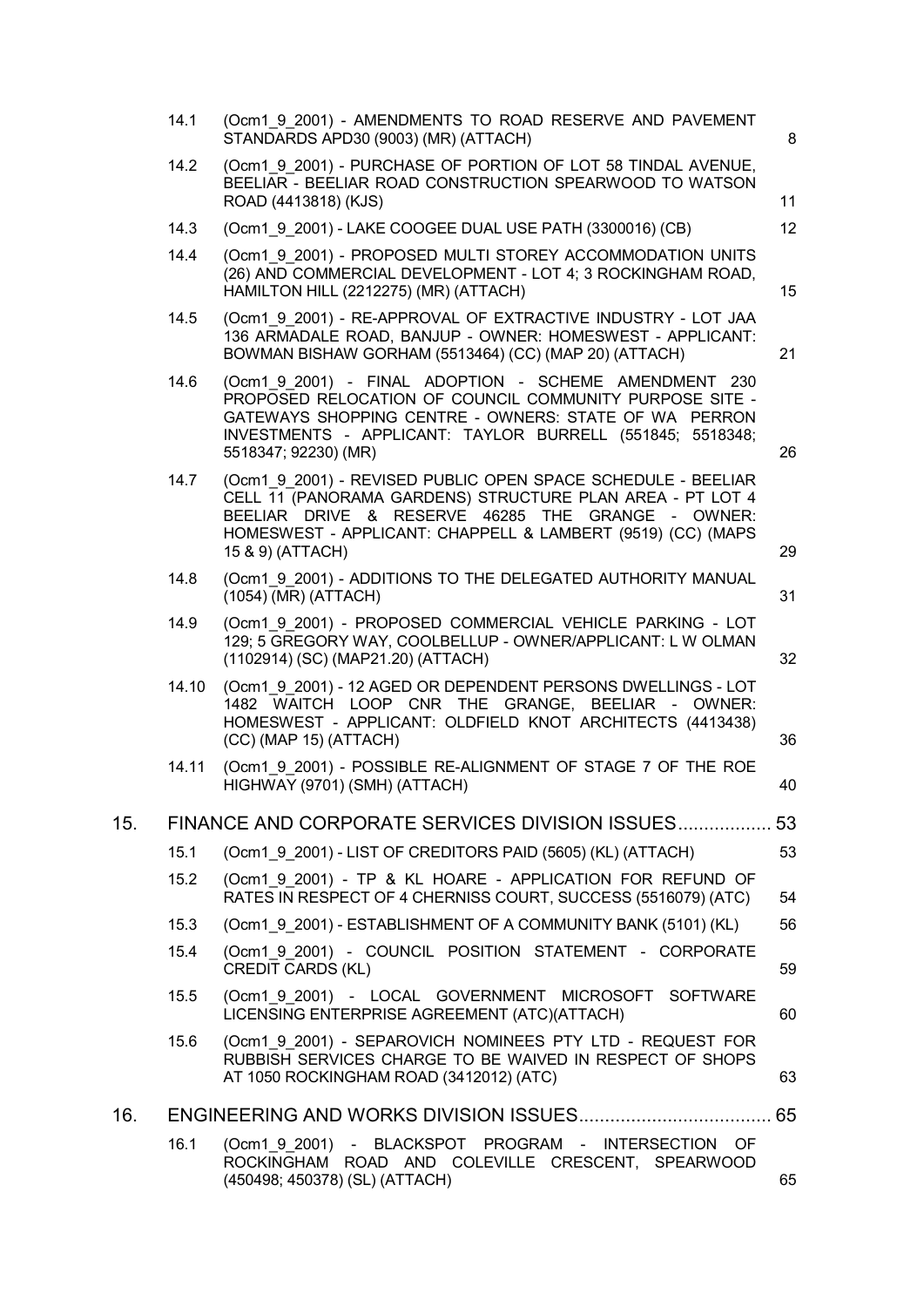| 17. |                |                                                                                                                                   |    |
|-----|----------------|-----------------------------------------------------------------------------------------------------------------------------------|----|
|     | 17.1           | (Ocm1 9 2001) - COASTAL MOTORCYCLE CLUB RENTAL FEE (8008)<br>(RA) (ATTACH)                                                        | 68 |
|     | 17.2           | (Ocm1 9 2001) - PETITION GLEN IRIS ESTATE - INCREASE IN WALL<br><b>HEIGHT (8064) (RA)</b>                                         | 71 |
|     | 17.3           | (Ocm1 9 2001) - SOUTH LAKE LEISURE CENTRE CRECHE FEES (8143)<br>(SH)                                                              | 73 |
|     | 17.4           | (Ocm1 9 2001) - MANNING PARK LEASE BETWEEN WESTERN<br>AUSTRALIAN PLANNING COMMISSION AND THE CITY OF COCKBURN<br>$(2207525)$ (KS) | 78 |
| 18. |                |                                                                                                                                   |    |
| 19. |                | MOTIONS OF WHICH PREVIOUS NOTICE HAS BEEN GIVEN 80                                                                                |    |
|     | 19.1           | (Ocm1 9 2001) - STUDENT GRADUATION PRIZES (8305) (RA)                                                                             | 80 |
|     | 19.2           | (Ocm1 9 2001) - USE FOR LOT 502 PHOENIX ROAD, BIBRA LAKE<br>OWNED BY LANDCORP (1101294) (AJB)                                     | 81 |
|     | 19.3           | (Ocm1 9 2001) - DEFERMENT OF THE SUBDIVISION PROPOSALS FOR<br>LOT 502 PHOENIX ROAD, BIBRA LAKE - LANDCORP (113648) (AJB)          | 84 |
| 20. | <b>NOTICES</b> | GIVEN AT THE MEETING FOR<br>OF.<br><b>MOTION</b>                                                                                  |    |
| 21. |                | NEW BUSINESS OF AN URGENT NATURE INTRODUCED BY<br>DECISION OF MEETING BY COUNCILLORS OR OFFICERS 88                               |    |
| 22. |                | MATTERS TO BE NOTED FOR INVESTIGATION, WITHOUT                                                                                    |    |
| 23. |                |                                                                                                                                   |    |
|     | 23.1           | (Ocm1 9 2001) - AUTHORITY TO CHIEF EXECUTIVE OFFICER - REPORT<br>FROM MANAGER, CORPORATE DEVELOPMENT (RWB) (6679)                 | 88 |
| 24. |                | RESOLUTION OF COMPLIANCE (Section 3.18(3), Local Government                                                                       |    |
| 25. |                |                                                                                                                                   |    |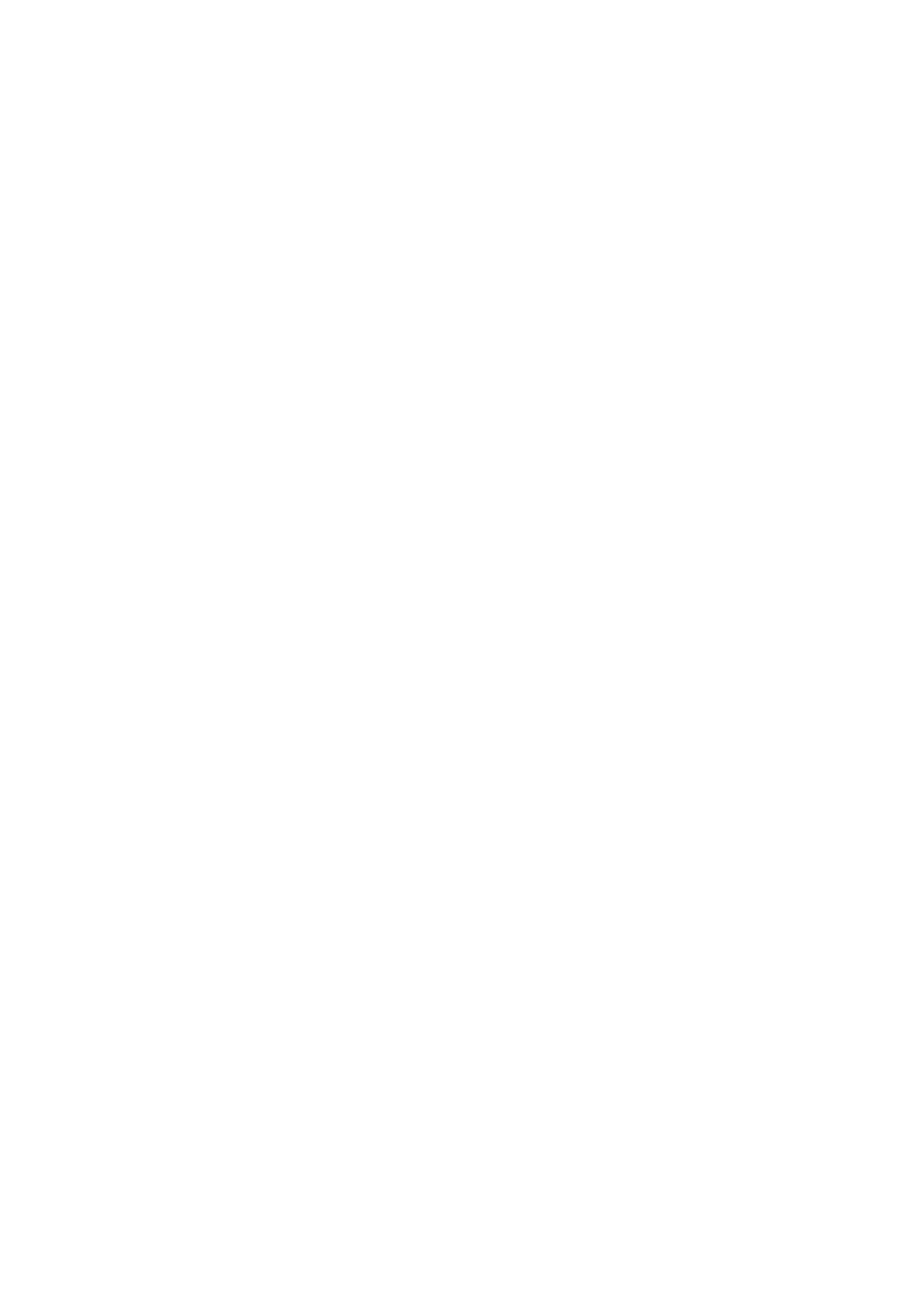# **CITY OF COCKBURN**

**AGENDA TO BE PRESENTED TO THE ORDINARY COUNCIL MEETING TO BE HELD ON TUESDAY, 18 SEPTEMBER 2001 AT 7:30 P.M.**

## **1. DECLARATION OF MEETING**

### **2. APPOINTMENT OF PRESIDING MEMBER (If required)**

#### **3. DISCLAIMER (To be read aloud by Presiding Member)**

Members of the public who attend Council Meetings, should not act immediately on anything they hear at the Meetings, without first seeking clarification of Council's position. Persons are advised to wait for written advice from the Council prior to taking action on any matter that they may have before Council.

### **4. ACKNOWLEDGEMENT OF RECEIPT OF WRITTEN DECLARATIONS OF FINANCIAL INTERESTS (by Presiding Member)**

## **5. APOLOGIES AND LEAVE OF ABSENCE**

Clr M. Reeve-Fowkes Apology

#### **6. ACTION TAKEN ON PREVIOUS PUBLIC QUESTIONS TAKEN ON NOTICE**

**Brendan Beets - Public Question Time - Ordinary Council Meeting - 21 August 2001** - informed Council of the problems he was encountering in applying for a Home Business License and in particular, the payment of a second fee.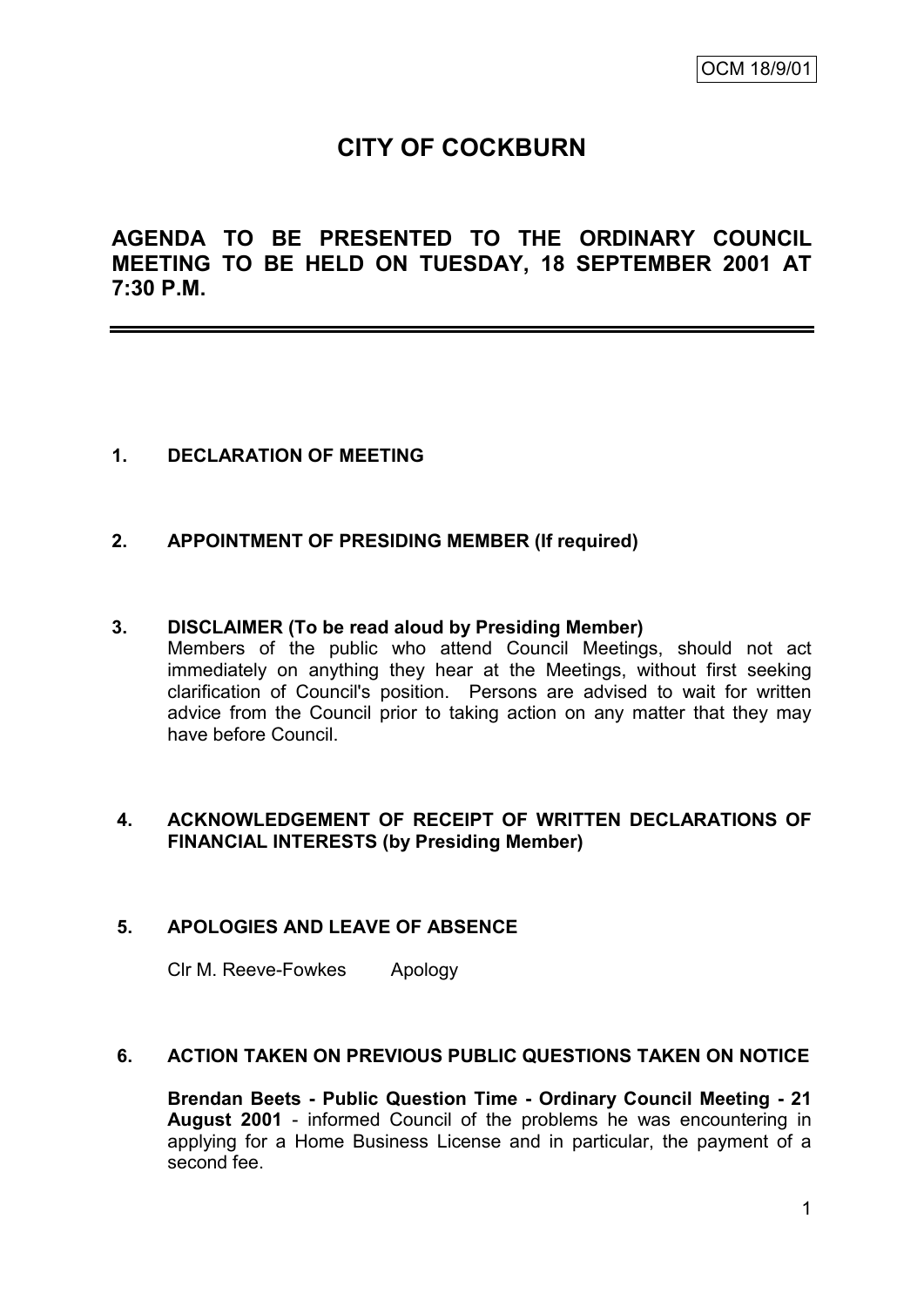The Chief Executive Officer had the matter investigated and in a letter dated 23 August 2001, advised Mr Beets that the reason for the second fee to be charged, was because Mr Beets was making application to conduct the business from a different location to previous and therefore a second fee was applicable.

Discussions between Mr Beets and the Planning Department have since resolved the issue.

**Bert Renner - Public Question Time - Ordinary Council Meeting - 21 August 2001** - required further information regarding the additional financial costs associated with the overall recycling project undertaken by the City of Cockburn.

A letter dated 3rd September 2001 fully explained the reasons for the funding of the Waste Management/Recycling System being introduced by the local governments of Fremantle, East Fremantle, Canning, Melville and Cockburn.

## **7. PUBLIC QUESTION TIME**

## **8. CONFIRMATION OF MINUTES**

### **8.1 (Ocm1\_9\_2001) - ORDINARY COUNCIL MEETING - 21/8/01**

#### **RECOMMENDATION**

That the Minutes of the Ordinary Council Meeting held on Tuesday, 21 August 2001 be confirmed as a true and accurate record subject to the following amendments:-

- Item 22.1 (3) to read "CIr Tilbury requested an investigation into the possible transportation of liquified anhydrous hydrogen from Fremantle Port, down the freeway to the BP Refinery in Kwinana".
- Item 13.2 to read " MOVED CIr Humphreys SECONDED CIr Waters that Council grant approval to the Mayor and Chief Executive Officer (CEO) to be included in a delegation of representatives from South West Group Councils to Canberra in September/October, 2001 and that Council not adopt Policy AES9 "Approval to Participate in Representative Delegations"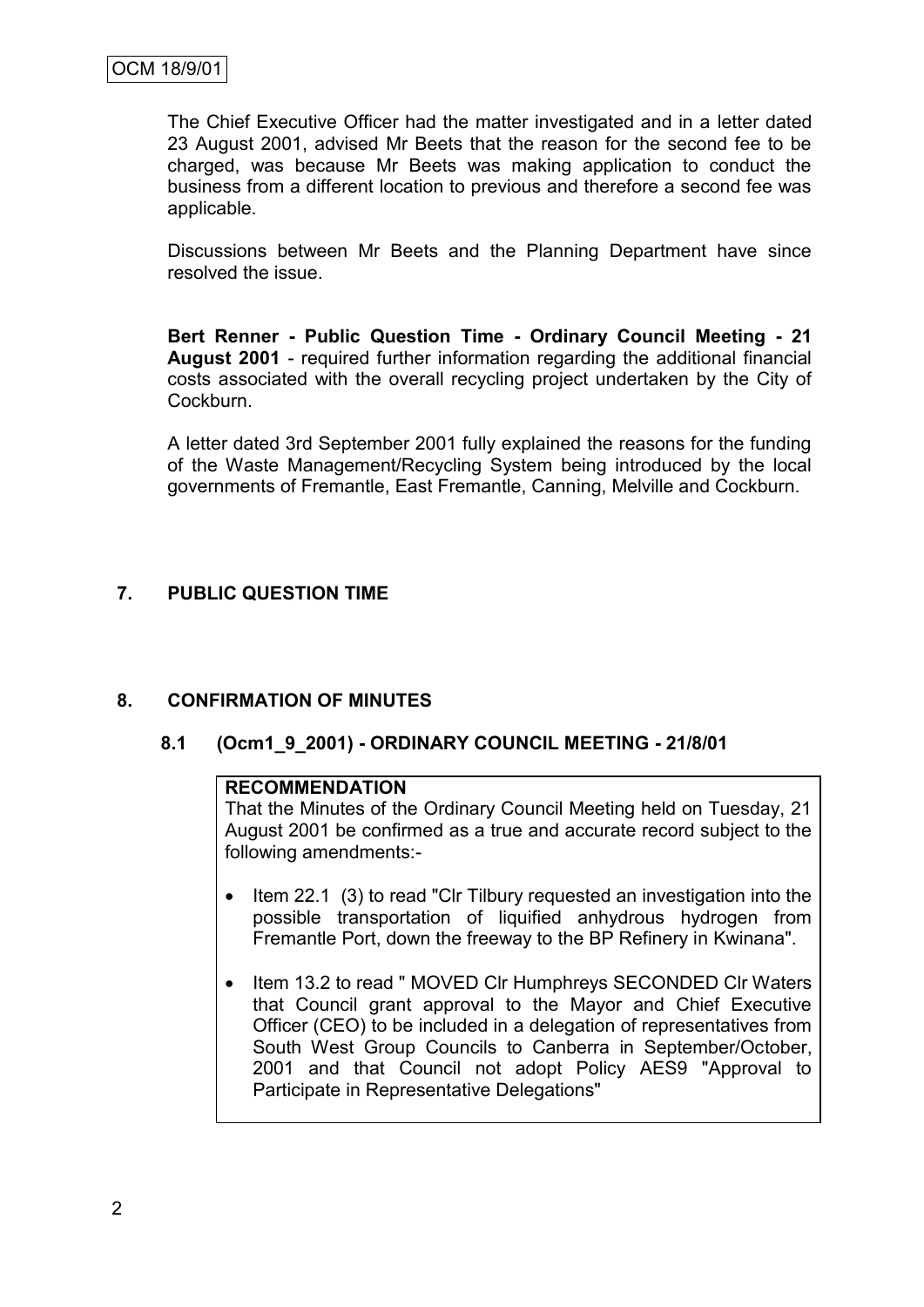### **COUNCIL DECISION**

### **9. WRITTEN REQUESTS FOR LEAVE OF ABSENCE**

### **10. DEPUTATIONS AND PETITIONS**

#### **11. BUSINESS LEFT OVER FROM THE PREVIOUS MEETING (If adjourned)**

Nil

### **12. DECLARATION BY COUNCILLORS WHO HAVE NOT GIVEN DUE CONSIDERATION TO MATTERS CONTAINED IN THE BUSINESS PAPER PRESENT BEFORE THE MEETING**

#### **13. COUNCIL MATTERS**

### **13.1 (Ocm1\_9\_2001) - COUNCILLORS AND STAFF SOUTH LAKE LEISURE CENTRE MEMBERSHIP SUBSIDY (8143) (RA) (ATTACH)**

#### **RECOMMENDATION**

That Council, pursuant to Section 5.69 of the Local Government Act 1995, apply to the Minister for Local Government to allow disclosing members to participate in the adoption of a Council Policy relating to subsidising a corporate wellness program which will involve Councillors and staff being offered discount membership options to the South Lake Leisure Centre.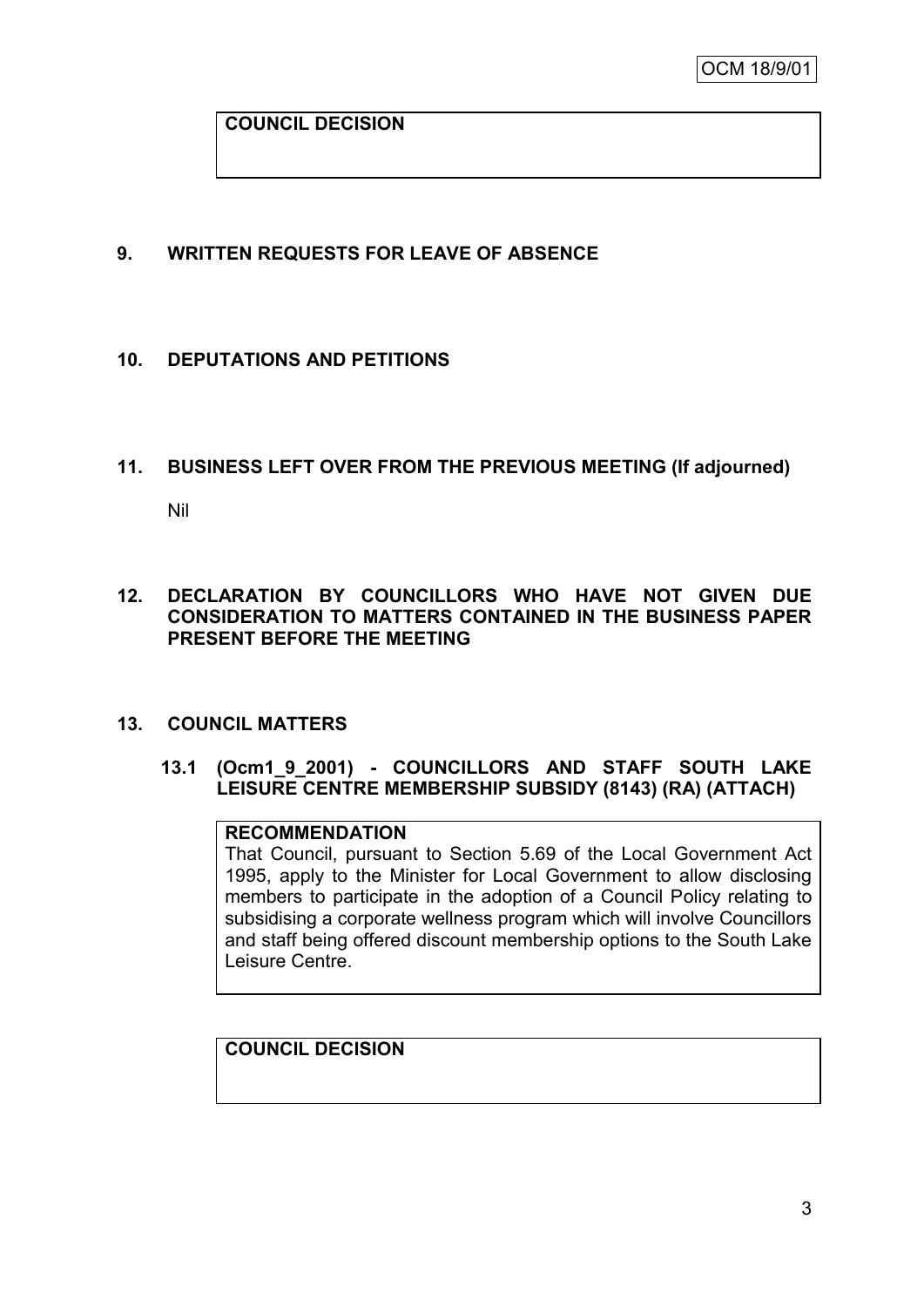Council has placed on its budget, funds to subsidise the cost of Councillors and staff utilising the South Lake Leisure Centre for fitness programs. To ensure the funds are expended in a way that achieves Council"s objectives, a policy for the matter is required.

#### **Submission**

N/A

### **Report**

It is a common and recognised practice for employers to provide incentives for their employees to improve their sense of well being. A key element of this sense is physical fitness, which also has a positive impact on the productivity of employees and the level of absenteeism due to illness.

The policy is proposed on the view that Councillors and employees should be encouraged to participate in regular exercise regimes rather than occasional intense periods of exercise. To this end, staff and Councillors are encouraged to become South Lake Leisure Centre members through the provision of a subsidy for membership. In respect to Councillors, there is \$1,000 on the budget which, with a subsidy to the maximum of \$150 per person per year, would give 6 Councillors the opportunity to take up subsidised membership. It is understood that there are 3 Councillors who regularly use the centre and would be immediately eligible for the subsidy if they are members or should they become members.

In respect to staff, there is \$2,500 on budget for this purpose which, with the same subsidy level, would allow for 16 staff to have subsidised membership. Council has many staff who are employed on a part time or casual basis whose hours vary from on average several hours per week to near full time hours. Many of these staff are relied upon to attend work on a regular basis and are long term committed staff members. It is proposed that any casual or part time staff member who has, over the previous 3 months, averaged greater than 19 hours per week will also be eligible for the subsidy.

It is proposed that the staff at the South Lake Leisure Centre continue to have free use of the facilities. This privilege being conditional on the staff member working more that 5 hours per week and their use of the facilities not infringing on the amenity of paying patrons use of the facilities.

The provision of this privilege to South Lake Leisure Centre staff assists with their increased knowledge of the facilities services. Assists with the development of positive customer service relations through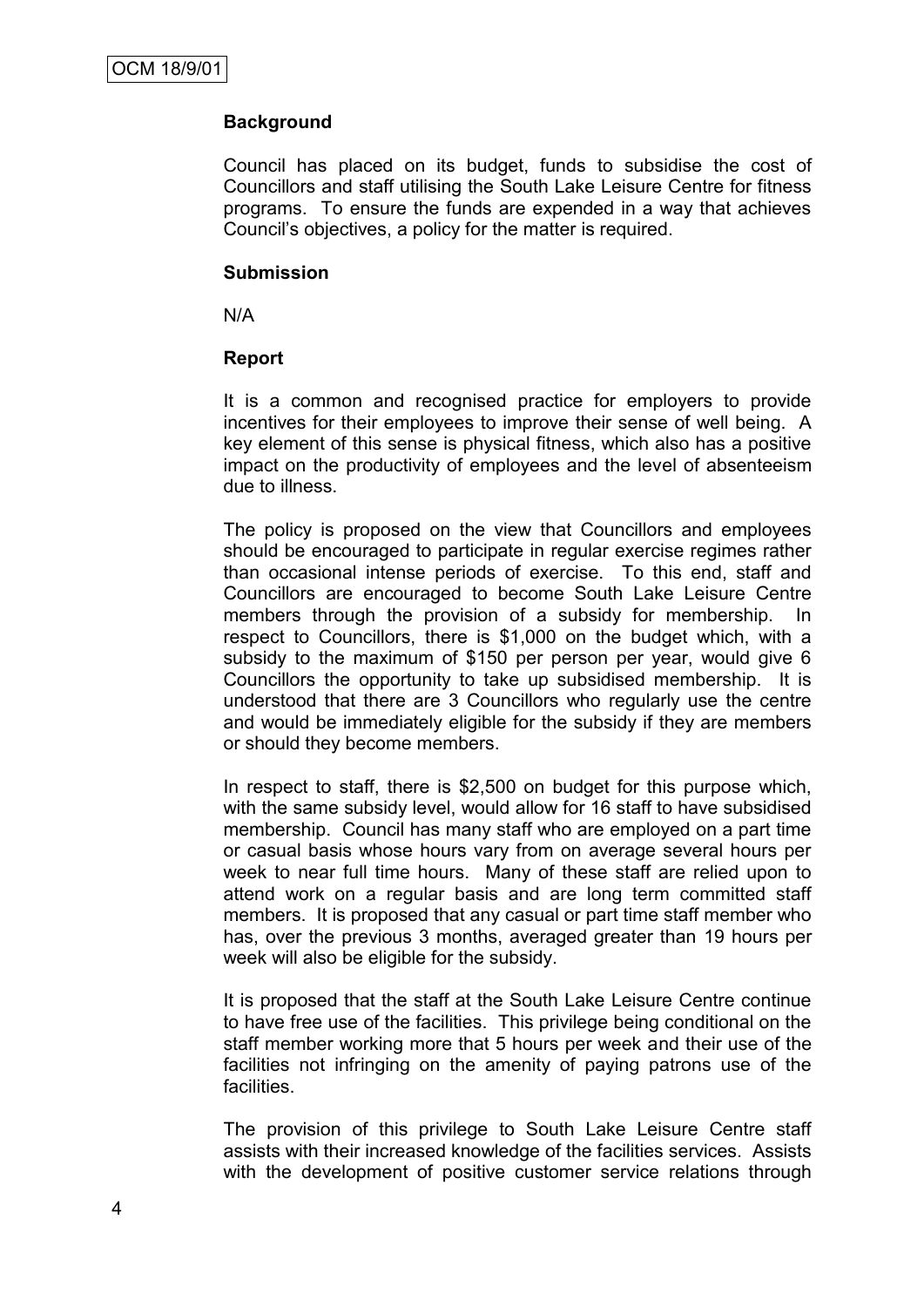patrons and staff interacting in a joint activity. Furthermore, as all staff employed at the South Lake Leisure Centre are paid through the Council payroll and do not receive cash payments as occurs with many other centres, the free use of the facility can be seen as a non cash benefit.

The FBT implications of this has been investigated and it has been found that this 'in-house benefit' will not exceed the Threshold 1 benefit set by the Tax Department of \$500 inclusive of G.S.T.

As there is a limited subsidy budget it is proposed that eligibility will be based on a 'first in first served' basis until such time as the budget is expended.

As all Elected Members have a financial interest in this matter, they will be required to declare that interest, however in such circumstances, it is allowable for the Minister to grant exemption for Elected Members to be able to participate in any decision relating to this matter.

### **Strategic Plan/Policy Implications**

Managing the City in a competitive, open and accountable manner.

### **Budget/Financial Implications**

Current budget includes funds to implement the proposed policy.

### **Implications of Section 3.18(3) Local Government Act, 1995**

Nil

## **13.2 (Ocm1\_9\_2001) - DELEGATE - COCKBURN SPLIT SISTER COMMITTEE (1021) (DMG)**

### **RECOMMENDATION**

That Council appoint Councillor Allen as its delegate to the Cockburn Split Sister City Committee.

## **TO BE CARRIED BY ABSOLUTE MAJORITY OF COUNCIL**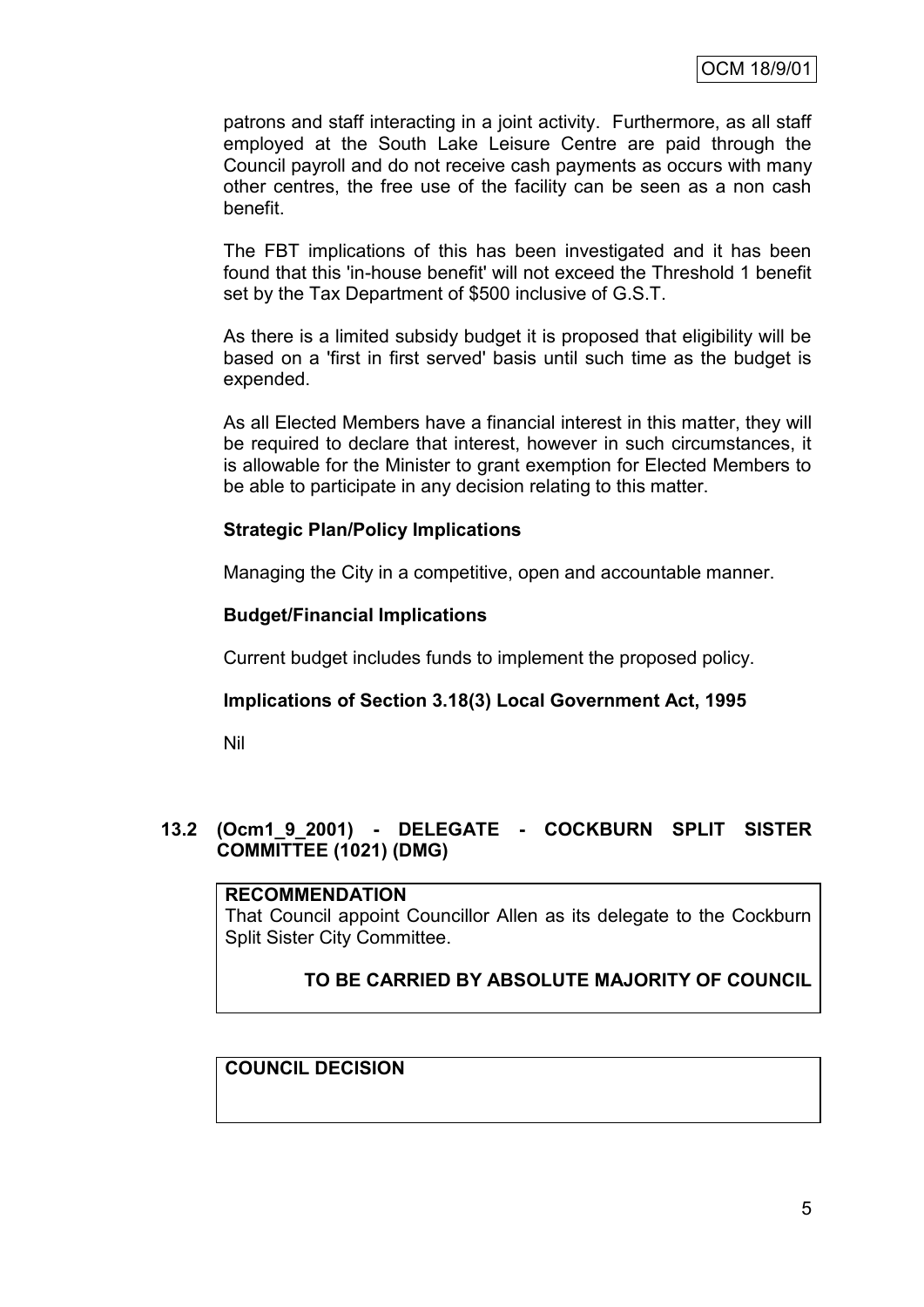At its meeting conducted on 12 December 2000, Council considered nominating delegates to Committees and other external organisations with which Council has an association. At that meeting, no delegate was appointed by Council, as there was no apparent activity by the Committee at that stage.

#### **Submission**

N/A

### **Report**

Councillor Allen has expressed an interest, through Mayor Lee, in being Council's delegate on this Committee. Accordingly, it is required that Council formally appoint any members to this committee in accordance with the Local Government Act, 1995.

### **Strategic Plan/Policy Implications**

Key Result Area "Managing Your City" refers.

## **Budget/Financial Implications**

Nil

## **Implications of Section 3.18(3) Local Government Act, 1995**

Nil

## **13.3 (Ocm1\_9\_2001) - AUSTRALIAN SISTER CITIES ASSOCIATION (ASCA) NATIONAL CONFERENCE (1027) (DMG) (ATTACH)**

#### **RECOMMENDATION**

That Council nominate Clr Allen to attend the A.S.C.A. National Conference to be held at Bunbury from 30 September – 3 October 2001, and that associated costs be paid in accordance with Council Policy AES6.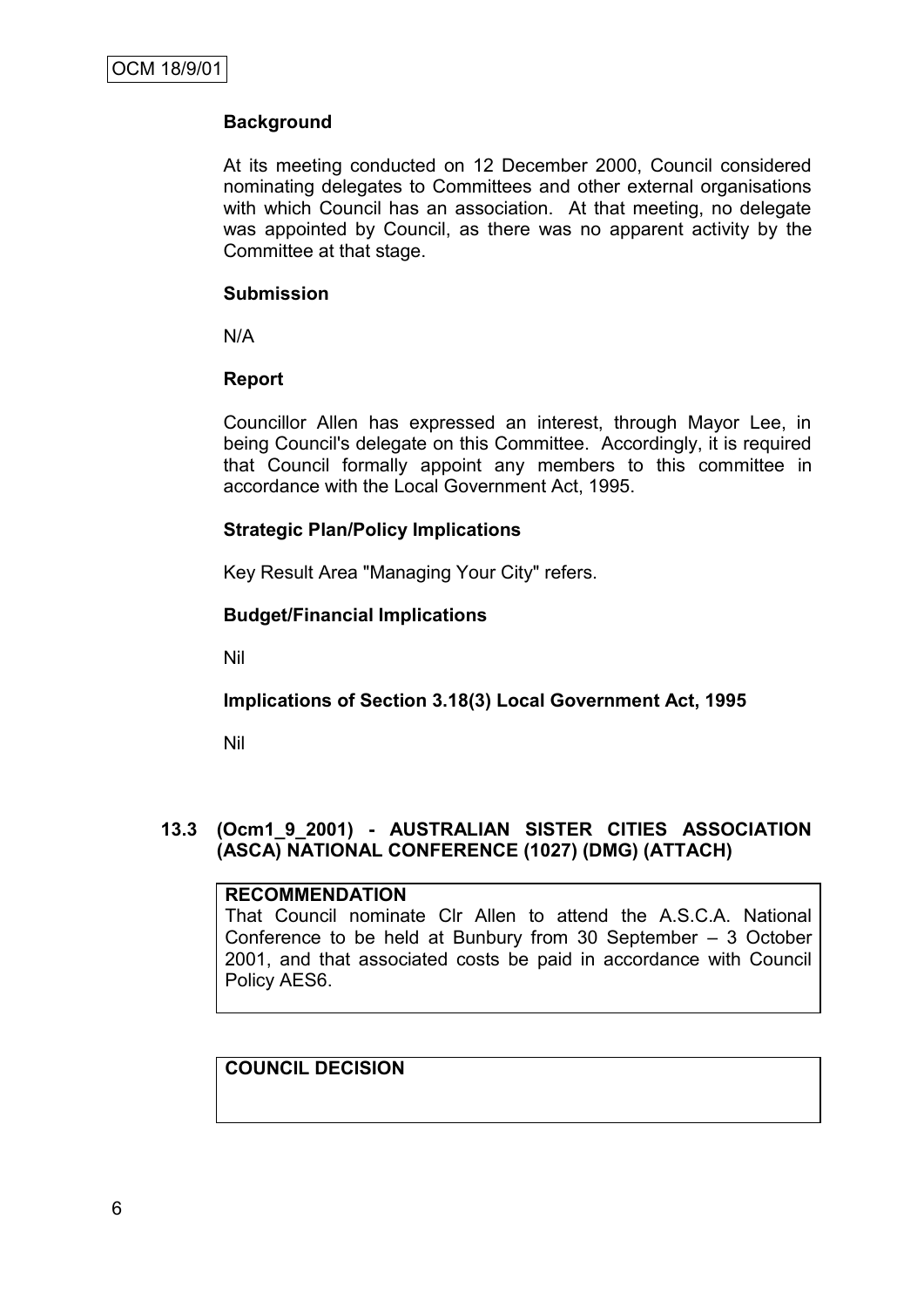Elected Members were notified of this National Conference which is being held in Western Australia in 2001, in the June 2001 edition of "Councillors Info" and again in the September 2001 edition.

#### **Submission**

N/A

## **Report**

Clr Allen has, through Mayor Lee, registered an interest in attending the Conference as Council's delegate. As no officer of Council will be attending, it is necessary for Council to approve the attendance of any Elected Member in accordance with Council Policy.

A copy of the Conference program is attached to the Agenda.

### **Strategic Plan/Policy Implications**

Key Result Area "Managing Your City" refers.

### **Budget/Financial Implications**

Costs associated in attending the Conference estimated at around \$1,500, are available from the "Governance – Elected Members Conferences" Account.

### **Implications of Section 3.18(3) Local Government Act, 1995**

Nil

## **13.4 (Ocm1\_9\_2001) - SPORT AND RECREATION INDUSTRY 2001 STATE CONFERENCE (1027) (DMG)**

### **RECOMMENDATION**

That Council approve accommodation at the conference venue for Clr Edwards for 27 & 28 September 2001, with associated expenditure being debited to "Governance – Members Conference Expenses" account.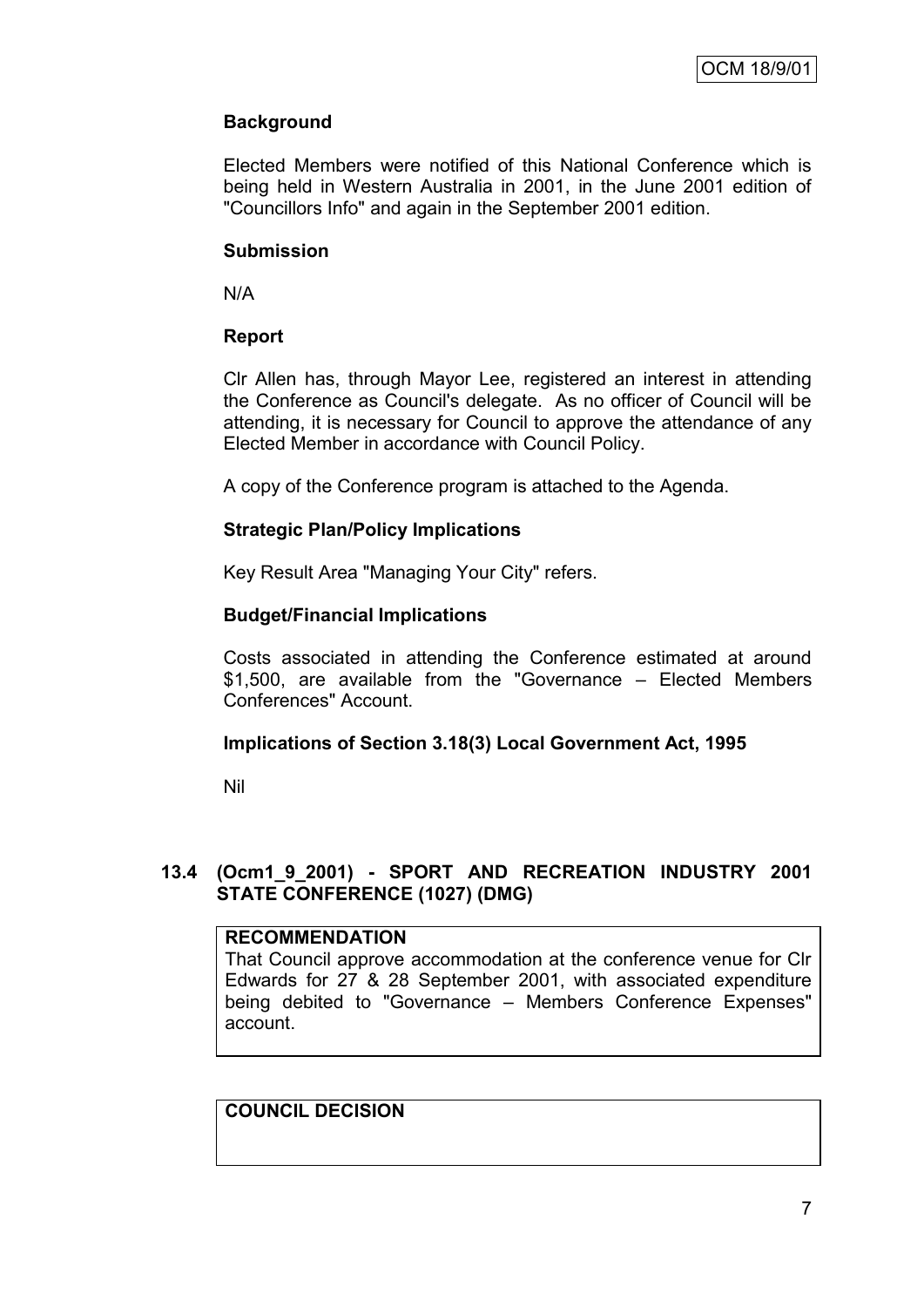A Council officer and Clr Edwards have been registered to attend the abovementioned Conference being conducted at the Joondalup Resort on 27 & 28 September 2001, pursuant to Council Policy AES6 "Attendance at Conferences".

#### **Submission**

N/A

### **Report**

Clr Edwards has requested overnight accommodation for the two days of the Conference, citing extended travelling requirements to the Conference venue and early commencement/late finishing of the Conference program sessions as the reasons for this request.

### **Strategic Plan/Policy Implications**

Key Result Area "Managing Your City" refers.

#### **Budget/Financial Implications**

Accommodation costs of \$286.00 will be payable and are available from the 'Members Conference Expenses' account.

### **Implications of Section 3.18(3) Local Government Act, 1995**

Nil

### **14. PLANNING AND DEVELOPMENT DIVISION ISSUES**

### **14.1 (Ocm1\_9\_2001) - AMENDMENTS TO ROAD RESERVE AND PAVEMENT STANDARDS APD30 (9003) (MR) (ATTACH)**

### **RECOMMENDATION**

That Council adopt the revised Road Reserve and Pavement Standards Policy APD30 as attached to this Agenda.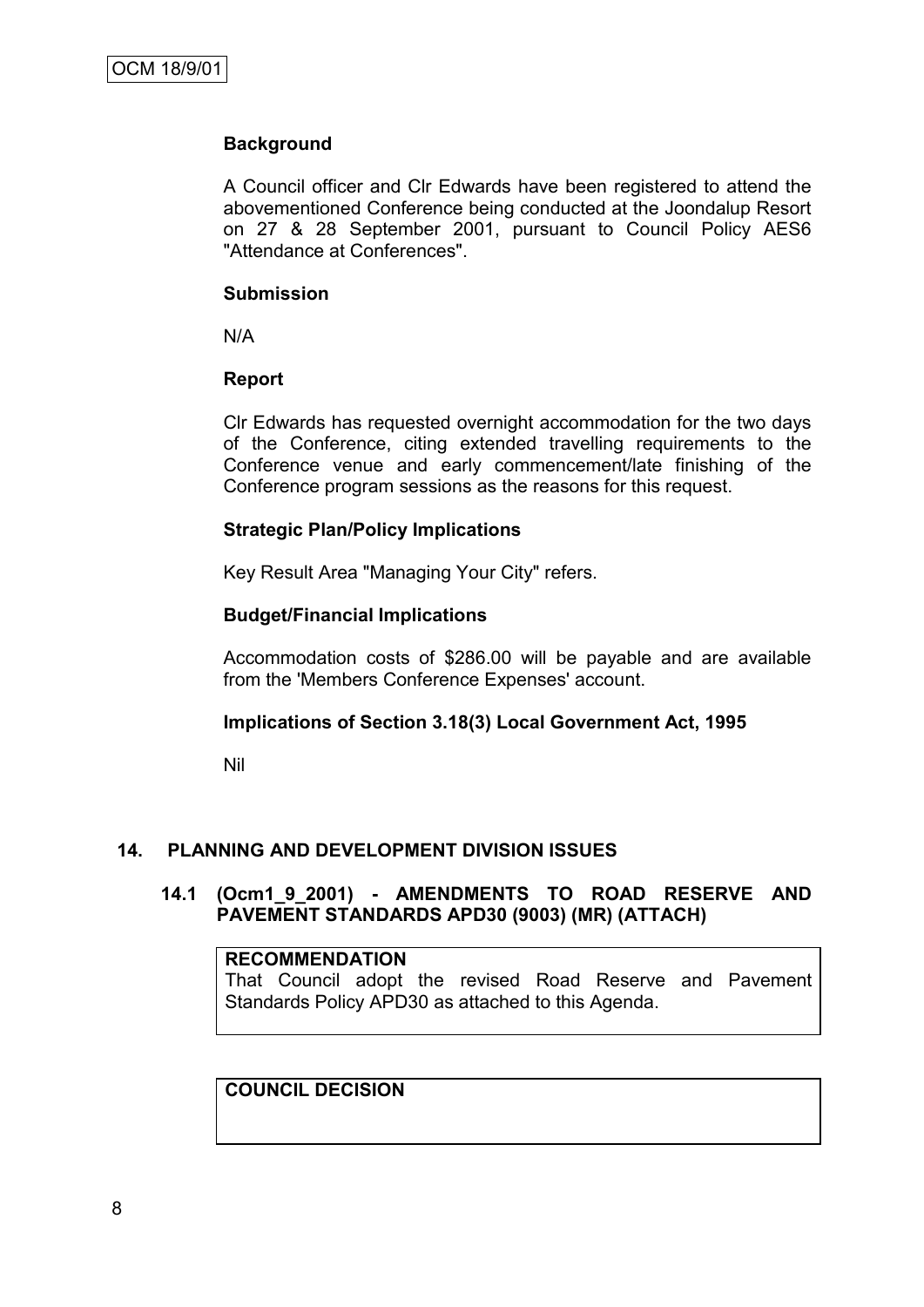At the Ordinary meeting of the Council on 19 June 2001 the Road Reserve and Pavement Standards Policy was adopted.

#### **Submission**

N/A

### **Report**

The Western Australian Planning Commission"s Liveable Neighbourhood Codes are being used by subdividers as a basis for designing narrow road reserves. It is the City"s practical experience that narrower road reserve widths often lead to conflicts in the provision of infrastructure between the City and servicing authorities, such as Western Power and the Water Corporation.

This situation resulted in the Council adopting a new policy to apply minimum road reserve standards. This was a positive move towards addressing this issue but the Policy needs further modifications to address recent concerns.

The City has experienced problems applying reductions to the road reserve width of 15 metres where the road fronts onto public open space. The difficulty occurs in relation to providing for all infrastructure requirements being the trigger to accept or reject proposals to reduce the 15m reserve by 1.5 metres where adjacent to public open space. The Policy needs to be clearer in its requirements and to be expanded to ensure all servicing authorities agree with a variation to a road reserve standard.

It is proposed to delete the closing Policy requirements which are not correctly described as follows:-

*"Minimum Road Pavement Width – 6 metres (may be reduced in acceptable circumstances)*

*"Minimum Verge Width – 4.5 metres (may be reduced to 3 metres adjacent to POS or in acceptable circumstances)*

*"Absolute Minimum Road Reserve Width – 15 metres (may be reduced to 3 metre adjacent to POS or in acceptable circumstances)."*

The clauses that need to be modified and expanded are outlined below:-

Modify the title of the Policy to state:- *Access Street road reserve and pavement standards.*

Add the following new policy measures:-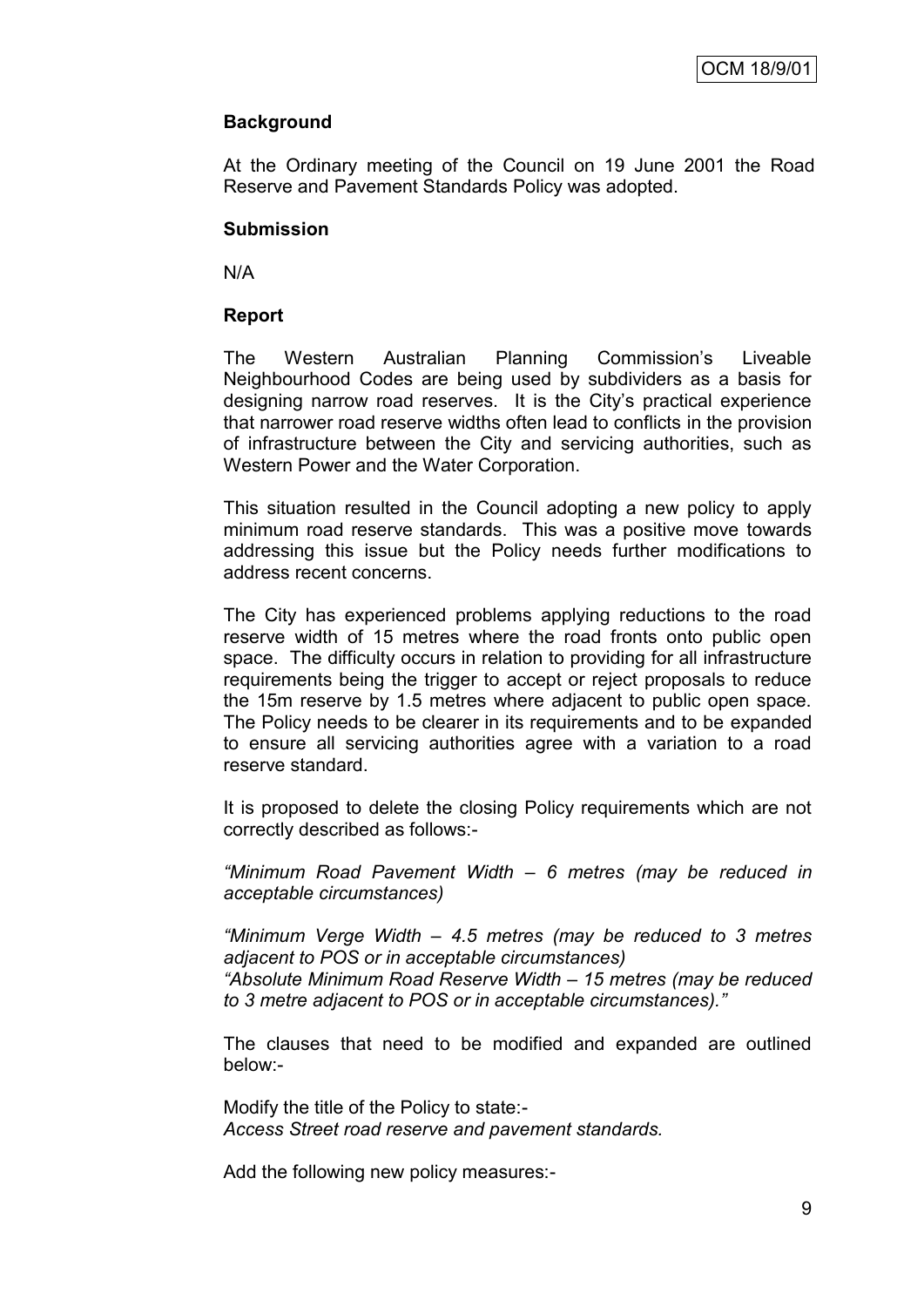*"The standard road reserve width is 15.5 metres for an Access Street. This provides for a reserve profile (right to left) consisting of a 4.5 metre verge, 6.0 metre pavement and 5.0 metre wide verge. This allows for the construction of a 2.0 metre wide footpath.*

*The City may reduce the road reserve width of an Access Street to a minimum of 14.0 metres where adjacent to public open space. The road reserve profile (right to left) consists of a 3.0 metre verge, 6.0 metre pavement and a 5.0 metre verge. This allows for the construction of a 2.0 metre wide footpath. The applicant must obtain the prior written approval from all servicing authorities that their services will or are being installed within either verge and that the reduced verge width is acceptable. If these approvals cannot be obtained then a standard 15.5 metre road reserve width applies.*

*Notwithstanding the above Policy requirements, the City's Engineering and Works Services must be satisfied at all times that based on the particular circumstances that adequate provision is made for all infrastructure requirements of the City and all relevant authorities. The City always reserves the ability to vary the Policy measures to suit the particular circumstances where appropriate.*

*A 3.0 metre wide verge is only sufficient for the installation of underground power, gas, telecom and reticulated water. Importance is placed on the acceptance from Western Power, Water Corporation and from the City's Engineering and Works Services – stormwater works and footpath construction.*

*The subdivider prior to applying for a subdivision/amalgamation of land must give due consideration to servicing requirements and stormwater disposal to define appropriate road reserve widths and drainage basin requirements and regional drainage connections where required.*

*An Access Street generally has the same meaning as defined in the Liveable Neighbourhoods."*

#### **Strategic Plan/Policy Implications**

Key Result Area "Managing Your City" refers.

#### **Budget/Financial Implications**

N/A

**Implications of Section 3.18(3) Local Government Act, 1995**

Nil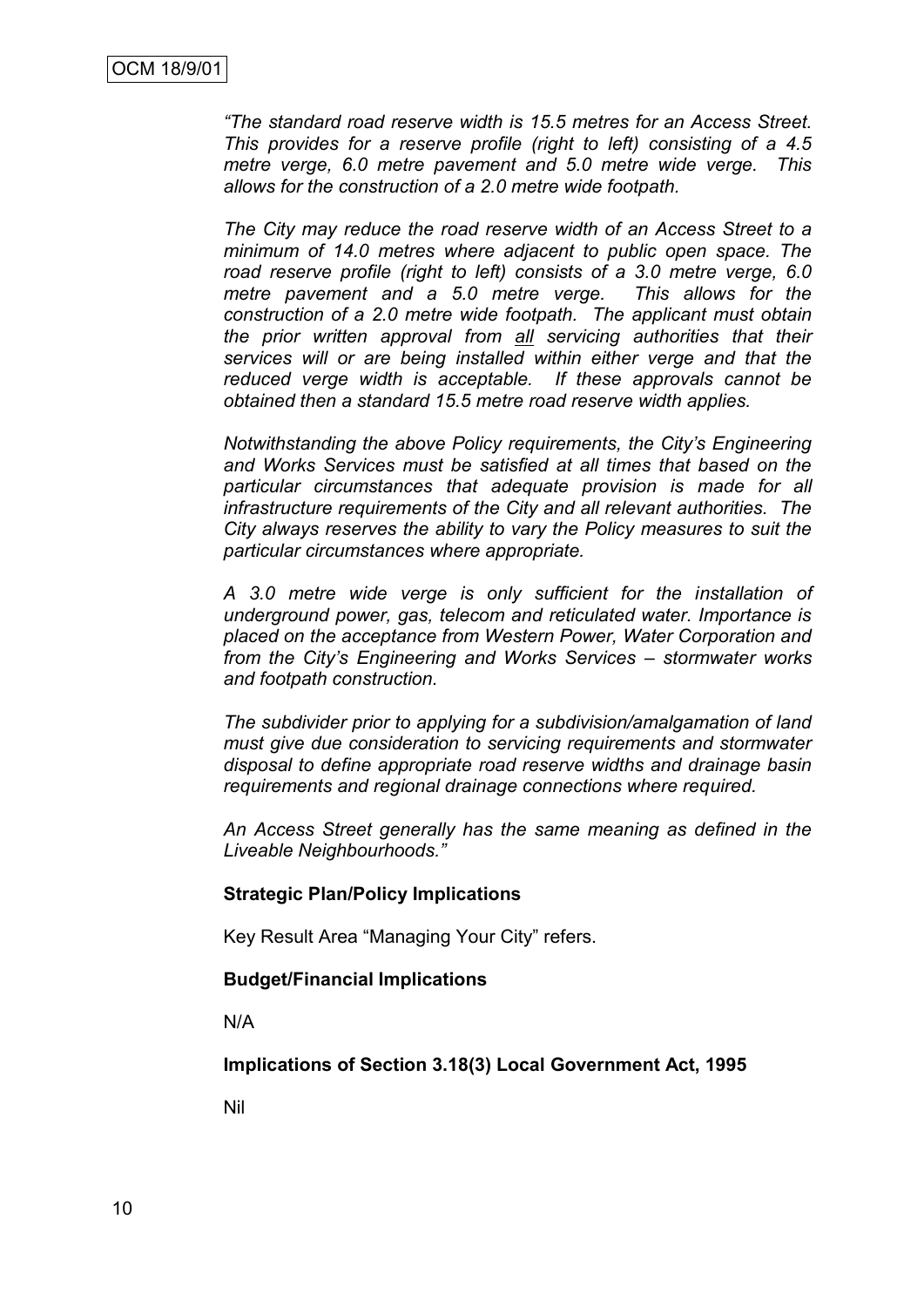### **14.2 (Ocm1\_9\_2001) - PURCHASE OF PORTION OF LOT 58 TINDAL AVENUE, BEELIAR - BEELIAR ROAD CONSTRUCTION SPEARWOOD TO WATSON ROAD (4413818) (KJS)**

**RECOMMENDATION** That Council:

- (1) purchase 660 square metres of Pt Lot 58 Tindal Avenue Beeliar for a purchase price of \$27,898;
- (2) funds for (1) above be drawn from 'Beeliar Drive, Spearwood to Watson Road' construction account; and
- (3) advise the Western Australian Planning Commission of the additional land requirement and request this area be reserved for Other Regional Road in the Metropolitan Region Scheme by inclusion in the next Omnibus Amendment.

## **COUNCIL DECISION**

## **Background**

The portion of Lot 58 Tindal Avenue within the MRS road reservation was purchased in July 2000, along with other parcels of land. The combined land purchases facilitated the construction of Beeliar Drive Spearwood to Watson Road. The project is currently in the construction phase.

### **Submission**

Letter incorporating offer to sell portion of Lot 58 Tindal Avenue, Beeliar from the owner.

### **Report**

The design of the earthworks and more particularly, the geometry of the intersection Beeliar Drive with Spearwood Avenue, has meant that an additional narrow portion of Lot 58 is required. This portion is outside the M.R.S. reservation. The result will be a safe intersection with reasonably sloping banks that will, in the future, support a landscaping program. Although the land being purchased is outside the M.R.S. road reservation, it should be seen as a cost to the road construction project. Both Beeliar Drive and Spearwood Avenue are roads with regional importance.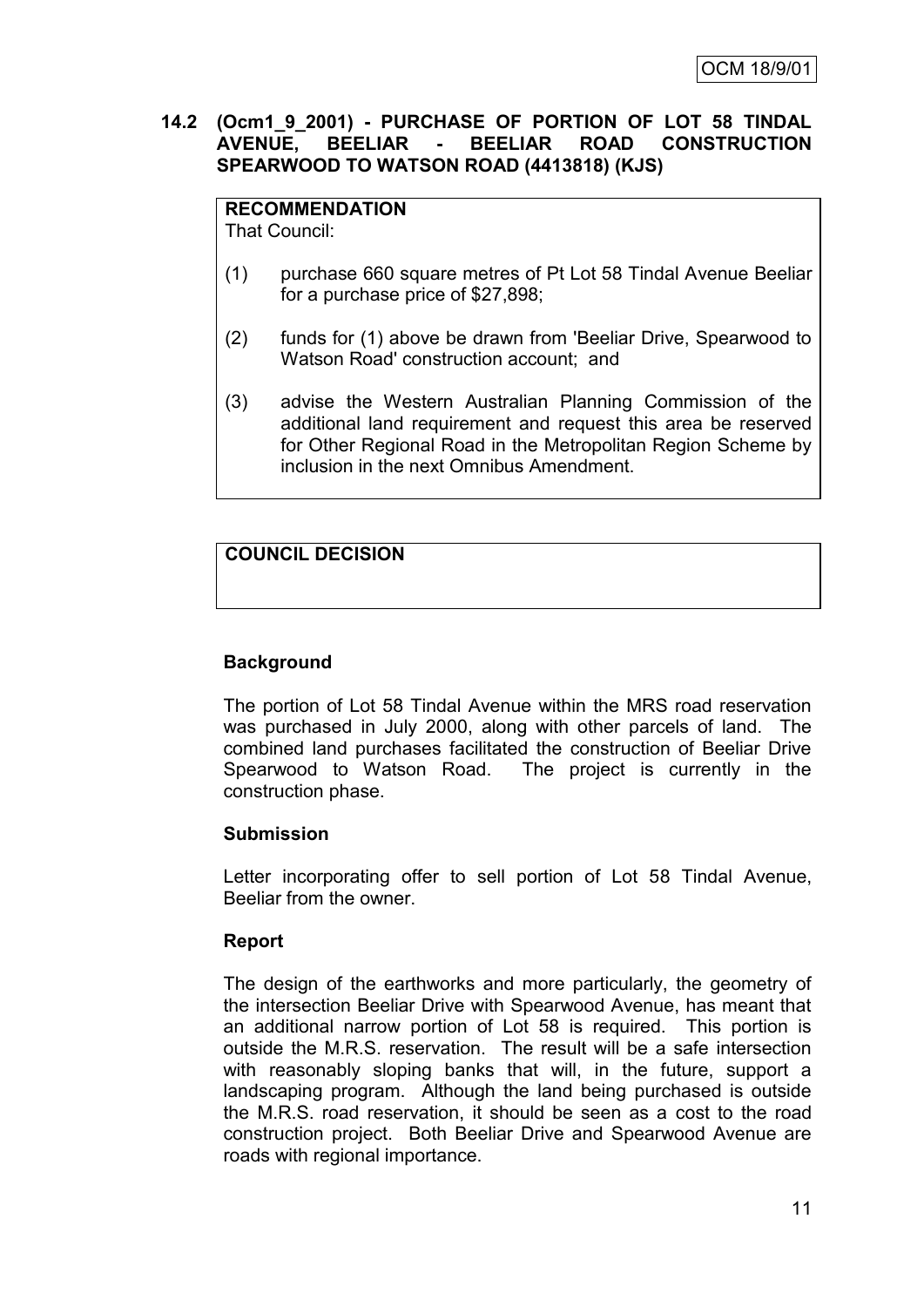The purchase price has been determined by applying the same square metre rate as previously paid with an adjustment for the movement in the CPI since the initial purchase. The owners have made the offer to sell the subject land using square metre rate determined by licensed valuer Jeff Spencer, in the initial purchase with an adjustment for CPI rise since that time.

The cost of purchasing the land will be added to the Development Contribution Plans for DCA's 4 and 5 and accordingly shared between Council and all landowners in accordance with the Scheme arrangements.

The land will need to be reserved as other Regional Road in the Metropolitan Region Scheme.

### **Strategic Plan/Policy Implications**

N/A

### **Budget/Financial Implications**

There are sufficient funds in the current budget.

#### **Implications of Section 3.18(3) Local Government Act, 1995**

Nil

## **14.3 (Ocm1\_9\_2001) - LAKE COOGEE DUAL USE PATH (3300016) (CB)**

## **RECOMMENDATION**

That Council:-

- (1) endorse the proposal for construction of a dual use path along the western side of Lake Coogee with the completion of the Woodman Point Waste Water Treatment Enhancement Project;
- (2) construct the path on the alignment agreed to by Department of Conservation and Land Management, Water and Rivers Commission, Department of Environmental Protection and Ministry for Planning (Bush Forever Office); and
- (3) appropriately acknowledge the contributions by WA21 and Cockburn Cement to the project.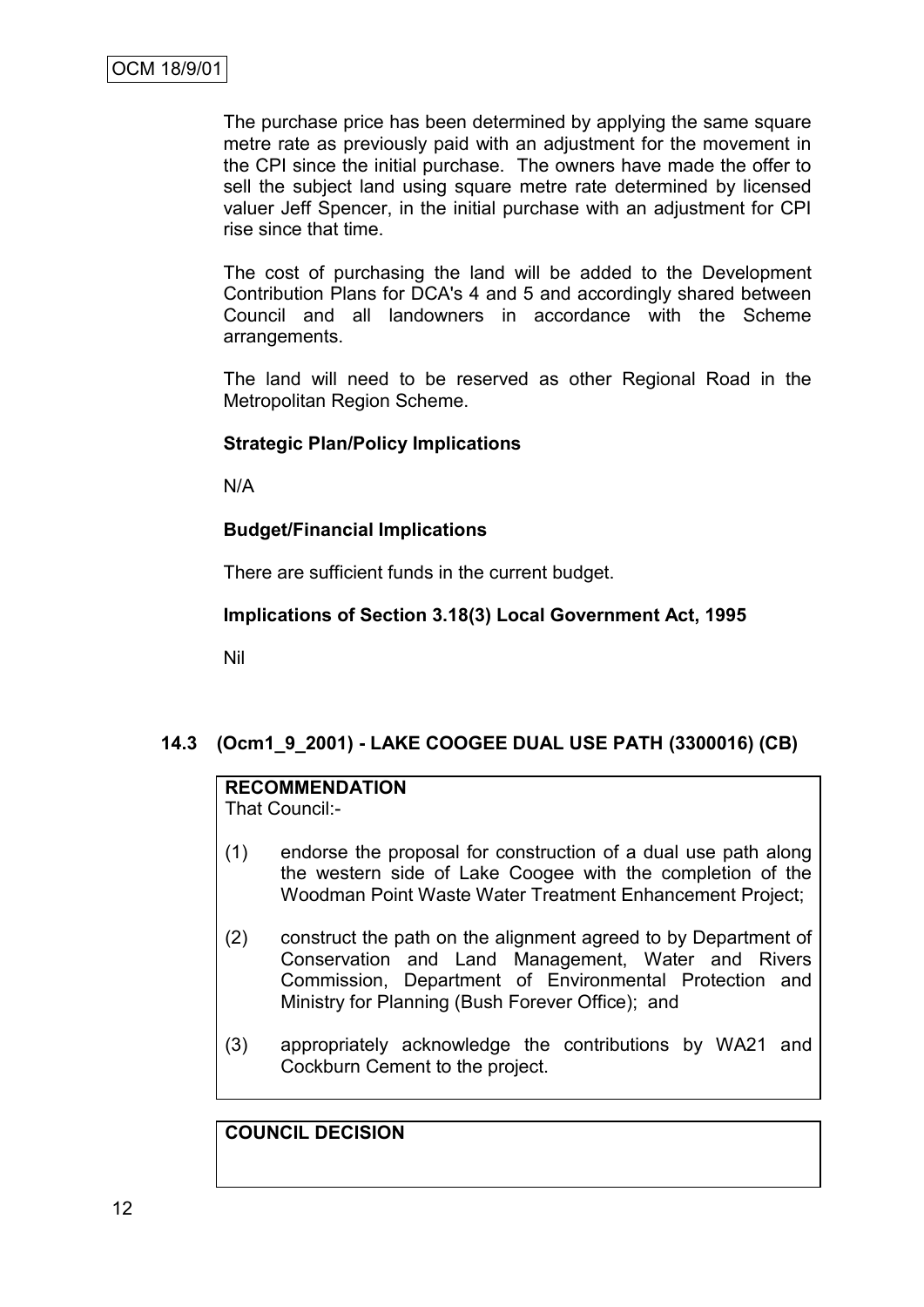In 1992, the City of Cockburn appointed O'Brien Planning Consultants to undertake the preparation of a management plan for Lake Coogee Reserve**.** The Lake Coogee Reserve Management Plan had a number of recommendations, including the construction of a dual use path (DUP) around the lake. In March 2000, the City appointed Ecoscape to refine the proposed path system around Lake Coogee, incorporating the outcomes from community consultation. The construction of the path has been delayed until the completion of the Woodman Point Waste Water Treatment Enhancement Project and the associated wetland crossing structure.

### **Submission**

N/A

### **Report**

With the Woodman Point Waste Water Treatment Enhancement Project nearing completion, Council's Environmental Services Department would like to commence construction of the DUP along the western section of Lake Coogee. On completion, the path would link the existing path on the south and eastern sides of the lake with the soon to be completed wetland crossing structure. This would allow pedestrians and cyclists to safely circumnavigate the lake and enjoy the natural beauty of the area.

As Lake Coogee is part of the Beeliar Regional Park, copies of the proposal for construction of the path have been sent to the Department of Conservation and Land Management, Water and Rivers Commission, the Department of Environmental Protection and Ministry for Planning (Bush Forever office). A dual use path around the perimeter of the lake is also consistent with the draft Beeliar Regional Park Management Plan.

The Woodman Alliance (WA 21) have offered to undertake the earthworks necessary for construction of the path if the work can be carried out prior to their earthmoving machinery vacating the site in 3-4 weeks time. Cockburn Cement have also offered to provide limestone for the sub-base. The offers of assistance by the Woodman Alliance and Cockburn Cement would significantly reduce Council's construction costs.

Council's cost to bitumise the path is estimated at \$26,650.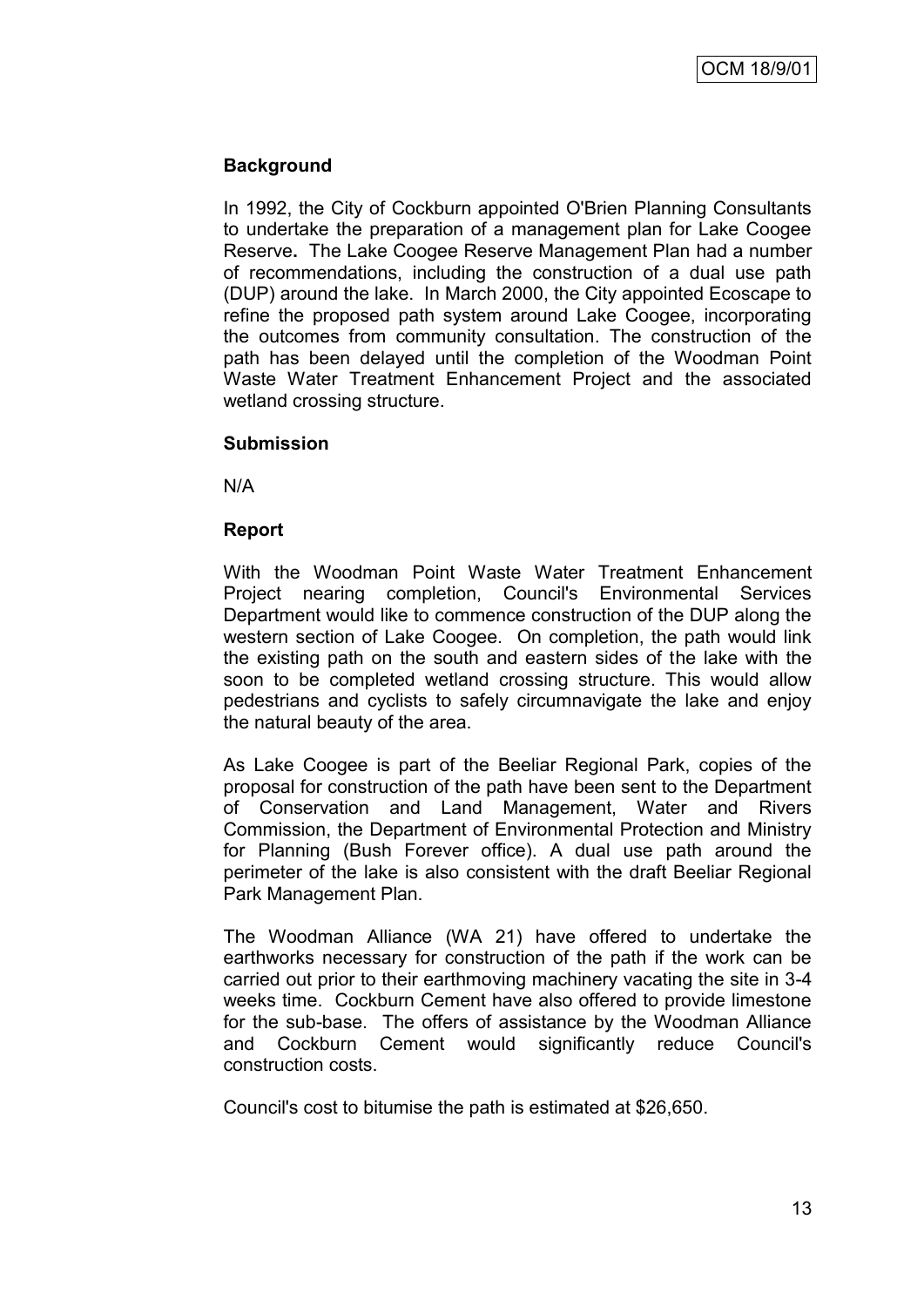## **Strategic Plan/Policy Implications**

The Corporate Strategic Plan Key Result Areas which apply to this item are:-

- 1. Managing Your City
	- *"To deliver services and to manage resources in a way that is cost competitive without compromising quality."*
- 2. Planning Your City
	- *"To ensure that the development will enhance the levels of amenity currently enjoyed by the community."*
- 3. Conserving and Improving Your Environment
	- *"To conserve the quality, extent and uniqueness of the natural environment that exists within the district."*
	- *""To ensure that the development of the district is undertaken in such a way that the balance between the natural and human environment is maintained."*
- 4. Facilitating the needs of Your Community
	- *"To determine by best practice, the most appropriate range of sporting facilities and natural recreation areas to be provided within the district to meet the needs of all age groups within the community."*
- 5. Maintaining Your Community Facilities
	- *""To construct and maintain parks which are owned or vested in the Council, in accordance with recognised standards and are convenient and safe for public use."*

The Planning Policies which apply to this item are:-

SPD1 Bushland Conservation Policy SPD5 Wetland Conservation Policy

#### **Budget/Financial Implications**

Funding for this project has been allocated from the Lake Coogee Enhancement budget.

#### **Implications of Section 3.18(3) Local Government Act, 1995**

Nil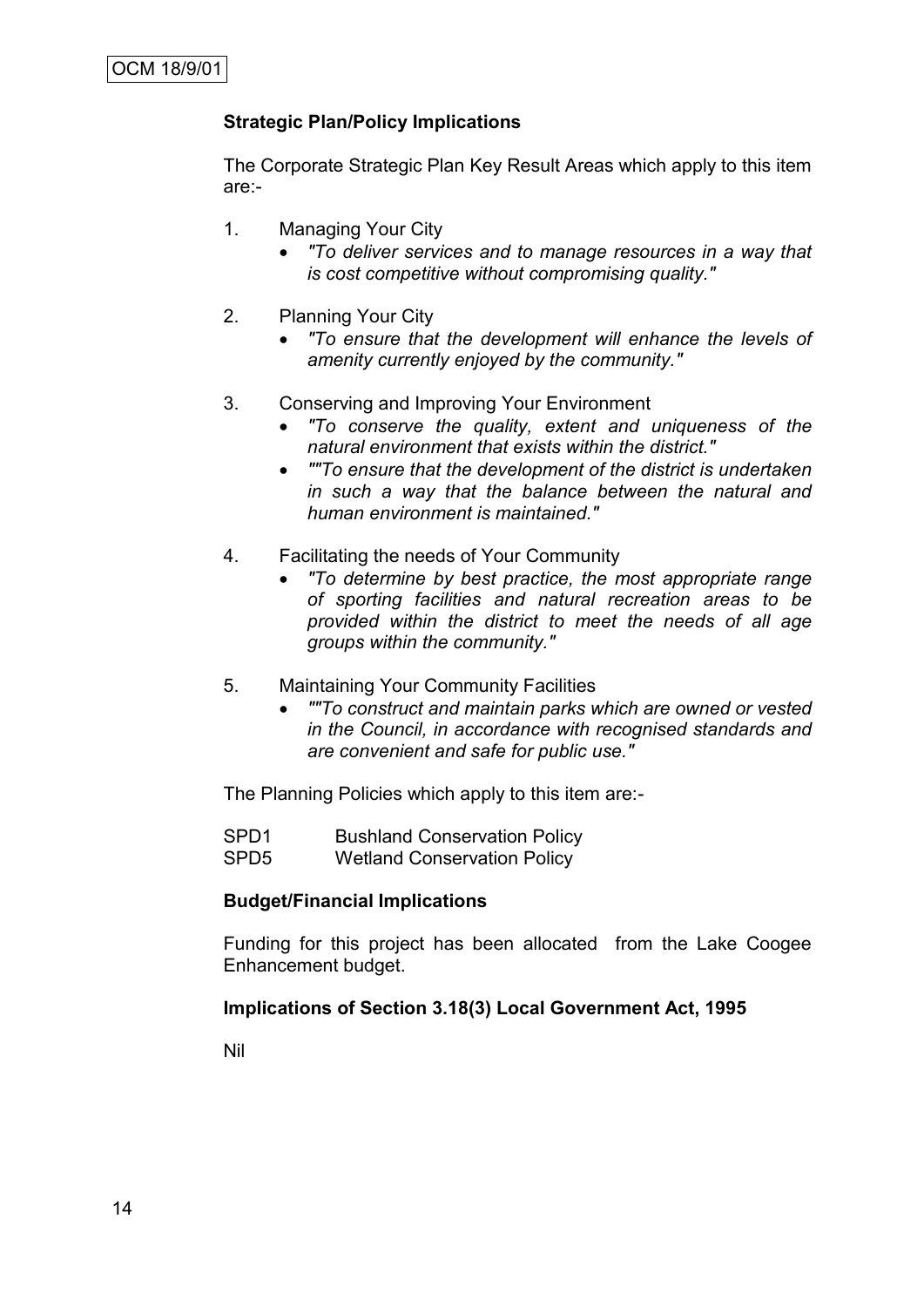## **14.4 (Ocm1\_9\_2001) - PROPOSED MULTI STOREY ACCOMMODATION UNITS (26) AND COMMERCIAL DEVELOPMENT - LOT 4; 3 ROCKINGHAM ROAD, HAMILTON HILL (2212275) (MR) (ATTACH)**

#### **RECOMMENDATION** That Council:

- (1) refuse the proposed Multi Storey Accommodation Units (26) on Lot 4 (No 3) Rockingham Road, Hamilton Hill and revised plans received on 18 July 2001, for the following reasons:-
	- 1. The proposed development is totally out of context with the density, height and scale of existing development in the locality.
	- 2. The proposed development would adversely affect the amenity of the area due to the potential visual impact, building height and scale.
	- 3. The proposal would detract from the heritage significance of the Newmarket Hotel, which is a place of high conservation importance and registered on the Municipal Inventory of Heritage Places.
	- 4. The development fails to comply with the standards of District Zoning Scheme No 2.
- (2) issue a Notice of Refusal to the applicant and recommend that a smaller scale development be designed for the site; and
- (3) notify the submissioners accordingly.

## **COUNCIL DECISION**

## **Background**

The subject land is zoned 'Commercial' under District Zoning Scheme No. 2 where shops are permitted and multiple dwellings are a discretionary use. The Council can either approve the proposal (with or without conditions) or refuse the proposal.

## **Submission**

The applicant seeks approval from the Council to construct a 6 storey multiple unit development incorporating the following components:-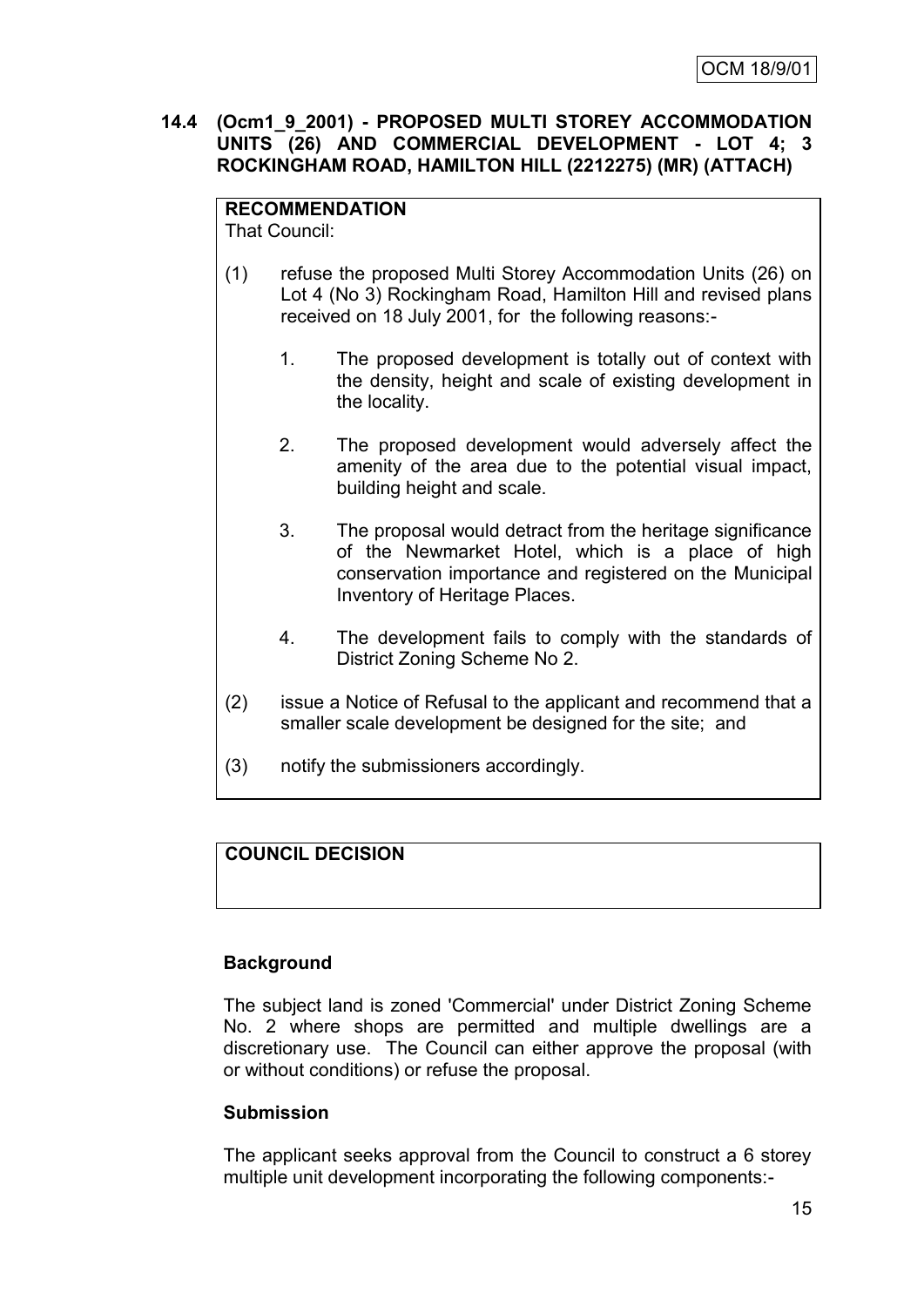- Ground floor Lunch Bar and alfresco dining area, commercial tenancy;
- Basement carpark, and first floor carpark 29 bays for either permanent or short term accommodation as originally proposed;
- 26 apartments including level six and seven penthouse apartments;
- Vehicle access is via a rear laneway, while pedestrian access is via Rockingham Road.

#### **Report**

The major factor in determining this proposal, is whether the Council wants to approve of this 'high rise type' development within the coastal area. There is significant interest shown over the last year from developers, to introduce multiple dwelling developments around Boyd Crescent, Cockburn Road and Rockingham Road.

#### Height and Scale of the proposal

The actual height of the proposed development is 29.0 metres from ground level to the apex of the roof. The proposal includes 9 levels, of these several levels are designed for apartments. The remaining levels are dedicated to a mezzanine carpark and ground floor commercial tenancies and basement car parking.

The height and scale of the proposed development is significant and contrasts with the low scale of existing development in the locality. The rear residential units are by comparison, three storeys in height. The proposal is about three times the height of these units. The scale of the building is very substantial on what is clearly a small lot size of  $930<sup>2</sup>$ .

To further aid in breaking up the building bulk, the ground level facade should be extended to the mezzanine level to screen the parking deck from Rockingham Road and increase the facade height.

#### Plot ratio and density

The plot ratio of the development is over 3:1. Plot ratio is the gross total of the areas of all floors to the area of land within the site boundaries excluding non-habitable areas (ie-parking area, lobbies, lifts etc.)

District Zoning Scheme No 2 does not contain any specific residential density coding over the land. The adjoining residential density coding is R60. The proposal by comparison, is based on a residential density coding of about R280. The scale on the R-Codes only goes up to R160. This is the main indicator that verifies the major difference with the surrounding lower density coding of R60 and R80.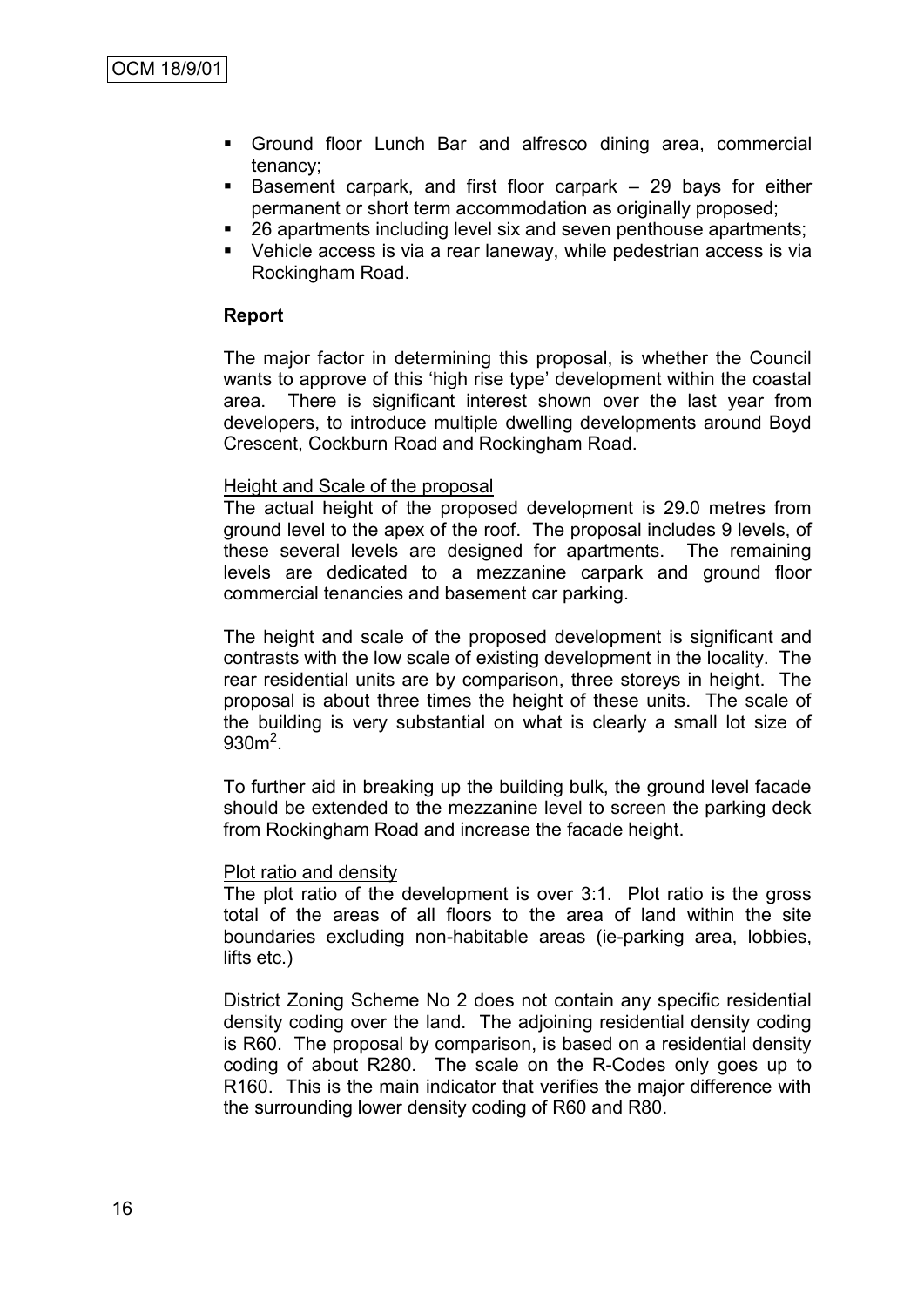#### Streetscape

The proposed building form is relatively simple in design, which uses tilt up wall construction.

The proposal was assessed using urban design principles. The original plans included the main vehicle entrance from Rockingham Road which detracted from the overall appearance of the design. The plans were revised to include access from the rear laneway. This allowed the ground floor to be modified to include a new commercial tenancy. The objective was to contribute towards the "animation" of the street at pedestrian level. This substantially changed the pedestrian amenity of the design.

The proposal is also within immediate proximity of the Newmarket Hotel, which is a significant historical building that has been included on the Council"s Municipal Inventory of Heritage Places. The Newmarket Hotel building is situated on a prominent corner location of Rockingham Road and Cockburn Road. The scale of the proposal would detract from the landmark proportions of the Newmarket Hotel. This proposal for a landmark building is not on a landmark site.

#### Surrounding land use

The surrounding land use is a mixture of commercial premises along Rockingham and Cockburn Road, 3 storey townhouse units accessed via a rear laneway and light industrial premises on Boyd Crescent. The amenity of the area is therefore, strongly influenced by the nature of the surrounding land use and the high amenity associated with the coastal aspect and ocean views.

### Building Setbacks, Landscaping

The Scheme requires a minimum front setback of 11.5 metres from the front boundary to Rockingham Road as opposed to the "nil" front setback provided. This reduced setback, if approved, would require the Council to exercise discretion to vary Scheme requirements. The initial plans showed a setback and a narrow landscaping strip fronting onto Rockingham Road. Following further discussions with Council Officers, it was recommended that the design be amended to bring the building to the street frontage in line with the Newmarket Hotel. The urban design at pedestrian level therefore creates an "animated urban facade'. This allows the building bulk to be divided into the pedestrian level.

### Vehicle Access

The initial plans included 6.0 metre wide crossover onto Rockingham Road flanked by a bin storage area and services. This design diminished the appearance of the proposal from Rockingham Road and was modified in accordance with the City Officer"s advice. Vehicle access is now proposed via the rear laneway. This has allowed the building frontage to be redesigned to create an "active space" along Rockingham Road.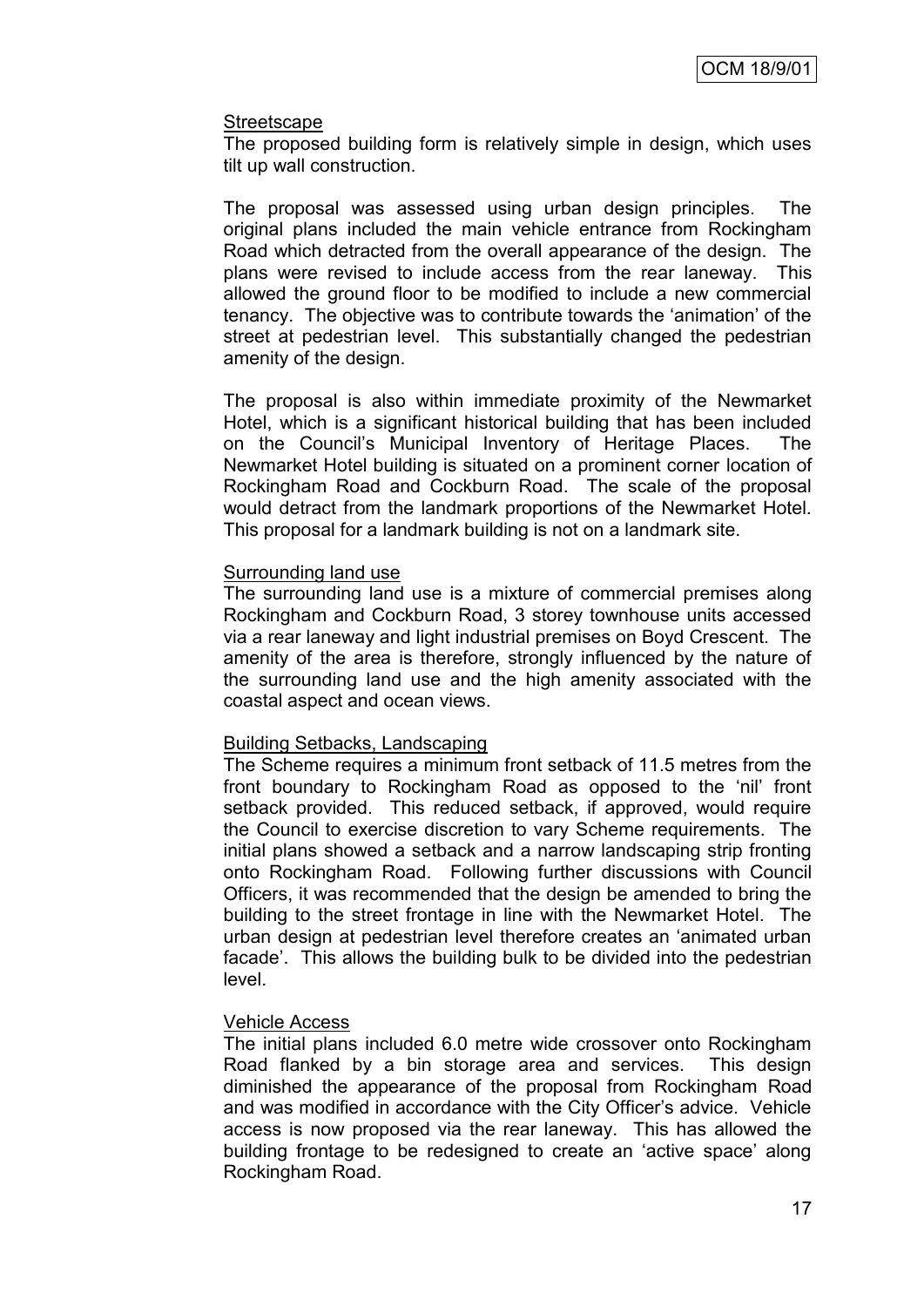#### Easement

The Water Corporation has an easement at ground level along the western side boundary. The part of the building just needs to be 2.4 metres from ground level to the underside of the carpark. The submitted plans show a 3.0 metre wide distance which is acceptable to the Water Corporation.

#### Car Parking

The applicant has provided 29 car-parking bays of which 2 bays are undersized and therefore 27 are provided. The proposal was assessed for its conformity with the Residential Planning Codes and District Zoning Scheme No 2 as follows:-

| <b>District Zoning Scheme No 2</b>  | Provided | Required |
|-------------------------------------|----------|----------|
| 115m <sup>2</sup> retail floorspace |          |          |
| $@$ 1 bay per 12.5m <sup>2</sup>    |          |          |
| 26 apartments                       | 26       | 26       |
| @1 bay per dwelling                 |          |          |
| Total                               | 28       | 35       |

The shortfall in parking is 20% less than that required. The initial proposal included provision for 30 parking bays for 26 short-stay apartments and a small lunch bar, which satisfied Scheme requirements. The ground floor plan was redesigned to include additional commercial floorspace fronting onto Rockingham Road. This will improve the presentation of the proposal from Rockingham Road.

Where there is a deficiency in the number of car parking spaces provided to serve a building or use, the Council can permit the car parking spaces for the building to be provided jointly. To apply this approach, the Council must satisfy itself that the peak hours of operation of the apartments and commercial tenancies will not substantially overlap.

In granting a joint use of parking facilities, the Council must be satisfied that the overall car parking needs of the development will be served. The Council"s earlier relaxation of car parking of the Newmarket Hotel premises nearby, should be an added reason why the parking needs of the development must be satisfied in one form or another on-site. The applicant could easily adjust the ground floor plan to delete the  $88m<sup>2</sup>$ commercial tenancy and replace this area with more car parking to satisfy the Scheme requirements. This would detract from the overall building design and therefore, joint use of car parking is a preferred alternative.

#### Overshadowing

The R-Codes require that no development shall cause more than 50% of an adjoining lot to be in shadow at noon on 21 June unless with the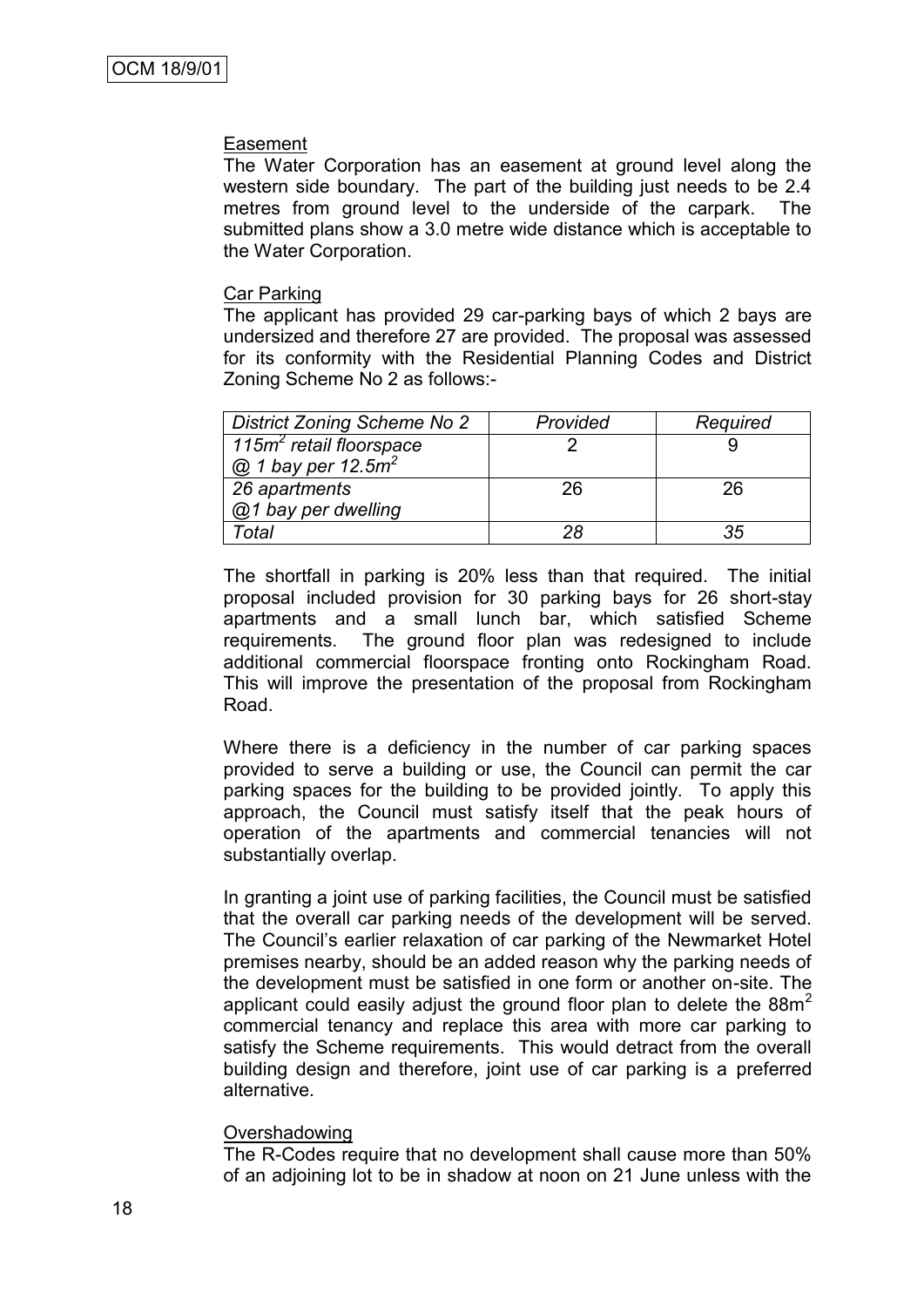approval of the Council. The applicant has drawn shadow diagrams indicating the extent of overshadowing at various morning, noon and afternoon hours on 21 June. The following observations of the shadow diagrams were made:-

- overshadowing will occur over some of the existing townhouses to the south;
- less than 50% of the existing townhouses (more likely 25%) would be in shadow at noon 21 June;
- most of the shadow effect at noon is over the carpark, northern townhouses;
- in the morning on 21 June, the existing townhouses overshadow their own courtyards.

#### Public Comments

At the close of the 21-day submission period, 8 submissions were received from surrounding neighbours. Of these submissions, 8 objected to the proposal and 2 submissions raised no objections. The submissions of objections raised the following concerns (numbers correspond to frequency of common response):-

| <b>Submission Objections</b>                                                                                              | <b>Frequency of response</b> |  |
|---------------------------------------------------------------------------------------------------------------------------|------------------------------|--|
| (a) The proposed building is not in<br>character with the surrounding<br>area                                             |                              |  |
| (b) The additional traffic generated<br>would add to an already congested<br>area                                         | 4                            |  |
| (c) The building height is 4 or 5<br>higher than<br>the<br>storeys<br>townhouses next door                                | 4                            |  |
| (d) The potential for abused<br>parking situation/parking<br>not<br>adequate (commercial parking?<br>Visitors?)           | 3                            |  |
| (e) Blocking the sunlight from<br>residential unit in Boyd Crescent                                                       | $\overline{2}$               |  |
| (f) Unlikely that the units will be<br>completed without complications<br>(already experienced with<br>the<br>bottleshop) | $\overline{2}$               |  |
| (g) High density on such a small<br>parcel of land/too ambitious                                                          | 2                            |  |

The common concern from the above objections received, is that the proposal represents "overdevelopment" of the site and that the development is "out of context" with existing development within the area.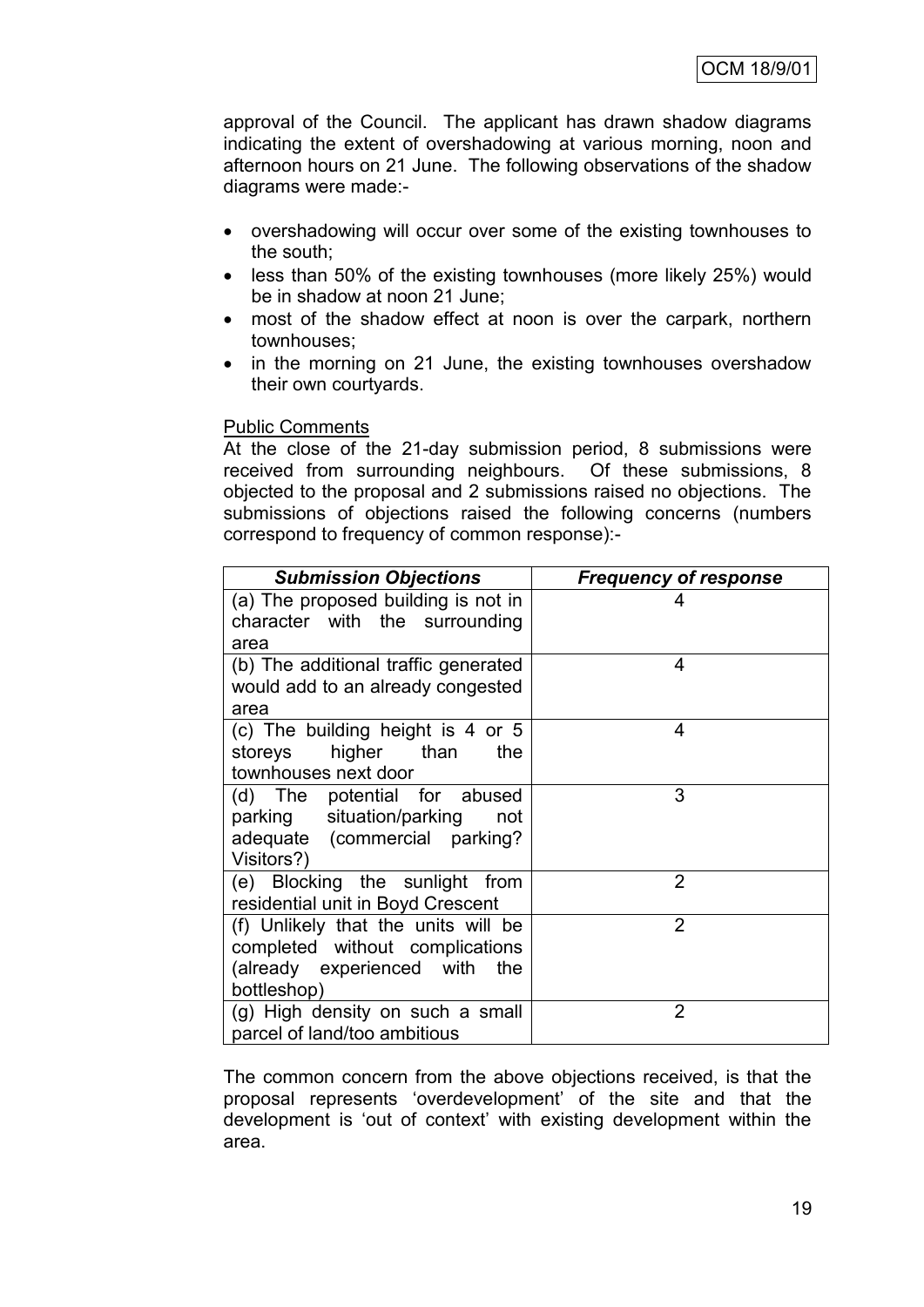The above objections have been verbally addressed by the applicant in the following regard:-

- The proposal has been through an extensive design and application phase;
- The application has already been approved by the Western Australian Planning Commission;
- The proposal has been modified to address the concerns expressed by the City's Officers in relation to vehicle access, facade, commercial floorspace added to Rockingham Road frontage, pedestrian amenity and reconfiguration of parking;
- The proposal in its current form is required to maintain the financial feasibility of the project due to the substantial building costs associated with this type of development;
- An architect has prepared a design that provides a prominent building at the entrance into Cockburn of landmark proportions;
- The building orientation is towards Rockingham Road and western aspect towards the ocean;
- Overshadowing Effects have been comprehensively studied and drawn. There is no significant effect on the nearby townhouses;
- The configuration and orientation of the nearby townhouses is towards Cockburn Road and the Ocean beyond, not the development site itself;
- The owner of Lot 4 subject of this proposal granted vehicle access into the existing townhouses as a show of "good faith". This involved creating an easement for access and parking over the Newmarket Hotel land and adjoining lots. Consideration should be given to vehicle access into the existing townhouses to be made from Boyd Crescent not via Rockingham Road and the ROW once the remaining units have been completed. This is their true road frontage and access point and would address any concerns about traffic conflict.
- There is sufficient parking for all apartments and commercial development. The use of the apartments will not substantially overlap with the business hours associated with the commercial development. Joint use of parking is proposed and will satisfy the parking needs of the development.

### WA Planning Commission

The WA Planning Commission on 11 December 2000, approved the proposed development for 26 short stay accommodation and shop. The modified proposal will need to be referred back to the Commission for their consideration as a minor variation to the approved plans. Since the Commission considered the proposal in its modified form, it now incorporates permanent accommodation and additional commercial floorspace and modified access and parking layout. The Commission"s approval was required pursuant to the Metropolitan Region Scheme since the land is situated within a clause 32 area the subject of further detailed planning for North Coogee.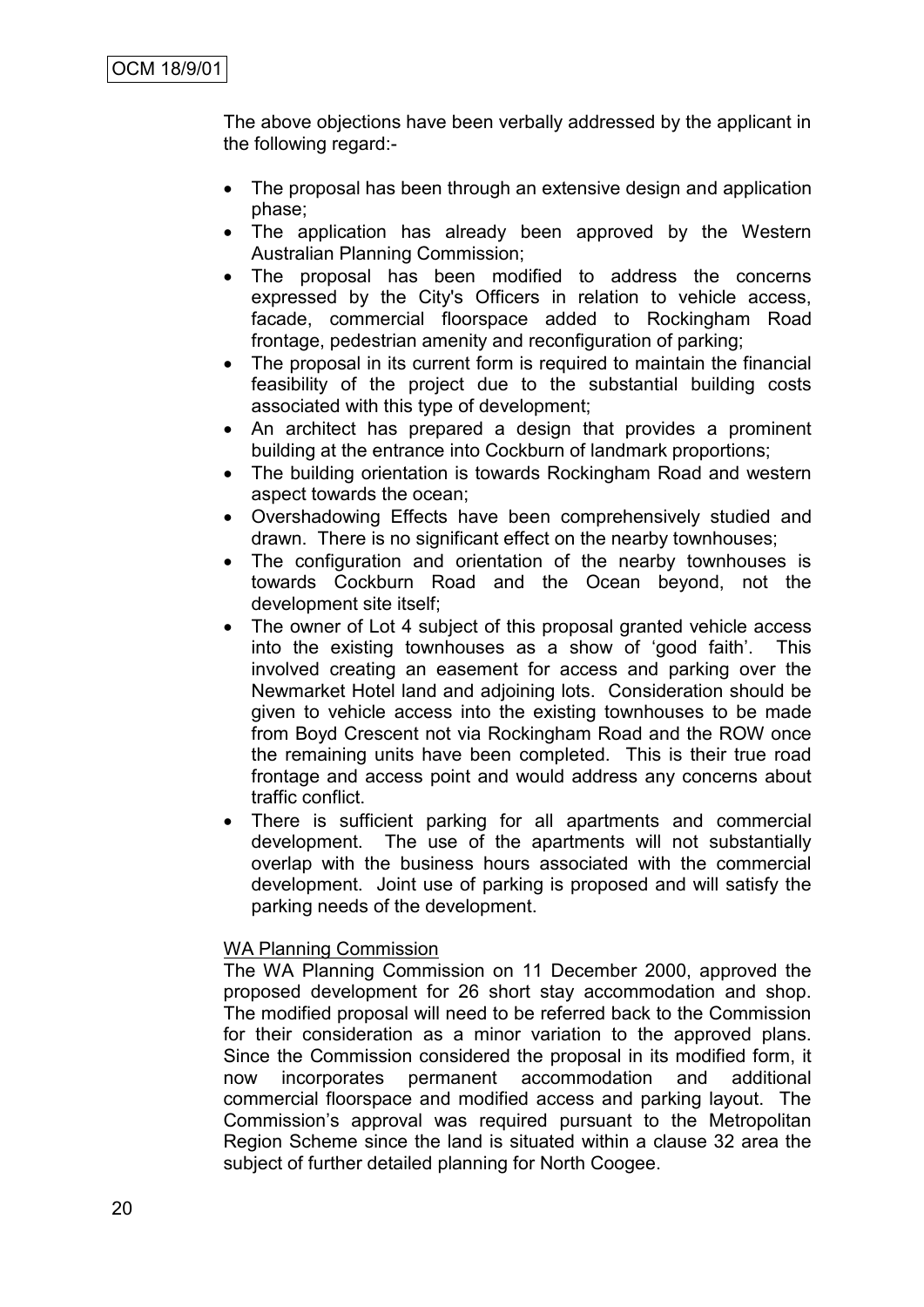## Town Planning Scheme No 3 (proposed)

The proposed development is within a proposed Mixed Business Zone under Town Planning Scheme No 3 ("TPS3"). The purpose of the zone is to provide for a range of commercial activities including showrooms where multiple dwelling development would become a use that requires the exercise of discretion by granting a planning approval.

#### **Conclusion**

On balance of all the considerations raised by this proposal, the scale of the development is too substantial and inappropriate. The proposal cannot be justified on planning grounds particularly when there are other less obtrusive options available to the applicant.

### **Strategic Plan/Policy Implications**

The Corporate Strategic Plan Key Result Areas which apply to this item are:-

- 2. Planning Your City
	- *"To ensure that the planning of the City is based on an approach which has the potential to achieve high levels of convenience for its citizens."*

#### **Budget/Financial Implications**

Council's decision is appealable. Legal representation will be required if an appeal is lodged with the Tribunal.

### **Implications of Section 3.18(3) Local Government Act, 1995**

Nil

### **14.5 (Ocm1\_9\_2001) - RE-APPROVAL OF EXTRACTIVE INDUSTRY - LOT JAA 136 ARMADALE ROAD, BANJUP - OWNER: HOMESWEST - APPLICANT: BOWMAN BISHAW GORHAM (5513464) (CC) (MAP 20) (ATTACH)**

#### **RECOMMENDATION** That Council:

- (1) approve the Extractive Industry (sand) application on Lot 136 Armadale Road, Banjup subject to the following conditions:
	- 1. Excavation and Rehabilitation to be undertaken in accordance with the plans and commitments contained in the report titled "Excavation and Rehabilitation Management Plan Report No. M01075 dated 15 August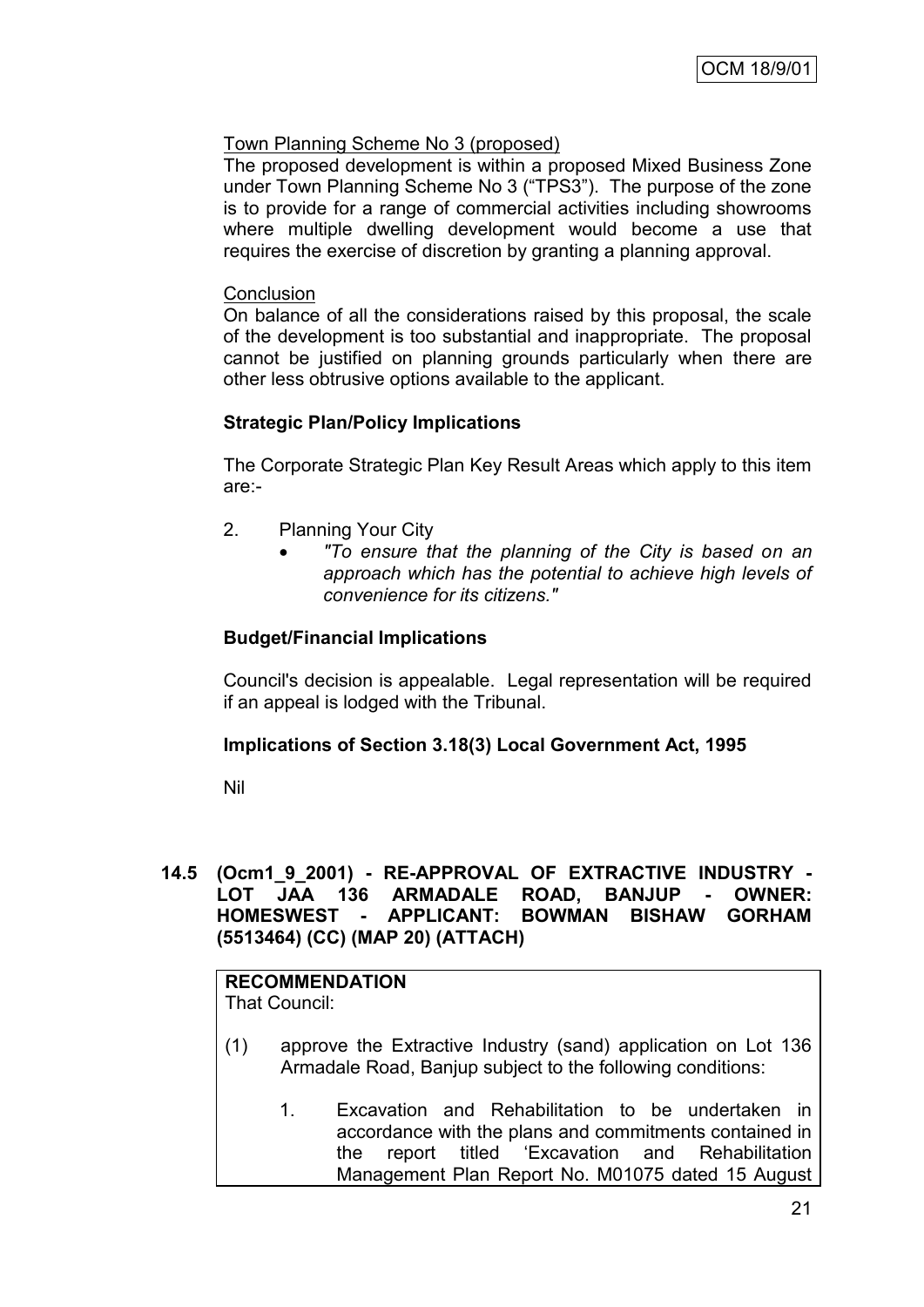2001, unless otherwise covered by a Condition of this approval.

- 2. Adequate safety fencing and warning signs being maintained around the edge of the excavation site to the satisfaction of the City of Cockburn.
- 3. No storage or disposal of waste or soil derived off-site other than that required for site rehabilitation.
- 4. Annual reports being lodged with the City prior to September 30 consecutively in accordance with the Council"s "Guidelines for the preparation of Annual Excavation and Rehabilitation".
- 5. In the event of access and egress to and from the site being required from Fraser Road, the road is to be upgraded to the satisfaction of the City of Cockburn.
- 6. The bank guarantee held in respect to the development Approval of 6 October 1995 continuing to be held by the City of Cockburn in respect to the requirements of this approval.
- 7. The owner/operator of the land entering into a deed of agreement with the City (at the owner's cost) covenanting to excavate and rehabilitate the land in accordance with the Conditions of this approval. Such Deed shall create a caveatable interest in the land in favour of the City and allow the City powers to effect rehabilitation of the land in the event of default by the landowner/operator, using the existing bank guarantee held in trust by the City, by seven days notice in writing. The Deed is to be prepared by the City"s solicitors.
- 8. The common boundary of the extraction area and the land identified in the Western Australian Planning Commission"s Bush-Forever as "Regionally Significant Negotiated Planning Solution" being identified by survey and fenced to the satisfaction of the City of Cockburn. No excavation or machinery is to encroach into this area of the site.
- 9. Prior to excavation commencing on site the owner/operator is to address the matters contained in the document "Comments of the Excavation and Rehabilitation Management Plan – Lot 136 Armadale Road", Banjup dated 5 September 2001.
- 10. This approval remains valid for a period of five(5) years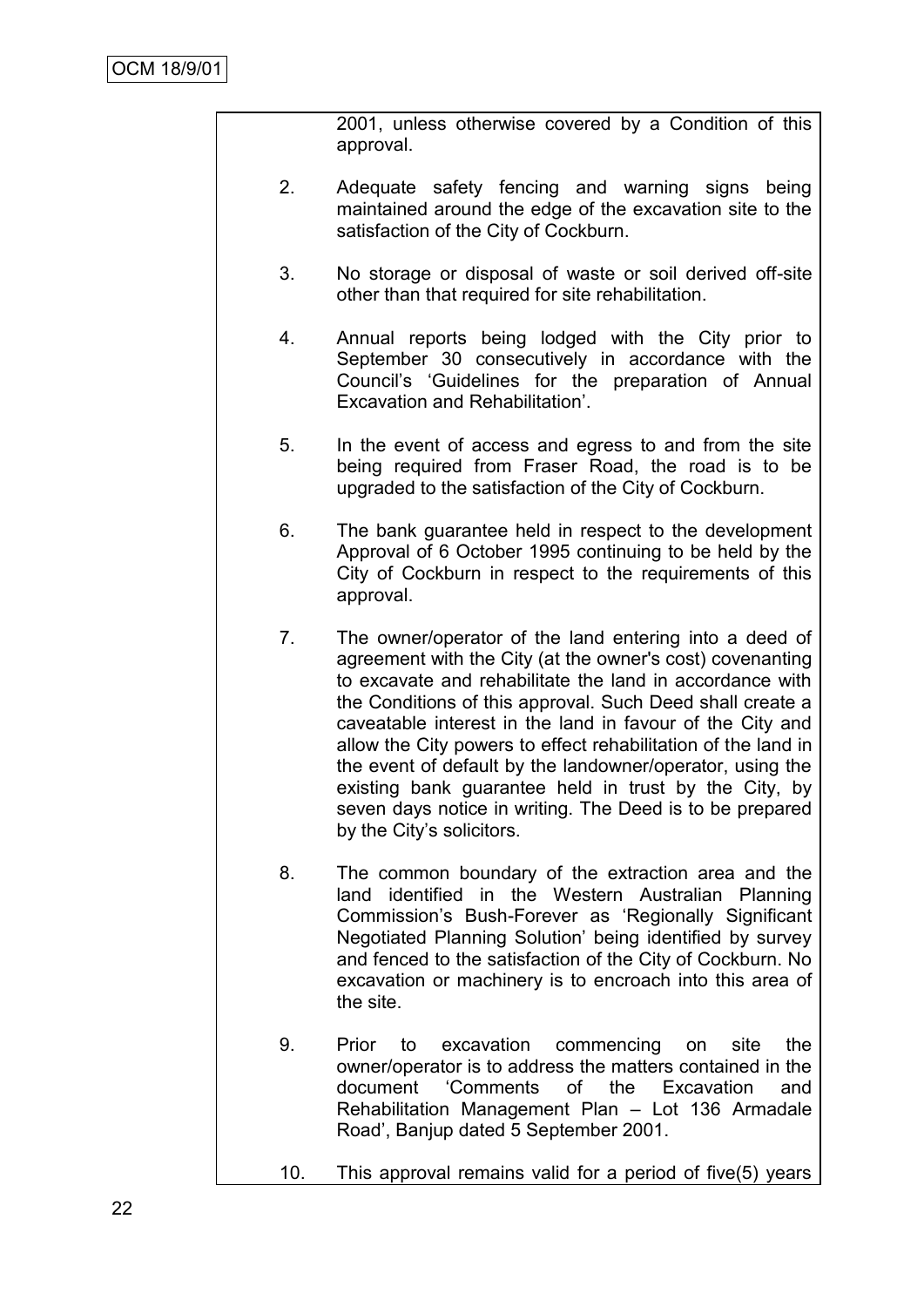only. If development is not complete within this time frame the approval shall lapse. Where an approval has lapsed no development shall be carried out without further approval of the Council having first been sought and obtained.

## **COUNCIL DECISION**

### **Background**

| ZONING:    | MRS:<br><b>RURAL – WATER PROTECTION</b> |                      |  |
|------------|-----------------------------------------|----------------------|--|
|            |                                         | DZS:   RESOURCE ZONE |  |
| LAND USE:  | <b>SAND EXTRACTION</b>                  |                      |  |
| LOT SIZE:  | 40.44HA                                 |                      |  |
| AREA:      | N/A                                     |                      |  |
| USE CLASS: | <b>SA USE</b>                           |                      |  |

Sand extraction sites in Banjup are identified in the Western Australian Planning Commission"s Basic Raw Materials Policy as "Priority Resource Location".

Lot JAA 136 is an active sand extraction site located in the Resource Zone on the north side of Armadale Road directly east of Fraser Road and is surrounded by other active sand extraction sites.

See Agenda Attachments for Location Plan

Sand extraction has occurred sporadically since development approval was issued by the City in October 1996 to Soils Aint Soils, who excavated the site on behalf of the owner - Homeswest. More recently ROCLA has taken over sand extraction on Lot JAA 136 and adjacent Lot 4 and are using access via Reserve 1820, also under their control, for truck access onto Armadale Road. Rocla's rehabilitation performance in respect to other sites to date has been satisfactory.

Since approval was issued, the northern portion of the site has been identified in the WAPC (Western Australian Planning Commission"s) Bush Forever as Regionally Significant Bushland - Negotiated Planning Solution. The determination of the WAPC however, is not required for the application.

The current approval expired in October 1999 but little excavation has occurred on site since this time.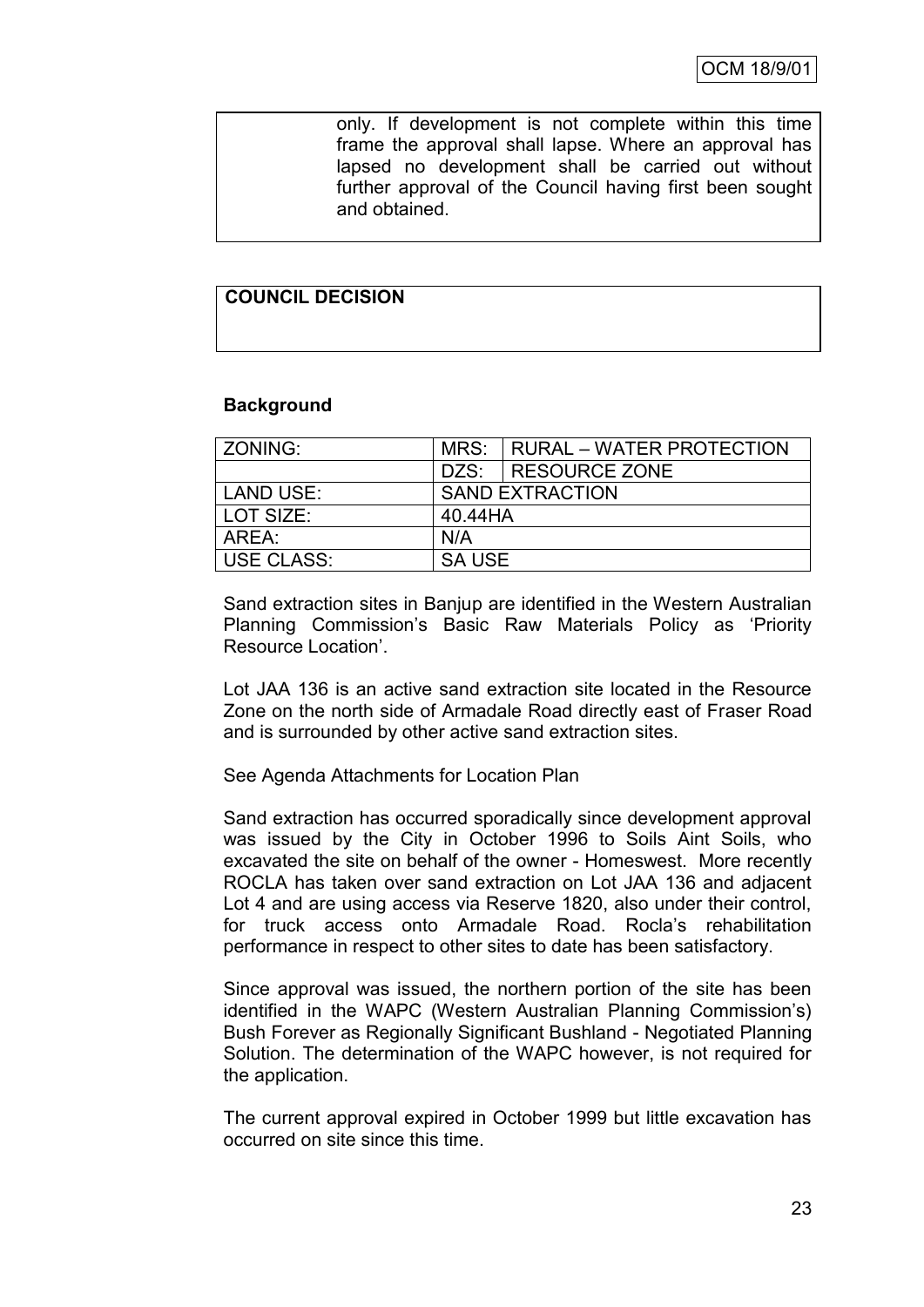## **Submission**

The applicant has submitted a revised excavation/rehabilitation management plan for the site with the following undertakings:

- 40 metre vegetated buffers to Armadale and Fraser Roads with a proposal to excavate the common boundary with Lot 4 where excavation areas coincide.
- Truck access to be via Rocla mining site on Reserve 1820 Cnr Armadale and Warton Roads.
- No excavation to occur within land identified in Bush Forever as Negotiated Planning Solution.
- Excavation and staging to occur over five(5) years with rehabilitation aimed at restoring land with species resembling surrounding Banksia woodland.

### **Report**

In accordance with District Zoning Scheme No. 2, the proposal was advertised by way of adjacent and nearby landowners being notified of the proposal by letter and relevant government agencies being invited to make comment. No substantial objections were received.

The WARC (Waters and Rivers Commission) has advised that sand extraction is a compatible use the Priority 2 Groundwater Protection Area and that the operator/landowner must comply with exiting permits. The WARC advice will be forwarded to the applicant.

### See Agenda Attachments for Schedule of Submissions

The operator has revised the rehabilitation requirements specified in the 1996 approved plan of grazing and agistment, to a modified end land-use resembling Banksia woodlands, which is considered a significant improvement. There are some minor matters in the rehabilitation plan that need to be addressed, but they are not considered a major impediment to consideration of the overall sand extraction proposal.

See Agenda Attachments for Comments regarding Excavation Rehabilitation Management Plan

No excavation is proposed to occur within the area of land identified as Regionally Significant – "Negotiated Bushland Negotiated Planning Solution". It is considered appropriate that the boundary of the excavation with this land be identified by survey and fenced for its protection.

Access and egress, via Rocla"s Mining Lease operation on Reserve 1820, is considered desirable as the cross over and slip lane onto Armadale Road are of a high standard and sight distances are good.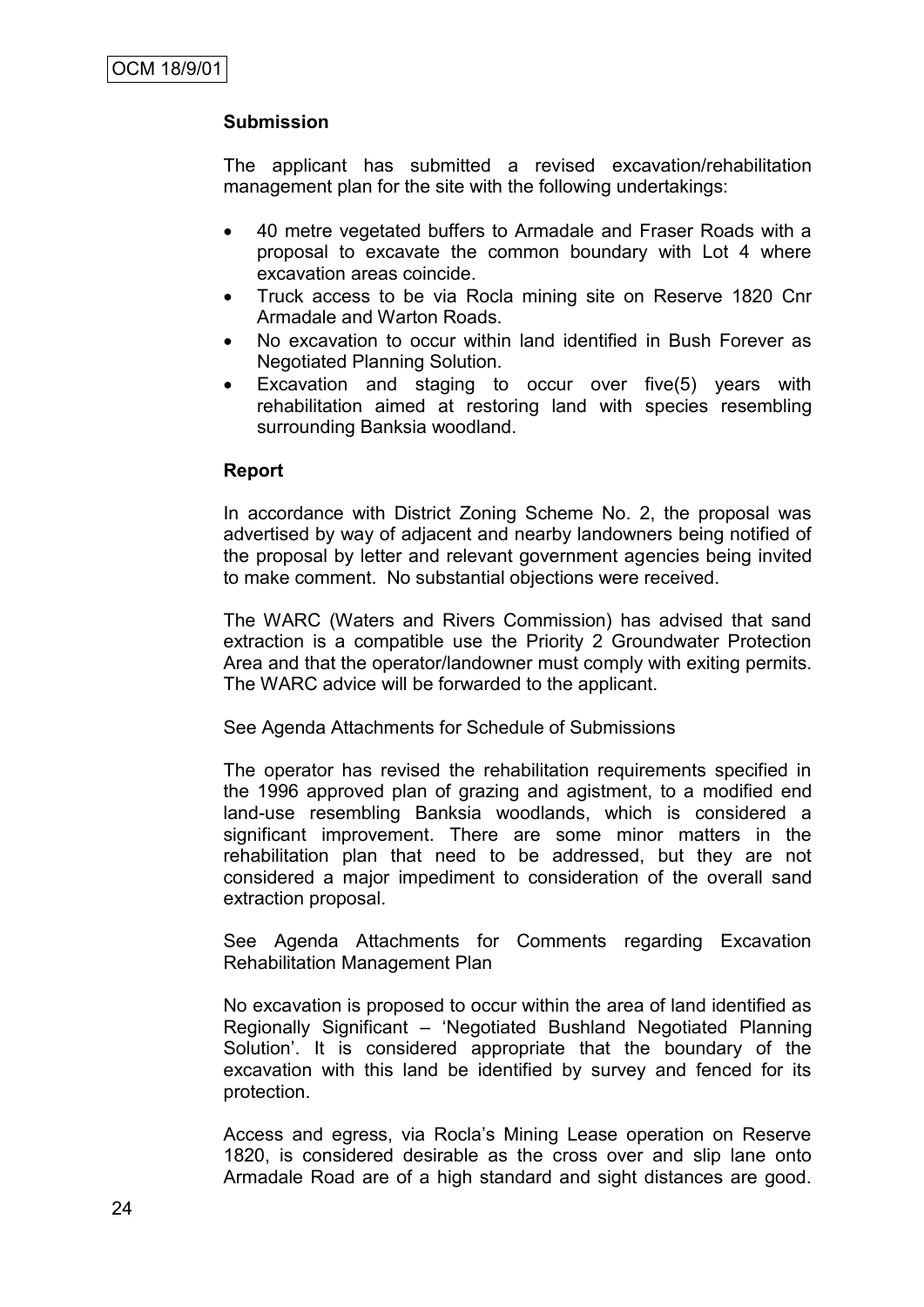All access is contained within mining areas and no clearing of vegetation is required. In the event that access is closed, a requirement to upgrade Fraser is considered appropriate.

The existing guarantee of \$50,000 was negotiated with the previous operator in 1996 and is considerably greater than other bonds/guarantees held in respect to other excavation sites. By comparison the Minister for Planning determined a bond of \$20,000 in respect to a similar sized extraction site on Jandakot Road in 1999. The existing guarantee is considered a sufficient incentive for the operator to carry out rehabilitation and should continue to be held in respect to this approval. An updated revised rehabilitation deed of agreement with the City is required.

The proposed extractive industry is an extension of an established activity. The revised rehabilitation criteria improves on that of the 1996 approval and no adverse impacts from the operation have been report by neighbours. The proposal is therefore supported.

### **Strategic Plan/Policy Implications**

The Corporate Strategic Plan Key Result Areas which apply to this item are:-

- 1. Managing Your City
	- *"To conduct Council business in open public forums and to manage Council affairs by employing publicly accountable practices".*
- 2. Conserving and Improving Your Environment
	- *"To conserve the quality, extent and uniqueness of the natural environment that exists within the district."*
	- *"To ensure that the development of the district is undertaken in such a way that the balance between the natural and human environment is maintained."*

The Planning Policies which apply to this item are:-

| SPD <sub>1</sub> | <b>Bushland Conservation Policy</b> |
|------------------|-------------------------------------|
| SPD <sub>3</sub> | Native Fauna Protection Policy      |

### **Budget/Financial Implications**

N/A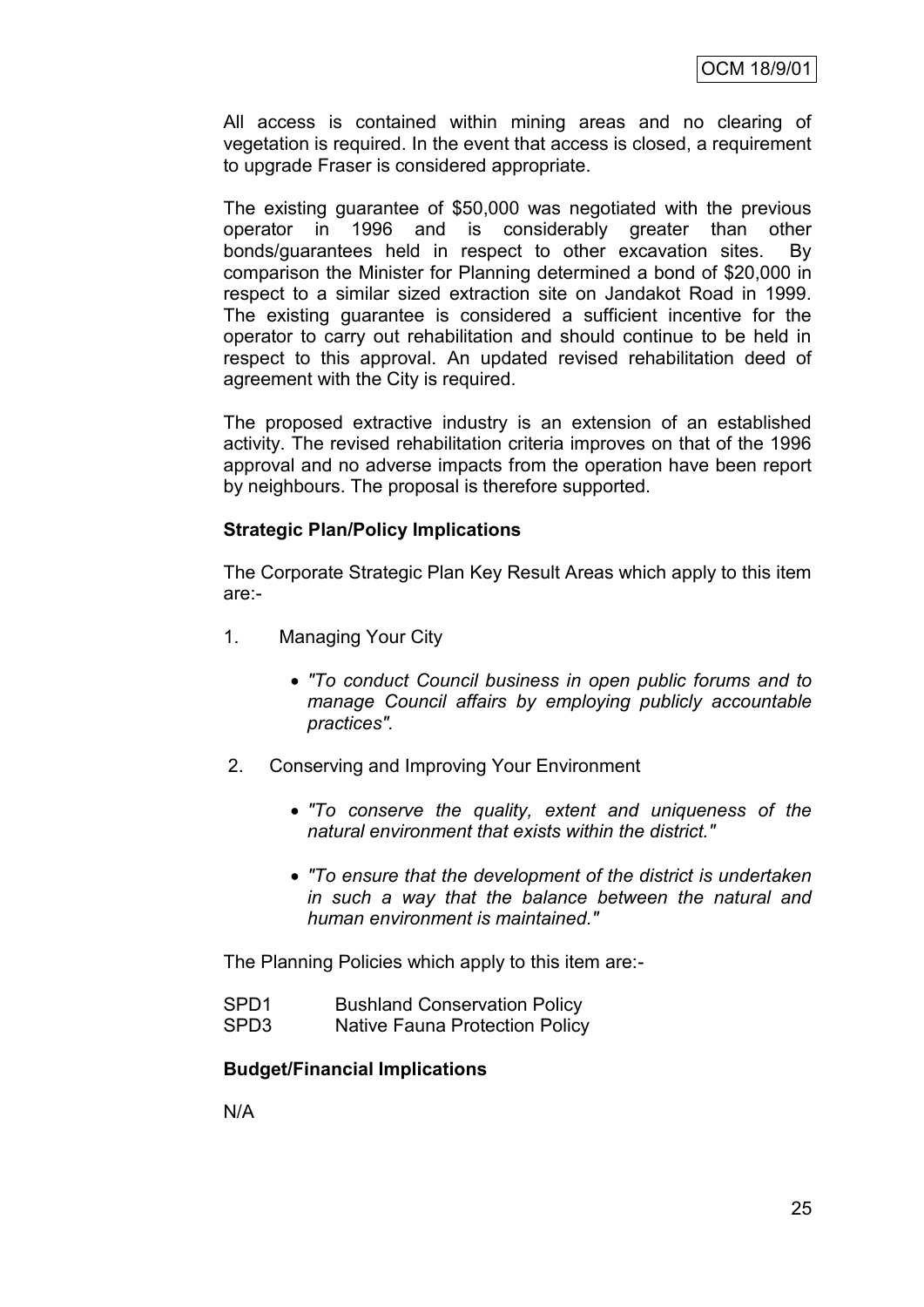### **Implications of Section 3.18(3) Local Government Act, 1995**

Nil

**14.6 (Ocm1\_9\_2001) - FINAL ADOPTION - SCHEME AMENDMENT 230 PROPOSED RELOCATION OF COUNCIL COMMUNITY PURPOSE SITE - GATEWAYS SHOPPING CENTRE - OWNERS: STATE OF WA PERRON INVESTMENTS - APPLICANT: TAYLOR BURRELL (551845; 5518348; 5518347; 92230) (MR)**

#### **RECOMMENDATION** That Council:

(1) grant final adoption to the following amendment:-

TOWN PLANNING AND DEVELOPMENT ACT 1928 (AS AMENDED) RESOLUTION DECIDING TO AMEND A TOWN PLANNING SCHEME CITY OF COCKBURN - DISTRICT ZONING SCHEME NO. 2.

AMENDMENT NO. 230

Resolved that Council, in pursuance of section 7 of the Town Planning and Development Act 1928 (as amended) to amend the above Town Planning Scheme by:-

Amending the Scheme Maps by:-

- (i) deleting the "Commercial" zone on Lot 185, and the western portion of Lot 183 Wentworth Parade and replacing with "Local Reserve – Council Use";
- (ii) partially remove the proposed "Local Reserve Council Use" reserve on the eastern part of Lot 186 Beeliar Drive, Success and replace with a "Commercial" Zone" (refer to attached map).
- (3) adopt the comments on the submission received; and
- (4) forward a copy of the signed and endorsed Scheme Amendment documents to the Western Australian Planning Commission seeking endorsement from the Minister.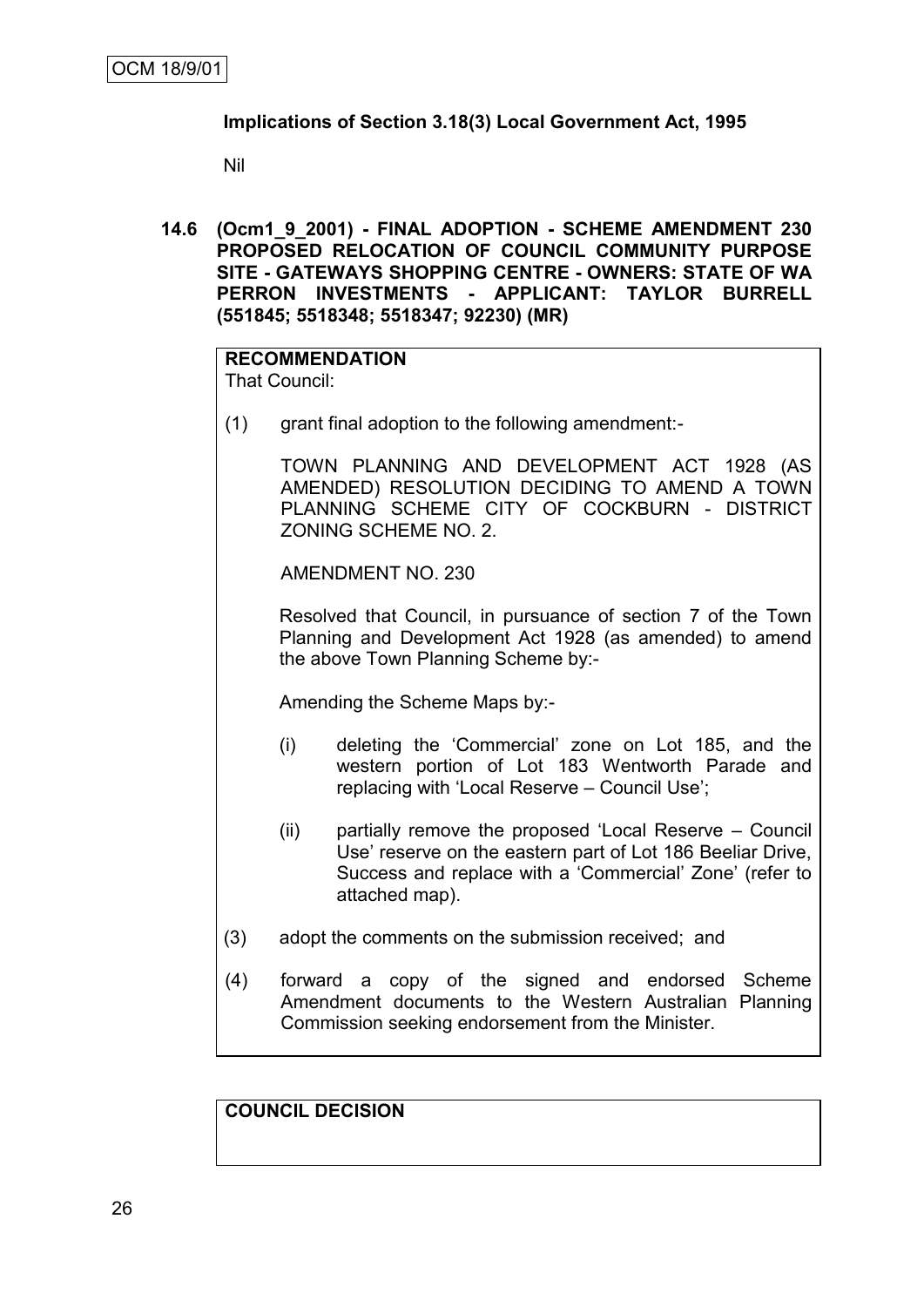At the ordinary meeting of Council on 19 June 2001, it was resolved to initiate Amendment 230 to District Zoning Scheme No 2 to facilitate a land exchange with the owners of the Gateways Shopping Centre – Perron Group.

The planning for the Gateways Shopping Centre in Beeliar Drive, Success included the provision of a 2.0ha Council Community Purpose Site. The site was provided as part of the overall public open space allocation for the Thomsons Lake Estate developed by Gold Estates of Australia.

Council at its earlier ordinary meeting on 15 May 2001 decided to:-

- adopt amendments to the Concept Plan for Thomsons Lake;
- support the proposed subdivision/amalgamation to facilitate the land exchange; and
- amend proposed Town Planning Scheme No 3 maps.

The background to this matter is discussed in OCM1 1 2001 (AG Item 14.3) and OCM5 5 2001.

#### **Submission**

Taylor Burrell, on behalf of the new owners of the Gateways Shopping Centre, seek the Council"s consent to initiating an amendment to the City of Cockburn Town Planning Scheme - District Zoning Scheme No 2 (DZS2). The purpose of the scheme amendment is to facilitate the Council land exchange and development based on the revised Concept Plan. This is a separate process that would occur in conjunction with proposed Town Planning Scheme No 3.

### **Report**

The Scheme Amendment was advertised in accordance with the Regulations and at the close of the advertising period only one submission had been received from Main Roads WA who indicated the proposal is acceptable.

It is recommended that the Scheme Amendment be granted final adoption by the Council and forwarded to the WAPC seeking the endorsement from the Minister for Planning and Infrastructure.

### **Strategic Plan/Policy Implications**

The Corporate Strategic Plan Key Result Areas which apply to this item are:-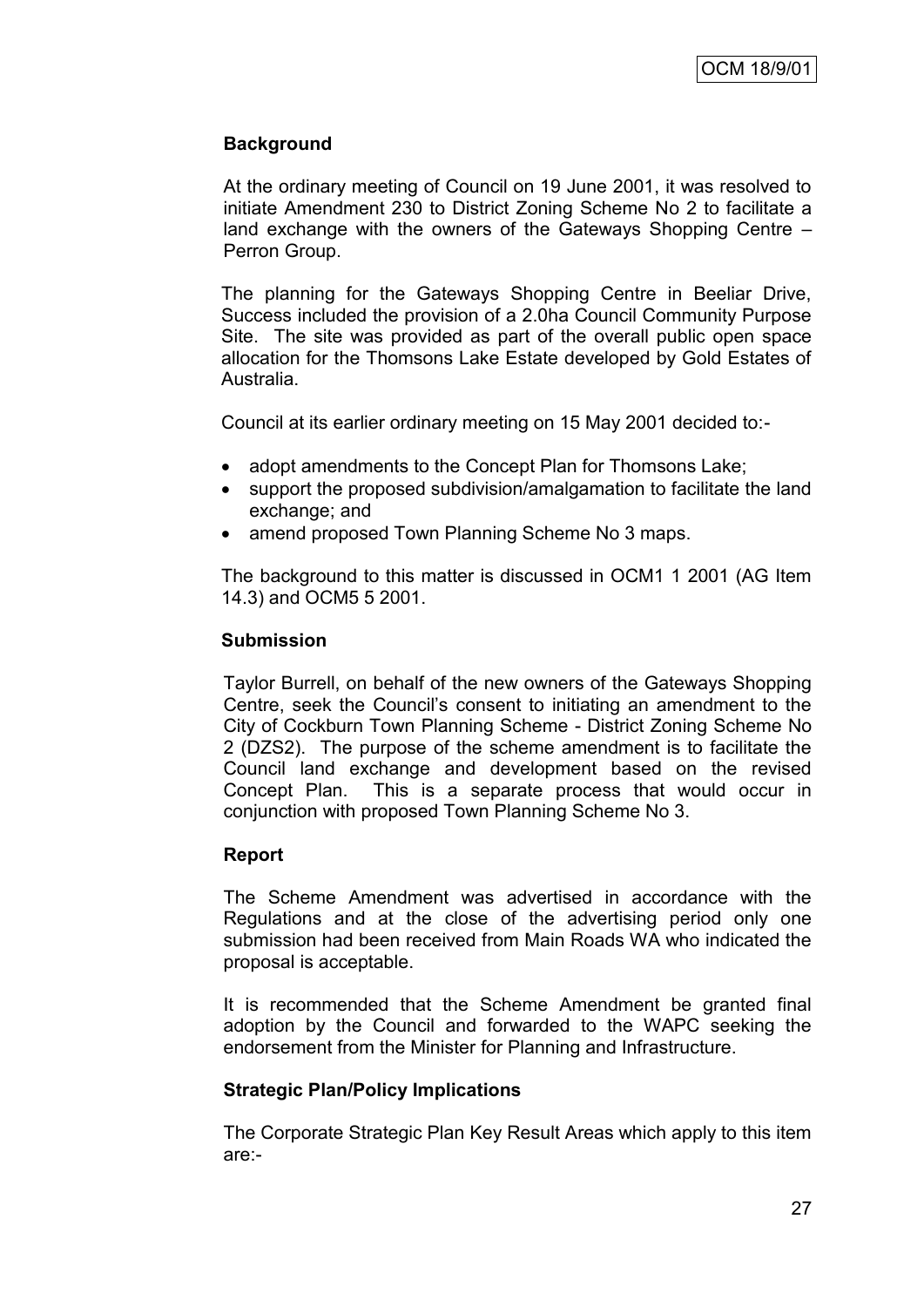- 1. Managing Your City
	- *"To deliver services and to manage resources in a way that is cost competitive without compromising quality."*
	- *"To conduct Council business in open public forums and to manage Council affairs by employing publicly accountable practices."*
- 2. Planning Your City
	- *"To ensure that the planning of the City is based on an approach which has the potential to achieve high levels of convenience for its citizens."*
	- *"To ensure that the development will enhance the levels of amenity currently enjoyed by the community."*
	- *"To foster a sense of community within the district generally and neighbourhoods in particular."*
- 4. Facilitating the needs of Your Community
	- *"To facilitate and provide an optimum range of community services."*
	- *"To identify current community needs, aspirations, expectations and priorities of the services provided by the Council."*
- 5. Maintaining Your Community Facilities
	- *"To construct and maintain community buildings which are owned or managed by the Council."*

The Planning Policies which apply to this item are:-

- PD15 Ultimate Strategic District Plan
- PD25\* Liveable Neighbourhoods Community Design Codes

### **Budget/Financial Implications**

N/A

### **Implications of Section 3.18(3) Local Government Act, 1995**

Nil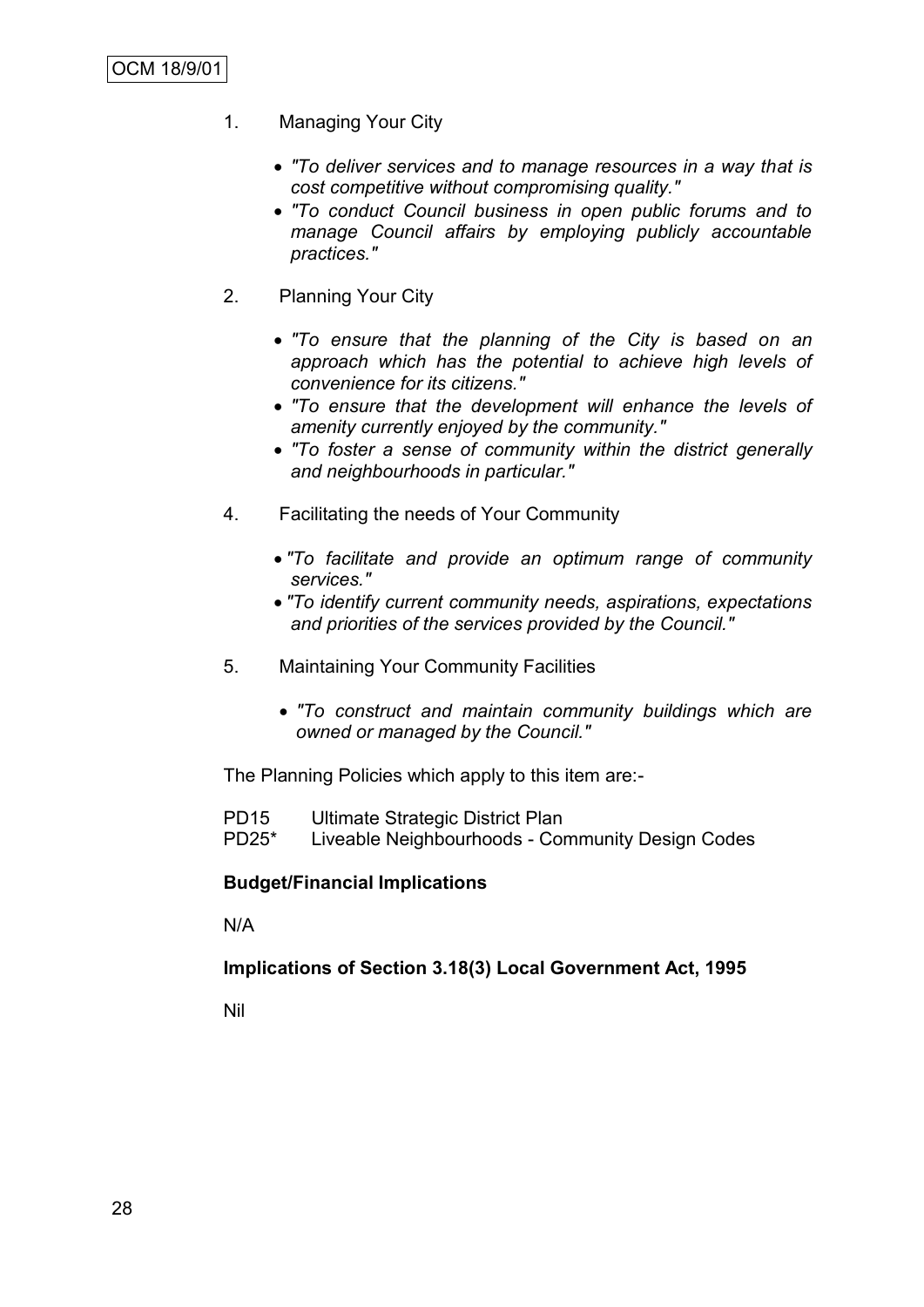**14.7 (Ocm1\_9\_2001) - REVISED PUBLIC OPEN SPACE SCHEDULE - BEELIAR CELL 11 (PANORAMA GARDENS) STRUCTURE PLAN AREA - PT LOT 4 BEELIAR DRIVE & RESERVE 46285 THE GRANGE - OWNER: HOMESWEST - APPLICANT: CHAPPELL & LAMBERT (9519) (CC) (MAPS 15 & 9) (ATTACH)**

# **RECOMMENDATION**

That Council:

- (1) adopt the revised Public Open Space Schedule for Beeliar Cell 11 (Panorama Gardens) Structure Plan Area and Modified Structure Plan in respect to public open space, as contained in the Agenda Attachments;
- (2) support the revesting (closure) of portion of Reserve 46285 The Grange, Beeliar in accordance with the requirements of the Beeliar Cell 11 (Panorama Gardens) Structure Plan and advise the Department of Land Administration accordingly; and
- (3) advise the consultants of Council"s decision.

## **COUNCIL DECISION**

### **Background**

| ZONING:           | MRS:                    | URBAN                    |  |
|-------------------|-------------------------|--------------------------|--|
|                   | DZS:                    | RESIDENTIAL R20/R40 DA 3 |  |
| LAND USE:         | <b>RESIDENTIAL LAND</b> |                          |  |
| LOT SIZE:         | 56HA                    |                          |  |
| AREA:             | N/A                     |                          |  |
| <b>USE CLASS:</b> | N/A                     |                          |  |

Council at its ordinary meeting of August 2001 adopted the revised structure plan for Beeliar Heights (Panorama Gardens) subject to requirements and understandings.

See Agenda Attachments for August 2001 Report to Council and Revised Recommendation

Under Requirement (1) 2 of the Recommendation, a 50 percent credit was only to apply to the 2.0660 hectare area of POS adjacent to the gas pipeline. The proponent was also required to modify the revised structure plan and modify the POS schedule to demonstrate that the required 13.8953ha of total POS is allocated in the structure plan area.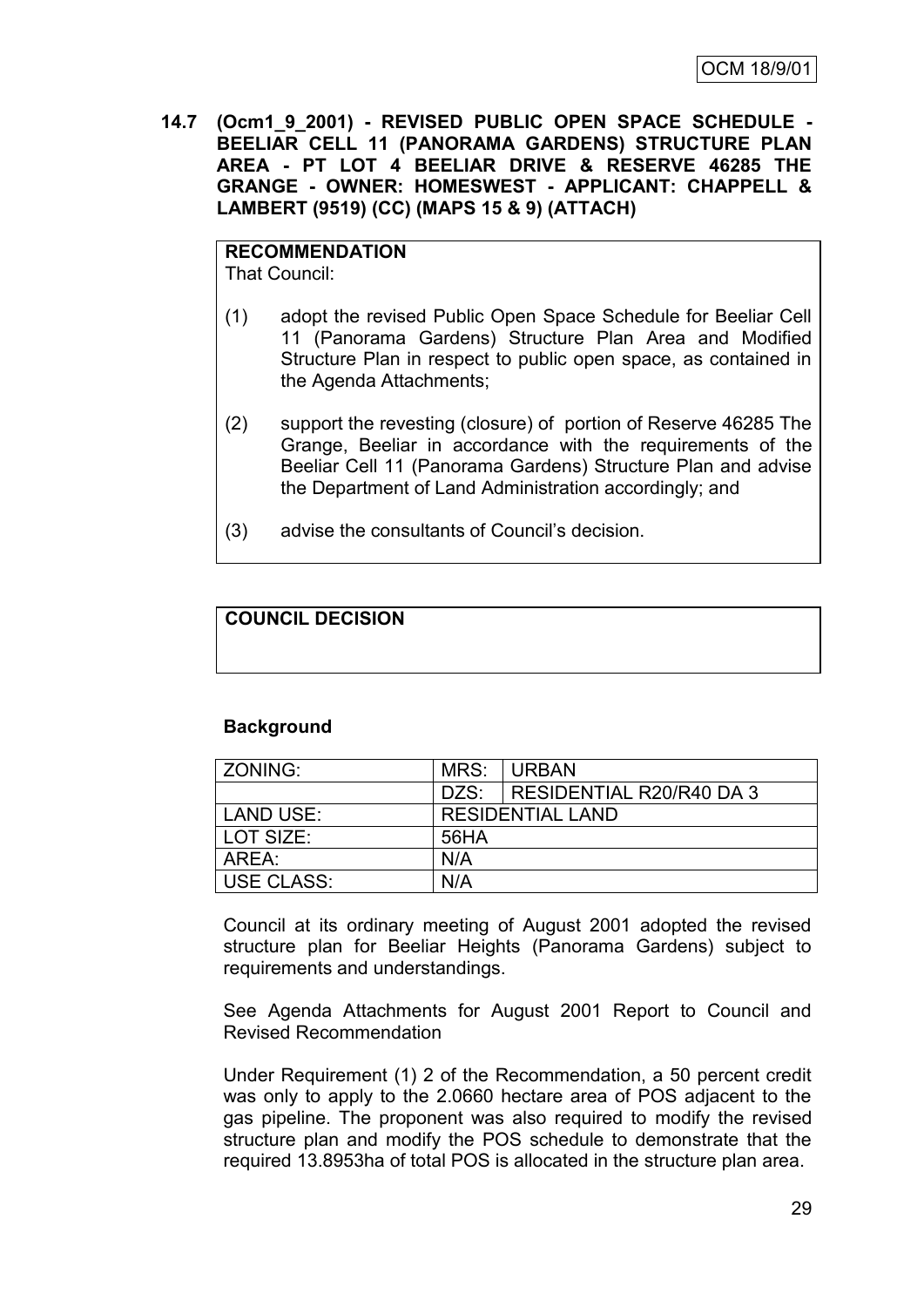Consultants on behalf of the landowner Homeswest, have submitted a modified POS schedule and modified Structure Plan in respect to POS for Council"s consideration.

See Agenda Attachments for Revised POS Schedule and Modified Revised Structure Plan.

#### **Submission/Report**

Consultants have requested a full credit for the 2.0660ha of POS (P10) adjacent to the gas pipe-line buffer south of The Grange extension. Consultants put forward that under the previous subdivision approval (WAPC ref. 97895) for the land, a full credit had been allowed for the pipe-line buffer. Furthermore, no credit has been sought for the gas pipeline buffer north of The Grange, which amounts to approximately 1.3ha.

A total public open space provision of 15.6166ha is indicated within the Structure Plan Area, which is 1.6829ha beyond the required 10 percent. When 0.9ha of land required for drainage is deducted an additional 7829m2 beyond the 10 percent requirement is provided.

The POS is spread evenly throughout the Structure Plan Area and should afford easy access for all residents.

See Agenda Attachments for Panorama Gardens Public Open Space **Schedule** 

As discussed in the August 2001 Report to Council on the Revised Structure Plan, the existing central POS Reserve 46285 The Grange, Beeliar is required to be rationalised to allow for the development of the town centre. Consultants have requested the revesting (closure) of the relevant portion of Reserve 46285 to the Department of Land Administration. Given the Council"s support for the revised structure plan it is considered appropriate that Council write to the Department of Land Administration supporting the proposed revesting.

### **Strategic Plan/Policy Implications**

The Corporate Strategic Plan Key Result Areas which apply to this item are:-

- 1. Managing Your City
	- *"To conduct Council business in open public forums and to manage Council affairs by employing publicly accountable practices."*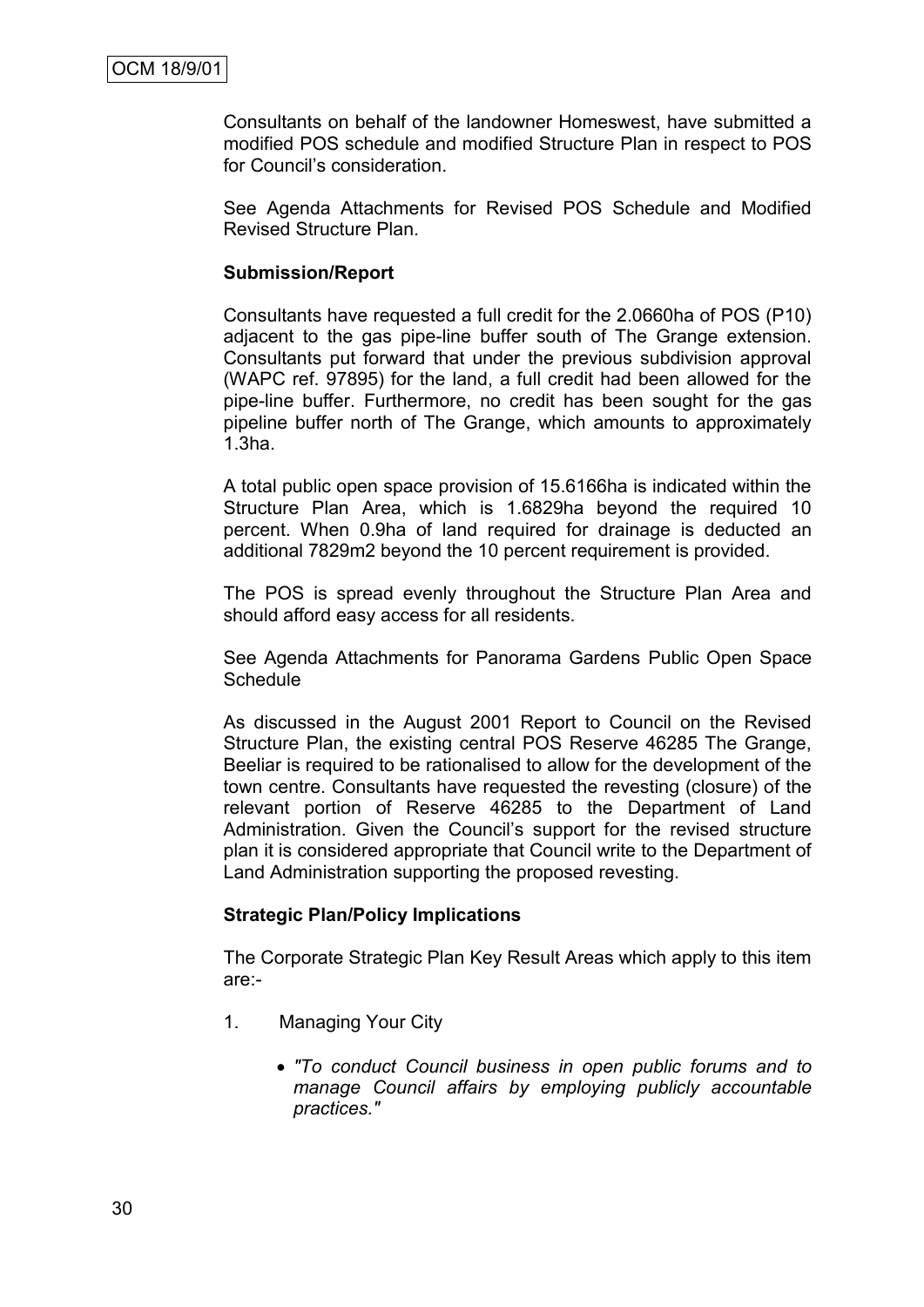- 2. Planning Your City
	- *"To ensure that the planning of the City is based on an approach which has the potential to achieve high levels of convenience for its citizens."*
	- *"To ensure that the development will enhance the levels of amenity currently enjoyed by the community."*
- 3. Facilitating the needs of Your Community
	- *"To facilitate and provide an optimum range of community services."*
	- *"To identify current community needs, aspirations, expectations and priorities of the services provided by the Council."*
	- *"To determine by best practice, the most appropriate range of sporting facilities and natural recreation areas to be provided within the district to meet the needs of all age groups within the community."*

The Planning Policies which apply to this item are:-

APD28 Public Open Space Credit Calculations

### **Budget/Financial Implications**

N/A

### **Implications of Section 3.18(3) Local Government Act, 1995**

Nil

### **14.8 (Ocm1\_9\_2001) - ADDITIONS TO THE DELEGATED AUTHORITY MANUAL (1054) (MR) (ATTACH)**

### **RECOMMENDATION**

That Council adopt the additions to the Register of Delegated Authority to officers, as contained in the Attachments to the Agenda.

### **TO BE CARRIED BY ABSOLUTE MAJORITY OF COUNCIL**

## **COUNCIL DECISION**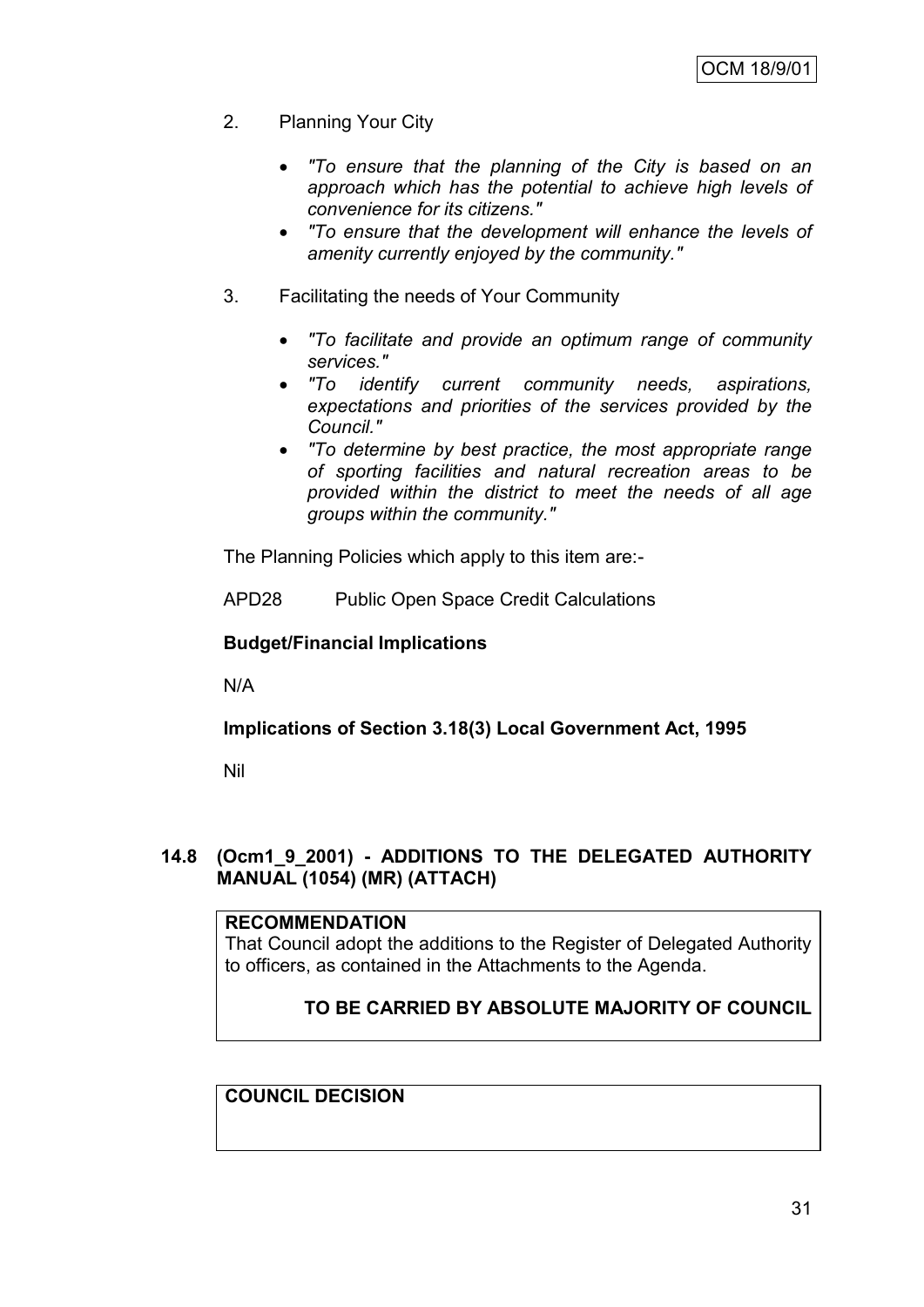## **Background**

At the Ordinary meeting of the Council on 19 June 2001 the Register of Delegated Authority to Officers was adopted.

### **Submission**

N/A

### **Report**

The Administration has noticed that a number of pre-existing delegations relating to the Planning and Development Directorate were inadvertently not included in the updated Register of Delegated Authority. This is an administrative error and there is no apparent reason why the delegations were not included in the new Register of Delegated Authority to Officers. These delegations relate to the City"s Planning and Development directorate (ie Planning, Building & Health Services).

The City has granted various types of approvals since Council, at its Ordinary meeting, decided to adopt the new Register of Delegated Authority on 19 June 2001**.** These approvals were granted under the previous delegations in place which were not superseded by the newly adopted delegations. It is therefore important for the Council to consider adopting the new entries into the Register of Delegated Authority, with the knowledge that the delegations for the approvals issued over the last 3 months since 19 June 2001, were administered under the pre-existing authorities which were in place at that time.

## **Strategic Plan/Policy Implications**

Key Result Area "Managing Your City" refers.

### **Budget/Financial Implications**

N/A

## **Implications of Section 3.18(3) Local Government Act, 1995**

Nil

**14.9 (Ocm1\_9\_2001) - PROPOSED COMMERCIAL VEHICLE PARKING - LOT 129; 5 GREGORY WAY, COOLBELLUP - OWNER/APPLICANT: L W OLMAN (1102914) (SC) (MAP21.20) (ATTACH)**

| <b>RECOMMENDATION</b> |  |
|-----------------------|--|
| That Council:         |  |
|                       |  |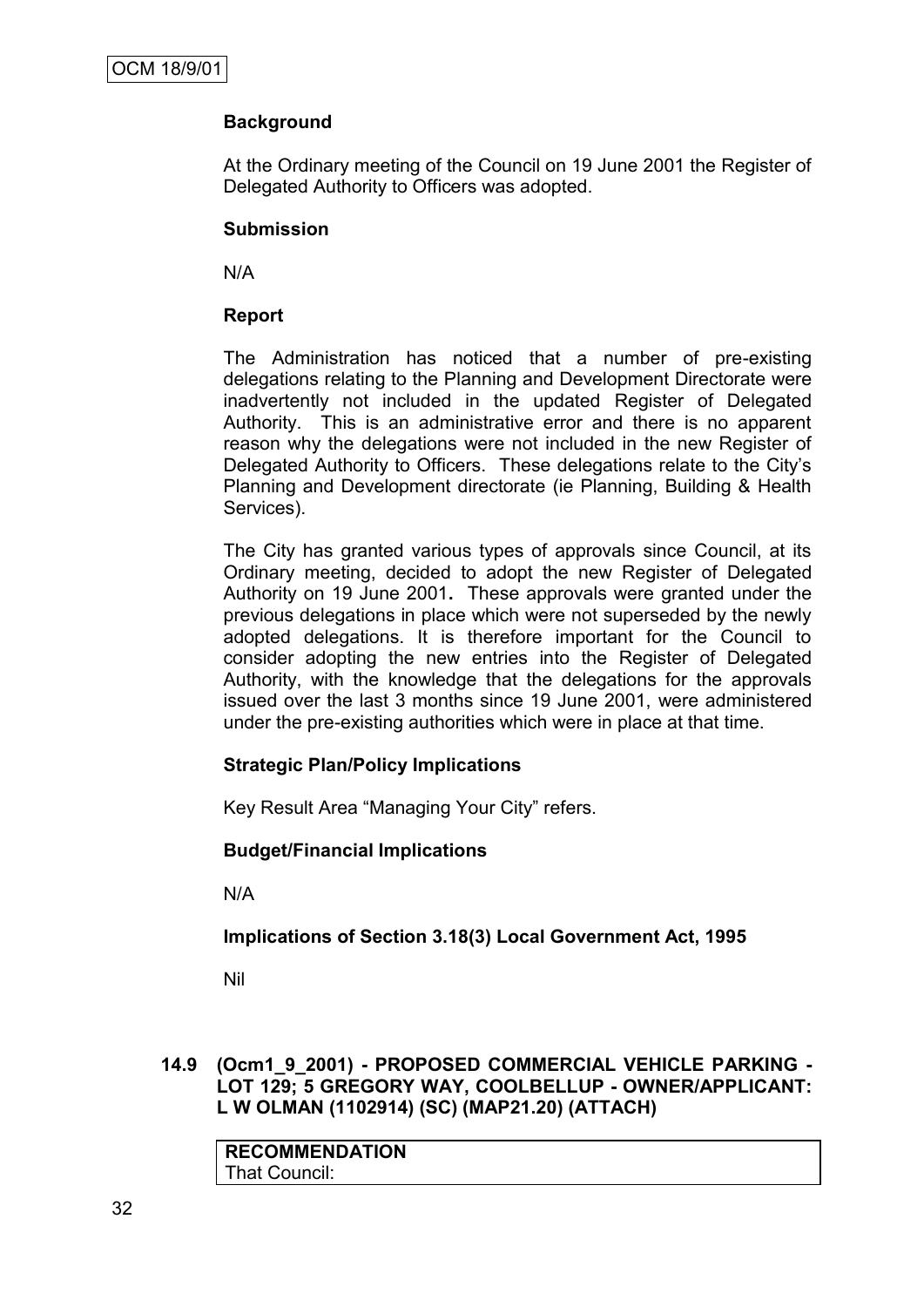(1) approve the proposed commercial vehicle parking on Lot 129; 5 Gregory Way, Coolbellup subject to the following conditions:

Standard Conditions

1. Standard conditions and footnotes as contained in Council Policy APD 17 as determined appropriate to this application by the delegated officer under clause 7.6 of the City of Cockburn District Zoning Scheme No. 2; and

## Special Conditions

- 1. The applicant must not undertake any major repairs in relation to the commercial vehicle on the above property. Minor servicing, including minimal mechanical repairs and adjustments and cleaning (except degreasing) that generates easily contained liquid waste may be carried out on the lot.
- 2. All liquid waste (that includes washings from vehicles) must be disposed of on site, so as not to create a nuisance. At no time shall washings enter the street or stormwater system.
- 3. The vehicle must not be started or manoeuvred on site between the hours of 10:00pm and 6:00am the following day.
- 4. The applicant must exit Gregory Way through the route indicated on the attached plan.
- 5. This approval is personal to the applicant only and is not transferable to another person.
- 6. The vehicle must be parked behind the front of the dwelling behind gates in accordance with the applicant's submission.
- 7. Where a noise complaint is substantiated in accordance with the relevant Regulations made pursuant to the Environmental Protection Act 1986, the hours of operation shall be restricted to 7:00am – 9:00pm Monday to Saturday and 9:30am – 9:00pm Sundays and Public Holidays.
- 8. Any restrictions imposed on the hours of operation shall not limit further application of the relevant Regulations made pursuant to the Environmental Protection Act 1986.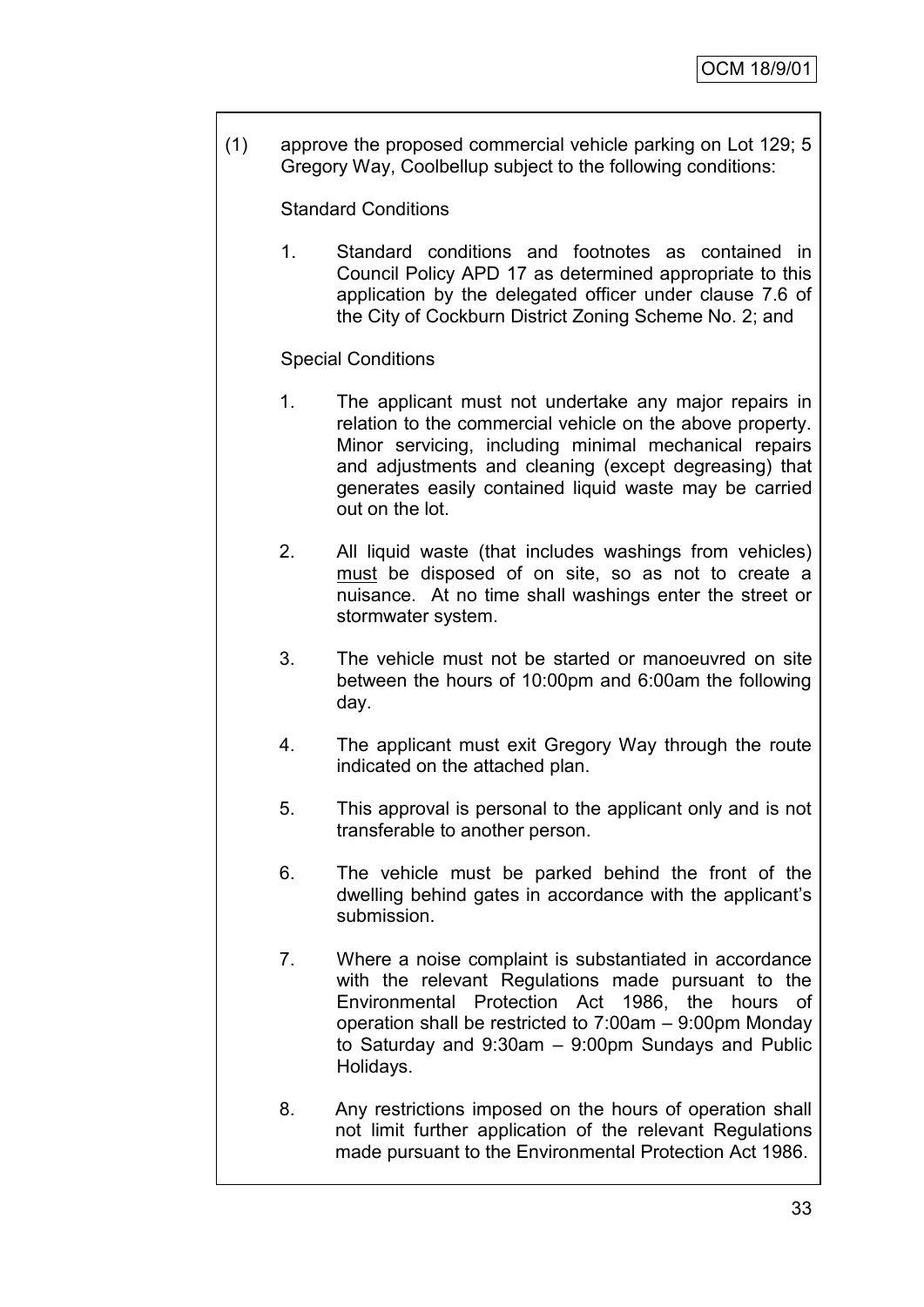- (2) issue a Notice of Approval for the commercial vehicle parking for a period of twelve months, after which time a fresh application for renewal of this approval must be submitted to the City.
- (3) advise those who made submissions of Council"s decision accordingly.

## **COUNCIL DECISION**

#### **Background**

| <b>ZONING:</b>    | MRS:              | ∣URBAN                |  |  |
|-------------------|-------------------|-----------------------|--|--|
|                   |                   | DZS: Residential R 15 |  |  |
| LAND USE:         | Single House      |                       |  |  |
| LOT SIZE:         | 911m <sup>2</sup> |                       |  |  |
| AREA:             | N/A               |                       |  |  |
| <b>USE CLASS:</b> | 'AA'              |                       |  |  |

The City has received several complaints from adjoining landowners over the parking of a commercial vehicle on the subject lot. One of the frequent concerns expressed is over the washing of the vehicle and waste water entering the road.

Site inspections by City Officers revealed that a commercial vehicle is in fact, parked on-site and the owner of the property was advised to apply to Council for a commercial vehicle parking approval.

The applicant further advised that the truck has been parking on the above property for at least 6 years and he needs to park the truck at home because it offers better security. Additionally the vehicle does not reduce the visual amenity of the area as it is hidden behind a 2 metre high fence.

#### **Submission**

The applicant wants to continue parking a Prime Mover that is 7 metres long, 3.8 metres high and 2.3 metres wide at the rear of the property. The applicant stated that the truck "*will only be started between 9:30pm to 10:00pm on weekdays with an approximate warm – up time of 10 to 15 minutes. The earliest time to start the truck would be 6am."*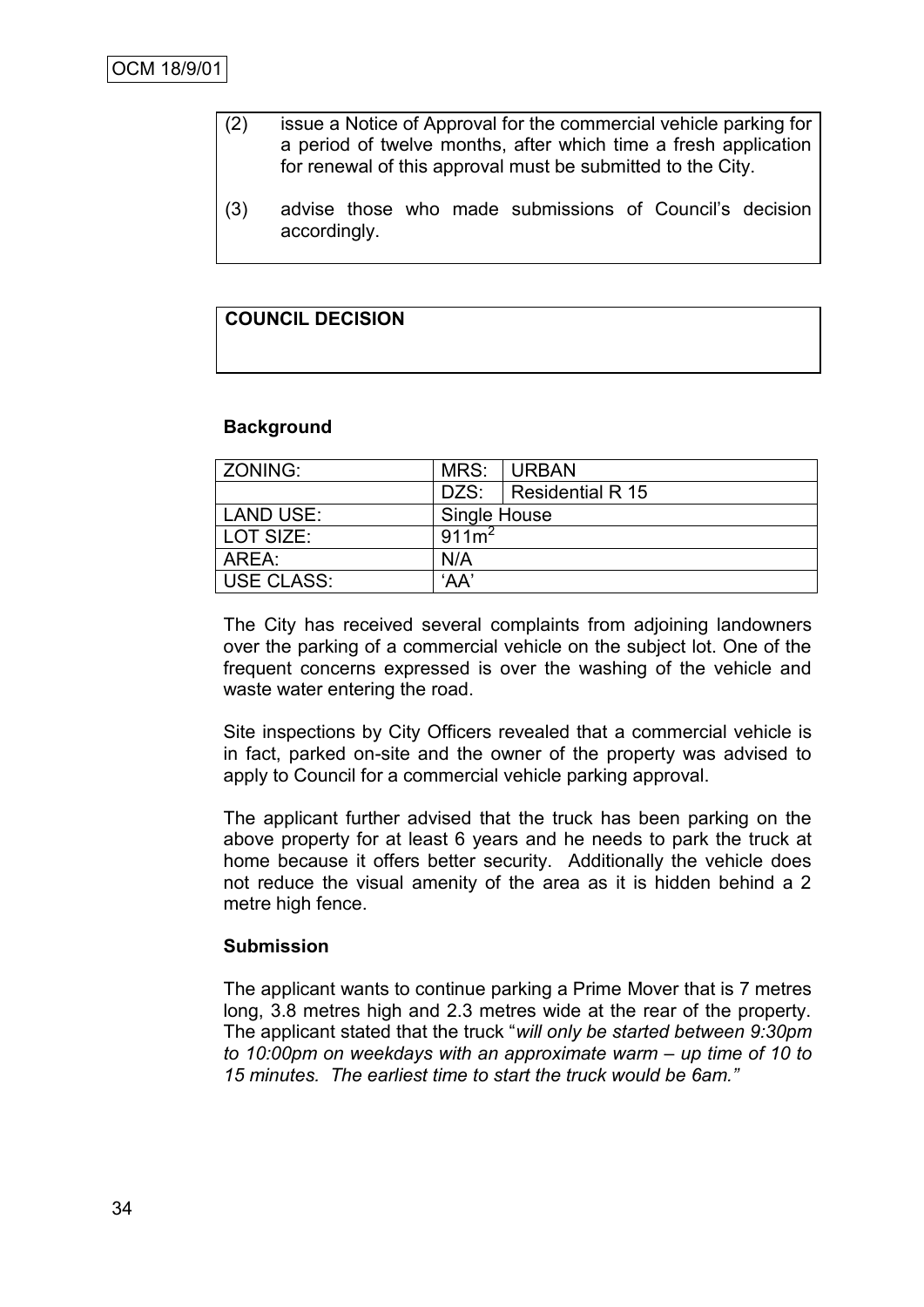### **Report**

Commercial vehicle parking is listed as a discretionary use which the Council could approve or refuse in a Residential Zone under District Zoning Scheme No. 2.

The application was referred to affected owners/occupiers to comment within a period of 21 days. A total of 10 submissions were received, of which 4 were in the form of objections and 6 submissions raised no objections.

The major concerns expressed were that:

- 1. Gregory Way is a high density residential area with narrow road widths that are not suitable for heavy haulage trucks.
- 2. Noise from truck movements.
- 3. Fumes from the truck during warm up periods permeate into adjoining houses.
- 4. The truck is driven the longest route out of Gregory Way (loop road). This is a disturbance, particularly in the middle of the night.

For assessment purposes the location of submissions were mapped (See Attachment). The majority of neighbours stated they did not have any problems with the applicant parking his truck and some have said that the applicant has been considerate with his actions. This however seems to be contradicted by the complaints received, which seem to have validity in considering this proposal.

The proposal is supported subject to stringent conditions that are designed to maintain the amenity of the area and address objections received. The applicant has verbally agreed with these conditions at the time of this report being proposed. The 12 months approval also allows the Council to reassess the applicant's performance over a 12 month period before granting further time extension.

### **Strategic Plan/Policy Implications**

The Corporate Strategic Plan Key Result Area which applies to this item is *"To ensure that the development will enhance the levels of amenity currently enjoyed by the community."*

The Planning Policies which apply to this item are:-

PD17\* Standard Development Conditions and Footnotes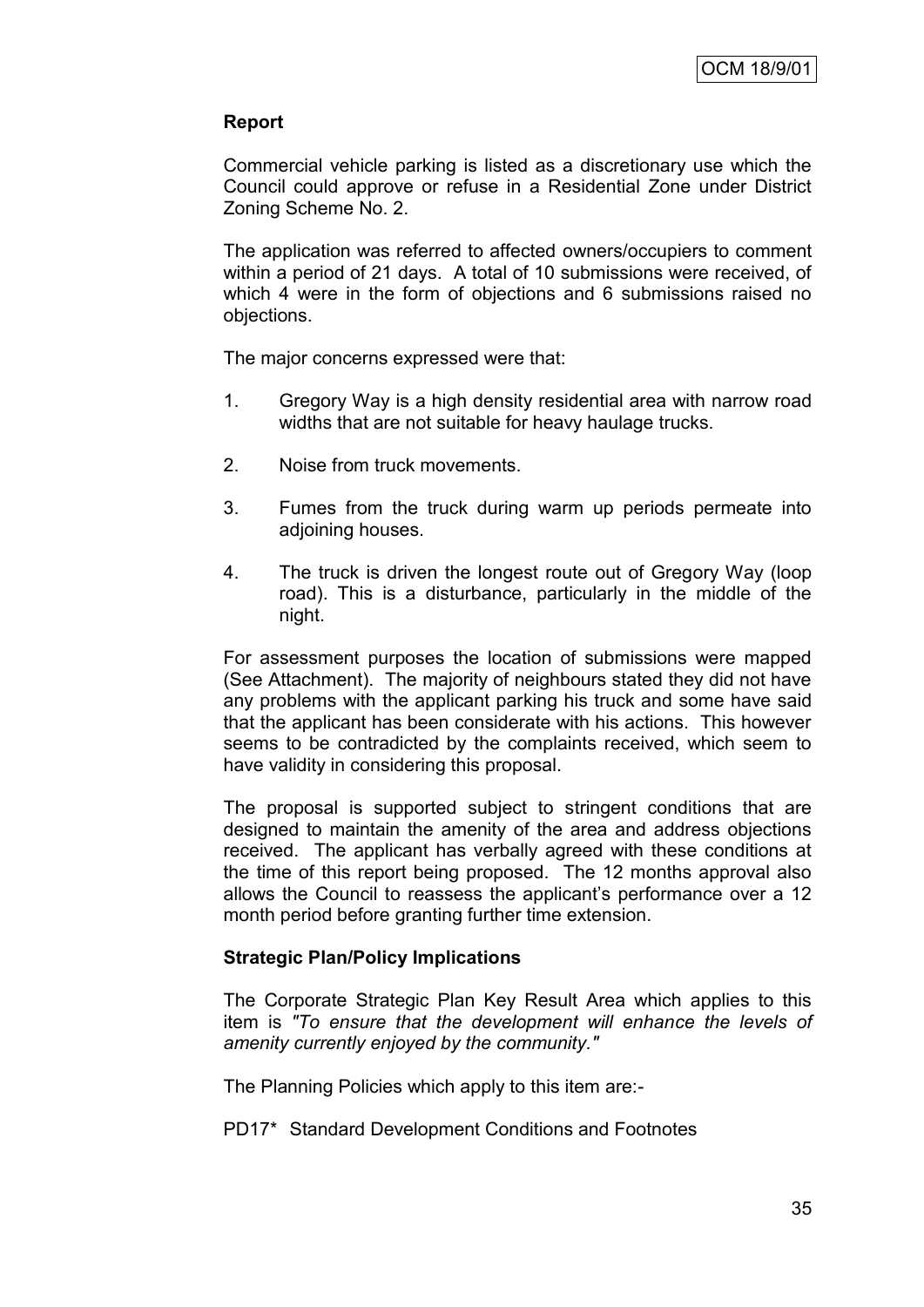## **Budget/Financial Implications**

N/A

**Implications of Section 3.18(3) Local Government Act, 1995**

Nil

**14.10 (Ocm1\_9\_2001) - 12 AGED OR DEPENDENT PERSONS DWELLINGS - LOT 1482 WAITCH LOOP CNR THE GRANGE, BEELIAR - OWNER: HOMESWEST - APPLICANT: OLDFIELD KNOT ARCHITECTS (4413438) (CC) (MAP 15) (ATTACH)**

## **RECOMMENDATION**

That Council:

(1) approve the proposed 12 Aged or Dependent Persons Dwellings at Lot 1482 (No.2) Waitch Loop, Beeliar subject to the following conditions:

Standard Conditions

1. Standard conditions and footnotes as contained in Council Policy APD 17 as determined appropriate to the application by delegated officer under clause 7.6 of the City of Cockburn District Zoning Scheme No. 2.

Special Conditions

- 1. At least one occupant of each unit on the ground level must be a person who is aged 55 years or over or is a person with a recognised form of handicap requiring special accommodation provisions for independent living or special care in accordance with the Residential Planning Codes.
- 2. The site to be fenced along all fronting roads to the satisfaction of the City of Cockburn with a visually permeable fence such as brick pier and palings or other such fencing type.
- 3. The second storey single bedroom units No. 2 and 4 are not to be restricted to aged or dependent persons accommodation and may be occupied by any single person.
- 4. The aged or dependent persons units on the ground floor being designed and constructed in accordance with the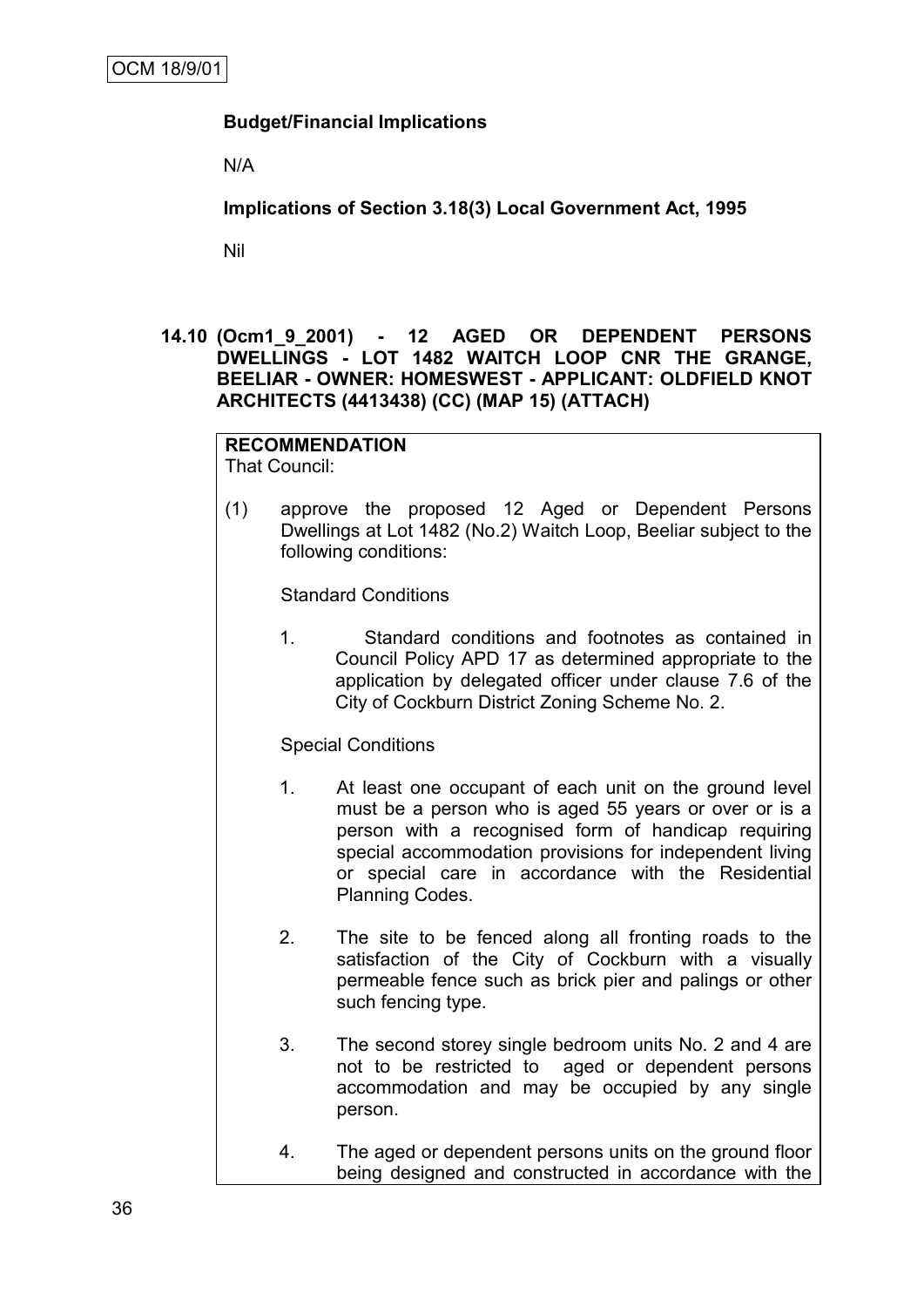relevant Australian Standard such as AS1428 and any other special requirements detailed in the Aged Persons Accommodation – Development Guidelines.

- 5. The applicant preparing and submitting to Council revised plans demonstrating adequate manoeuvring space for vehicles using carports 3, 4 and 5 such that the vehicles using these carports may egress the site in forward gear in no greater than two turning movements.
- 6. The applicant preparing and submitting to Council a revised plan showing the provision of enclosed garbage bin storage areas and the relocation of  $1<sup>st</sup>$  floor unit store rooms to ground level to the satisfaction of the City.
- (2) issue a Form 2 Notice of Approval for the development to the applicant valid for a period of 2 years; and
- (3) advise those that made a submission of Council"s decision.

## **COUNCIL DECISION**

### **Background**

| l ZONING:  | MRS:                                         | Urban                  |  |
|------------|----------------------------------------------|------------------------|--|
|            | DZS:                                         | <b>Residential R40</b> |  |
| LAND USE:  | <b>Vacant Residential Land</b>               |                        |  |
| LOT SIZE:  | 2148 m <sup>2</sup>                          |                        |  |
| AREA:      | N/A                                          |                        |  |
| USE CLASS: | Aged or Dependant Persons Dwellings (AA use) |                        |  |

The site is vacant land fronting The Grange in Beeliar Heights with a view to public open space. There is dual street access to Hybanthus and Waitch Loops. The surrounding lots have recently been developed with single houses.

A similar Homeswest (12 unit) aged persons development, also fronting The Grange, was approved at the ordinary meeting of Council in July 2001.

See Agenda Attachments for Location Plan.

### **Submission**

The proposal is to develop a 12 unit aged persons development comprising: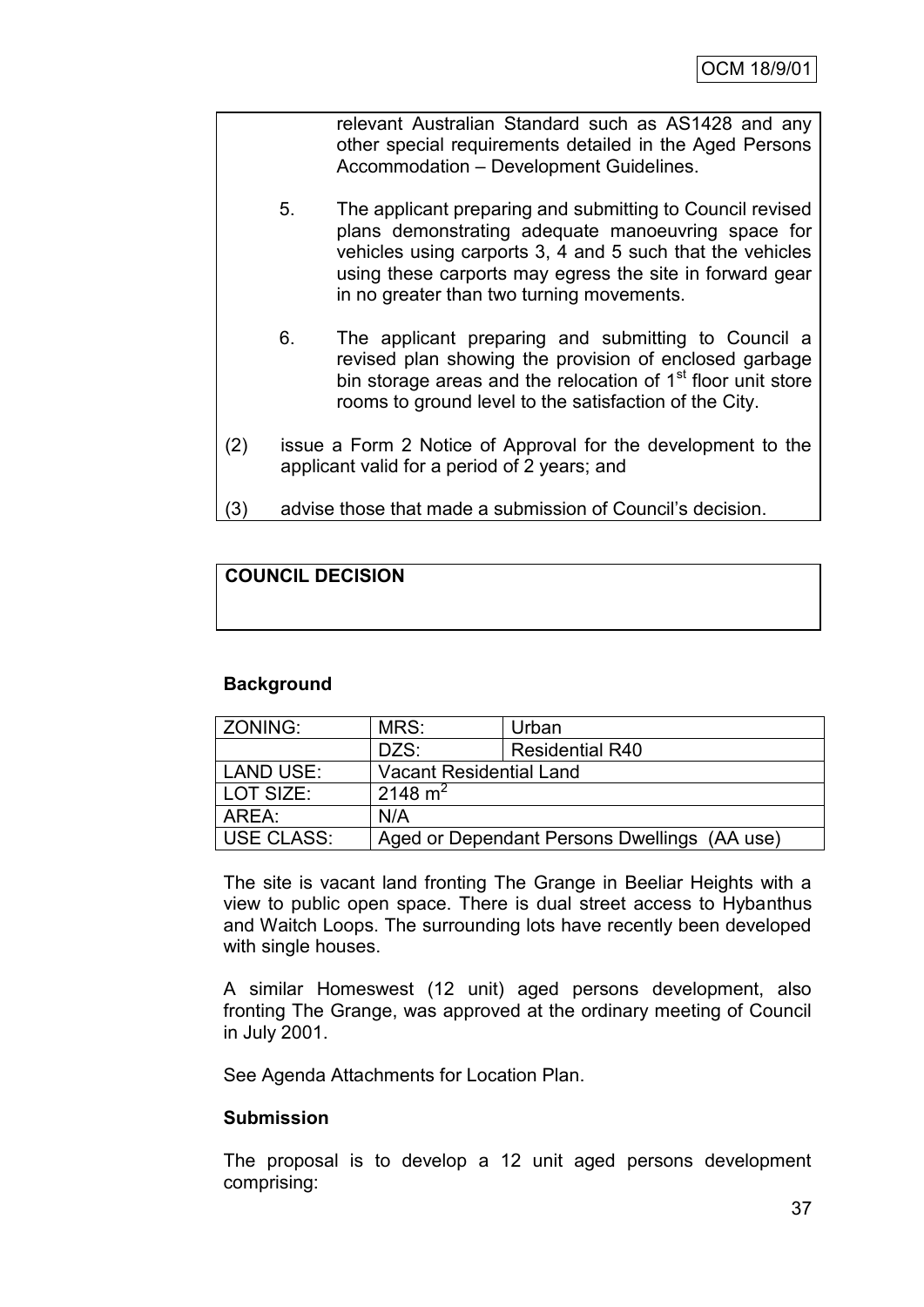- 10 ground level units 3 being single bedroom and 7 being two bedroom units;
- 2 first floor single bedroom units fronting onto The Grange.

Three units have access onto Waitch Loop and the other 9 via Hybanthus Loop.

See Agenda Attachments for site plan and elevations.

### **Report**

Under the DZS No. 2, Aged or Dependant Persons Dwellings are a discretionary use for which Council may approval or refuse.

The land is designated as a group housing site (R40) in the Beeliar Heights Structure Plan adopted by Council.

The proposal seeks a 50 percent density bonus as allowed for under the provisions of the R Codes for Aged or Dependant Persons Dwellings. These provisions also allow Council to vary the standards of the Codes to achieve the bonus. The following variations to standards have been allowed for:

- 50% density bonus from 8 to 12 units;
- minimum 24m<sup>2</sup> court yards reduced to  $9m^2$  (average approx.  $20m^2$ );
- minimum  $4m^2$  storerooms reduced to  $2m^2$  for upper floor units 2 and 4;
- minimum 3m setback of pedestrian access way from window reduced to 1.5m for units 7, 11 and 12.

Requirements for parking, setbacks, plot ratio and open space accord with the usual requirements of the Codes.

There are some turning difficulties for vehicles using carports 3, 4 and 5 such that the vehicles would have difficulty leaving the site in forward gear in less than two turning movements. The issue can be resolved by the relocation of Carports 10 and 11 further back for increased turning space. This matter can be overcome by the submission of a revised plan.

It is considered appropriate that upper floor storerooms be re-located at ground level so that bulky items do not have to be taken up stairs. Garbage storage areas need to be designated. These two minor design issues may also be overcome by the submission of a revised plan.

The proposal generally accords with Council Policy "Aged Persons Accommodation – Development Guidelines" in respect to locational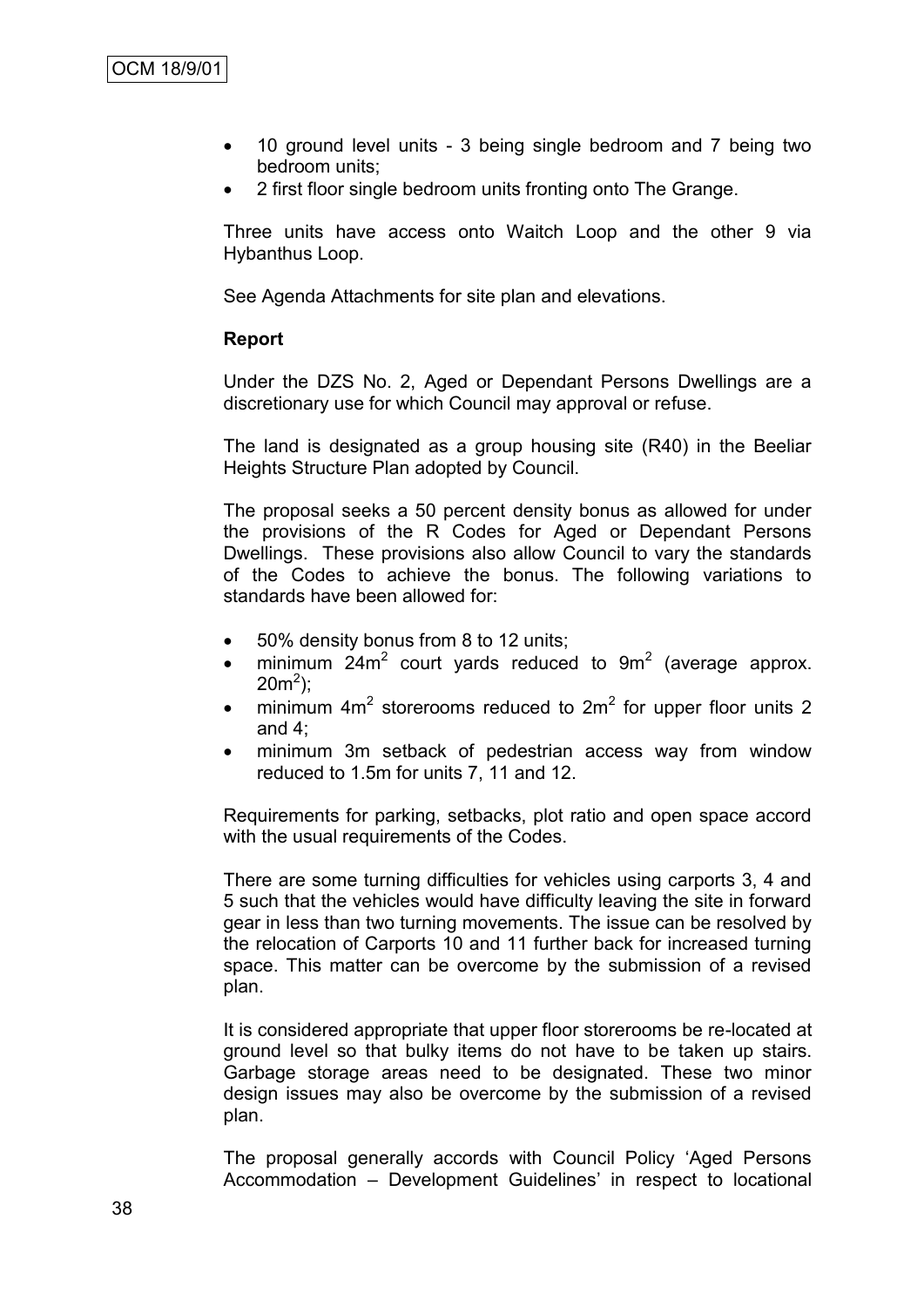requirements being within 240m from a bus stop and within 300m of the future Beeliar Town Centre, which is to include provision for a medical centre.

The proposal was advertised by way of sign on site and notification of adjoining landowners. The two landowners on the southern boundary of the site objected to the second storey component of the development on the grounds of lost views and their use by aged persons. Both houses on the southern boundary are single storey and there is a super six fence at the common boundary. No appreciable views appear to be present and the second storey component is located on the opposite side boundary to these.

The site is suitable for aged or dependent persons dwellings and the development complies with the Council"s "Aged Persons Accommodation – Development Guidelines' and the objections received cannot be substantiated on amenity grounds. Approval is recommended.

### **Strategic Plan/Policy Implications**

The Corporate Strategic Plan Key Result Areas which apply to this item are:-

- 1. Managing Your City
	- *"To conduct Council business in open public forums and to manage Council affairs by employing publicly accountable practices."*
- 2. Planning Your City
	- *"To ensure that the planning of the City is based on an approach which has the potential to achieve high levels of convenience for its citizens."*
	- *"To ensure that the development will enhance the levels of amenity currently enjoyed by the community."*
	- *"To foster a sense of community within the district generally and neighbourhoods in particular."*
- 3. Facilitating the needs of Your Community
	- *"To facilitate and provide an optimum range of community services."*
	- *"To identify current community needs, aspirations, expectations and priorities of the services provided by the Council."*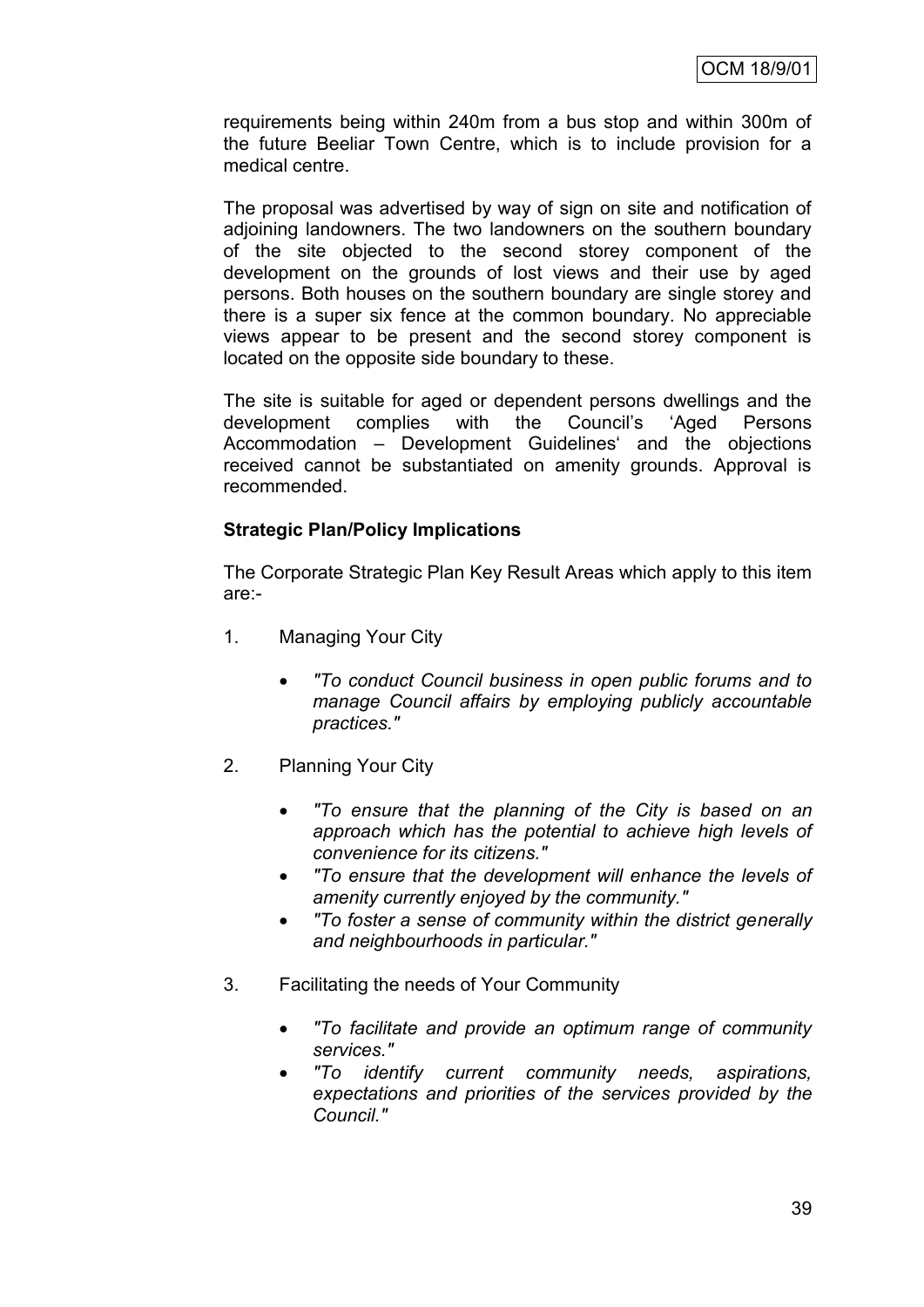The Planning Policies which apply to this item are:-

| APD12 | Aged Persons Accommodation - Development Guidelines  |
|-------|------------------------------------------------------|
| APD17 | <b>Standard Development Conditions and Footnotes</b> |

#### **Budget/Financial Implications**

N/A

#### **Implications of Section 3.18(3) Local Government Act, 1995**

Nil

### **14.11 (Ocm1\_9\_2001) - POSSIBLE RE-ALIGNMENT OF STAGE 7 OF THE ROE HIGHWAY (9701) (SMH) (ATTACH)**

# **RECOMMENDATION**

That Council:

- (1) receive the report; and
- (2) not support the proposal to re-align Stage 7 of the Roe Highway southward to follow the Berrigan Drive - East road reserve.

## **COUNCIL DECISION**

### **Background**

The Council at its meeting in March 2001, resolved:-

"*..that Council write to the State Hon. Minister for Transport, local members of the Legislative Assembly, the Legislative Council and the local member of the House of Representatives, expressing opposition to the construction of Stage 8 of the proposed Roe Highway, given that it would impact adversely upon environmentally sensitive wetland areas between North Lake and Bibra Lake."*

This decision was acted on accordingly.

The decision does not relate to Stage 7 of the Roe Highway, because this is largely within the City of Melville and does not impact on the Beeliar Wetlands.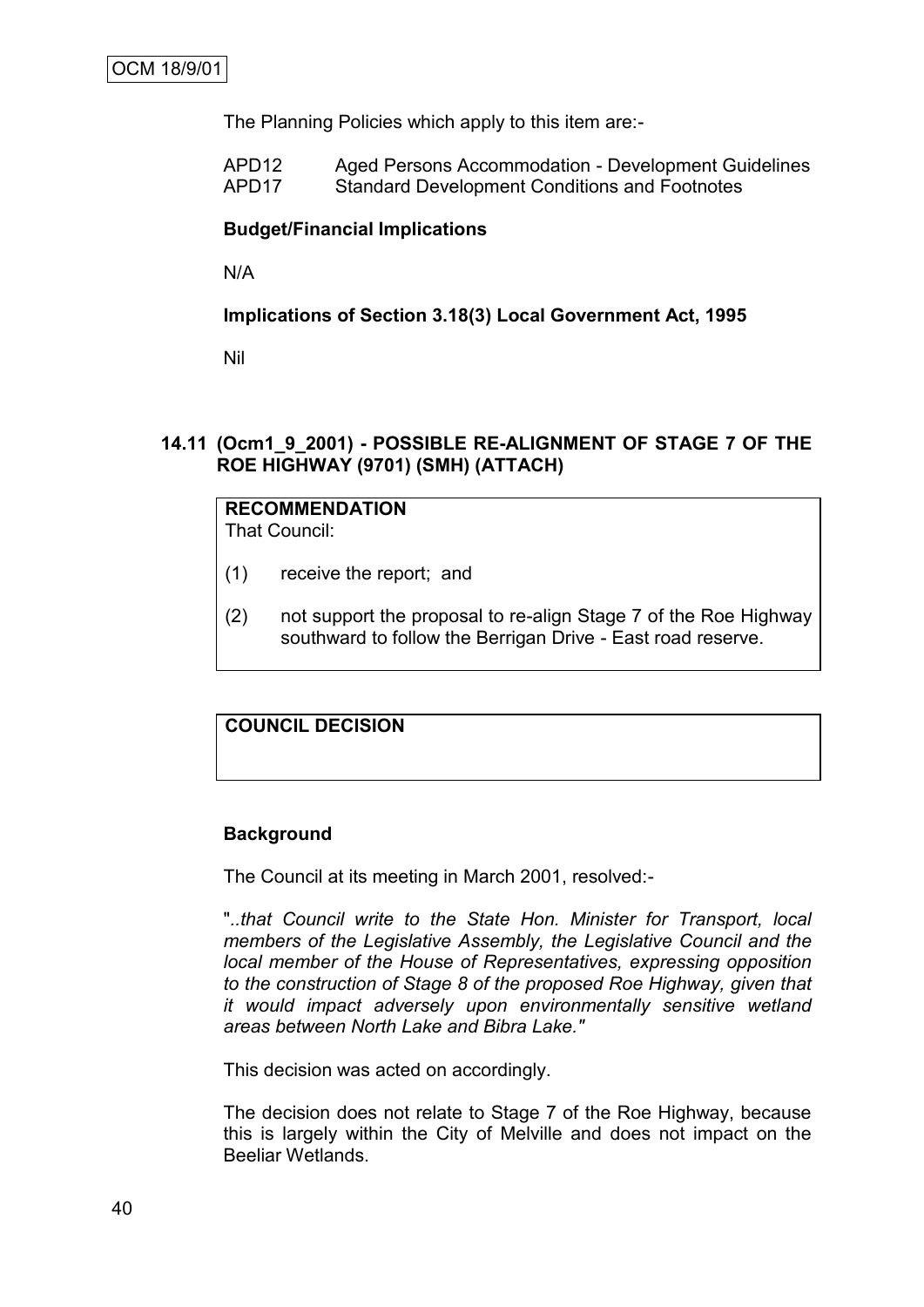The Council's resolution was made after giving due consideration to a major report on the Roe Highway prepared by the Council's Planning and Development Division.

The Council's understood position in respect to Stage 7 of the Roe Highway, was confirmed at the Council Meeting held on 17 July 2001, where under Item 22.1 of the Agenda, Mayor Lee requested that:-

"*a report be prepared addressing road transport issues in the vicinity of Farrington Road and Hope Road. Particularly with regards to the fact that Council's stated position is for the Roe Highway to finish at the Kwinana Freeway."*

It is expected that this report may not be presented to the Council until October 2001.

#### **Submission**

The Hon Minister for Planning and Infrastructure has advised that the Roe Highway will be constructed in stages between Kenwick and the Kwinana Freeway and that Stage 7 proposals will be reviewed.

In response to this, Councillor Oliver has requested that the Planning and Development Division examine Berrigan Drive as a possible alternative to Stage 7 on the basis that it would service the airport and the industrial area in Jandakot, save another bridge over the Freeway thus reducing cost and could be extended through Semple to Hammond reaching Beeliar Drive servicing industrial and shopping centres in this area. Further, there will not be much more development in this area between South Street and Berrigan Drive in the future to need a large Freeway to be built through the wetlands.

Councillor Oliver has gone to some effort in suggesting this alternative and provided some comparative distances for alternative routes including Leach Highway and South Street.

### **Report**

The proposal for the Roe Highway to be re-aligned to follow Berrigan Drive is a replacement for Stage 7 as currently planned (Figure 1).

It is important to point out at the outset, that both Stage 7 and Stage 8 are provided for by an existing road reserve which is almost totally owned by the State Government for the purpose of constructing the Roe Highway in accordance with the Metropolitan Region Scheme. Because of this, there is a minimum of property acquisition required and the road does not directly affect private property owners, as past planning in Leeming, Coolbellup and Hamilton Hill has provided the land for this future regional highway.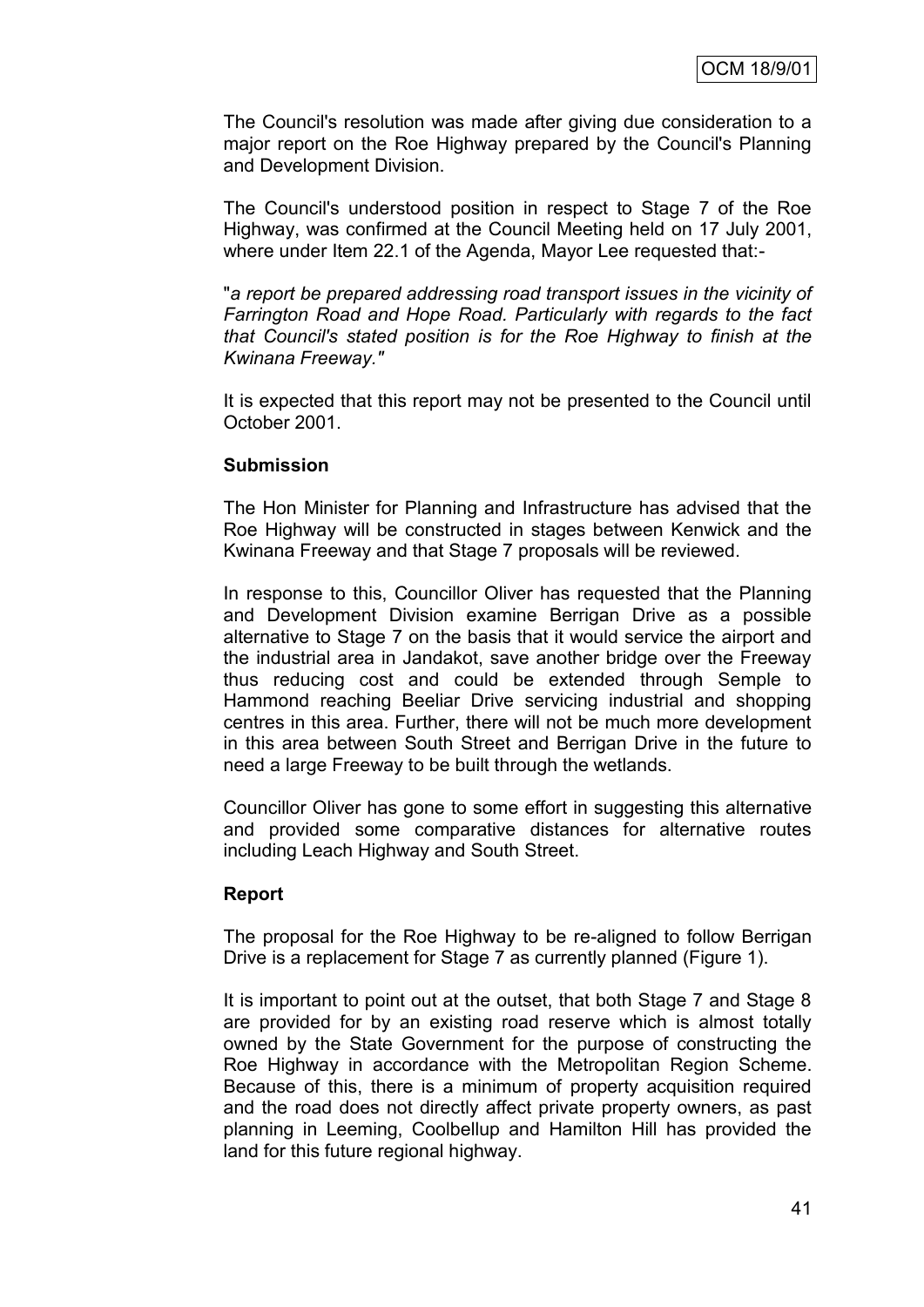It is also important to point out that the Roe Highway is not a 'local' road, but a regional road of metropolitan importance. Reference to the fact that the Roe Highway is not necessary because "*The existing roads can sustain traffic for this area, as it is mostly wetlands and only a few small Shopping Centres."* is an irrelevant matter in the context of the highway.

One of the primary functions of the Roe Highway is to have a regional freeway connection serving the port of Fremantle to a number of other metropolitan employment centres.

There appears to be no obvious advantage to road users by re-aligning the Roe Highway south from Ken Hurst Park to the Berrigan Drive/Kwinana Freeway intersection.

The basis to this observation is that Beeliar Drive already directly connects onto the Kwinana Freeway and therefore, there is no apparent rationale for road users from the Bibra Lake Industrial Area to use Hammond and Semple Roads and Berrigan Drive to gain access to the Freeway system.

Berrigan Drive also connects directly onto the Kwinana Freeway and therefore there is no identifiable need to up-grade Semple Road into a major district collector.

Moreover, once traffic from the west has entered the Kwinana Freeway at either Beeliar Drive or Berrigan Drive, to travel east along the Roe Highway can be easily and conveniently achieved by using the Kwinana Freeway/Roe Highway interchange planned at the western end of Stage 7 as currently proposed. Given this, there is no measurable advantage to road users in re-aligning Stage 7 of the Roe Highway to travel east to Canning Vale, Kewdale and destinations beyond following Berrigan Drive - East.

To provide comparative travel distances, the following calculations have been prepared. For consistency, the measurements commence from the intersection of Howson Way and Spearwood Avenue (Point 'A') which is central to the Bibra Lake Industrial Estate and the junction of South Street and the Roe Highway (Point 'B') as illustrated on the Travel Distance Map (Figure 2):-

The distance between Howson Way (Point 'A') and South Street (Point 'B') using:-

- Spearwood Avenue, Yangebup Road, Moorhen Drive, Osprey Drive, North Lake Road and Berrigan Drive is approximately 12.7 kilometres;
- Spearwood Avenue, Sudlow Road, Phoenix Road, North Lake Road and South Street is approximately 12.8 kilometres;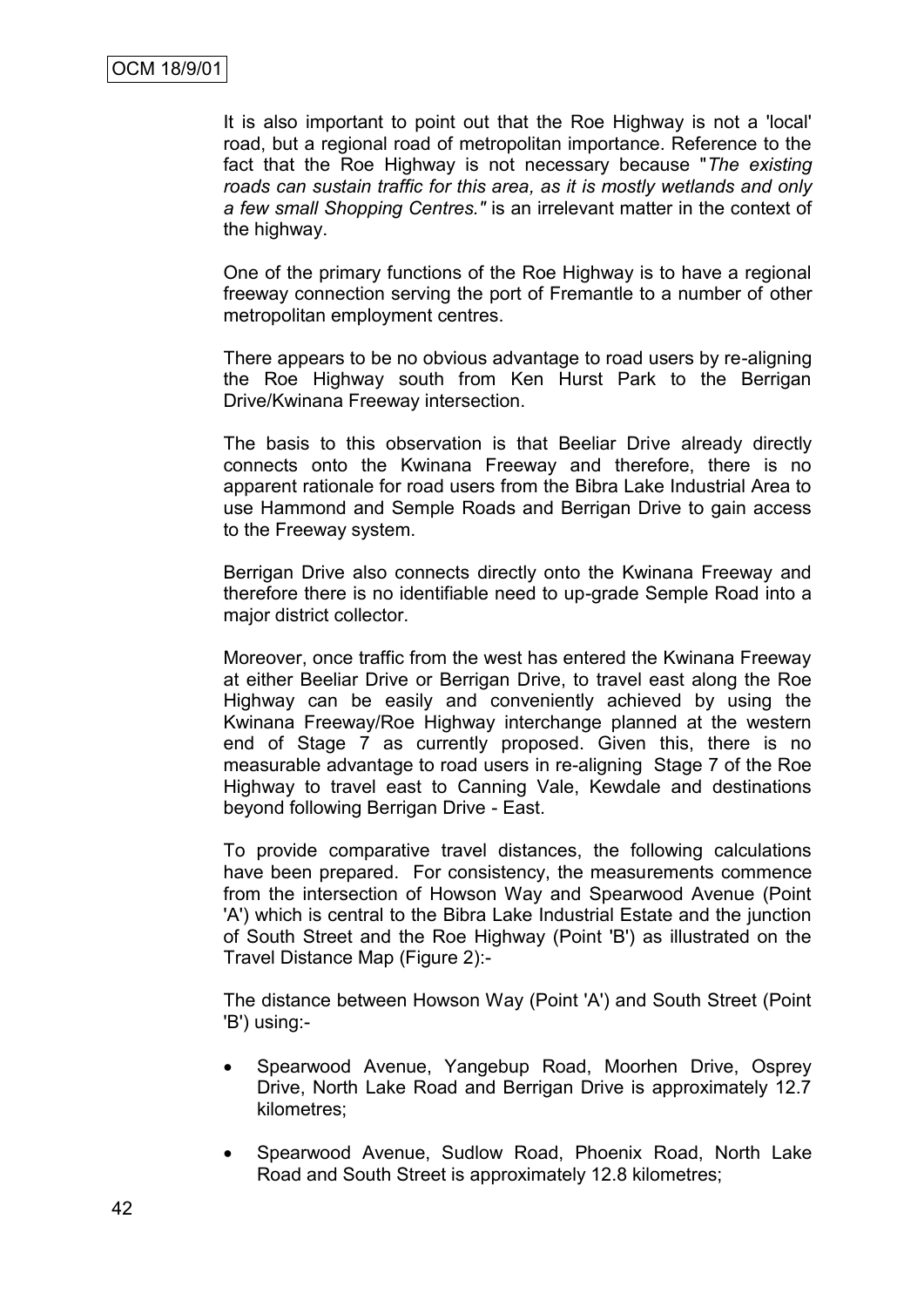- Spearwood Avenue, Beeliar Drive, Hammond Road, North Lake Road, Semple Road and the re-aligned Roe Highway (Berrigan Drive - East) is 13.8 kilometres;
- Spearwood Avenue, Sudlow Road, Phoenix Road, North Lake Road, Berrigan Drive and the re-aligned Roe Highway (Berrigan Drive - East) is 13.9 kilometres;
- Spearwood Avenue, Sudlow Road, Phoenix Road, North lake Road, Farrington Road, Karel Avenue and the re-aligned Roe Highway (Berrigan Drive - East) is 14.3 kilometres;
- Spearwood Avenue, Beeliar Drive, Kwinana Freeway and the realigned Roe Highway (Berrigan Drive - east) is 14.8 kilometres;
- Spearwood Avenue, Beeliar Drive, Kwinana Freeway and Roe Highway (Stage 7) as currently proposed is 15.7 kilometres.

It can be seen that the shortest distance for vehicles travelling between the Bibra Lake Industrial Area and destinations east of South Street/ Ranford Road is by using Yangebup Road, Moorhen Drive and Osprey Drive.

It is therefore doubtful that industrial traffic in Bibra Lake would travel south to Beeliar Drive to travel east, but instead be encouraged to use South Street or the short cut route to Berrigan Drive through the residential area of Yangebup.

The advantage to road users is not always the shortness of the distance traveled however, but the efficiencies in time gained by high travel speeds (ie Freeways 100kph) and the lack of journey interruptions caused by signallised and controlled intersections.

Even if east-bound traffic from the Bibra Lake Industrial Area was to use Beeliar Drive, it is doubtful that it would leave this road to follow Hammond and Semple Roads to access the Kwinana Freeway to connect into the re-aligned Roe Highway (Berrigan Drive - East) route unless it was attractive to do so. In other words, direct and with minimal interruptions.

The use of these alternative routes is likely to have an adverse impact on the communities served by and abutting these residential and urban roads.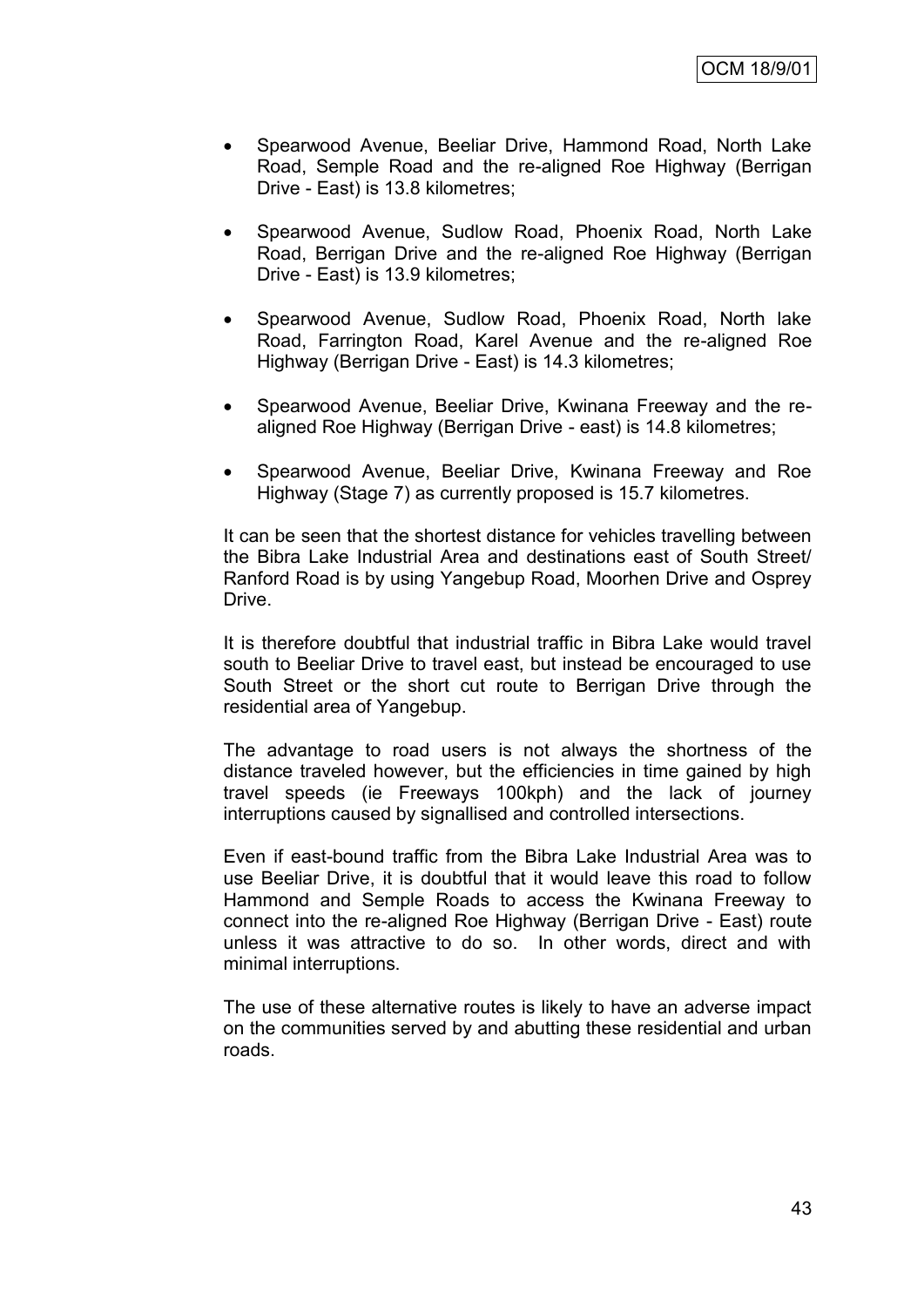## *Alignment Impacts*

#### **Design Measurement**

According to the advice of Main Roads WA, the design requirements for a freeway such as the Roe Highway are in general terms:-

- a reserve width of between 80m to 100m to accommodate the traffic lanes, dual use paths, median for future rail service, public utilities and landscaping;
- a minimum radius curve of 1,000m to provide for traffic travelling at a maximum speed of 110kph;
- transition straights of no less than 100m;
- intersection spacings in urban areas should be no closer than 1.5 to 2 kilometres apart.

#### **Reserve**

A reserve width of around 100m has been used for the purpose of this proposal, based on the width of the existing reserve for the Roe Highway. An indicative interchange reserve has been used to accommodate a likely freeway to highway road junction. No detailed consideration has been given to design requirements (Figure 3). The alignment used simply follows Berrigan Drive. This road does not meet freeway standards and therefore, it is likely that an 'actual' freeway alignment would have less curves and therefore a greater impact on adjoining properties as shown in Figure 4.

In respect to the Semple Court/Hammond Road link to Beeliar Drive, a 40m road reserve has been adopted for the purpose of the exercise. However, to meet acceptable design standards and to give the route some 'priority' and to minimise intersections to make it attractive, a modified alignment is illustrated in Figure 4.

#### **Bridges**

There will be a need to construct a major traffic bridge over the existing freight line to connect the Roe Highway into Berrigan Drive at Hope Road.

The bridge will need to be designed to also enable Karel Avenue, a district distributor road, to connect into the Roe Highway and to achieve this, a second bridge will most likely be required to go over the railway line to enable this connection to be made.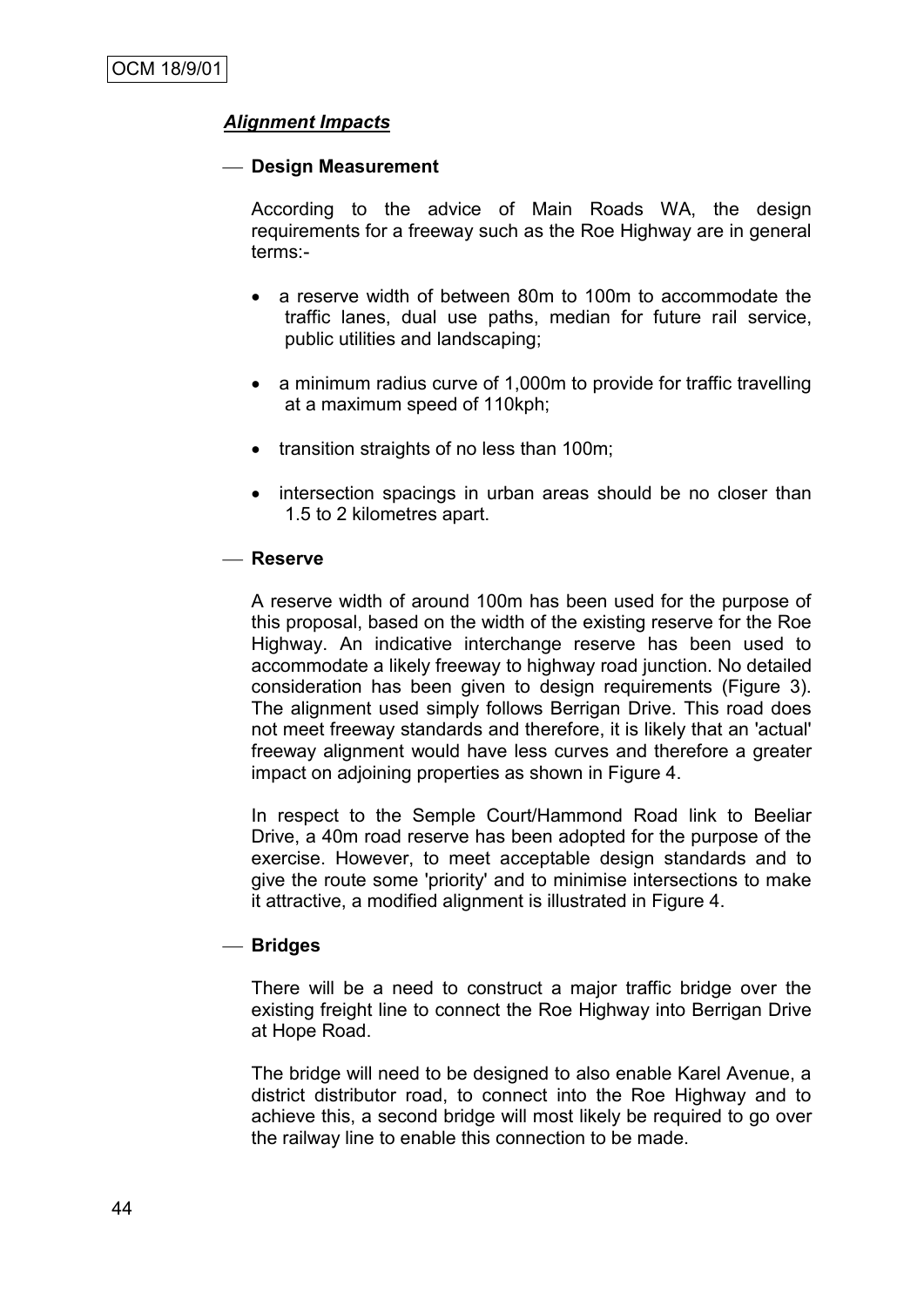The bridge works are likely to form part of an interchange to enable traffic to circulate on to and off the highway to access Leeming, Jandakot Airport, the Western Power Training Depot, the Rural Living areas in Jandakot and the Glen Iris Estate.

This by any standard will be a very difficult and expensive structure to design and construct, because of the need to provide for the railway line.

As the Glen Iris Golf Course Estate only has one access point at its southern end, together with the fact that adjoining rural residential properties will not be able to gain access onto the highway, a road underpass will need to be installed to provide access to these land locked properties. This will provide access to the north and onto the Karel/Hope Road interchange.

At the southern end of the Glen Iris Estate, another road underpass will be required to provide a connection onto Jandakot Road so that residents can travel south to the Beeliar Drive intersection with the Kwinana Freeway. The existing access into the Glen Iris Estate is too close to the Kwinana Freeway/Roe Highway interchange to enable a direct connection to the highway to be made.

Obviously a major freeway/highway interchange will need to be constructed where the Kwinana and Roe intersect, as is provided for as part of Stage 7.

The indicative design of the interchange is to provide primarily for easterly movements. In an endeavour to reduce the land required for the interchange, no provision has been made to allow traffic from the west to be able to turn south. This movement is provided for at the Beeliar/Kwinana Freeway interchange immediately south of Berrigan Drive.

Karel Avenue will have to be connected to the Roe Highway because road users from Leeming cannot travel south on the Kwinana Freeway from Farrington Road and therefore, to do this would need to travel north to enter the Freeway at South Street. This would be inconvenient and put additional traffic onto Karel Avenue and Findlay Road.

The Karel Avenue to Berrigan Drive - East connection via a bridge over the railway line will have to be made regardless of whether or not Stage 7 of the Roe Highway is built or not or re-aligned as proposed.

The comparison of bridge requirements shown in the following table shows there are more bridge works associated with the Berrigan Drive option than for Stage 7 alignment.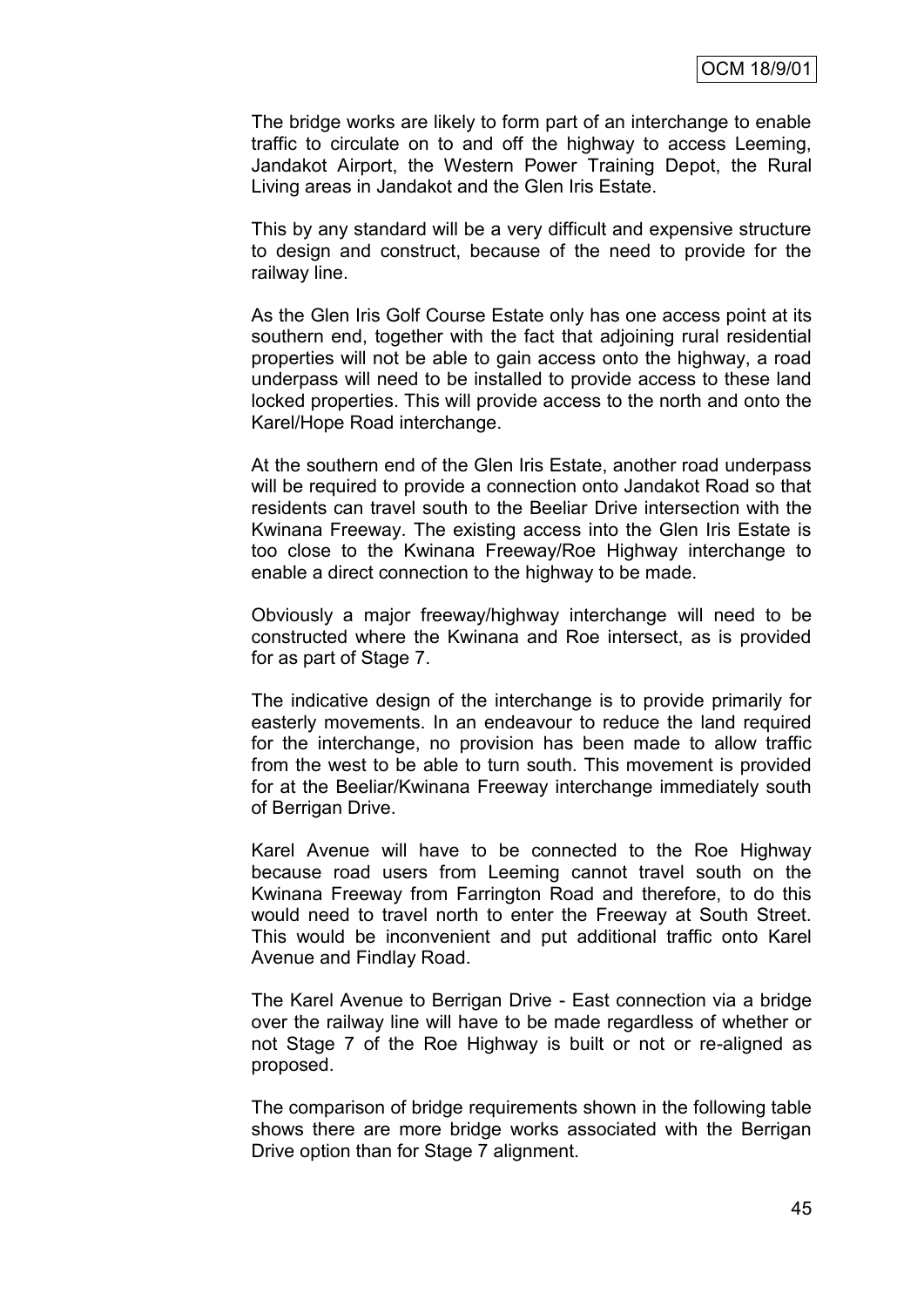| Bridges and Interchanges                       | Stage 7<br>(MRS option) | Berrigan Drive option                                                                                      |
|------------------------------------------------|-------------------------|------------------------------------------------------------------------------------------------------------|
| Karel Avenue bridge across the<br>freight line | Yes                     | Yes                                                                                                        |
| Interchange with Karel Avenue                  | Yes                     | Yes                                                                                                        |
| Interchange with Kwinana Freeway               | Yes                     | Significant upgrade<br>works to existing<br>interchange                                                    |
| Local Road bridges                             | Nil                     | Two - Lakes Way and<br>Jandakot Road                                                                       |
| Local Road changes                             | Nil                     | Extension of Lakes Way<br>to Hope Road,<br>extension of Banksia<br>Court, Prinsep Road to<br>Jandakot Road |

### **Controlled Intersections**

It is likely that controlled intersections will be required at the junction of Berrigan Drive and Verna Court because of the need to provide for a controlled entry point into the freeway interchange and to provide for a future park-and-ride car park for 500 cars to serve the future South Lake railway station.

Two sets of traffic lights will most certainly be required at the junction of Semple/Hammond Road and the existing North Lake Road respectively, because of the anticipated high level of traffic that will be using these two district distributor roads.

A set of traffic lights will also be required at the junction of Hammond Road and Beeliar Drive.

The modified road link for the Semple/Hammond Road connection illustrated in Figure 4, reduces the traffic controlled intersections from  $4$  to  $3$ 

#### **New Road Connections**

To enable the Roe Highway to operate at a primary road standard, no access onto the road is permitted except at the road junctions provided.

This means that the existing Jandakot rural-residential areas together with the Glen Iris Golf Course Estate, require alternative road access to enable residents to get in and out of their respective living areas.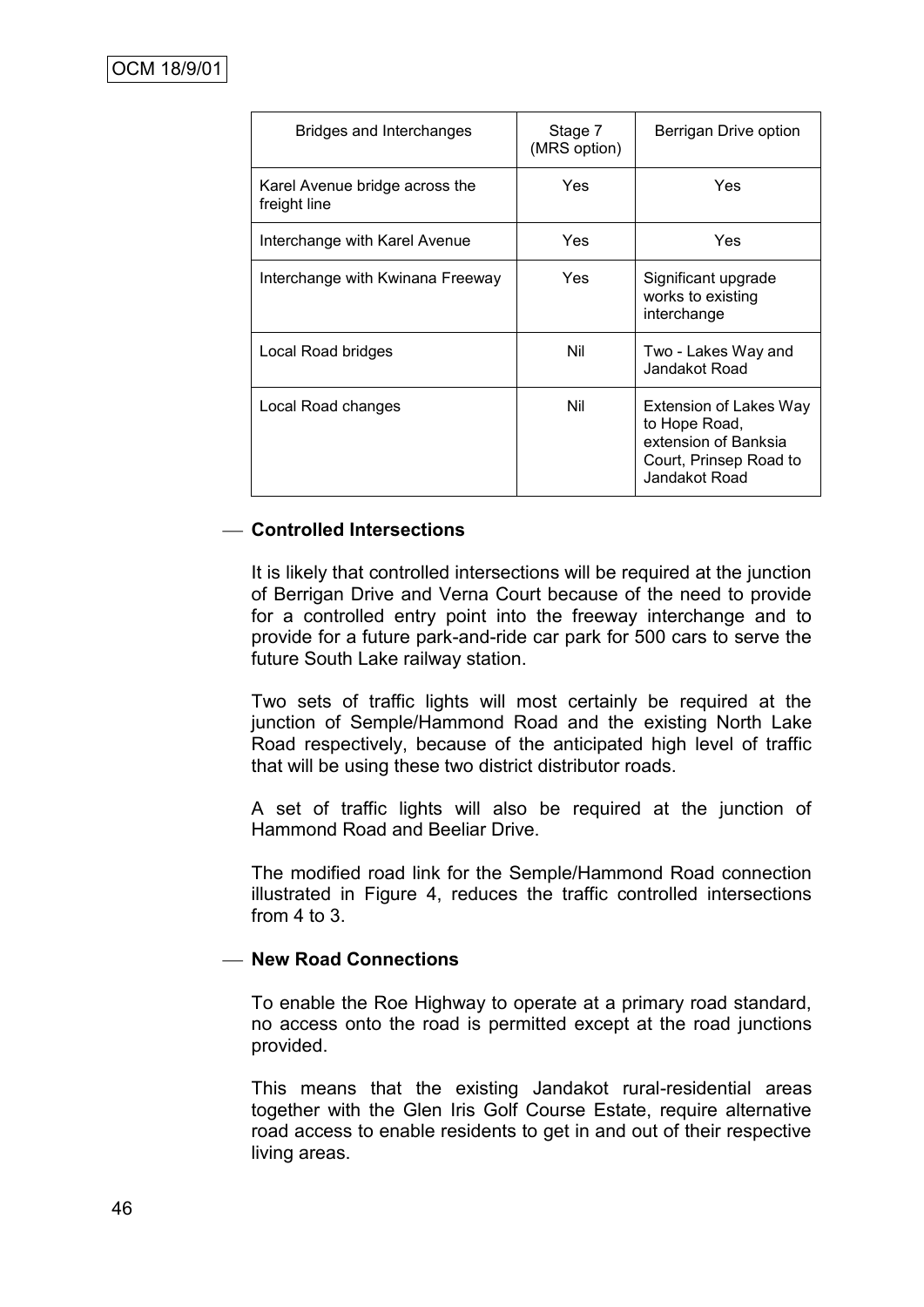New roads will be required, to provide convenient alternative access for the existing residents, namely:-

- A road link will be required from Karel Avenue into the Western Power Training Depot and provision will need to be made for the possible re-use of the residue Stage 7 reserve, perhaps for housing.
- Lakes Way will need to be extended or similar connection into Glen Iris Drive through existing residential properties so that the estate can be linked via a new road under the Roe Highway to connect to Hope Road. The Lakes Way extension will provide the only convenient outlet for the Lakes Way rural-residential lots onto the Hope/Karel intersection and allows for residents to travel north and east. This link will impact on a high quality conservation area within Jandakot Airport on the east side of the re-aligned Roe Highway.
- The Glendale rural-residential properties to the east of the realigned Roe Highway will require a new access and this would best be gained via Banksia Court to link into a new road to Hope Road. This will be the only convenient access available to these residents.
- Dean Road should be connected via a road underpass under the Roe Highway to Jandakot Road so that Glen Iris residents can conveniently travel south to the Beeliar/Kwinana Freeway intersection. To do this, vehicles will have to use Prinsep Road and the future re-alignment of North Lake Road. Because Jandakot Road will not lead to the Kwinana Freeway via Berrigan Drive as it currently does, vehicles travelling north or south will need to use Solomon Road to link into the realignment of North Lake Road which in turn leads to the Beeliar/ Kwinana Freeway intersection.
- Hartwell Parade will no longer be able to connect onto Berrigan Drive and therefore to provide a convenient link for residents out of the Glen Iris Estate, Hartwell Parade will need to be connected across the Golf Course to Dean Road to use the road underpass onto Jandakot Road.

The Semple/ Hammond link road west of the Kwinana Freeway, can use most of the existing road alignments.

 Elderberry Drive will probably need to be re-aligned across the South Lake High School land to retain the two outlets onto Berrigan Drive. Otherwise all the connecting traffic from the South Lake subdivision will be forced to use South Lake Drive. The existing connection of Elderberry Drive on the Berrigan Drive - West, together with the adjoining properties will be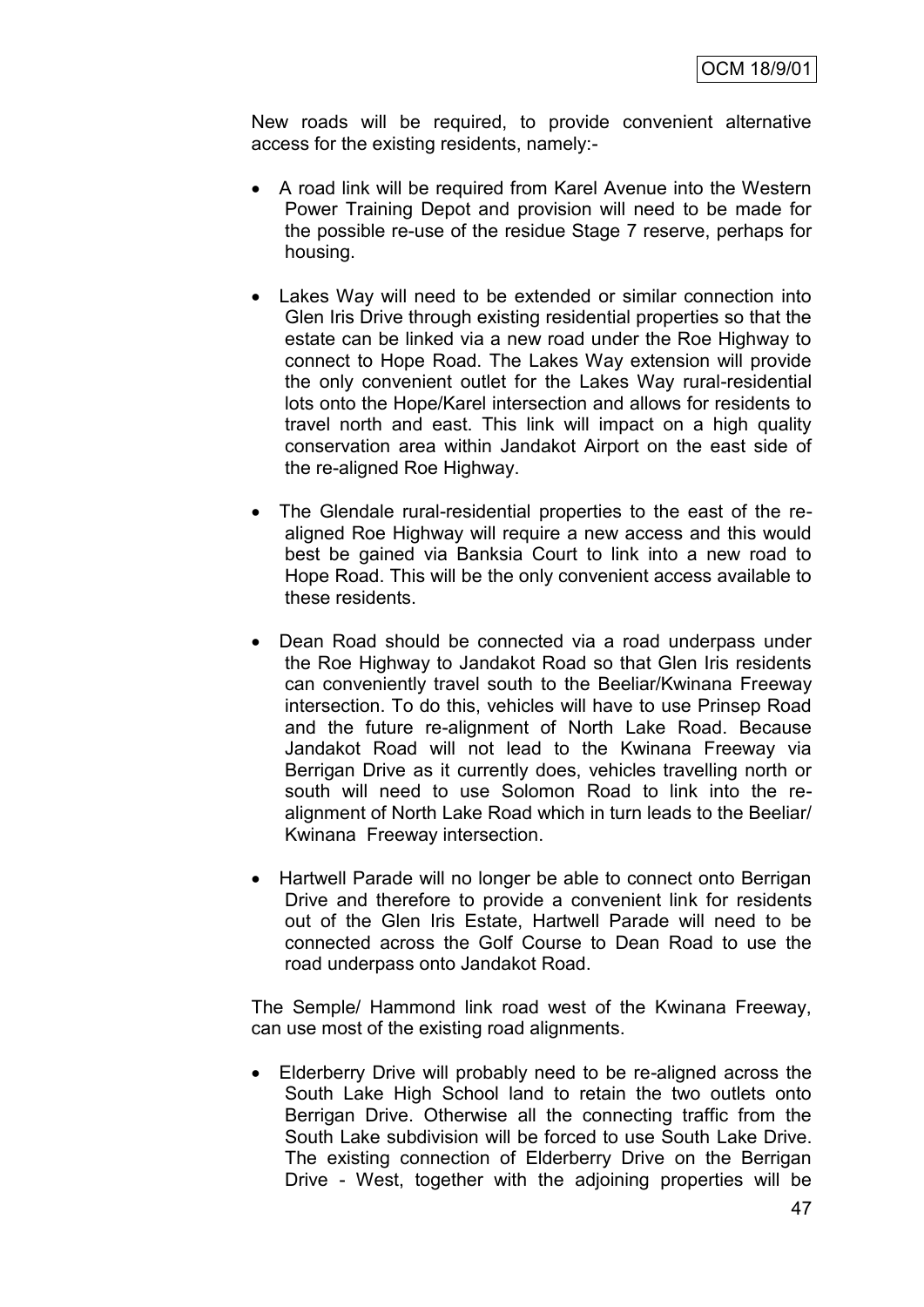impacted on by the Roe Highway/Kwinana Freeway interchange.

All of these incidental road modifications and extensions will have a significant impact on the existing residents and public property.

#### **Access to the Airport**

The current Stage 7 alignment provides for convenient access to Jandakot airport via the Karel Avenue/Berrigan Drive interchange. Stage 7 also allows for good access to the airport from the Kwinana Freeway.

The Berrigan Drive alternative alignment provides for a more direct connection from the Roe Highway Hope Road interchange to the airport. However, access from the Kwinana Freeway north is deleted in this option and accordingly traffic would most likely use Farrington Road - East and Karel Avenue.

Overall it is considered that the Berrigan Drive option reduces the accessibility to the airport and forces traffic to use residential streets such as Farrington Road east of the Freeway which are not suitable for increased truck movements.

#### **Access to the East Jandakot Industrial Area**

The current Stage 7 alignment provides access to the Jandakot industrial area via the Kwinana Freeway and Armadale Road. Secondary access can be obtained using Berrigan Drive and Prinsep Road.

The Berrigan Drive alternative alignment likewise provides access to the East Jandakot industrial area via the Kwinana Freeway and Armadale. As shown on Figure 3, Prinsep Road and Jandakot Road pass under the Berrigan Drive highway alignment and accordingly there is no secondary access.

It is considered that the Berrigan Drive option does not provide improved access to the East Jandakot industrial area.

#### **Access to the West Jandakot Industrial Area**

The current Stage 7 alignment provides access to the West Jandakot industrial area via the Kwinana Freeway and Beeliar Drive with secondary access using Berrigan Drive and Semple Court.

The Berrigan Drive alternative alignment provides a more direct connection to the West Jandakot area.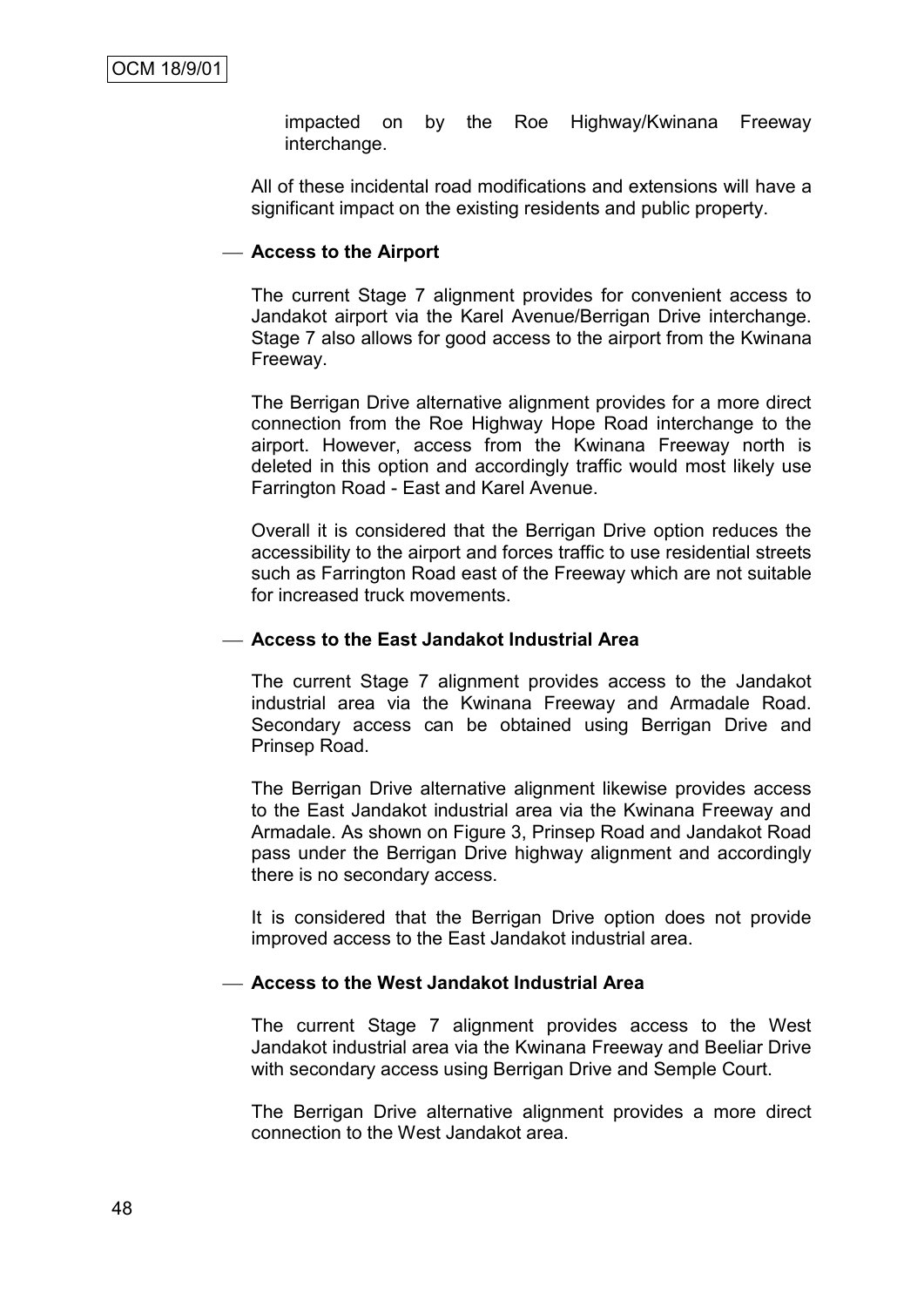If improved accessibility to the West Jandakot industrial area is required, the modified road system of Hammond Road and Semple Court west of the Freeway can be considered for either of the alignment options. At this time there have been no complaints about access to this area.

## **Properties**

The re-alignment of the Roe Highway to follow Berrigan Drive - East could affect in the order of:-

- 29 rural-residential properties
- 2 commercial zoned properties
- 110 residential properties in Glen Iris
- 50 residential properties in South Lake
- 16 rural/urban zoned properties
- 4 industrial properties

In addition to this, the alignment impacts on some local open space, part of the Glen Iris Golf Course and some high quality conservation areas. These impacts are relatively minor and could be managed.

## **Estimated Property Acquisition Costs**

Based on the additional land area required to accommodate the realignment of the Roe Highway along Berrigan Drive - East and the district distributor link using Semple/Hammond Roads to Beeliar Drive as illustrated in Figure 3, is estimated to be in the order of:-

| Total (Est)                   | 38.9 ha | \$68 million |
|-------------------------------|---------|--------------|
| • Semple/Hammond connection   | 3.6 ha  | \$ 6 million |
| • Re-alignment of Roe Highway | 21.0 ha | \$12 million |
| • Interchange additional area | 14.3 ha | \$50 million |

The above acquisition costs are based on the following information:-

#### **Estimated Land Values**

|                             | <b>Jandakot</b><br>Rural<br>(vgo) | <b>Jandakot</b><br><b>Industry</b><br>(vgo) | <b>South Lake</b><br><b>Residential</b><br>(newspaper) | <b>Glen Iris</b><br><b>Residential</b><br>(estimate) |
|-----------------------------|-----------------------------------|---------------------------------------------|--------------------------------------------------------|------------------------------------------------------|
| <b>Valuer</b><br>General    | \$150,000 lot                     | \$2,000,000<br>lot $@30$ ha                 | \$130,000 lot<br>@ $450m^2$                            | \$300,000 lot<br>@ 720m <sup>2</sup>                 |
| <b>Sales Used</b>           | @2.0 ha<br>(Unimproved)           | (Improved) &                                | (Improved)                                             | (Improved)                                           |
|                             | est. house                        | \$320,000 lot                               | est house                                              | est house                                            |
|                             | \$145,000                         | @ 32 ha<br>(Unimproved)                     | \$70,000                                               | \$150,000                                            |
| <b>Unimproved</b>           | \$75,000                          | \$107,000                                   | \$1,334,000                                            | \$2,080,000                                          |
| land value<br>(per hectare) | (checked)                         | (checked)                                   | (checked)                                              | (estimate)                                           |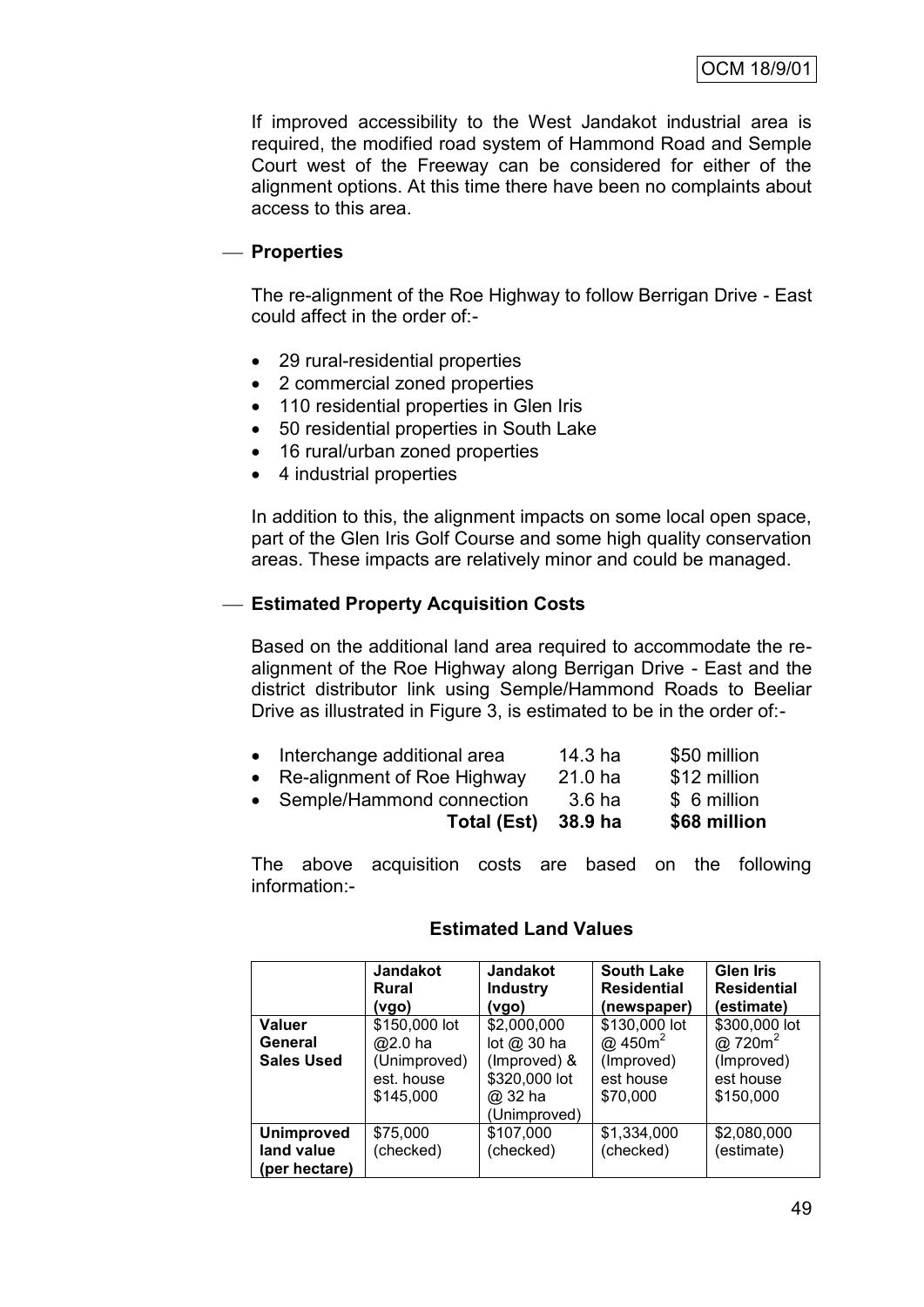| Improved      | \$220,000 | \$667,000 | \$2,900,000 | \$4.160.000 |
|---------------|-----------|-----------|-------------|-------------|
| land value    | (checked) | (checked) | (checked)   | (estimate)  |
| (per hectare) |           |           |             |             |

It has been assumed that the road construction costs, bridge costs and intersection costs are consistent between Stage 7 and the realignment options.

However, the re-alignment option has a road length approximately 28% longer than Stage 7 and therefore, this will be an added cost.

Other additional costs will be the new and extended roads to provide access to existing residential and rural-residential areas and the cost of the two road underpasses that do not form part of Stage 7.

#### **The Use of the Residue Stage 7 Roe Highway Reserve**

Should the State Government support the proposal to re-align the Roe Highway to follow Berrigan Drive - East, then this would mean that the western portion of Stage 7 of the existing Roe Highway Reserve could be re-used for another purpose such as housing.

The funds raised from the sale of this land could be used to off-set the land acquisition and additional works that would be required to facilitate the re-alignment of the Roe Highway.

Other than housing, the land could be used for public purposes, recreation facilities or be retained as bushland. This decision would rest with the State, not the local government.

One possible difficulty in re-using the residue reserve for an alternative purpose is the fact that if the reserve is lifted, then it could fall within the Jandakot Groundwater Protection Policy Area which would be a major land use limitation.

#### **Bores**

Along Berrigan Drive there are 3 Water Corporation metropolitan water supply production bores which form part of the line of bores abstracting water from the Jandakot mound. It is likely that these bores will need to be relocated if the Roe Highway is re-aligned to follow Berrigan Drive.

It should also be noted that the Berrigan drive option will result in hazardous goods and substances being transported through the Jandakot public water supply area and significantly increase the risk of polluting the ground water resource.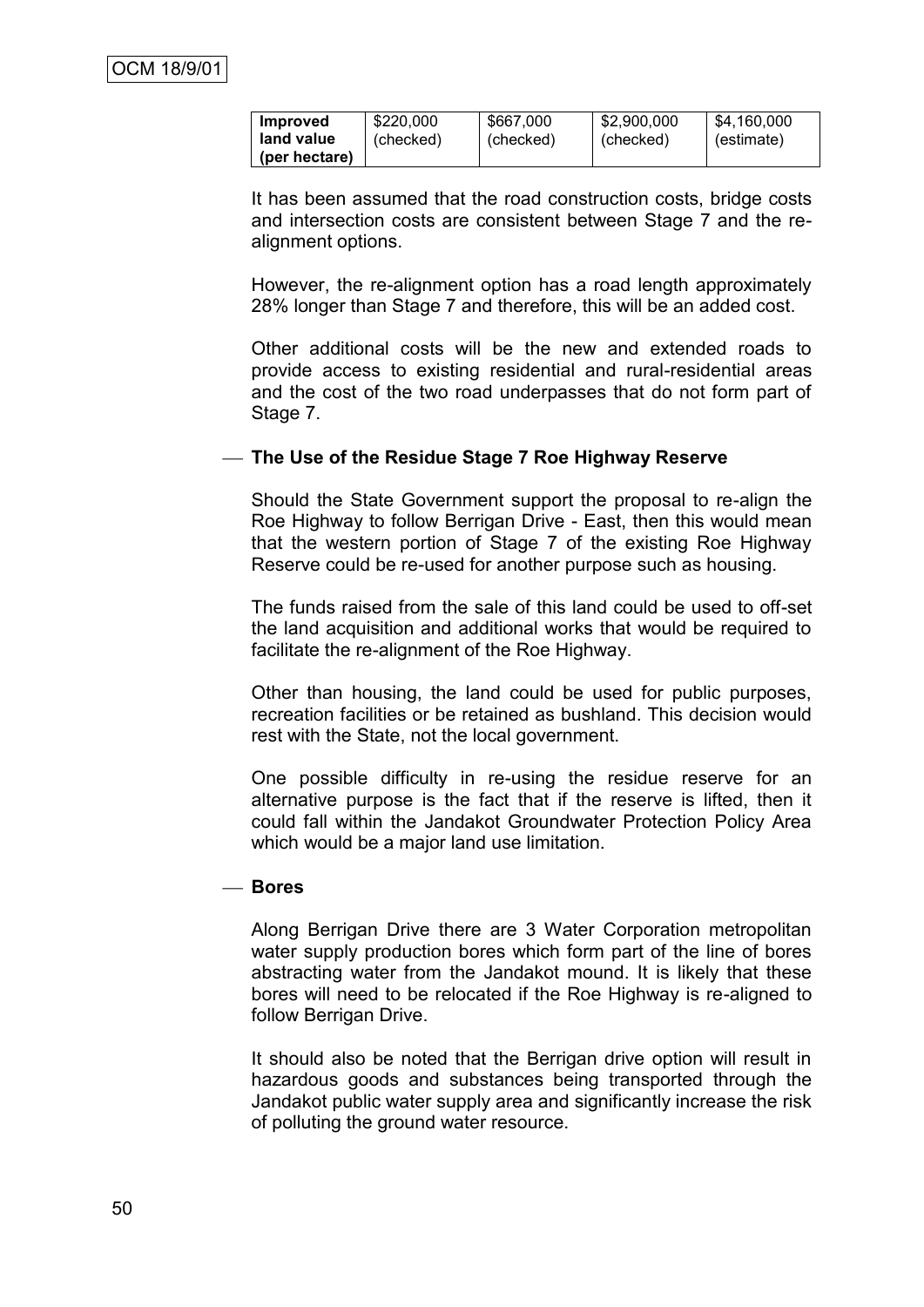### **Freeway Design**

To provide a guide as to the likely impact that the re-aligned Roe Highway could have if designed in accordance with the basic road design standards were provided by Main Roads WA. Based on this an indicative alternative alignment has been prepared and illustrated in Figure 4.

This shows that to achieve the necessary radii for a high speed road, the Roe Highway reserve would not be able to follow Berrigan Drive - East as illustrated in Figure 3.

Should this proposal be referred to Main Roads WA to be assessed and they believe the re-alignment is worth examining, then it will produce a properly designed reserve including carriageways as the basis for future planning.

It is likely, based on Figure 4, that a road designed to freeway standard would have a greater impact on the nearby property owners than one that follows the existing Berrigan Drive - East road reserve.

At this stage, no assessment of the impact of road reserve illustrated on Figure 4 has been undertaken.

#### **District Road Design**

To follow Berrigan Drive - West, Semple Court, North Lake and Hammond Roads to Beeliar Drive with a 4 lane divided district collector road, to provide a link between Beeliar Drive and the realigned Roe Highway at Berrigan Drive is very indirect and disjointed. This route would be unlikely to be more attractive than using Beeliar Drive to connect directly to the Kwinana Freeway or other "short-cuts" through Yangebup and North Lake.

To make the Semple Court/Hammond Road link attractive and to meet acceptable design standards, it would be necessary to align the road generally as illustrated in Figure 4.

To achieve a direct connection between Semple Court and Hammond Road through a single 90° intersection at North Lake Road, it would be necessary to traverse Anning Park, but if this is unacceptable, then Semple Court could cross North Lake Road to link into Sullivan Street. This connection would have a significant impact on the Jandakot - West Industrial Area.

The intersections at Berrigan Drive and at Beeliar Drive would probably need to be modified to meet priority intersection and spacing requirements respectively.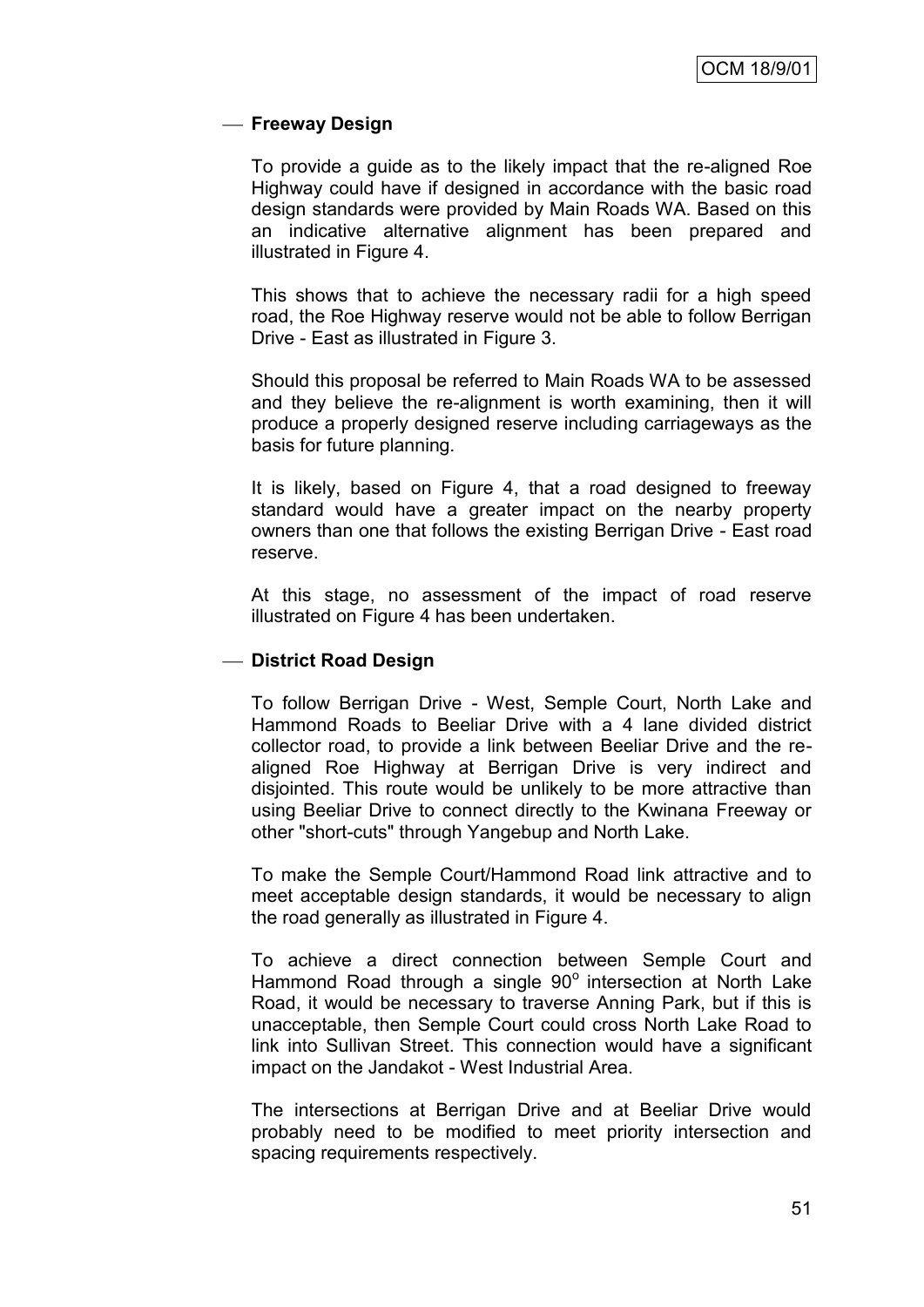At this stage, no assessment of the two alternate modified alignments shown on Figure 4 has been undertaken.

#### *Conclusion*

The Berrigan Drive alignment option provides an alternative for the connection of Stage 7 of the Roe Highway to the Kwinana Freeway.

Based on this brief assessment of the proposal, it appears that it does not provide any real advantages to the users of the freeway/highway road system and has a significant impact on properties in the locality.

Should the Council support the alternative Berrigan Drive option, then it should:-

- refer it to Main Roads WA for assessment;
- write to the Minister for Planning and Infrastructure to draw her attention to this alternative for Stage 7 of the Roe Highway; and
- undertake a community consultation programme with the landowners directly and indirectly affected by the re-alignment proposal to ascertain their views.

In the absence of any direction from Council to the contrary, Council officers will continue to examine and support the alignment of Stage 7 for the Roe Highway generally in accordance with the Metropolitan Region Scheme and Council's Town Planning Scheme.

#### **Strategic Plan/Policy Implications**

The Corporate Strategic Plan Key Result Areas which apply to this item are:-

- 1. Managing Your City
	- *"To conduct Council business in open public forums and to manage Council affairs by employing publicly accountable practices."*
- 2. Planning Your City
	- *"To ensure that the planning of the City is based on an approach which has the potential to achieve high levels of convenience for its citizens."*
	- *"To ensure that the development will enhance the levels of amenity currently enjoyed by the community."*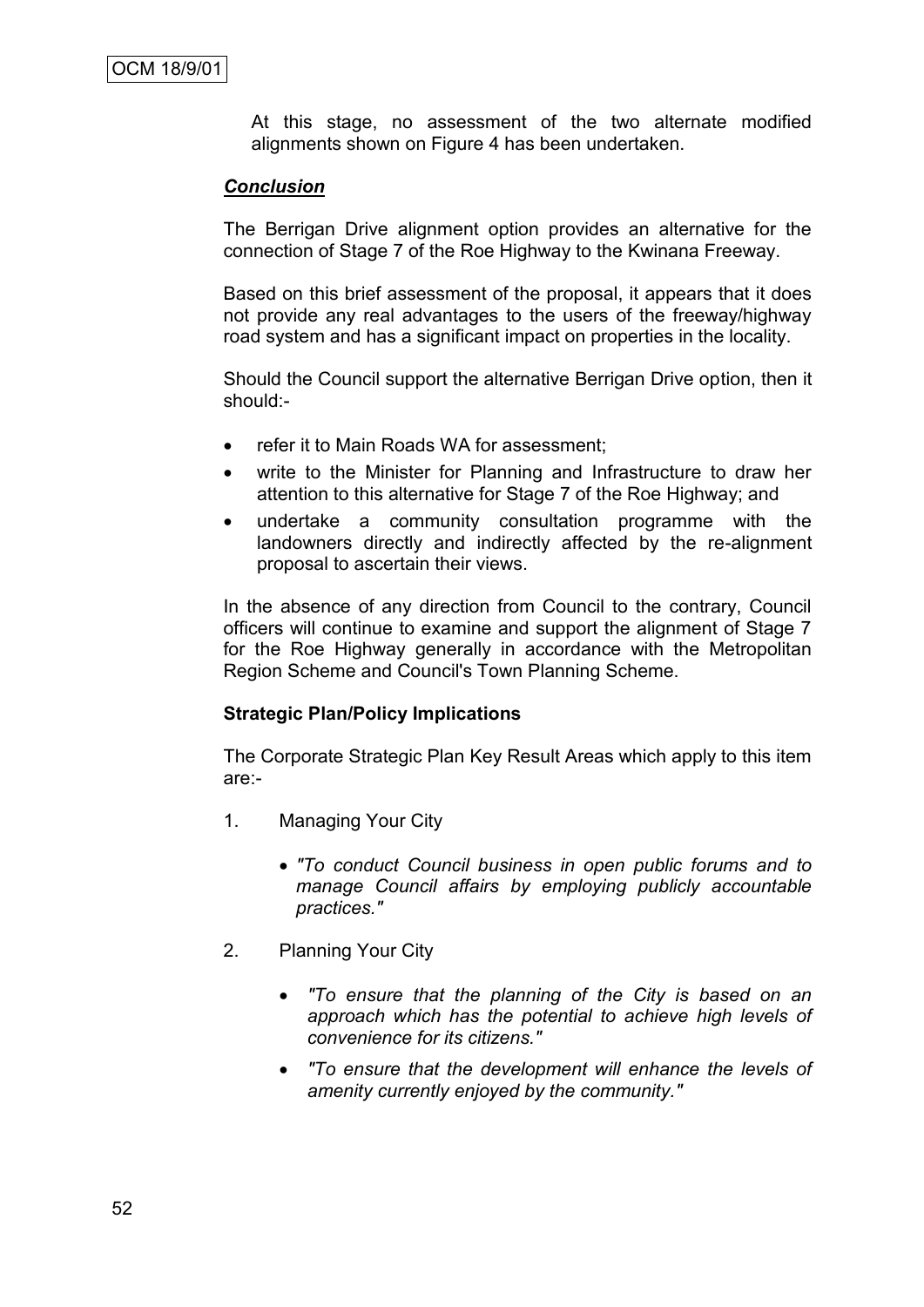- 3. Conserving and Improving Your Environment
	- *"To ensure that the development of the district is undertaken in such a way that the balance between the natural and human environment is maintained."*

## **Budget/Financial Implications**

N/A

**Implications of Section 3.18(3) Local Government Act, 1995**

Nil.

## **15. FINANCE AND CORPORATE SERVICES DIVISION ISSUES**

## **15.1 (Ocm1\_9\_2001) - LIST OF CREDITORS PAID (5605) (KL) (ATTACH)**

#### **RECOMMENDATION**

That Council receive the List of Creditors Paid for August 2001, as attached to the Agenda.

**COUNCIL DECISION**

### **Background**

It is a requirement of the Local Government (Financial Management) Regulations 1996, that a List of Creditors be compiled each month and provided to Council.

#### **Submission**

N/A

### **Report**

N/A

### **Strategic Plan/Policy Implications**

N/A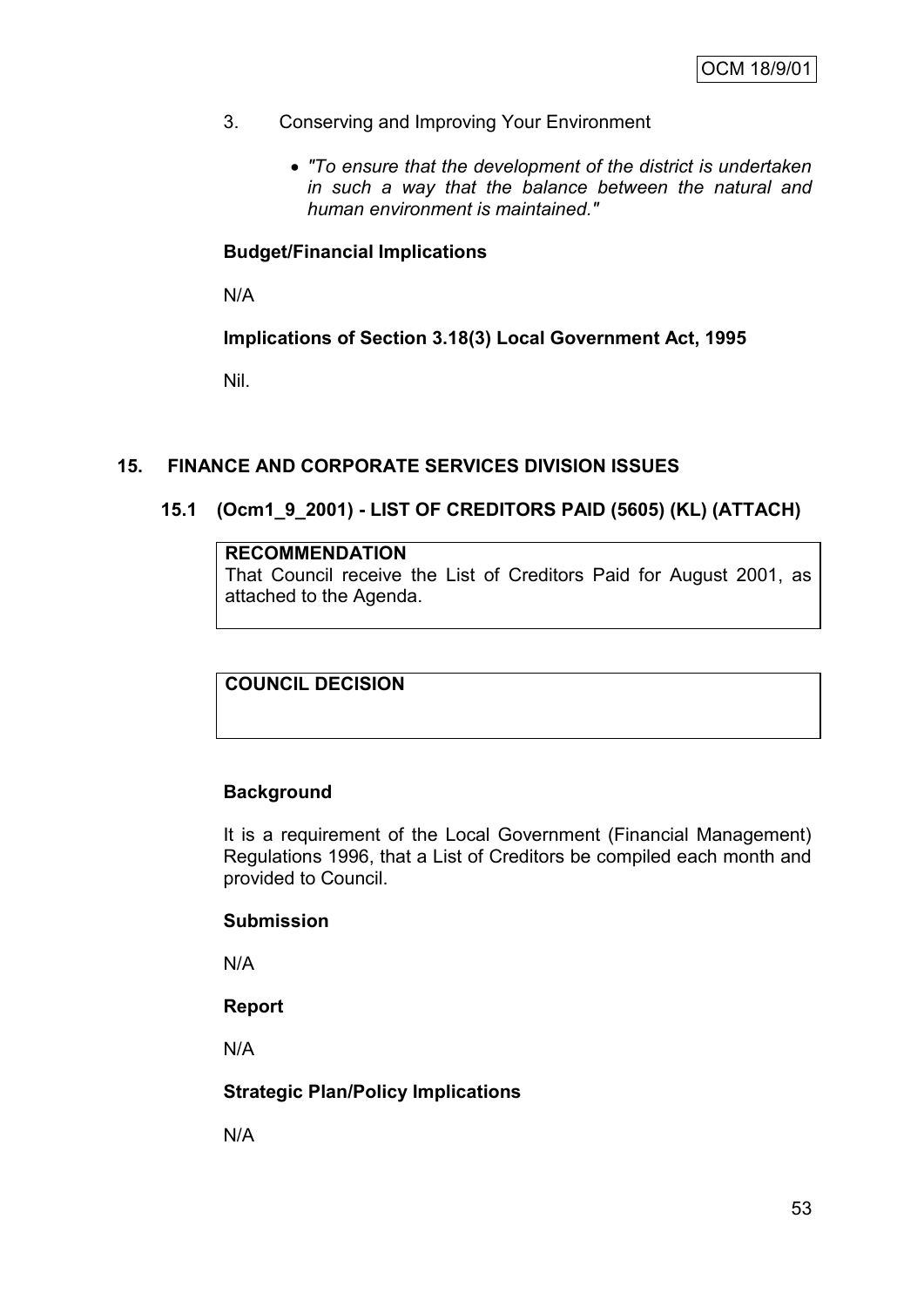## **Budget/Financial Implications**

N/A

**Implications of Section 3.18(3) Local Government Act, 1995**

Nil

### **15.2 (Ocm1\_9\_2001) - TP & KL HOARE - APPLICATION FOR REFUND OF RATES IN RESPECT OF 4 CHERNISS COURT, SUCCESS (5516079) (ATC)**

### **RECOMMENDATION**

That the Gross Rental Value for the property at 4 Cherniss Court Success, be amended in Council's rates record from \$8,216 to \$7,384 with effect from 1 May 1999.

## **COUNCIL DECISION**

### **Background**

Council levies rates on properties within the district based on valuations supplied by the Valuer General's Office. An officer from the Valuer General's Office has verbally advised Mrs Hoare and Council's Senior Rates Officer, that a mistake was made in the Valuer General's Office records when a new valuation was applied to the property at 4 Cherniss Court Success, at the time a new residence was completed. Due to a data entry error, a Gross Rental Value of \$8,216 was given to the property instead of the correct figure of \$7,384.

The Valuer General's Office has advised both Mrs Hoare and Council's Rates Officer, that the amended value of \$7,384 will not be backdated to 1 May 1999, but will apply only from 1 July 2001. This is due to an amendment to the Valuer General's Office policy regarding interim valuations which occurred in December 2000, that resulted in valuations being amended no further back than 1 July in the year in which action commenced to have the valuation reviewed. Mrs Hoare only became aware of a discrepancy in the value of her property in August 2001 and made representation to the Valuer General's Office in August 2001. The Valuer General's new policy meant that the new value would apply from 1 July 2001.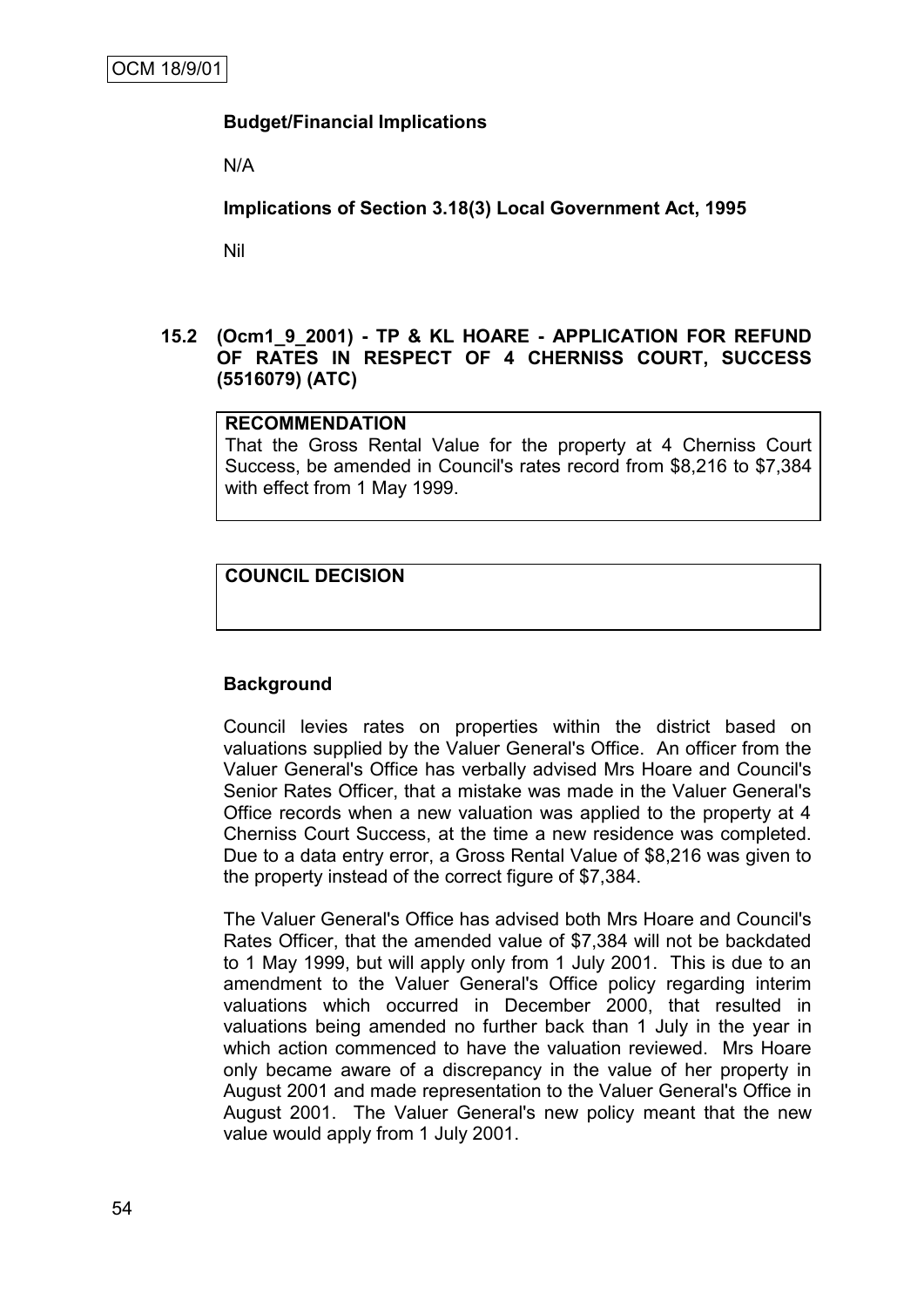## **Submission**

In her submission to Council, Mrs Hoare states that:

Quote "*After speaking to Value General who actually admitted they made a error in valueing my property they will still not take the value back to 1/5/99. I think it's a injustice so I am appealing to the City of Cockburn Concil to look into this injustice. I had no way of knowing that value had been done wrong only that my mother built the same size house up the road and I notice there rates are cheaper other wise I would not be any wiser*."

She goes on to say:

"*So I hope the Concil will use your discretion to take my rates back to when the error happened. I never made the error but I am being made to pay for it. The City of Cockburn have already received my money for the rates and I would like a refund back*." Unquote

### **Report**

It is evident that due to a data entry error at the Valuer General's Office, the wrong valuation was given to the property at 4 Cherniss Court, Success from 1 May 1999. Had the correct value been applied at that date, Mr and Mrs Hoare would have paid a total of \$105.51 less rates in 1999/2000 and 2000/2001. The correct value has now been applied from 1 July 2001 and her rates will be adjusted by \$53.52 in 2001/02 following advice from the Valuer General's office of the revised valuation.

A change in the policy by the Valuer General in December 2000, resulted in no amended valuations being applied earlier than 1 July in the year in which the steps to amend the valuation are made. The Hoare's were unaware of the error until August 2001 and therefore under the Policy, the new (and correct) valuation applies from 1 July 2001.

Section 6.39 (2)(a) requires a local government to amend a rate record for the current financial year to ensure that the information contained in the record is current and correct. Section 6.39 (2)(b) states that a local government "may amend the rate record for the 5 years preceding the current financial year."

In the extenuating circumstances, where a mistake was made by the Valuer General in May 1999 and the Hoare' s were unaware of that mistake until August 2001, it is considered to be justified in applying the correct value back to 1 May 1999 with the rate record being amended accordingly. If this takes place, then a refund of \$105.51 will be due.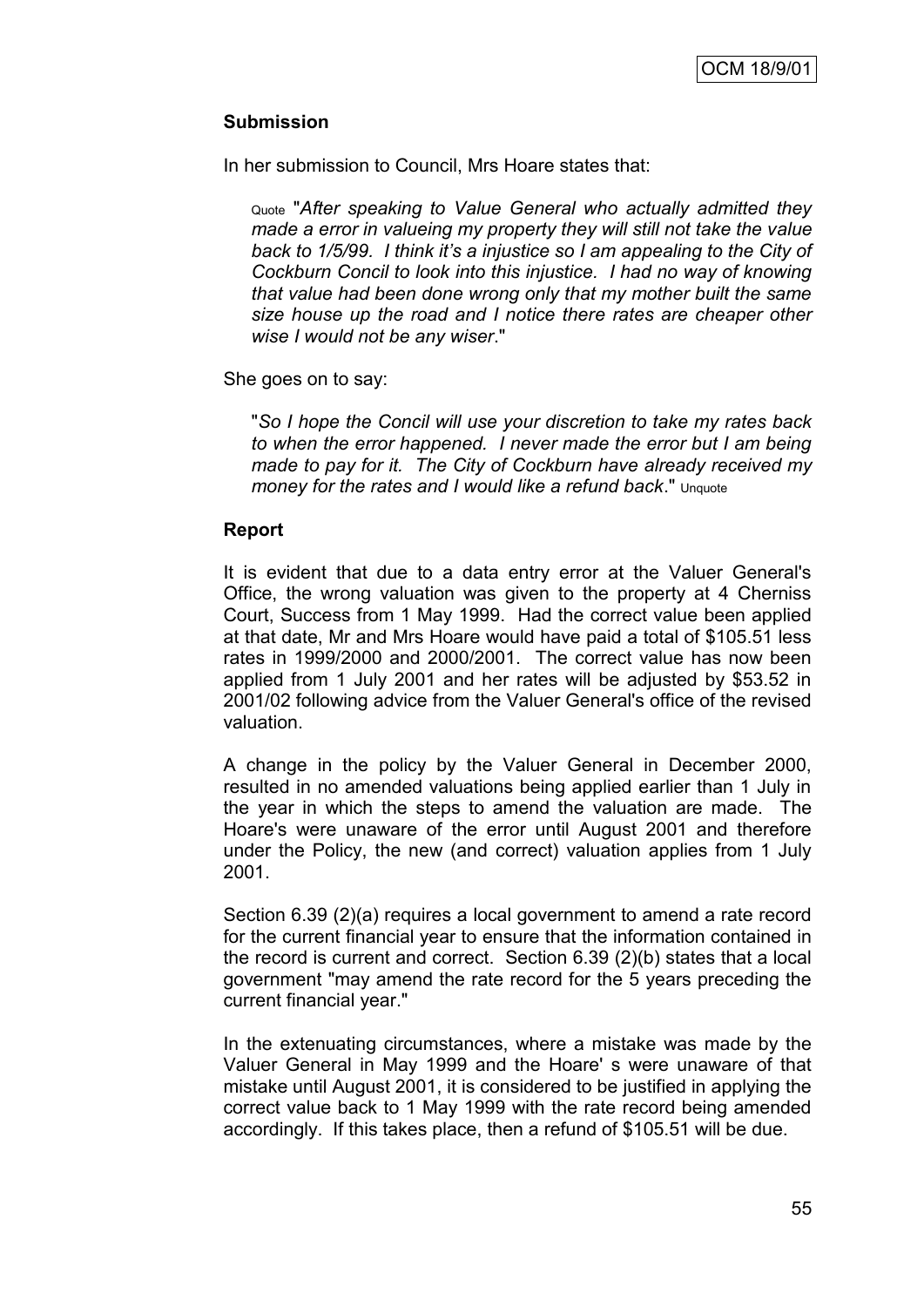## **Strategic Plan/Policy Implications**

N/A

## **Budget/Financial Implications**

Rates levied would reduce by \$105.51. A further reduction of \$53.52 will automatically apply for 2001/02 rates on the property at 4 Cherniss Court.

## **Implications of Section 3.18(3) Local Government Act, 1995**

Nil

## **15.3 (Ocm1\_9\_2001) - ESTABLISHMENT OF A COMMUNITY BANK (5101) (KL)**

### **RECOMMENDATION**

That Council advise the Hamilton Hill Community Bank Steering Committee that, due to the very low response received to the Hamilton Hill Community Bank Survey, Council is not prepared to underwrite a feasibility study.

## **COUNCIL DECISION**

### **Background**

At its meeting held on 20 February 2001, Council determined that the Hamilton Hill Community Bank Steering Committee be advised that:

- (1) through a Reply Paid Customer Survey in the March issue of Cockburn Soundings, assess support for the proposal to establish a Community Bank at the Hamilton Hill Shopping Centre;
- (2) provide the names and contact details of respondents to the customer survey to the Hamilton Hill Community Bank Steering Committee for its information, provided respondents may indicate they do not want this to occur by ticking a box;
- (3) advise the City of Fremantle residents in the vicinity of Hamilton Hill Shopping Centre of its proposal, via a City of Fremantle sponsored newsletters; and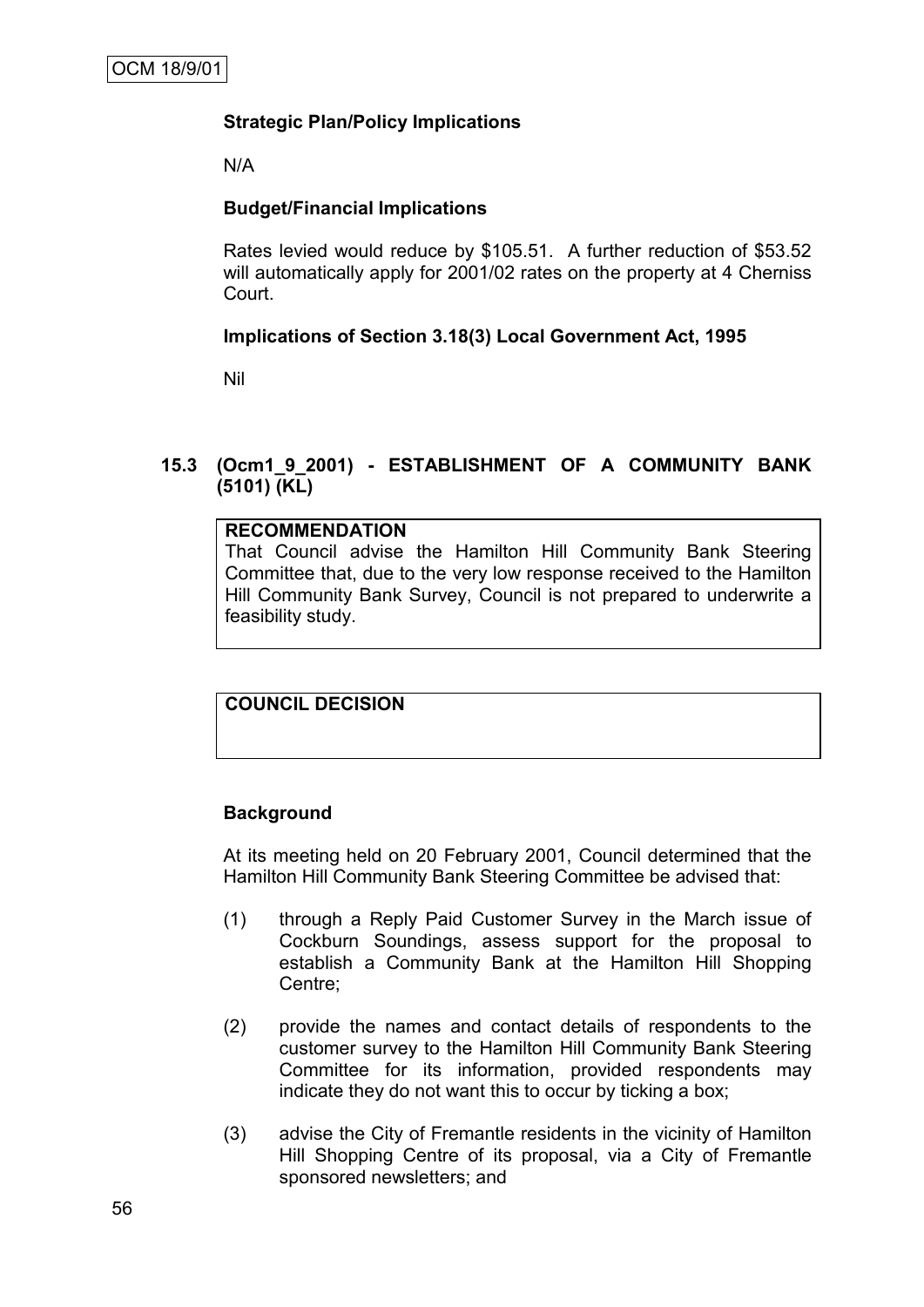(4) taking into consideration the returns to the customer survey, determine whether or not to underwrite the feasibility study.

### **Submission**

The Hamilton Hill Community Bank Steering Committee are endeavouring to establish a Community Bank in Simms Road, Hamilton Hill. The group met with Council on 19 December 2000, to present their issue to Council. The concept of establishing a present their issue to Council. Community Bank in Hamilton Hill has come about directly as a result of dissatisfaction with the closure of the Westpac Bank located on the corner of Simms Road and Dodd Street in Hamilton Hill. The closure of this bank left the community vulnerable.

As a result, a group of concerned people formed a Steering Committee to try to do something about the problem. This Committee has been working hard to establish enough support to be able to launch a Community Bank under the Bank of Bendigo blueprint in the Simms Road/Dodd Street Hamilton Hill retail precinct.

The proposed Hamilton Hill Community Bank would provide the same full banking services as are currently provided by any of the large national banks in Australia. It is intended that the bank would be formed as a company with the right to operate as a bona fide bank under the Bendigo Bank model, with local board members.

The Steering Committee aims to raise \$400,000 towards the establishment and initial operations of the Community Bank.

In simplest of terms, the Committee and the Community wish to reestablish banking services in the Hamilton Hill area.

### Request of Council

The Committee is seeking Council's assistance towards the establishment of a Community Bank in Hamilton Hill and assess what assistance it can give towards the establishment of such a facility. Some of the areas which the Committee envisage Council could assist are:

- Having representation on the Steering Committee.
- Funding the feasibility study.
- Funding organising mail merges to businesses and residences alike.
- Assisting with organising promotional days.
- Providing accounting support (particularly during the pledge raising and fund raising periods).
- Providing legal support and assistance during the writing of the prospectus period.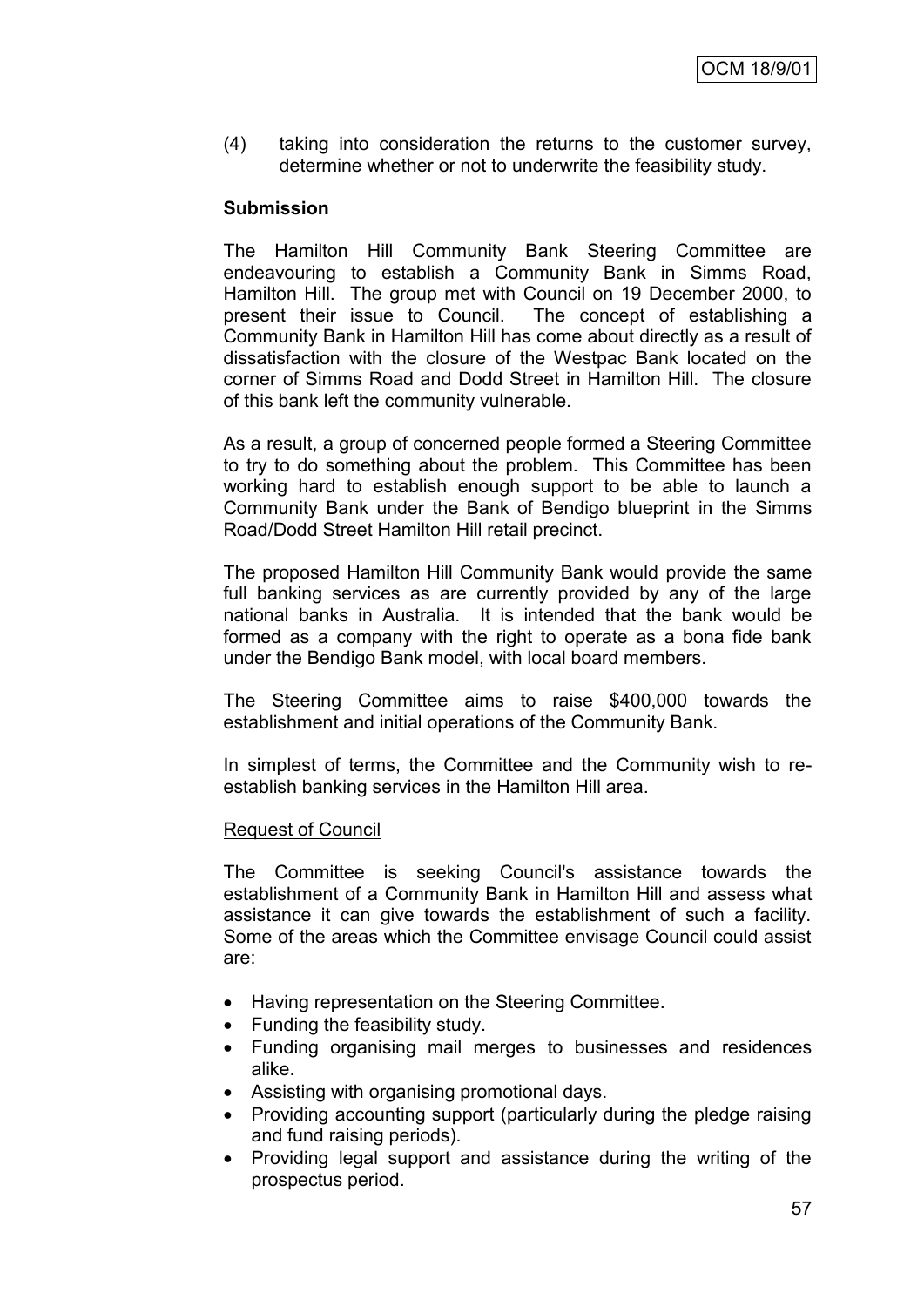#### **Report**

A lengthy article was published in the March issue of the Cockburn Soundings, outlining a proposal to establish a Community Bank at the Hamilton Hill Shopping Centre. An extensive outline was provided in exactly what was required of potential customers and investors to establish a bank.

The survey requested that customers provide support by either pledging funds to the project, or indicating if they would become a customer of the bank.

Approximately 26,000 Cockburn Soundings are printed and distributed for each monthly edition. From a potential result of 26,000 questionnaires, approximately 75 responses were received. Total pledges were \$73,400. 71 of those responses were willing to have the information provided in the survey passed on to the Streering Committee, 14 of the responses were prepared only to become customers of the bank, leaving an actual number of pledges at 61.

The above information was provided to the Hamilton Hill Community Bank Committee in June 2001, as directed by Council.

The City of Fremantle, as part of the process to determine community wide support for the establishment of a Community Bank (within the vicinity of the Hamilton Hill Shopping Centre), undertook their own survey of residents in the Hilton Park precinct. Advice has been received from the City of Fremantle that about 20 people responded to the survey.

The results of the surveys by both the City of Cockburn and the City of Fremantle, indicate that there is very low interest from residents of both cities in the establishment of a Community Bank at Hamilton Hill. It is therefore considered that Council should not underwrite a feasibility study for the bank.

#### **Strategic Plan/Policy Implications**

N/A

### **Budget/Financial Implications**

Cost of up to \$10,000 for a Feasibility Study (no provision in 2001/02 Budget).

#### **Implications of Section 3.18(3) Local Government Act, 1995**

Nil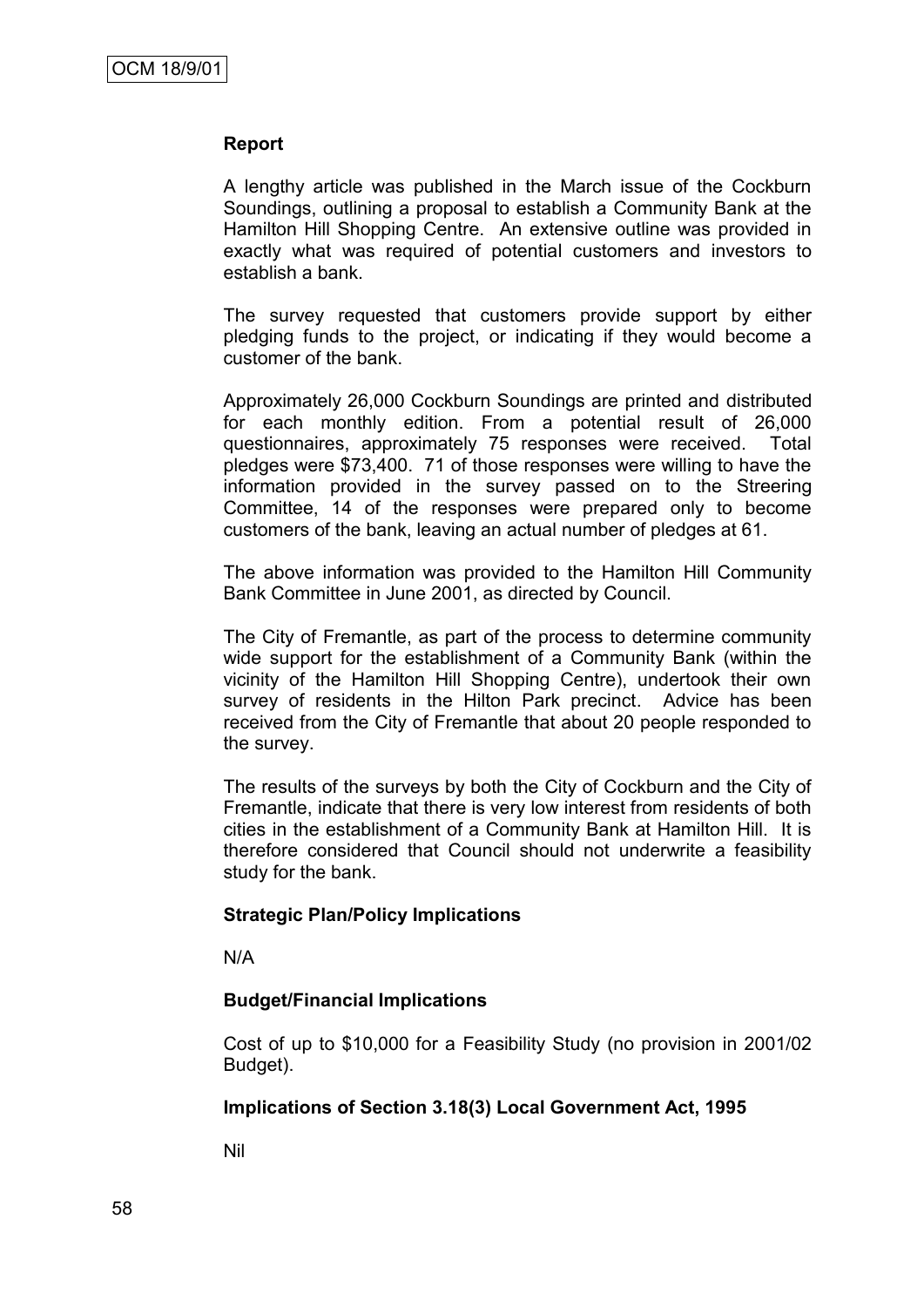## **15.4 (Ocm1\_9\_2001) - COUNCIL POSITION STATEMENT - CORPORATE CREDIT CARDS (KL)**

#### **RECOMMENDATION**

That Council authorises an increase in the Chief Executive Officer's credit card limit to \$15,000.

## **COUNCIL DECISION**

### **Background**

Council at its meeting held on 19 June 2001, adopted the Manual of Council Position Statements, which are to be utilised by Council Officers as guidelines or practice notes in responding to any relative issue.

The use of credit cards by Elected Members and designated staff is appropriate from time to time.

### **Submission**

N/A

### **Report**

The Chief Executive Officer, Directors and Staff designated by The Chief Executive Officer, are given the use of an appropriate credit card with credit card limits as determined by Council from time to time.

Currently the Chief Executive Officer has a credit card with a limit of \$5,000.

By increasing the credit limit on the Chief Executive Officer's credit card, the Executive Assistant, who is responsible for conference bookings would have a more streamlined system for booking air travel and conference bookings. The Chief Executive Officer will still retain control of all expenditures booked to his card.

The current arrangement with travel agents, who arrange conference flights and accommodation for the city, requires that Council pay the cost of flights and accommodation within 48 hours of a confirmed booking. This requires cheques to be drawn at short notice. It would be more efficient administratively, if credit card payments were used.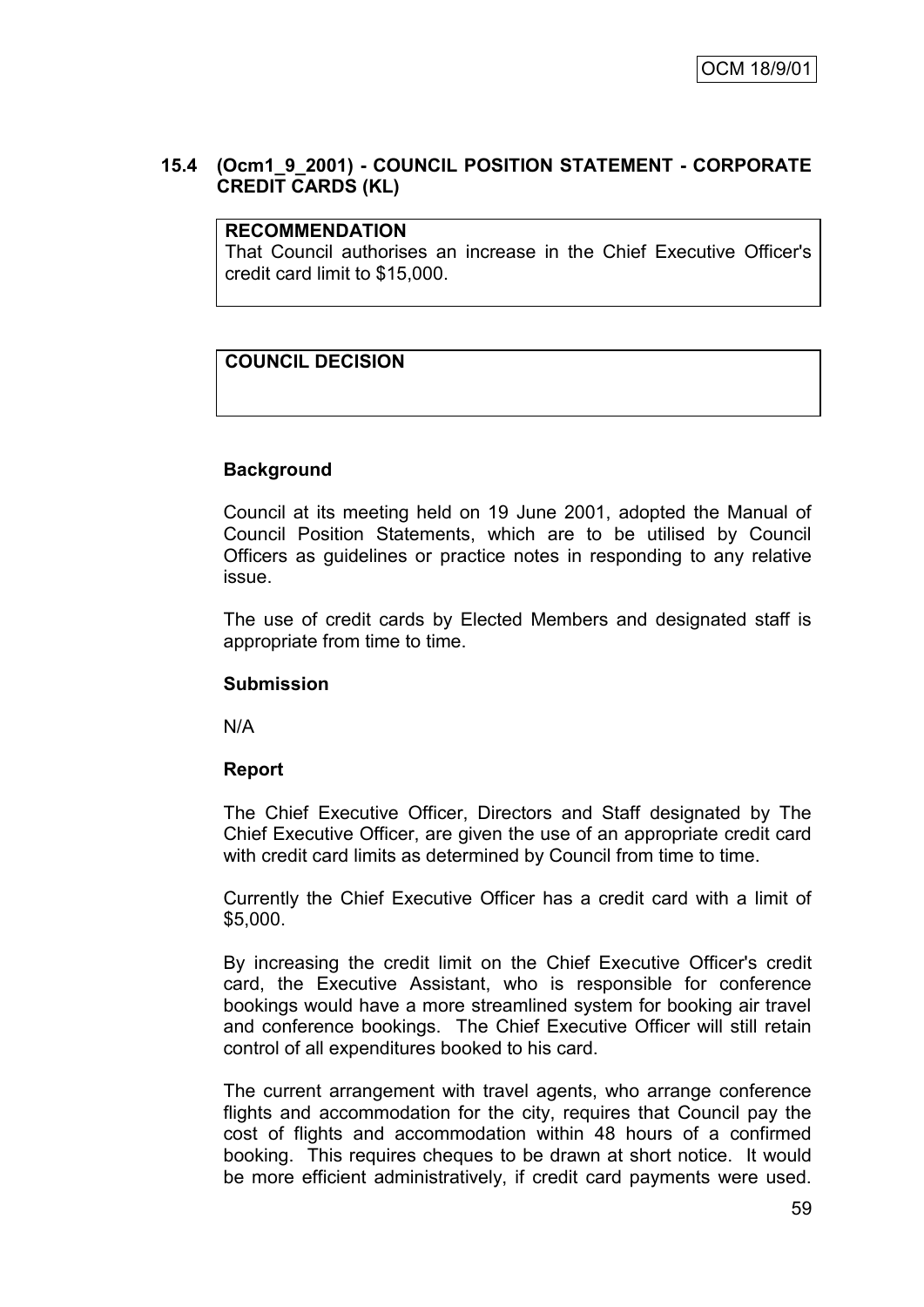As the Chief Executive Officer's Executive Assistant makes all travel and accommodation arrangements, it would be appropriate for the Chief Executive Officer's credit card to be used.

### **Strategic Plan/Policy Implications**

Key Result Area "Managing your City" and Position Statement PSES2 refer.

### **Budget/Financial Implications**

Nil

**Implications of Section 3.18(3) Local Government Act, 1995**

Nil

## **15.5 (Ocm1\_9\_2001) - LOCAL GOVERNMENT MICROSOFT SOFTWARE LICENSING ENTERPRISE AGREEMENT (ATC)(ATTACH)**

#### **RECOMMENDATION** That;

- (1) Council enters into the Microsoft Software Enterprise Licensing Agreement with the West Australian Municipal Association and Algar Burns Computing for an initial total of 225 Desktop Computers and 13 Servers;
- (2) any new Desktop Computers or services that are purchased in the future be added to the Agreement; and
- (3) an amount of \$110,100 be drawn from the Computer Reserve Fund to cover the costs of the Agreement in 2001/02.

## **TO BE CARRIED BY ABSOLUTE MAJORITY OF COUNCIL**

## **COUNCIL DECISION**

### **Background**

The City of Cockburn currently has a total of 225 personal computers and 13 servers, all of which use Microsoft operating systems and desktop applications.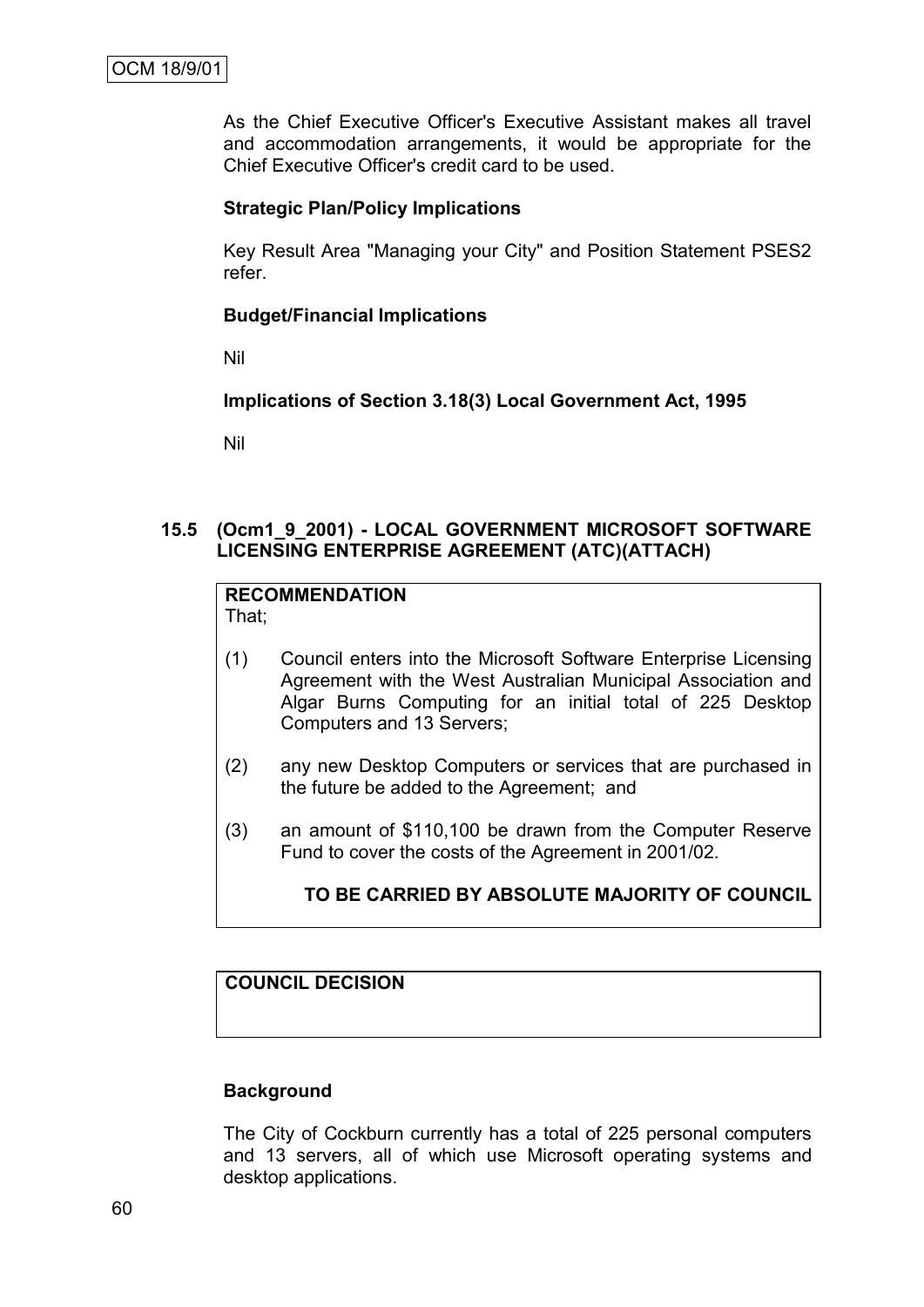Over the previous years, the City has adopted a policy of accommodating users with the software best suited to undertake their job. This has resulted in a mixture of both Operating Systems and Desktop Applications.

Current Desktop Operating Systems include:

- Windows 95
- Windows 98
- Windows 2000
- Windows NT

Current Desktop Applications include:

- Microsoft Office Standard 97
- Microsoft Office Professional 97
- Microsoft Office 2000 Premium

Servers will generally use the latest software as they are pivotal to the efficient operation of the databases and communications.

Microsoft is changing the structure of their licensing from 1 October 2001. The West Australian Municipal Association (WAMA) has developed an initiative to obtain discounted costs by pooling the bulk purchasing power of local government users across the state.

### **Submission**

The Western Australian Municipal Association (WAMA), in conjunction with Algar Burns Computing, have released an initiative that has made available a total Microsoft software license management solution for local government in Western Australia. Similar arrangements have been started in the Eastern States.

The new arrangement comes in the form of an Enterprise Agreement and its strength comes through the pooled volume of thousands of local government users across W.A and takes advantage of bulk purchasing power. WAMA becomes the single Microsoft customer and in turn, facilitates the arrangement across participating local governments. Contract management of the agreements is through Algar Burns Computing. Algar Burns is a 100% Western Australian owned computer software and licensing reseller that has been operating since 1977, and has held a highly successful relationship with WAMA extending for the past seven years. The company is quality assured.

## **Report**

As of 1 October 2001, Microsoft is changing the structure of their licensing. All licenses for Microsoft Software will be required to have a component called Software Assurance. Software Assurance will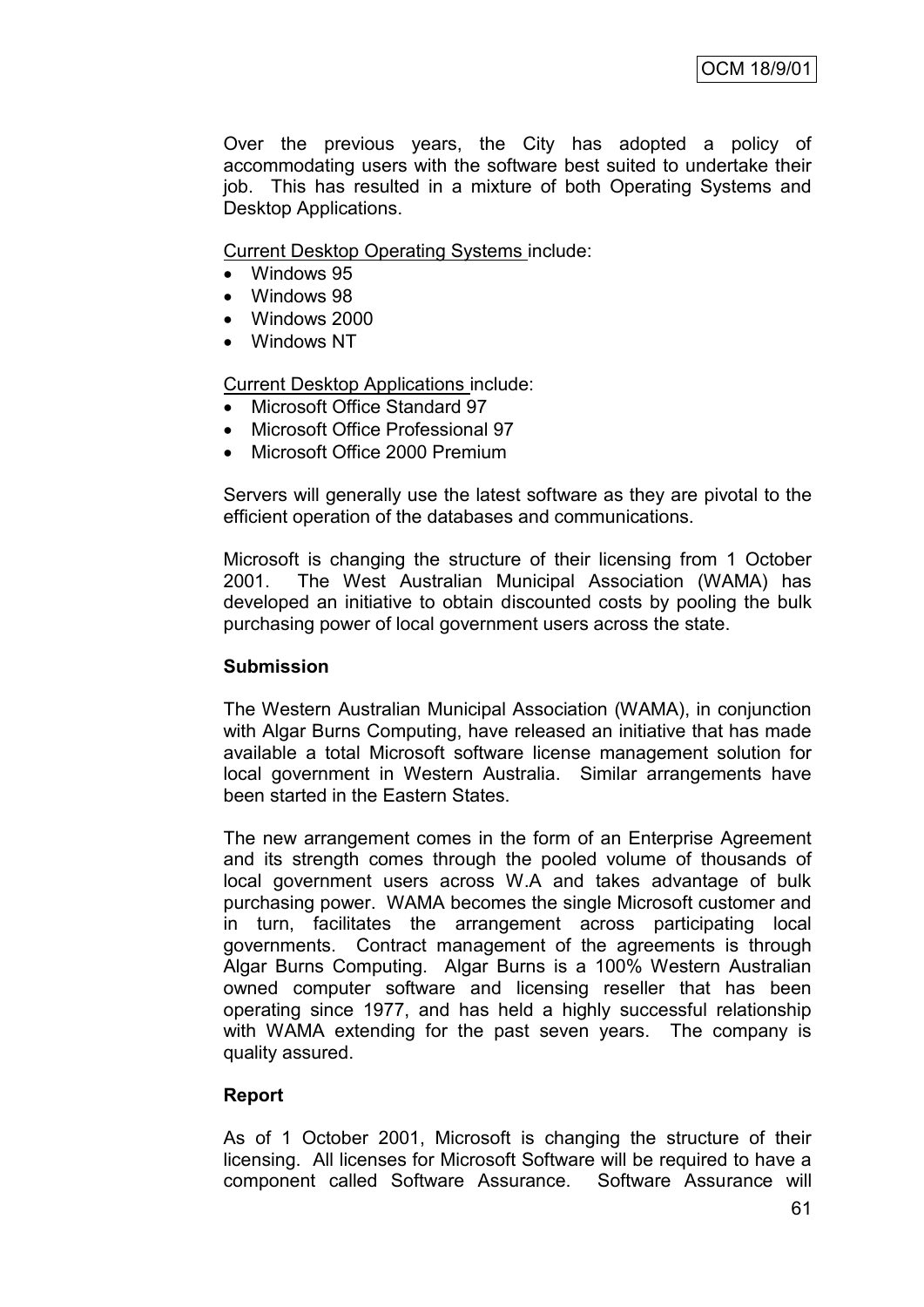enable a given license to remain at the most current version for a period of time. Without the component of Software Assurance, a license will be unable to be upgraded to a later version and the City of Cockburn will be required to purchase a brand new license upon upgrading to a later version.

The WAMA Enterprise Agreement will commence on 1 October 2001, in line with the above Microsoft changes. In order to benefit from the cost savings under the Enterprise plan, it is essential that the City commit to the arrangement prior to this date. The Enterprise Agreement will not be available for joining at a later date, therefore failure to enrol will mean the more expensive GOLP (Government Open License Program) option will be the only available means for software licensing for the time being.

The WAMA Enterprise Agreement operates for a three year fixed period, with extension options for a further three years.

The structure of the arrangement provides for a contract between WAMA and Microsoft whereby payment for licensing is invoiced yearly in advance, and charged per desktop to the City. The City must declare the total number of desktops it has as at the start of the agreement and on the anniversary of each subsequent year. This agreement enables the City to be fully licensed for the latest versions of all Microsoft desktop products throughout the year.

The products covered under this full platform Enterprise Agreement cover a license and software assurance for:

- Microsoft Office Professional,
- Microsoft Windows 32 bit operating system, and
- Microsoft Back Office CAL (Client Access License).

The WAMA Agreement will also offer additional server products as required by individual local government organisations. Applications not covered in the agreement will still be available under the GOLP structure.

A detailed report on the Microsoft Software Licensing Enterprise Agreement had been prepared by Council's Manager Information Systems and is attached to the Agenda. An analysis of the financial implications of the change in Microsoft's licensing costs is included in the report, as well as the benefits of joining the WAMA Enterprise Agreement. All servers and personal computers will be included as will new computers purchased in future years.

The cost for each of the first three years of the agreement is \$110,098 (excluding GST) per year and \$39,371 (excluding GST) for each of the following three years. As shown in the financial analysis attached to the Manager Information Systems Report, over the six year period of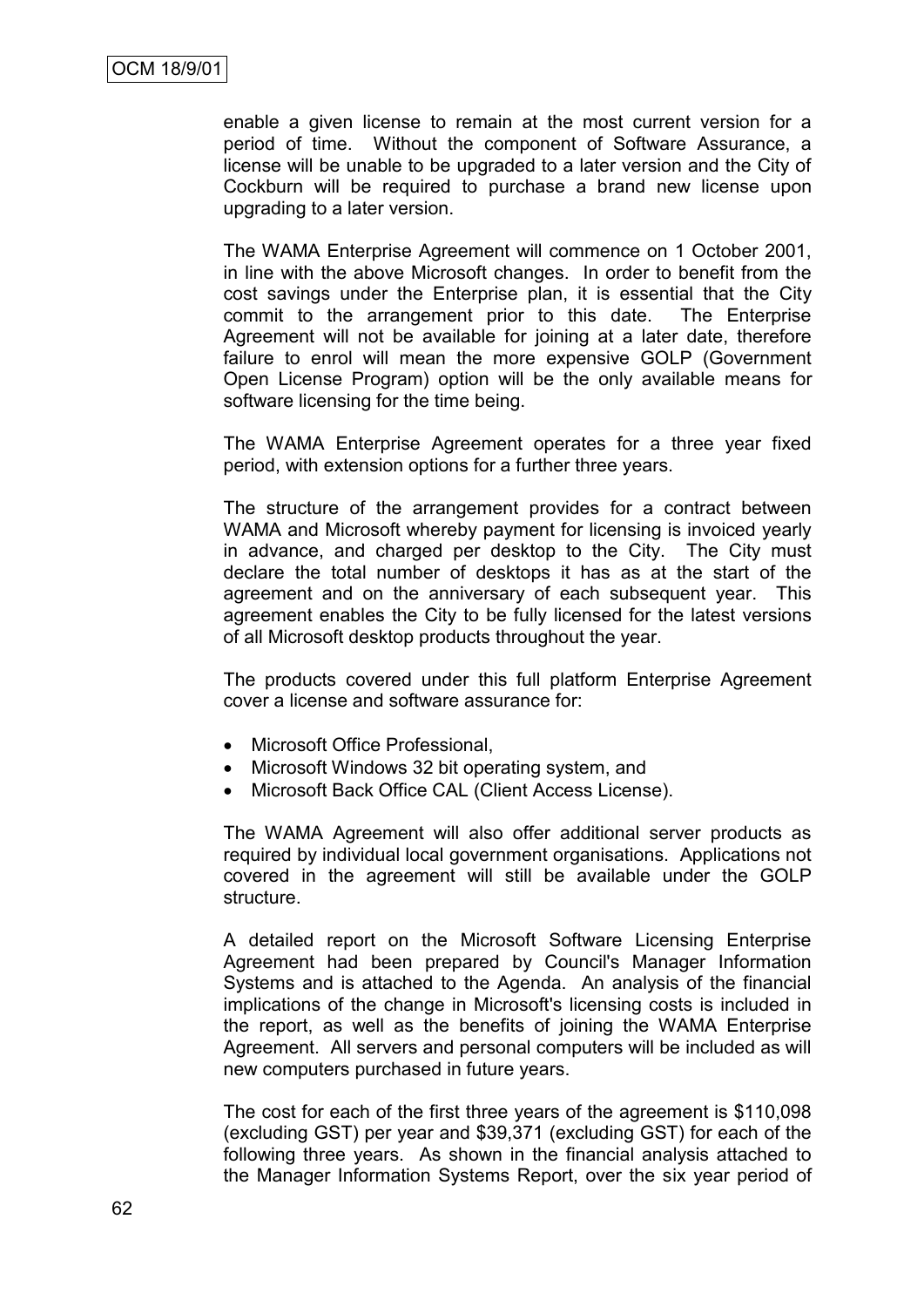the agreement, a saving of over \$300,000 will result compared to not joining the agreement. The financial analysis therefore supports joining the Agreement.

The changes by Microsoft to their licensing structure and costs were not known when the Budget was being prepared and therefore, funds are not currently allocated in the Budget to meet these costs. It is proposed that funds be drawn from the Computer Reserve Fund to cover the costs in 2001/02 and appropriate allocations made in future years' Budgets.

## **Strategic Plan/Policy Implications**

Key Result Area 'Managing Your City' refers.

### **Budget/Financial Implications**

An amount of \$110,100 will be drawn from the Computer Reserve Fund to fund the Agreement in 2001/02.

### **Implications of Section 3.18(3) Local Government Act, 1995**

Nil

### **15.6 (Ocm1\_9\_2001) - SEPAROVICH NOMINEES PTY LTD - REQUEST FOR RUBBISH SERVICES CHARGE TO BE WAIVED IN RESPECT OF SHOPS AT 1050 ROCKINGHAM ROAD (3412012) (ATC)**

### **RECOMMENDATION**

That Council advise Separovich Nominees Pty Ltd that due to the extenuating circumstances outlined in its submission:

- (1) Rubbish Service Charges for Shops 1-6, 1050 Rockingham Road will be reduced from \$750 to \$150 for as long as only one shop is occupied and that the amount of \$600 be written off;
- (2) should any of the other shops be leased out, pro-rata Rubbish Service Charges will apply from the date they are leased
- (3) that Council will alert the Minister for Planning & Infrastructure of the potential shortfall in rate revenue for Council as values in the Wattleup area decline and if State Government Authorities were to cease payment of rates on vacant properties.

## **TO BE CARRIED BY ABSOLUTE MAJORITY OF COUNCIL**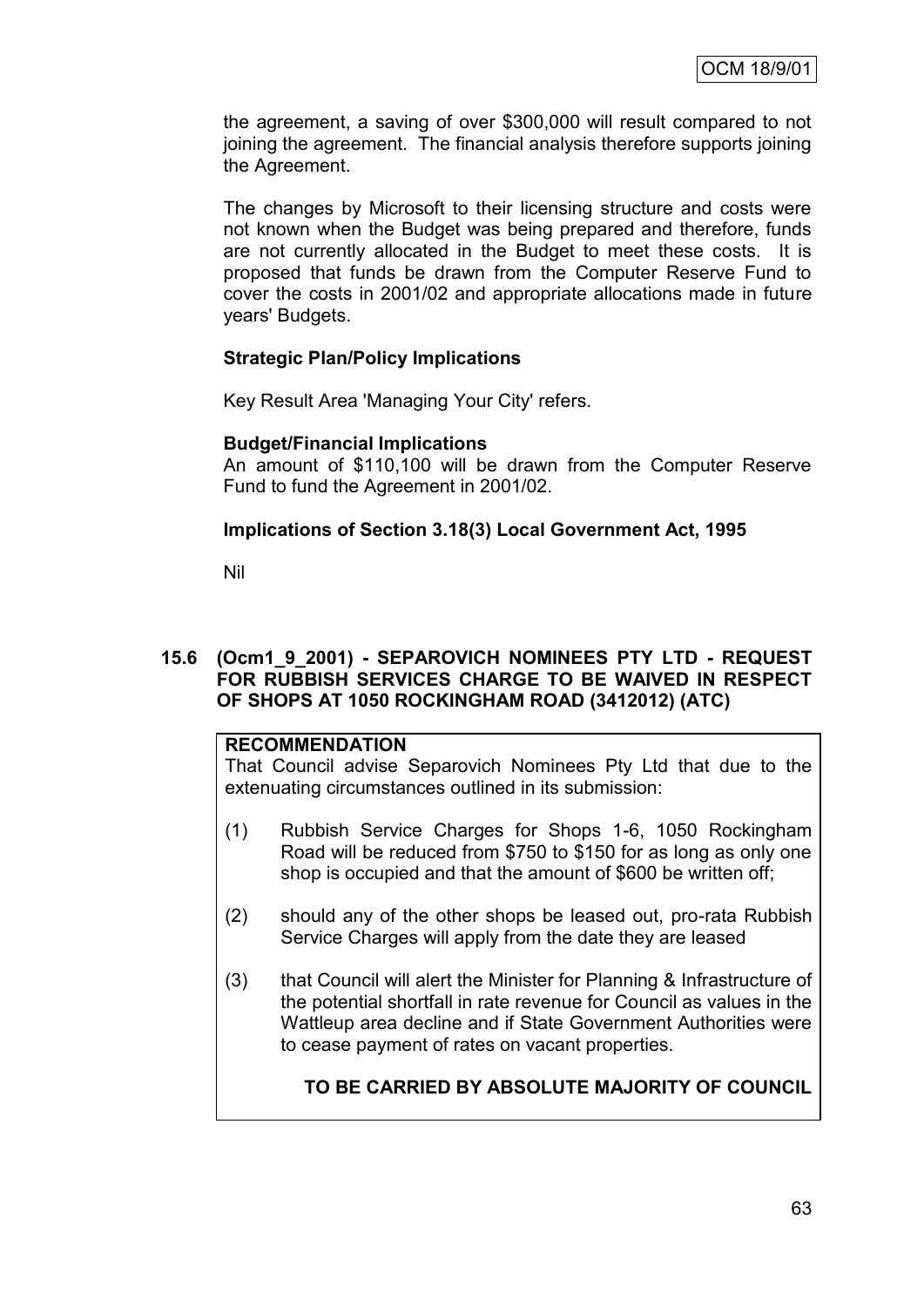## **COUNCIL DECISION**

### **Background**

The property owned by Separovich Nominees Pty Ltd at 1050 Rockingham Road Wattleup is within the Hope Valley - Wattleup Redevelopment Area.

#### **Submission**

Separovich Nominees advise that they are the owners of the 6 shops on this property for which they have paid rates for many years, even though the Hope Valley and Wattelup townships have basically diminished due to the rezoning proposed by the Government. Many problems have arisen due to this proposal which have caused the great majority of the local residents to vacate the area and many small businesses have been decimated. They have been unable to continue trading and at present, there is only 1 shop still being occupied.

This small business has experienced a downturn of at least 60% in this last year alone and he himself is unsure whether he will be able to continue trading till end of term of lease.

Separovich Nominees have provided a copy of a letter from the Valuer General's Office which has reduced the Gross Rental Value of the property at 1050 Rockingham Road from \$54,340 to \$24,960. They have also provided evidence from Real Estate Agents that the sale value of the property has dropped by 60% since they purchased it in 1994.

The only shop left in operation, uses its own large bin from a commercial contractor. They request that the \$750 Rubbish Service Charges be waived.

### **Report**

The evidence provided by Separovich Nominees Pty Ltd demonstrates the significant effect that the inclusion of the property in Hope Valley - Wattleup Redevelopment Area has had on its value and viability.

The effect has been that the value of the premises has more than halved in recent times and the shops have lost their tenants and cannot be re-let. In normal circumstances, no consideration would be given to waiving a rubbish service charge merely because a property did not have a tenant. However, in this case it is considered that exceptional circumstances have arisen because of the State Government's decision to establish the Redevelopment Area. The evidence provided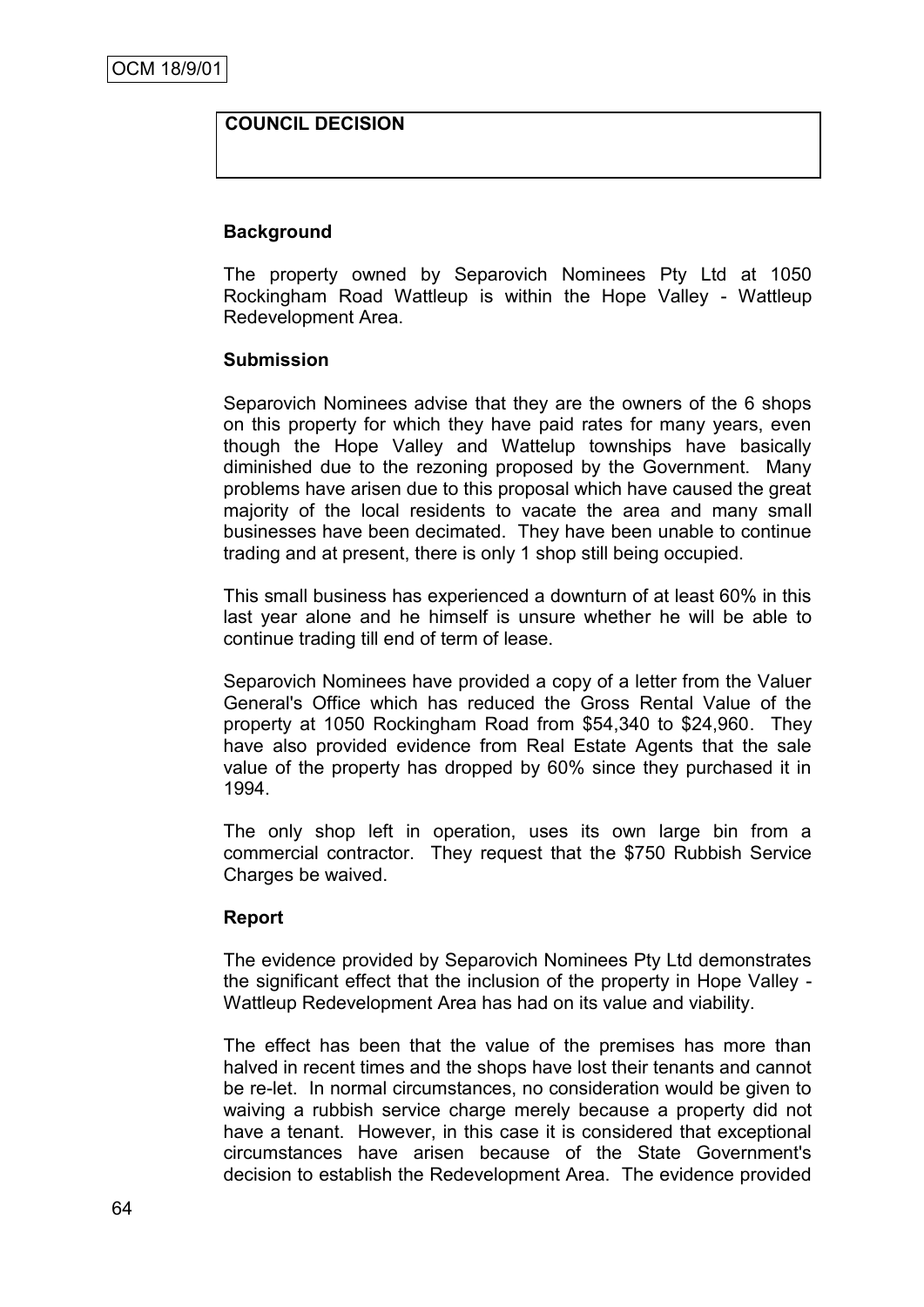by the owners suggest that the property is not likely to attract new tenants. Rates relief has been given by the fact that the Gross Rental Value used as the basis for rates, has dropped by more than half. In view of the extenuating circumstances, it is considered appropriate for some relief to be granted by Council in respect of the vacant shops but only while they remain vacant. Should they be leased out, then the rubbish service charge should again be levied.

It is considered that the opportunity should be taken to point out to the Minister for Planning & Infrastructure, the potential loss of income to Council as values in the Wattleup area decrease. Also, properties owned by State Government authorities which are not rented out, are potentially able to be exempt from rates if the Government authorities choose to apply the provisions of their various Acts.

## **Strategic Plan/Policy Implications**

Council's Budget set a Rubbish Service Charge of \$150.

### **Budget/Financial Implications**

The amount received for Rubbish Services Charges would be reduced by \$600.

### **Implications of Section 3.18(3) Local Government Act, 1995**

Nil

## **16. ENGINEERING AND WORKS DIVISION ISSUES**

## **16.1 (Ocm1\_9\_2001) - BLACKSPOT PROGRAM - INTERSECTION OF ROCKINGHAM ROAD AND COLEVILLE CRESCENT, SPEARWOOD (450498; 450378) (SL) (ATTACH)**

## **RECOMMENDATION**

That Council:

- (1) advise Main Roads WA and the Phoenix Park Shopping Centre, that Council commits to complete the approved Federal Road Safety Black Spot Program by 30 June 2002, namely ban all right turn movements at the intersection of Rockingham Road and Coleville Crescent; and
- (2) advise the Phoenix Park Shopping Centre that Council supports, in principle, their proposed traffic scheme option to allow right turn movements at their southern Rockingham Road entrance, subject to the following conditions: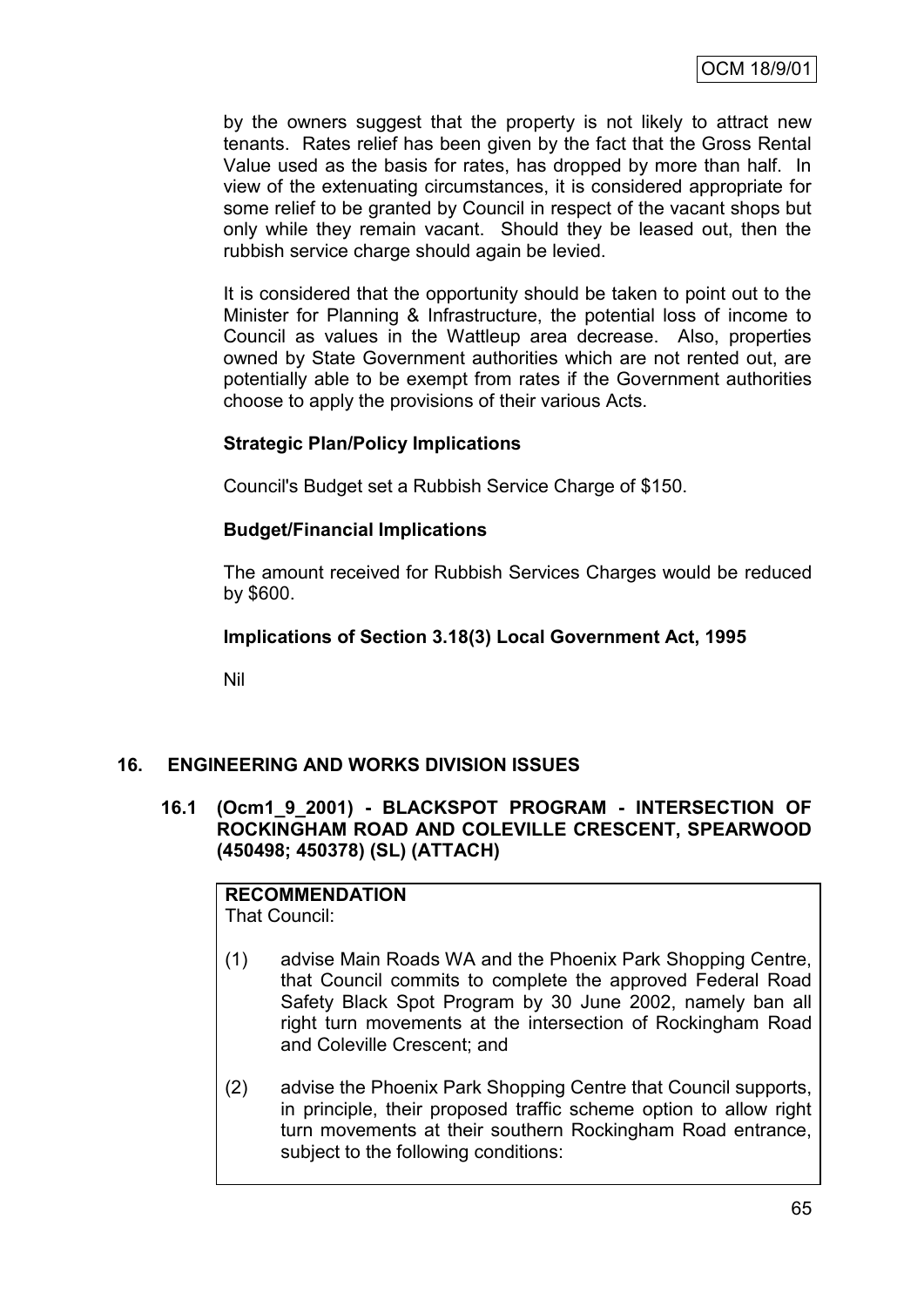- the Centre being prepared to fund the additional cost of the entire project;
- the Centre consulting with the affected landowners in Rockingham Road and Kent Street regarding the proposed traffic scheme and part closure of Kent Street, and receive support from the majority of landowners;
- Approval of the construction drawings being subject to no averse findings from an independent road safety audit, undertaken by engineering consultants appointed by the Centre; and
- The works being undertaken by suitable arrangements with Council's Engineering Department.

## **COUNCIL DECISION**

### **Background**

The City has successfully obtained Black Spot funding approval from the Federal Government to ban right turn movements at the intersection of Rockingham Road and Coleville Crescent. However, the owners of the Phoenix Park Shopping Centre were concerned that this treatment would reduce trade.

### **Submission**

The Phoenix Shopping Centre, through their consultants David Porter Consulting Engineer, have submitted for the opening of the right turn movements at their southern car park in Rockingham Road in conjunction with the Coleville Crescent works. This involves the provision of an opening in the Rockingham Road median island just north of Kent Street, including the widening of Rockingham Road to accommodate a right turn pocket into their shopping centre.

They arranged an independent road safety audit on this proposal, the Summary of Findings of which is attached to the Agenda. The findings identified, amongst other issues, the need to remove the potential short cutting conflicts from the Shopping Centre entrance to Kent Street should the median island be opened up.

To address the audit's findings, the Phoenix Shopping Centre has suggested the following treatments:-

• Move the Shopping Centre entrance to opposite Kent Street and install traffic signals;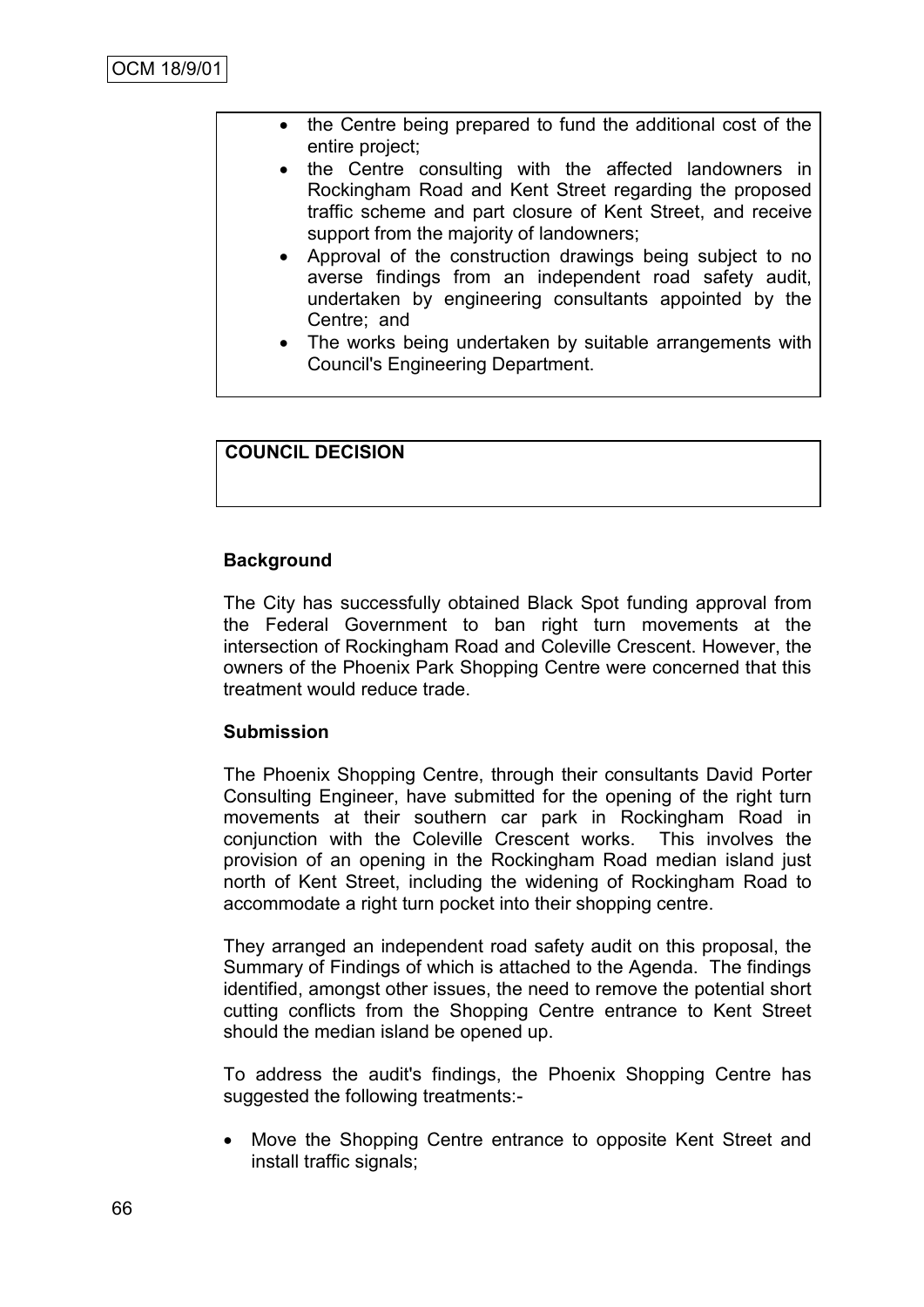- Relocate the Shopping Centre entrance further north to increase the separation to Kent Street; and
- Partially close Kent Street to discourage the attractiveness of the potential short cutting.

## **Report**

The intersection of Rockingham Road and Coleville Crescent currently ranks at 1026 on the list of intersections throughout the State of Western Australia, which have a history of frequent vehicle crashes. Among the intersections within the Cockburn City, its ranking is 32.

The Federal Government has approved, under its Safety Black Spot Program, the application by the City to reduce the number of vehicle crashes at the intersection of Rockingham Road and Coleville Crescent. The specific treatment is to ban the right turn movements at the intersection by extending the central median island, as its crash history identifies that 60% of vehicle crashes were caused by these movements.

The extension of the central median island in Rockingham Road past Coleville Crescent will effectively restrict traffic movements to left in and left out at this intersection. Right turn accesses off Rockingham Road into the Phoenix Shopping Centre complex are available through their mid-block entrance and the Lancaster Street traffic signals. Access via Coleville Crescent to the Shopping Centre is also available via Spearwood Avenue.

The Phoenix Shopping Centre was consulted of the traffic treatment. The management of the Centre objected to the proposal strongly. They were concerned that it would reduce their business activities. However, they would accede to the Black Spot project if right turn access to the Centre entrance immediately north of Kent Street were permitted.

Through their consultants, David Porter Consulting Engineer, they proposed a number of options. One (see attached Shopping Centre Entrance Option) is supported in principle subject to the findings and/or recommendations of a road safety audit, undertaken by an independent engineering consultant. One of the findings is of concern, namely:-

"Review and consider the need to open the existing median. If the opening is considered necessary, then consideration should be given to improving safety within the vicinity of the opening and Kent Street by the provision of traffic signals or other means."

They have addressed this concern by suggesting the partial closure of Kent Street to discourage unsafe traffic movement.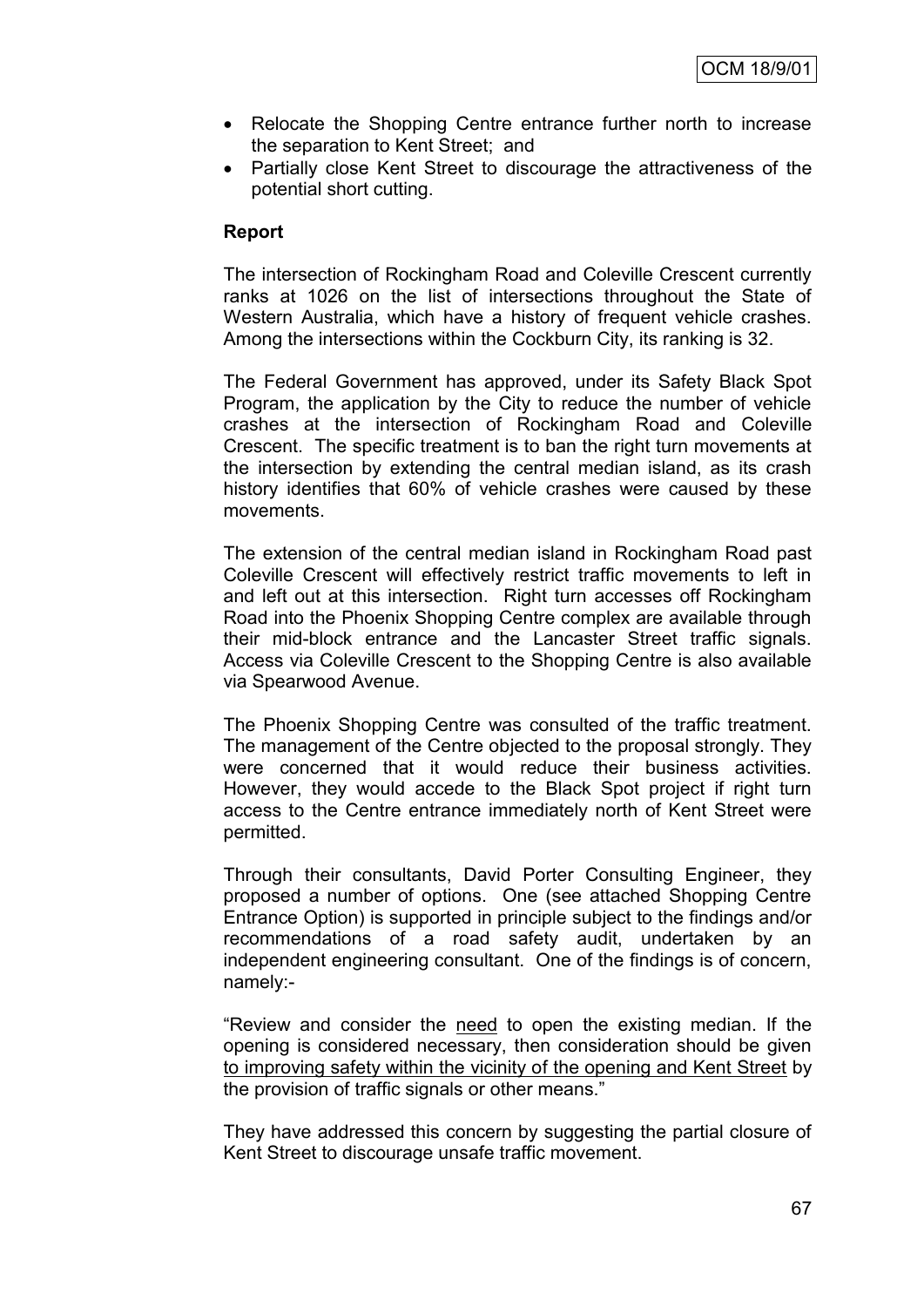The additional works can be undertaken by Council's day labour staff at the Centre's cost, or the Centre can arrange private contractors with the work overseen by Council's supervisory staff.

# **Strategic Plan/Policy Implications**

*"To construct and maintain roads, which are the responsibility of the Council, in accordance with recognised standards, and are convenient and safe for use by vehicles, cyclists and pedestrians."*

# **Budget/Financial Implications**

Funds are available in the current Budget for the Black Spot project. Account No. 691503, amount \$34,692.

Other traffic treatment is to be funded by the Phoenix Park Shopping Centre.

# **Implications of Section 3.18(3) Local Government Act, 1995**

Nil

# **17. COMMUNITY SERVICES DIVISION ISSUES**

**17.1 (Ocm1\_9\_2001) - COASTAL MOTORCYCLE CLUB RENTAL FEE (8008) (RA) (ATTACH)**

### **RECOMMENDATION**

That Council advise the Coastal Motorcycle Club that it is required to pay the rental fee as prescribed in the sub-lease and non-payment will be considered as a breach of the terms and conditions of the sub-lease and the termination clause of the sub-lease will be invoked.

**COUNCIL DECISION**

# **Background**

The Coastal Motorcycle Club, Tiger Kart Club and the Radio Modellers have all leased portions of land in the Mt Brown Reserve area. In the sub-lease agreement, the Council and the clubs agreed that the clubs would pay an annual rental fee of 60% of the rates calculated on the valuation of the property as determined by the Valuer General.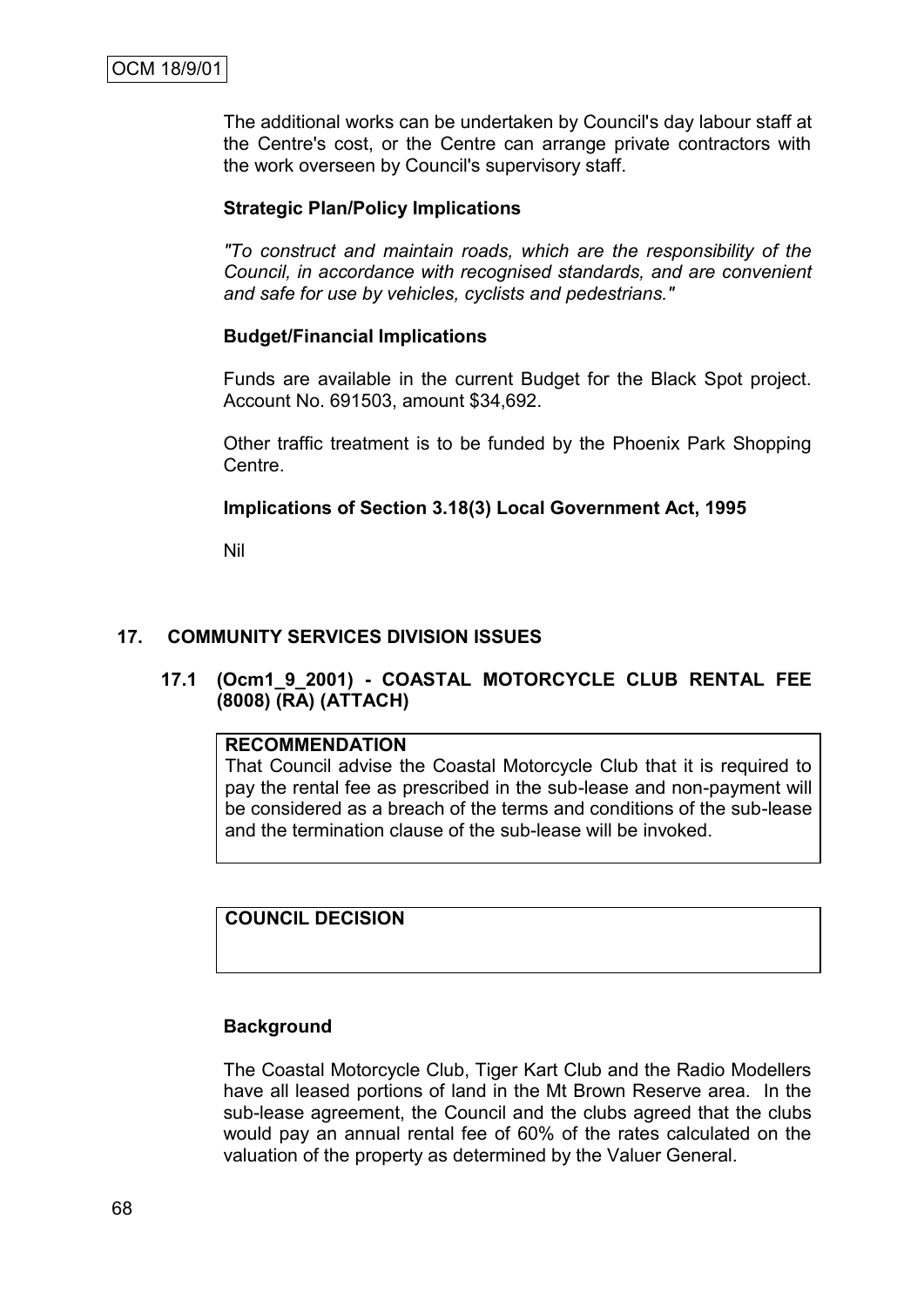In November 1998, Council agreed to phase in an increase in the rental rate due to a one-off substantial increase in the rate due to the Valuer General not having reviewed the rates for some time. The result was that the club was to pay  $\frac{1}{3}$  of the rate in 1998/99, which equated to \$1284.50,  $\frac{2}{3}$  in 1999/00 and the total amount for 2000/01, which equates to \$4,200.

Council at its meeting of the 15 May 2001, resolved that the Coastal Motorcycle Club be required to adhere to the terms of the sub-lease agreement and pay the rental fee.

# **Submission**

The Coastal Motorcycle Club wrote an undated letter received by Council on 23 August 2001, again requesting that Council reconsider the rental fee level. The Mayor requested the matter be again put to Council. The Member for Cockburn, Fran Logan, has also made representation on behalf of the Club. Copy of the letter is attached.

At the time of writing the outstanding rental fee of \$4,200 had not been paid by the Club.

# **Report**

The Mt Brown portion of the Beeliar Reserve area is to be transferred to Conservation and Land Management (C.A.L.M.) with the sub-lease to the Coastal Motorcycle Club being also transferred. There is some indication that this transfer may occur by the end of 2001 although these matters are notorious for dragging out over a number of years. Council Administration has written to C.A.L.M. seeking its views on the request for the Coastal Motorcycle Club to have its rental fee reduced. Advice has been received that this will take some time.

As previously advised the Coastal Motorcycle Club, Tiger Kart Club and Radio Modellers are all within the same area to be transferred to C.A.L.M.

The arguments for no reduction in the rental fee charged is as follows:-

- There is a signed sub-lease in place, which applies to the 3 clubs that use the area. Council will set an unfortunate precedent in which clubs sign a lease (sub–lease) and then come back later to renegotiate significant clauses.
- The clubs have access to a significant area of public land. The nature of their activities means that the land available for such uses is very limited within the metropolitan area and hence at a premium.
- The area is in fact deemed a conservation reserve that is not compatible with the current activities, although for historical reasons it is planned to be set aside for these purposes.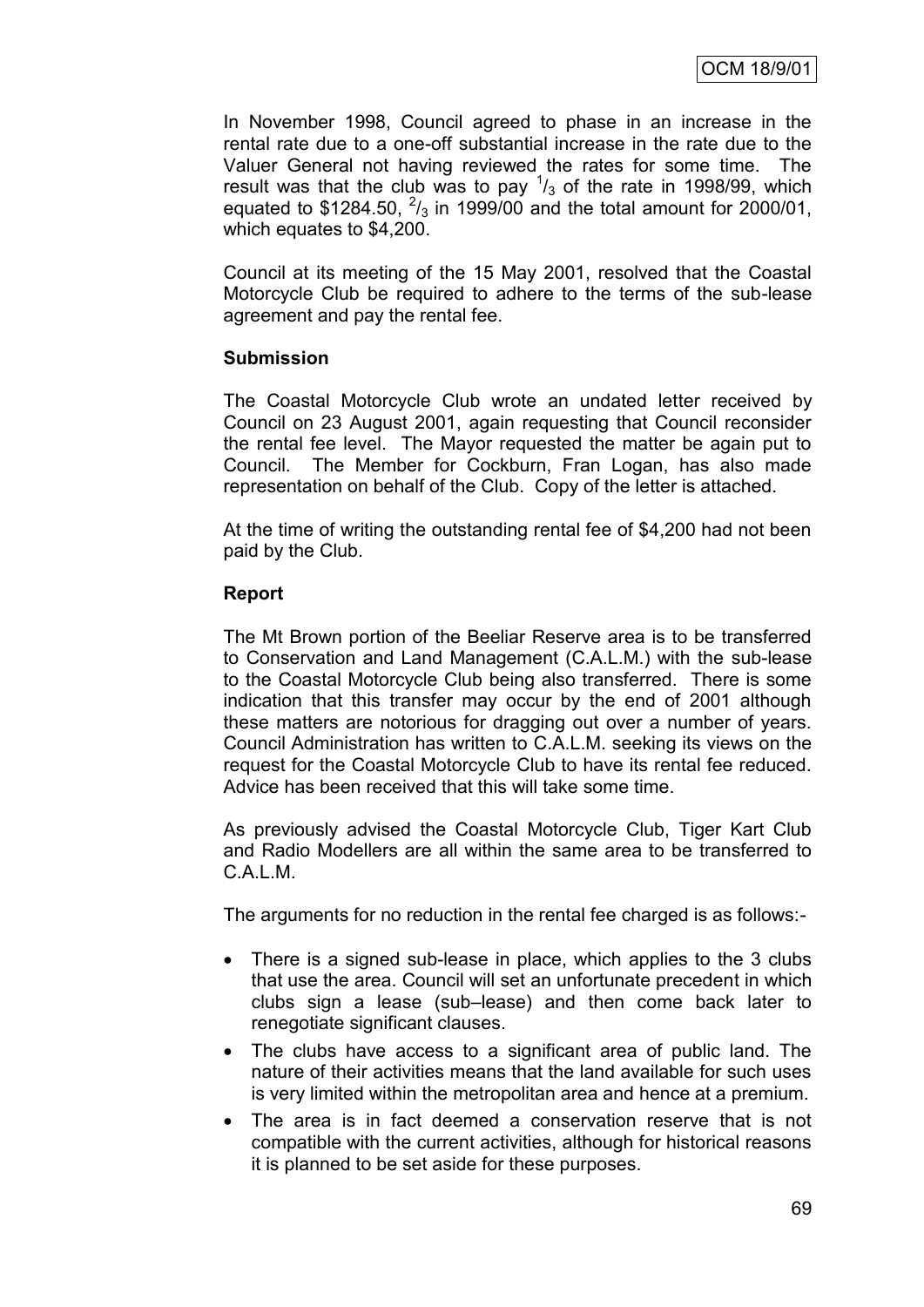• The current fee of \$4,200 for the sole use of an area of 8.23 hectares could hardly be described as excessive.

The arguments put forward by the club are, in general terms, as follows (see attached letter):

- The costs are based on costs similar to that for industrial sites.
- The costs of running a cycle club are very high due to the need to maintain the club facilities for safety reasons.
- The club fees are \$100 per member whereas other similar clubs have fees of about \$80. Other clubs in outer metropolitan areas pay no rental fee.
- The club attracts individuals who would otherwise be motorcycle riding illegally and hence serves a community benefit.
- Other non–profit sporting groups do not pay a rental fee and be also required to maintain their facilities.

There appears to be a number of options open to Council in respect to the Coastal Motorcycle Club sub-lease:

# **Option 1:**

Provide the Coastal Motorcycle Club with free use of the area. For the sake of equity Council would also need to waive the fee for at least the other clubs in the area. Pressure could then come on Council from other organisations who lease land seeking the same consideration.

# **Option 2:**

Retain the existing rental fee structure in accordance with the sublease.

# **Option 3:**

Fix the existing rental fee at its current rate for the period until the area is transferred to C.A.L.M. who, as the owners, can negotiate if they wish a new rental fee.

# **Option 4:**

Have the rental fee structure reviewed by another authority. The Valuer General's Office is able, at a fee of \$1,500, to arrive at a 'market rental fee'. This is ascertained on the basis of factors such as:-

- What similar organisations pay in rental for such a facility.
- Discussion with the club on the level of fees it charges its members, level of community access, ability to pay a rental fee and other similar factors.
- What an alternative site would cost in rental fees.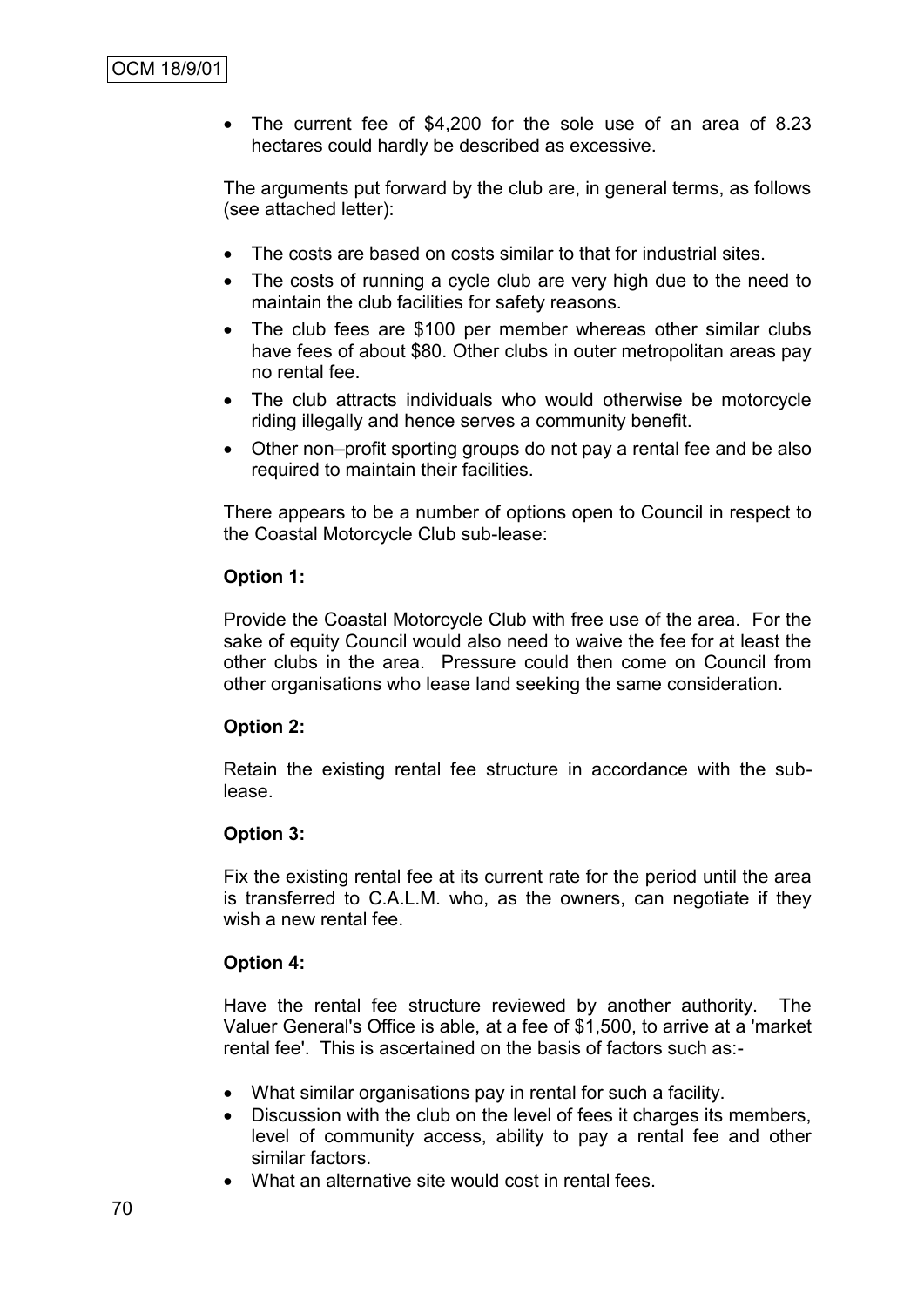If this option were to be taken up, it would for the sake of equity, require a similar review of the rental fee paid by the other two sublessees. The total cost of these reviews would be approximately \$4,000 and should this option be taken up, it is proposed that in the case of the Coastal Motorcycle Club, they be required to pay their outstanding debt to Council and prefund the review. In the case of the other two clubs, Council pays this rental assessment fee review and recoup the cost from the clubs should Council reduce the rental fee in response to the review.

# **Strategic Plan/Policy Implications**

N/A

# **Budget/Financial Implications**

Should Council eliminate the fee to the Coastal Motorcycle Club, it could be under some obligation to also eliminate the fee for the other two groups. If Council were to no longer charge a rental fee to the clubs, there would be a loss of income to Council of \$10,237 for 2000/01 which would require an absolute majority.

# **Implications of Section 3.18(3) Local Government Act, 1995**

Nil

# **17.2 (Ocm1\_9\_2001) - PETITION GLEN IRIS ESTATE - INCREASE IN WALL HEIGHT (8064) (RA)**

# **RECOMMENDATION**

That Council advise the petitioners that Council:

- (1) is not prepared to pay the cost of raising the height of the limestone wall along the freeway in Jandakot (Glen Iris Estate); and
- (2) will coordinate and oversee the works associated with the raising of the wall provided that the petition organiser gains the written agreement of all 24 property owners whose boundaries abutt the wall to pay on a pro-rata basis the cost of these works.

**COUNCIL DECISION**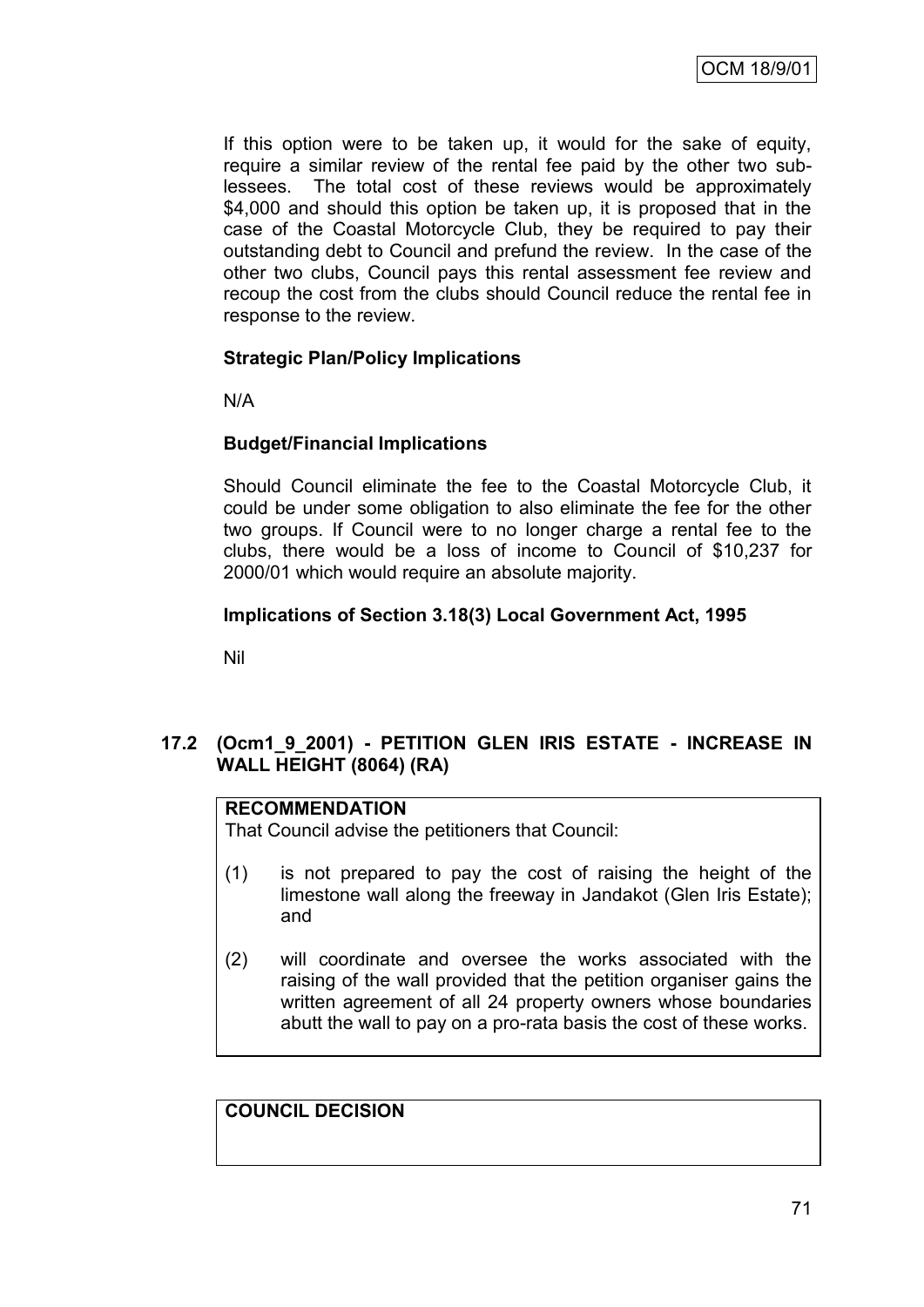# **Background**

Council, at its meeting of 21 August 2001, received a petition from 48 residents of Glen Iris which reads:

"*The undersigned residents of Glen Iris Estate, Jandakot request the local council consider placing one/two extra limestone bricks on top of the existing exterior limestone wall. The number of burglaries/home invasions are on the increase within the area. Leading experts in crime prevention have suggested a means of making it difficult for would be thieves, is to make it difficult to gain entry and leave. We do understand this will not eliminate crime entirely but we (the residents) believe it is a start in making this estate safe to walk and live accordingly*."

The resolution of Council was for an officer"s report to be prepared on the matter.

### **Submission**

Result of a petition to Council.

### **Report**

An estimate of the cost of placing additional bricks on the wall has been gained with the following result:

The cost/metre per course of limestone blocks is \$37.40, which includes the removal and reinstatement of the pier caps. As the limestone portion of the wall is 900 metres long, the total costs for one course of bricks along the total length of the limestone wall is \$33,660. The total cost for two courses along the total length of the limestone wall would be \$67,320. A single or double course of limestone blocks would increase the height of the wall by 350mm and 700mm respectively.

The petitioners have requested that the wall height be increased to reduce the number of burglaries/home invasions in the area. An analysis shows that there are 24 houses that back directly on to the wall and would appear to be the main beneficiaries of an increase in wall height. These 24 houses are along approximately 480 metres of wall. If the cost of this work was charged against these properties, the cost per house would be on average \$748 for one block increase in height and \$1,496 for a two block increase in height.

The Local Government Act Financial Management Regulations (Section 54) does not allow for a service charge to be levied for works of this nature. Council can however, coordinate and oversee this project through private works.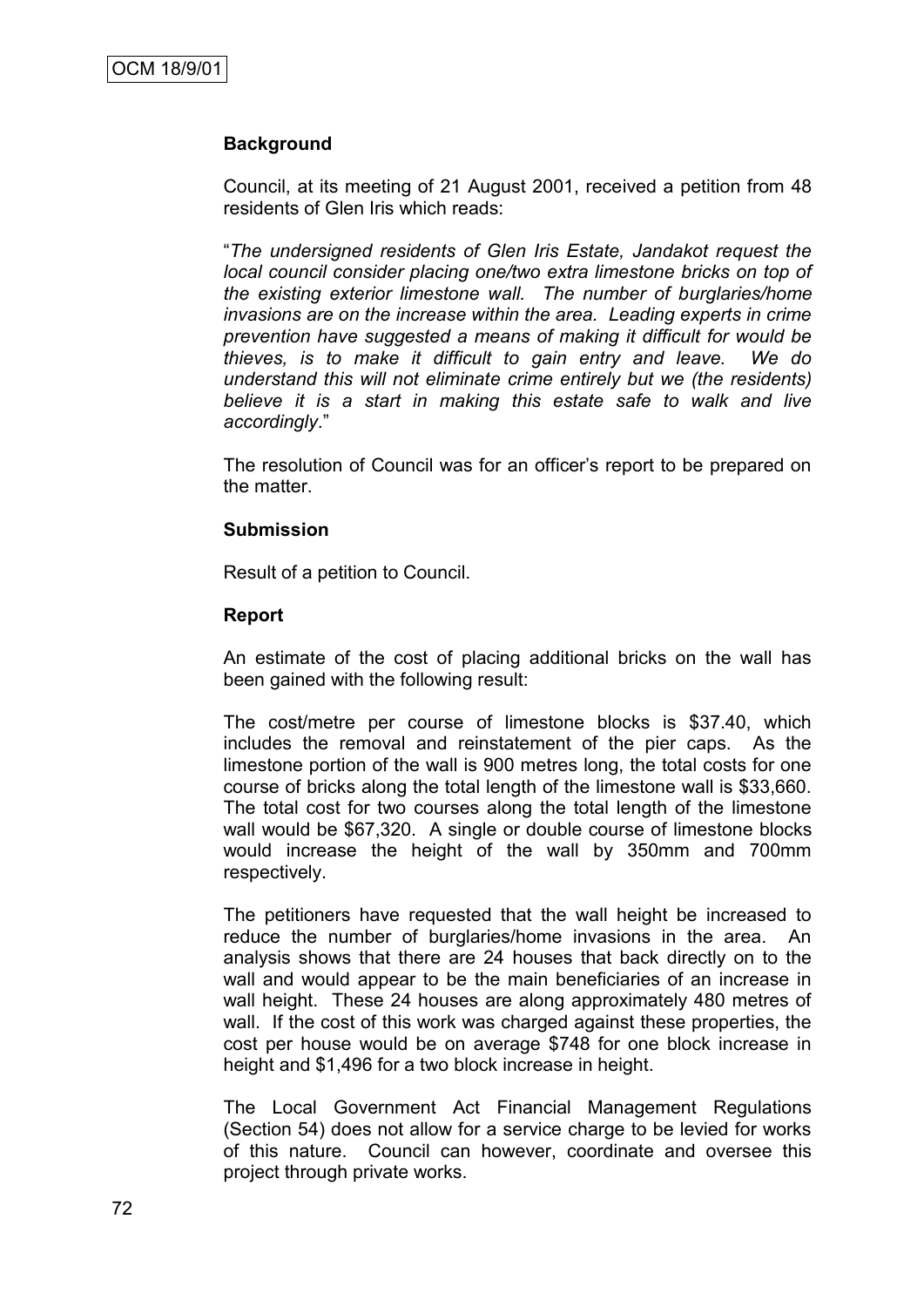If all properties in the area were to be charged, the cost per property would be \$50.77 for a single block and \$101.54 for two blocks for the rateable properties in the area bounded by the freeway, Berrigan Drive and the railway line in Jandakot (Glen Iris Estate). There are 663 rateable properties in the area.

There are a number of estates that have estate walls. If Council was to, from Municipal Funds, increase the height of the limestone wall along the freeway, it would open itself up to the potentiality of other areas requesting the same or similar treatment. The proposal to increase the height of the wall for Glen Iris if it was to proceed, should be funded by those who would benefit. Council has no obligation or responsibility for boundary fences within the City.

As this is an initiative of local residents, it is proposed that the petitioner be advised that Council is only prepared to consider carrying out this work with the cost being covered by the 24 owners whose properties abutt the limestone wall.

To ensure that the statements of commitment from the 24 property owners who are prepared to pay is legally binding, it is proposed that the Council Administration approve the proforma agreement to be circulated by the petitioner. It is a current Council practice to communicate with the petitioner organiser/presenter. If unknown, the first name on the petition.

# **Strategic Plan/Policy Implications**

N/A

# **Budget/Financial Implications**

Should the work proceed the cost of the works and its administration will be covered by a charge on property owners.

# **Implications of Section 3.18(3) Local Government Act, 1995**

Nil

# **17.3 (Ocm1\_9\_2001) - SOUTH LAKE LEISURE CENTRE CRECHE FEES (8143) (SH)**

# **RECOMMENDATION**

That Council maintain the current membership pricing structure as it relates to creche usage.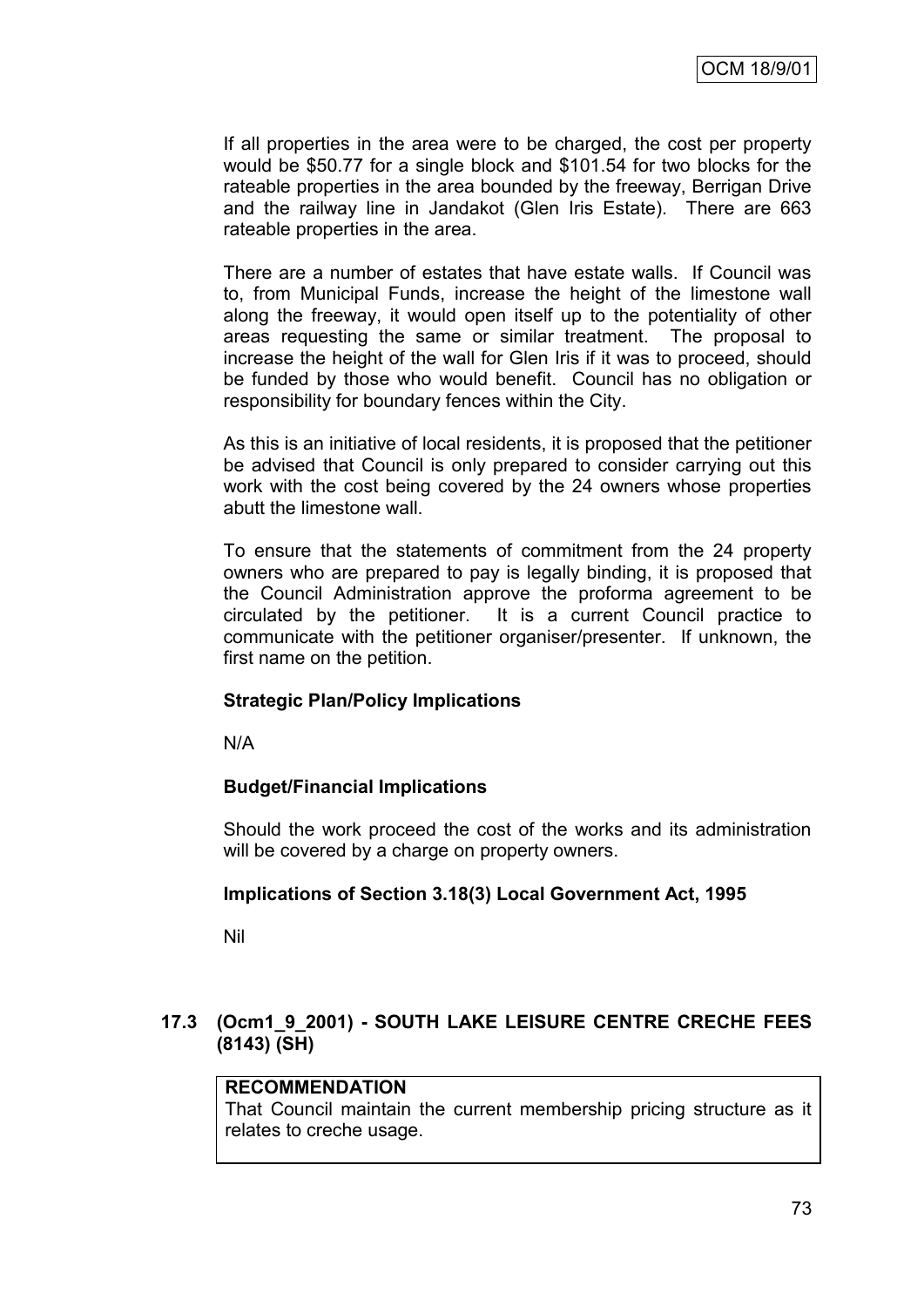# **COUNCIL DECISION**

# **Background**

A report was requested by Council on the Crèche Fees for the South Lake Leisure Centre at its meeting of 30 July 2001.

The South Lake Leisure Centre is the City of Cockburn's premier recreation venue. At the June Ordinary Council Meeting, the Council passed a recommendation that the South Lake Leisure Centre change its membership structure. As part of these changes, the membership package is made up of areas the patrons wish to purchase. This also applies to the use of the creche. Non member patrons using other facilities also have use of the creche at the established charge rate.

### **Submission**

N/A

### **Report**

# **Creche Facilities**

The Creche facilities at the South Lake Leisure Centre provide parents with a venue to leave their children while enjoying use of the Centre's facilities. The Creche features 2 large airconditioned rooms, a TV/Quiet room, large outdoor play area, outdoor play equipment and a wide variety of toys for all ages. The Creche provides a high level of care and operates on a minimum ratio of 1 attendant to 10 children. Compared with other creche facilities, the South Lake Leisure Centre creche generally offers a superior level of service and care than similar services.

The South Lake Leisure Centre offers a number of services that are complemented by the Centre"s creche. These services include gym, aerobics, aquarobics, swimming lessons, Kindygym classes, morning ladies sport programs, yoga, venue hire and casual swimming.

The South Lake Leisure Centre crèche is an integral element in the running of all of these services. Without the creche facilities, the South Lake Leisure Centre would lack the patronage to run many of these services, particularly the class/sessional based services such as aerobics, aquarobics, Kindygym, swimming lessons, yoga and morning sports.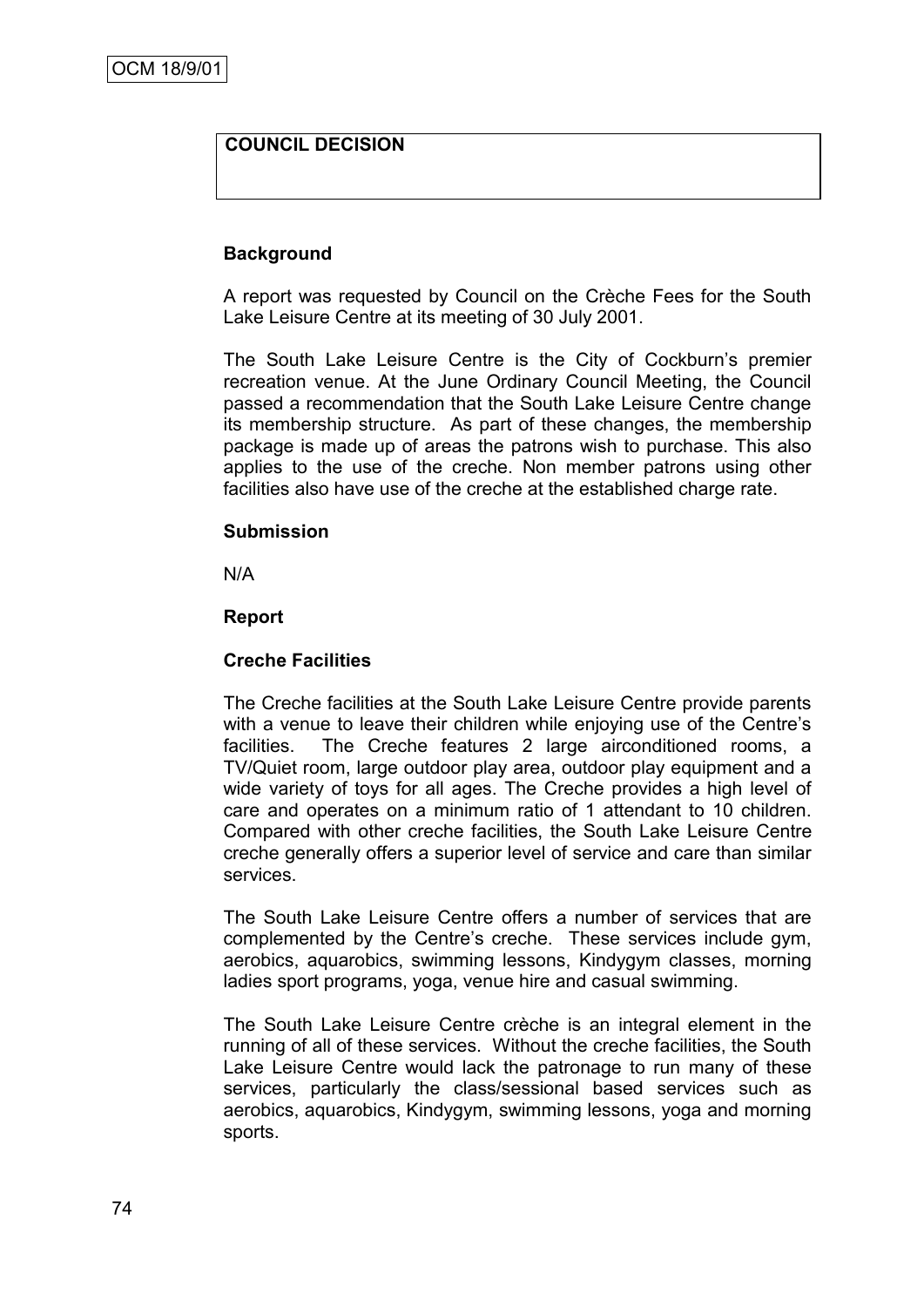The Centre's crèche prices are as follows:

| <b>Item</b>                                        | Feel  | <b>GST</b> | <b>Total</b> |
|----------------------------------------------------|-------|------------|--------------|
| Creche (1 <sup>st</sup> child) 1.5 hours           | 2.00  | 0.20       | 2.20         |
| Creche (additional child) 1.5 hours                | 1.00  | 0.10       | 1.10         |
| Creche (1 <sup>st</sup> child) 2 hours             | 2.45  | 0.25       | 2.70         |
| Creche (additional child) 2 hours                  | 1.27  | 0.13       | 1.40         |
| Creche 10 Voucher(1 <sup>st</sup> child) 1.5 hours | 17.27 | 1.73       | 19.00        |
| Creche 10 Voucher(1 <sup>st</sup> child) 2 hours   | 21.19 | 2.11       | 23.30        |
| Childcare facilities are for South Lake            |       |            |              |
| Leisure Centre patrons only.                       |       |            |              |
| Creche Opening Hours:                              |       |            |              |
| Monday to Friday $-8.45$ am $-1.00$ pm             |       |            |              |
| Public Holidays - 8.45am - 12.00pm                 |       |            |              |

Prior to 1 July 2001, members were offered free use of the creche facilities. As part of the membership restructure, free creche was removed from the memberships. The South Lake Leisure Centre is providing free creche on all term memberships bought prior to 1 July 2001, until the end of their membership term. There are currently 6 patrons who this applies to.

All patrons on membership packages purchased after 1 July receive a 20% discount on creche vouchers, paying \$15.20  $(1<sup>1</sup>/<sub>2</sub>$  hours) or \$18.64 (2 hours) for 10 visits.

### **Creche Costs**

The expenses, income, entry fee, visits, net loss and cost per visit associated with the creche over the last five financial years are as follows:

|                                      | 96/97 | 97/98 | 98/99 | 99/00 | 00/01   | **01/02 |
|--------------------------------------|-------|-------|-------|-------|---------|---------|
| Income \$                            | 8998  | 12212 | 15467 | 17519 | 20491   | 22600   |
| Expenses \$                          | 67050 | 77250 | 82750 | 91850 | 96500   | 75000   |
| Loss \$                              | 58052 | 65038 | 67283 | 74331 | 76009   | 52400   |
| Entry Fee (1 <sup>st</sup><br>child) | 2.00  | 2.00  | 2.00  | 2.00  | $2.20*$ | $2.20*$ |
| Visits / year                        | 11708 | 11485 | 13367 | 13376 | 12277"  | 13000   |
| Cost per visit<br>\$                 | 5.73  | 6.73  | 6.19  | 6.87  | 7.86    | 5.77    |

\*Price includes GST. \*\* Budget Estimate

" Centre was closed or restricted for a portion of the year due to upgrades.

As can be seen, the cost of running the Creche has increased each year disproportionately to the number of visits each year. This is due to increases in wage rates and fixed costs.

The visits/year figure shows a trend of increased usage over time. This trend was interrupted in 2000/2001 when the Centre was forced to close twice for repairs to the pool concourse.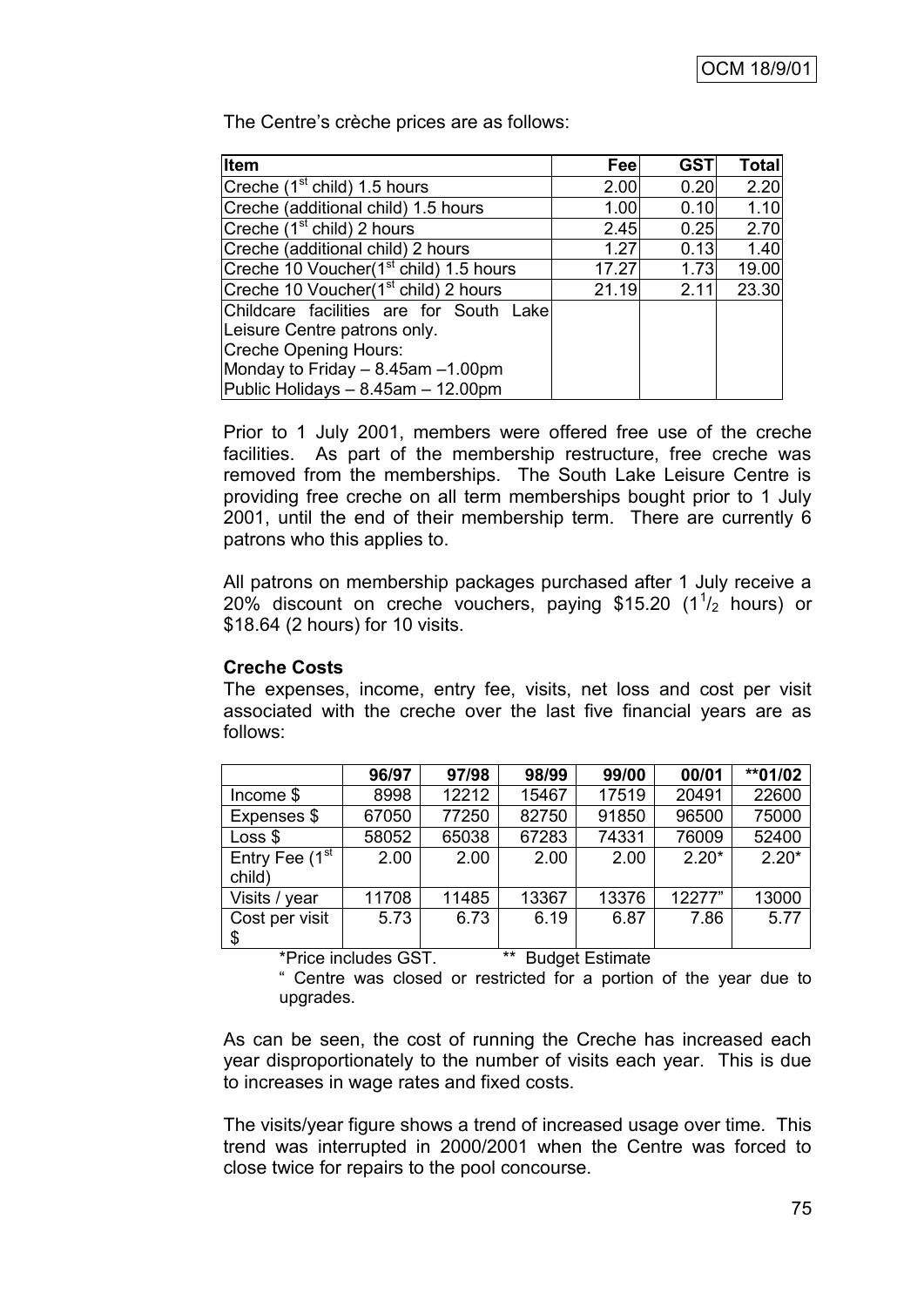### **Competitor Review**

A review of creche facilities was conducted on a number of Local Government Recreation Centres and private health clubs. Costs are based on 1<sup>st</sup> child casual prices only.

| <b>Venue</b>                              | 1hour<br>Cost \$         | $1.5$ hour<br>Cost \$    | 2hour<br>Cost \$             | <b>Creche</b><br>inclusive in<br>membership* |  |
|-------------------------------------------|--------------------------|--------------------------|------------------------------|----------------------------------------------|--|
| Leeming Rec. Centre                       | -                        |                          | 2.50                         | <b>No</b>                                    |  |
| <b>Gosnells</b><br>Leisure<br>World       |                          | 2.40                     |                              | <b>No</b>                                    |  |
| Loftus Rec. Centre                        | 1.65                     | $\overline{\phantom{0}}$ |                              | <b>No</b>                                    |  |
| Park Rec. Centre                          |                          |                          | $2.80**$                     | <b>No</b>                                    |  |
| Joondalup Arena                           |                          | 3.30<br>2.20/mem         |                              | <b>No</b>                                    |  |
| Altone Park Leisure<br>Centre             | 1.70                     |                          | 3.40                         | <b>No</b>                                    |  |
| Kwinana Rec. Centre                       | 1.40                     |                          | $\qquad \qquad \blacksquare$ | <b>No</b>                                    |  |
| Oasis<br><b>Belmont</b><br>Leisure Centre | 2.75                     |                          |                              | 12 month<br>m/ship only                      |  |
| <b>Bayswater Waves</b>                    | 2.65                     | -                        | $\qquad \qquad \blacksquare$ | <b>No</b>                                    |  |
| Bold Park Aquatic<br>Centre               |                          | 2.00                     |                              | <b>No</b>                                    |  |
| <b>Beatty Park</b>                        | $\blacksquare$           | 2.50<br>1.60/mem         |                              | <b>No</b>                                    |  |
| Morley Rec. Centre                        | 2.20                     |                          |                              | Top package<br>only                          |  |
| Armadale<br>Rec.<br>Centre                | 1.65                     |                          |                              | <b>No</b>                                    |  |
| <b>Warehouse Fitness</b>                  | -                        |                          |                              | 1 <sup>st</sup> Child only                   |  |
| Legends Gym                               |                          |                          | $1.00**$                     | <b>No</b>                                    |  |
| Lords                                     | $\overline{\phantom{0}}$ | $\overline{\phantom{0}}$ | 4.00                         | <b>No</b>                                    |  |
| Melville Rec. Centre                      |                          |                          | 2.50                         | <b>No</b>                                    |  |
| Fremantle<br>Leisure<br>Centre            |                          | 2.50                     |                              | Yes                                          |  |
| <b>BC</b> (All Clubs)                     |                          |                          |                              | Yes                                          |  |

\* Standard membership only (does not include special offers or promotions).

\*\* Time limit does not apply.

As can be seen from the above table, very few facilities offer free crèche with standard membership packages.

South Lake Leisure Centre's price structure is competitive with other facilities. When taking into account the discounts offered on vouchers for members, the creche fees become some of the lowest for leisure centres in the metropolitan area.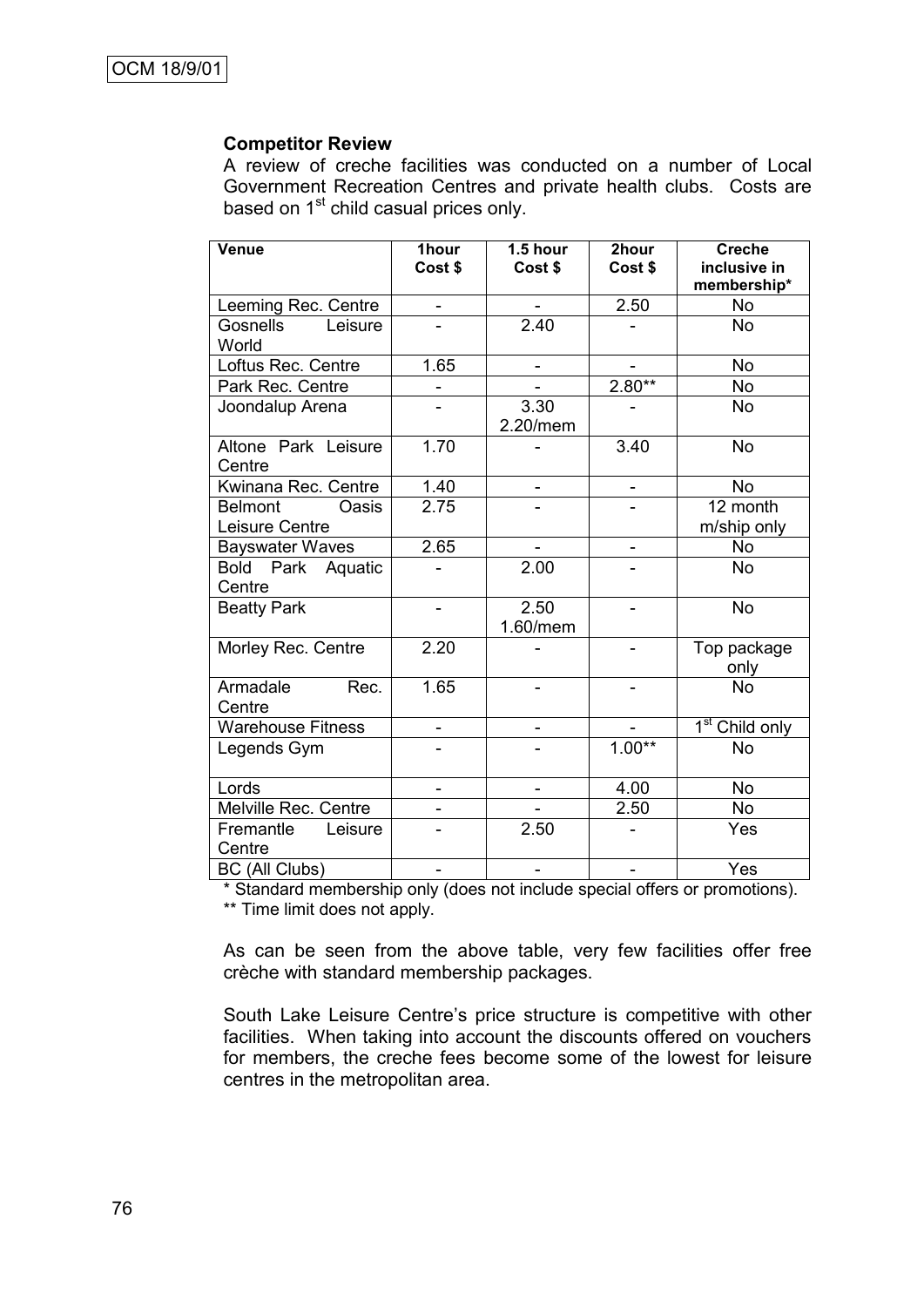# **Membership Restructure**

As mentioned, the changes to creche fees for members were a part of a general restructure of the South Lake Leisure Centre"s membership packages. Prior to 1 July 2001, patrons had to purchase either a Swim and Gym or Aerobic and Aquarobic membership. Under this schedule, patrons were unable to combine options or pay for 1 option only.

Additionally, the 80% of members who did not use the creche were forced to subsidise the 20% of members who made use of these facilities. As part of the restructure, free creche was removed from memberships to reduce the burden on the majority of members who did not use the creche facilities. Due to the high cost of running the creche, it was not viable to include creche usage as a membership option.

The new structure was designed to be more marketable and cost effective for most patrons, as they are able to choose what options they wish to use and only pay for those options. The options provided are Swim (Spa/Sauna), Gymnasium, Aerobics and Aquarobics.

At 30 June 2001, the Centre had 368 members. Since the restructure of the membership packages, the South Lake Leisure Centre has experienced significant growth in its membership base. At the beginning of September, the South Lake Leisure Centre had increased its membership base to 473 members. This equates to growth of 28% in two months.

Since 1 July 2001, the Centre has attracted 249 new members. Consequently, 144 members left the Centre following the change in the membership structure. A number of these members were on arrangements where they had not had an increase in membership for a number of years.

In June 2001, there were 74 members who used the creche facilities during their visits to the Centre. Currently there are 48 members who use the creche facilities during their visits to the Centre.

### **Implications of Membership Restructure**

The changes made to the membership structure bring the South Lake Leisure Centre in line with most other local government recreation centres.

An examination of the creche figures and membership numbers clearly show the effect of the membership restructure on the creche usage and overall Centre usage.

The number of members using the creche has decreased as a consequence of the restructure. This was an anticipated consequence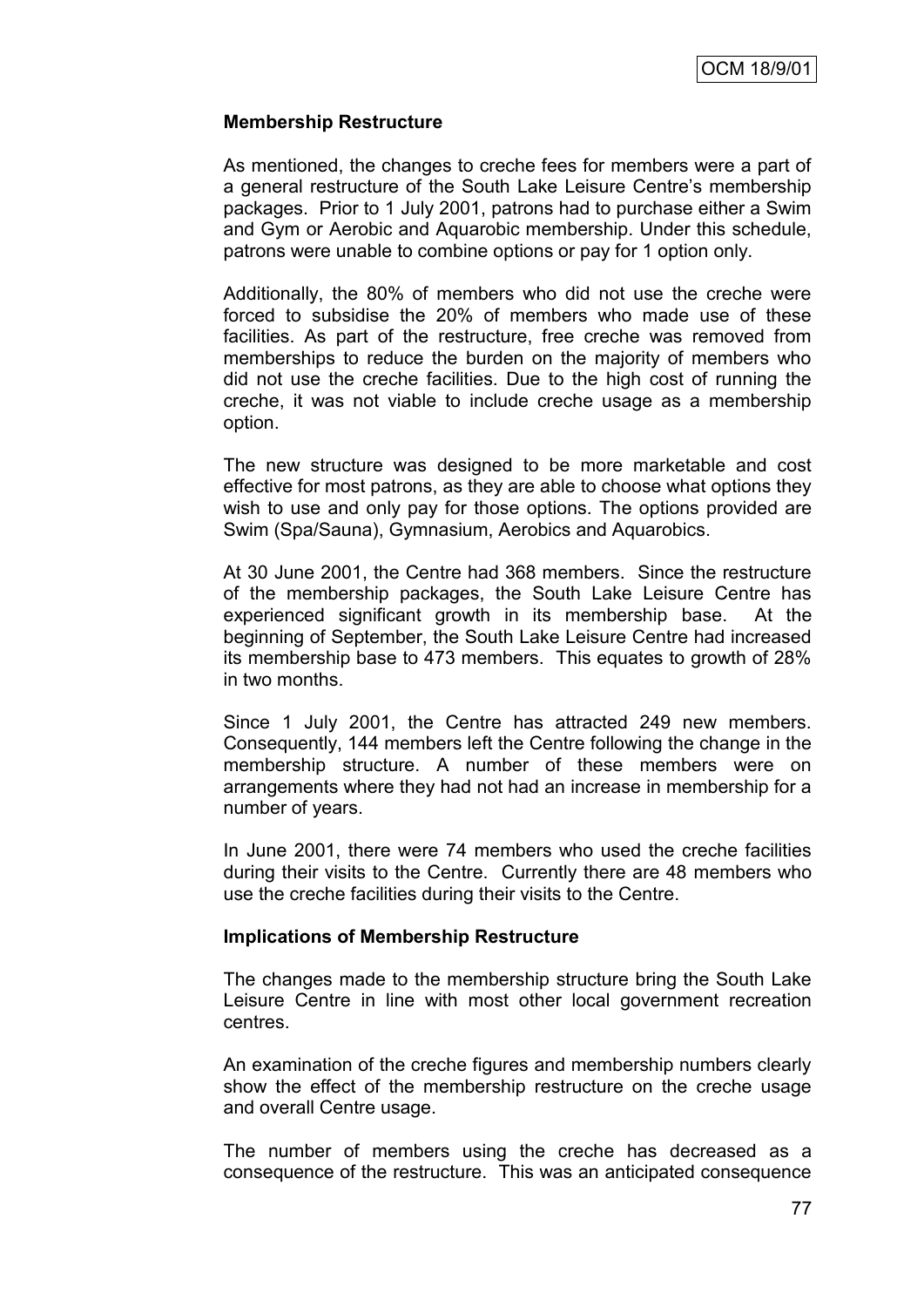of the change. However, the Centre expects that the influx of new members will reverse this trend and as the membership base increases, so too will the number of members using the creche facilities.

The number of members at the Centre has increased significantly. This is directly related to the membership restructure and reduced prices offered to members. The increase in membership has had a positive effect on the Centre's usage statistics, with more members using the facility more often.

Considering the number of customers lost versus the increase in memberships, the changes to the membership structure has had an overall positive effect on the South Lake Leisure Centre, both in relation to usage and financial viability.

If the Centre were to introduce a creche option in the membership, the Centre would either be forced to increase membership prices to compensate for the increased costs or increase its budgeted operating deficit for the financial year.

### **Strategic Plan/Policy Implications**

N/A

**Budget/Financial Implications**

N/A

**Implications of Section 3.18(3) Local Government Act, 1995**

Nil

### **17.4 (Ocm1\_9\_2001) - MANNING PARK LEASE BETWEEN WESTERN AUSTRALIAN PLANNING COMMISSION AND THE CITY OF COCKBURN (2207525) (KS)**

# **RECOMMENDATION**

That Council enter a new 10 year lease for the area known as Manning Park with the Western Australian Planning Commission subject to the terms and conditions of the lease being to the satisfaction of the Chief Executive Officer.

**COUNCIL DECISION**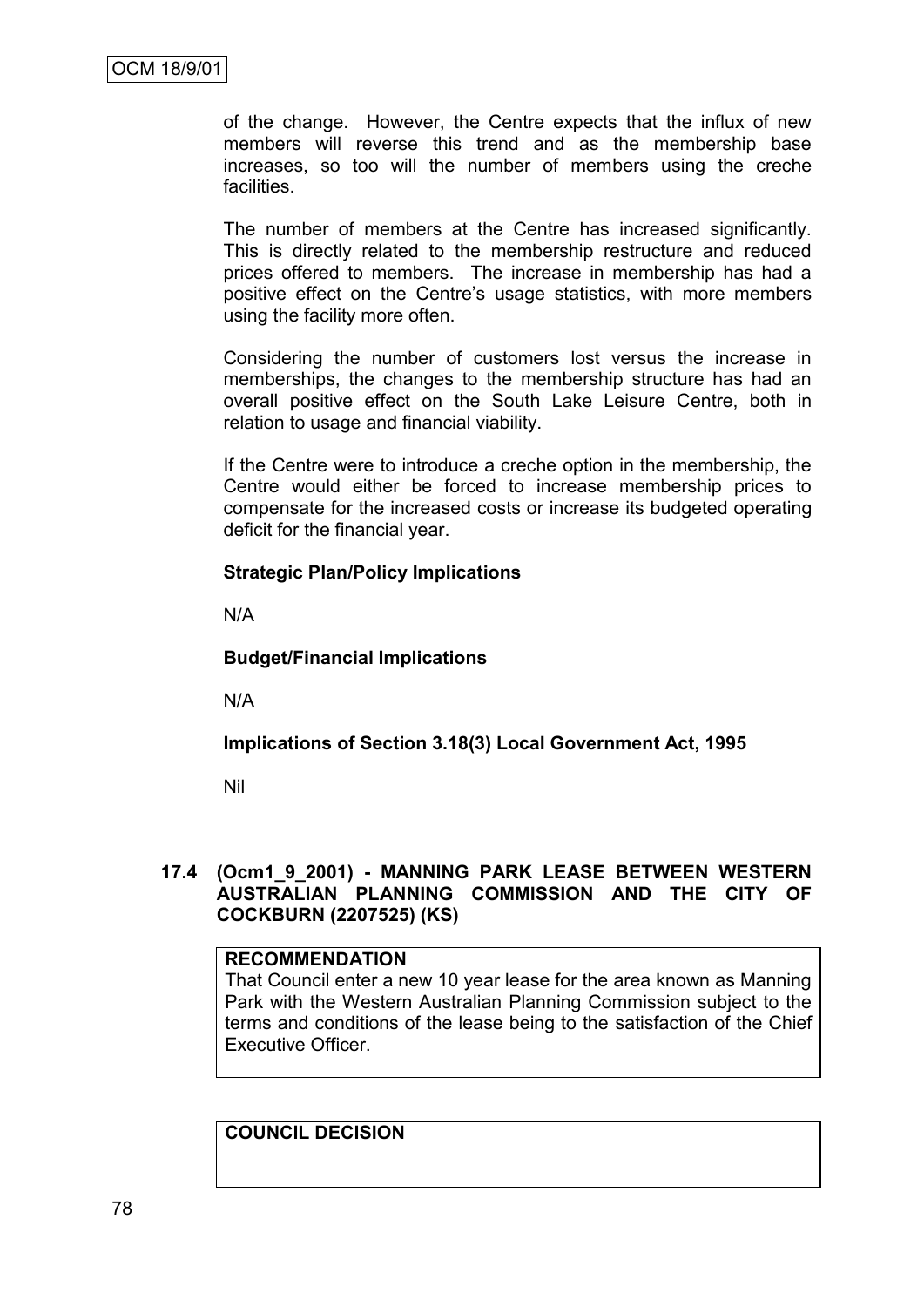# **Background**

Council's lease with the Western Australian Planning Commission for the area of land known as Manning Park has expired. The Commission has offered to enter a new lease agreement for a further 10 years with the City.

# **Submission**

The Western Australian Planning Commission has offered to extend Council's lease of Manning Park for a further 10 years. A draft lease has been provided for consideration by the City.

# **Report**

Manning Park is one of the City's premier passive parks, which also includes the Azalea Ley Museum. It has a growing appeal to residents within the City and beyond.

Council spends in the vicinity of \$80,000 per annum for the maintenance of the Park each year and varying further amounts for upgrades of facilities. Currently the land is owned by the Western Australian Planning Commission in fee simple although there is a commitment and intent to have the area designated as a reserve to be vested in Council in the future. The delay in this is the finalisation of the route for the new realigned Cockburn Road.

Given Council's significant expenditure on Manning Park it is in Council's interest to protect its investment and if possible recoup the cost of maintaining and upgrading the Park's facilities. There is some income generating potential through the likes of the Outdoor Cinema, which should come to Council to help defray the cost of maintaining the park. To protect council's interest in this regard would require the deletion of the clause, which allows for the Western Australian Planning Commission to claim a proportion of any rent received from a sub-lessee.

# **Strategic Plan/Policy Implications**

N/A

# **Budget/Financial Implications**

N/A

# **Implications of Section 3.18(3) Local Government Act, 1995**

Nil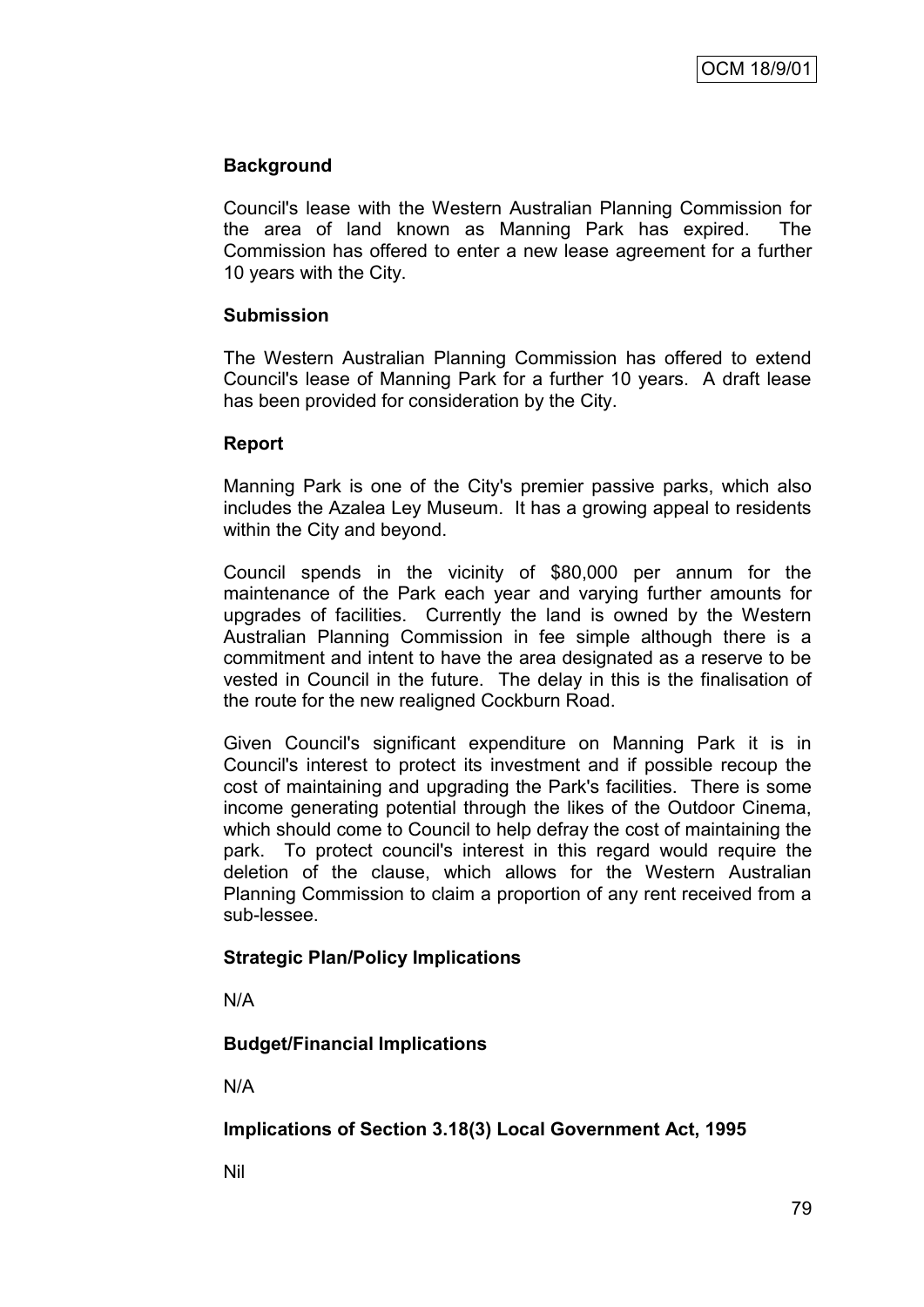# **18. EXECUTIVE DIVISION ISSUES**

Nil

# **19. MOTIONS OF WHICH PREVIOUS NOTICE HAS BEEN GIVEN**

### **19.1 (Ocm1\_9\_2001) - STUDENT GRADUATION PRIZES (8305) (RA)**

# **RECOMMENDATION**

That Council:

- (1) on a yearly basis, offer to each of the secondary and primary schools within the district, an award for an appropriate category to recognise graduating students, with such awards value being up to \$100 for secondary schools and up to \$50 for primary schools; and
- (2) authorise the Mayor or his delegate to present these awards to the successful students.

# **COUNCIL DECISION**

# **Background**

Deputy Mayor Graham has proposed that Council participate in a program which gives recognition to worthy graduating students from local schools with the provision of an award.

### **Submission**

N/A

### **Report**

One of the most effective means of promoting the City is through the education system. There are 27 primary schools and 3 high schools within the district. Associated with each school is a large body of parents. The proposal to give recognition to a worthy student at a graduation ceremony for students both acknowledges the efforts of students and promotes the City.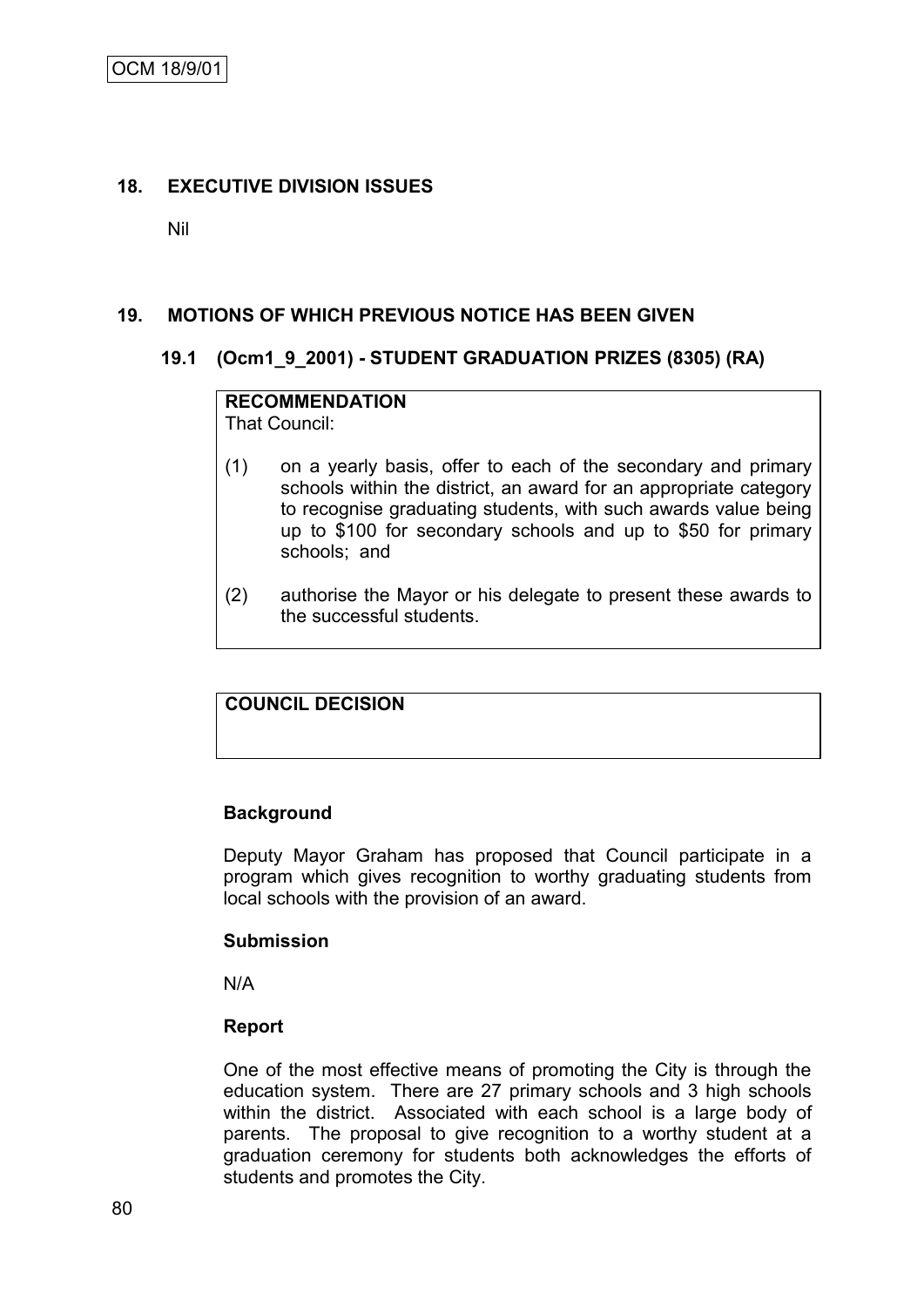The most effective means to instigate the program of student recognition would appear to be in the first instance to gain the agreement of individual schools to participate. It is the schools who know the nature and type of award that would be appropriate and available for sponsorship by the City. The schools know the students who are to receive the awards and what their interests are. Finally, the purchase of awards suitable for individual students can be readily performed by the student"s school. It becomes a significant logistical task for Council to purchase awards appropriate to the nature of the award and the individual student for all schools in the district.

It is proposed that Council write to all schools in the district to participate in the provision of a City of Cockburn graduate award. The schools would be advised that Council will reimburse the cost of an award of up to \$50 for a primary school student and \$100 for a secondary school student and the process to be followed.

Due recognition of the awards would be achieved by the presentation of the award at a school graduation ceremony with Council represented by the Mayor or his delegate.

# **Strategic Plan/Policy Implications**

N/A

# **Budget/Financial Implications**

Should all schools participate in the program the total cost would be \$1,650. Council has a school donation account from which the funds could be drawn. If additional funds are required in the account this could be considered at the time of the budget review.

# **Implications of Section 3.18(3) Local Government Act, 1995**

Nil

# **19.2 (Ocm1\_9\_2001) - USE FOR LOT 502 PHOENIX ROAD, BIBRA LAKE OWNED BY LANDCORP (1101294) (AJB)**

# **RECOMMENDATION**

That Council:

- (1) request Planning Services to investigate possible alternative land use options for Lot 502 Phoenix Road, Bibra Lake owned by LandCorp; and
- (2) write to the Metropolitan Cemetery Board and Fremantle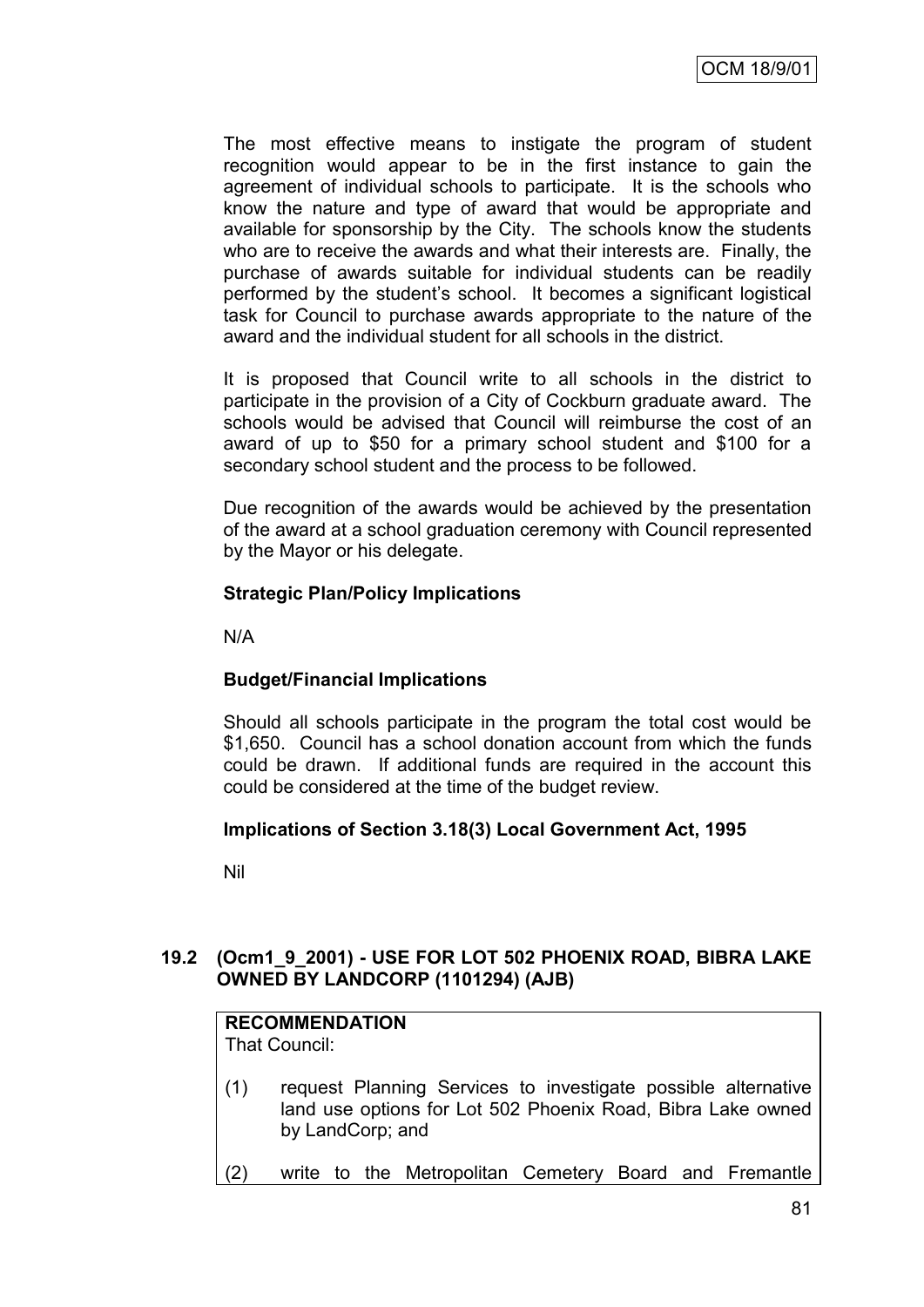Cemetery Board to ascertain their interest in approaching LandCorp to discuss the possibility of establishing a garden cemetery similar to that at Pinnaroo Valley Memorial Park on Lot 502 Phoenix Road Bibra .

# **COUNCIL DECISION**

### **Background**

The subject land is zoned industry in the Metropolitan Region Scheme and District Zoning Scheme No 2.

LandCorp has sought approval to subdivide the land for industrial purposes and previously lodged an application to mine sand from the site. The mining application was refused by Council and is the subject of an appeal to the Minister of Planning and Infrastructure.

The land contains high quality bushland and there is strong community support for it to be retained.

### **Submission**

At the Ordinary Meeting of Council held on 21 August 2001, Councillor Whitfield listed this matter under "Notice of Motion Given at the Meeting for Consideration at Next Meeting" as follows:-

- *"(1) request Planning Services to investigate possible alternative land use options for Lot 502 Phoenix Road, Bibra Lake owned by LandCorp; and*
- *(2) write to the Metropolitan Cemetery Board and Fremantle Cemetery Board to ascertain their interest in approaching LandCorp to discuss the possibility of establishing a garden cemetery similar to that at Pinnaroo Valley Memorial Park on Lot 502 Phoenix Road Bibra ."*

# **Report**

The proposed recommendations are for Planning Services to investigate possible alternative uses other than industrial which would achieve Council's objectives for the site and, as part of these investigations, to write to the Metropolitan Cemetery Board and Fremantle Cemetery Board to ascertain their interest in establishing a garden cemetery on the site.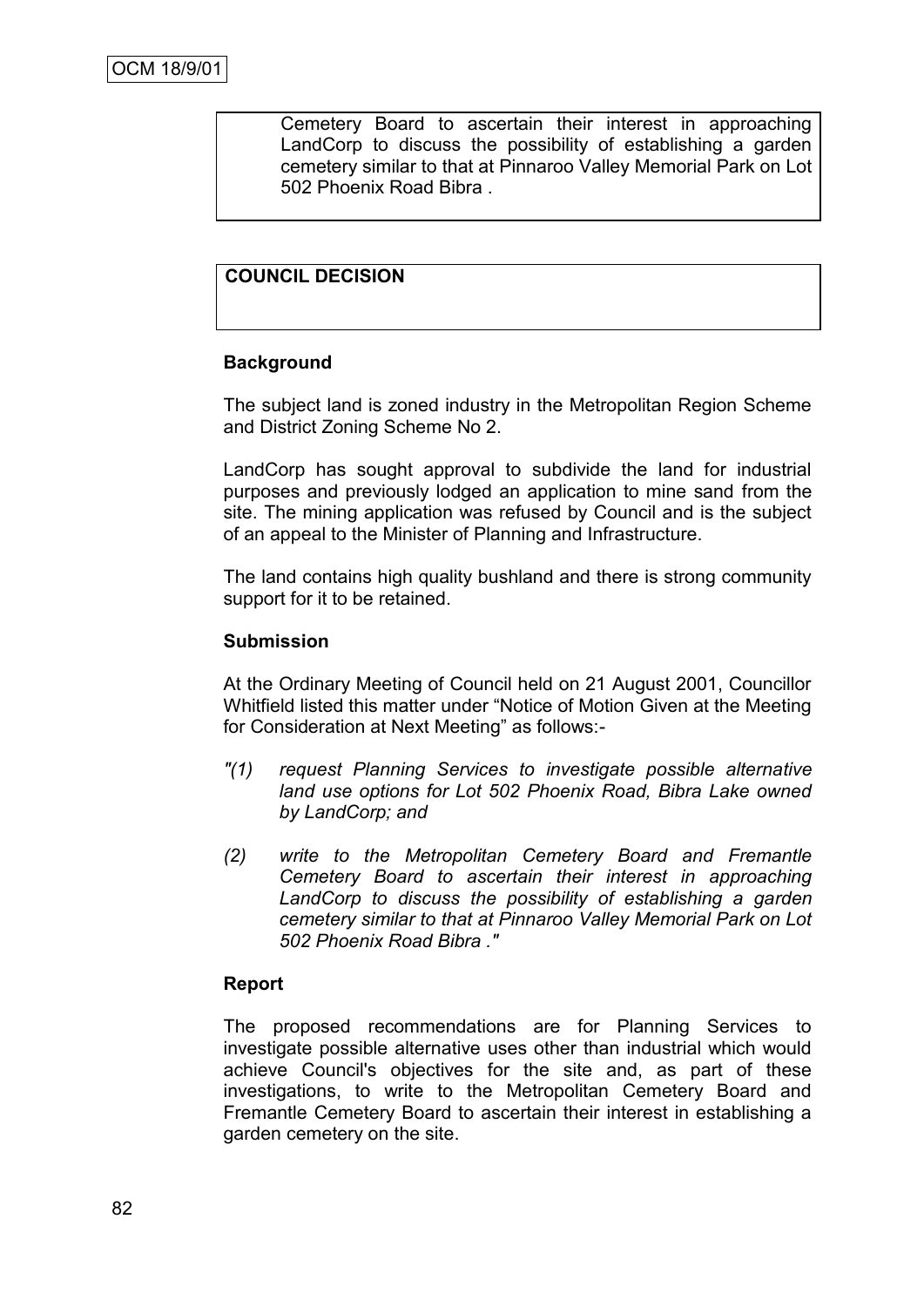Council has previously sought support for the relocation of the Perth Zoo to the site. The proposed recommendations to identify uses which will retain the environmental qualities of the site and enhance those of adjoining South Lake are consistent with previous Council decisions.

The proposed recommendations will confirm Council"s support to the possible development of the site as a garden style Cemetery and allow officers to positively promote the proposal to the relevant cemetery boards.

A report on the responses from the cemetery boards and possible alternative land use strategies will be prepared by Planning Services and presented to Council for consideration.

# **Strategic Plan/Policy Implications**

The Corporate Strategic Plan Key Result Areas which apply to this item are:-

- 1. Managing Your City
	- *"To conduct Council business in open public forums and to manage Council affairs by employing publicly accountable practices."*
- 2. Planning Your City
	- *"To ensure that the development will enhance the levels of amenity currently enjoyed by the community."*
- 3. Conserving and Improving Your Environment
	- *"To conserve the quality, extent and uniqueness of the natural environment that exists within the district."*
	- *"To ensure that the development of the district is undertaken in such a way that the balance between the natural and human environment is maintained."*
- 4. Facilitating the needs of Your Community
	- *"To facilitate and provide an optimum range of community services."*

The Planning Policies which apply to this item are:-

- SPD1 Bushland Conservation Policy
- SPD3 Native Fauna Protection Policy
- SPD5 Wetland Conservation Policy

### **Budget/Financial Implications**

N/A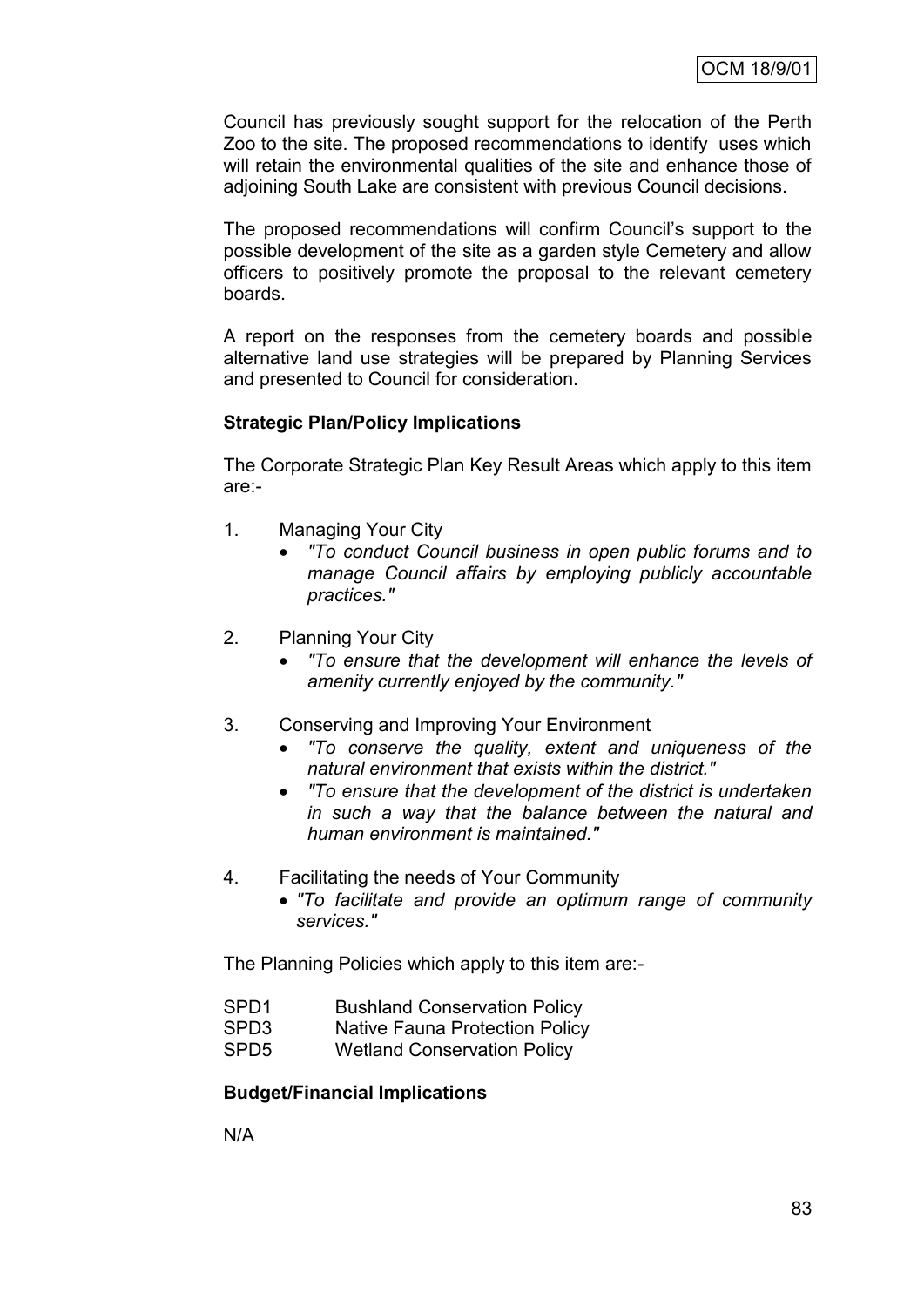# **Implications of Section 3.18(3) Local Government Act, 1995**

Nil

# **19.3 (Ocm1\_9\_2001) - DEFERMENT OF THE SUBDIVISION PROPOSALS FOR LOT 502 PHOENIX ROAD, BIBRA LAKE - LANDCORP (113648) (AJB)**

#### **RECOMMENDATION** That Council:

- (1) reconfirm its submission in March 1999 to the Western Australian Planning Commission on Bushplan in respect to Lot 502 Phoenix Road, Bibra Lake, which sought to protect the integrity of South Lake and its vegetated setting;
- (2) lodge a submission on the Environmental Report for the proposed development of Lot 502 Phoenix Road when it is advertised for comment and for this to refer to Council"s submission on Bushplan; and
- (3) advise the Western Australian Planning Commission that having regard to the determination of the Minister for the Environment to formally assess the proposed subdivision of Lot 502, that Council will not be in a position to consider the application until such time as a final determination is made on the environmental issues and to request that;
	- 1. The Planning Commission formally agree to extend the time for Council to respond to the current or any future application until all environmental approvals are granted; and
	- 2. The Planning Commission not determine any application without first seeking comments for Council.

# **COUNCIL DECISION**

# **Background**

The subject land is zoned industry in the Metropolitan Region Scheme and District Zoning Scheme No 2.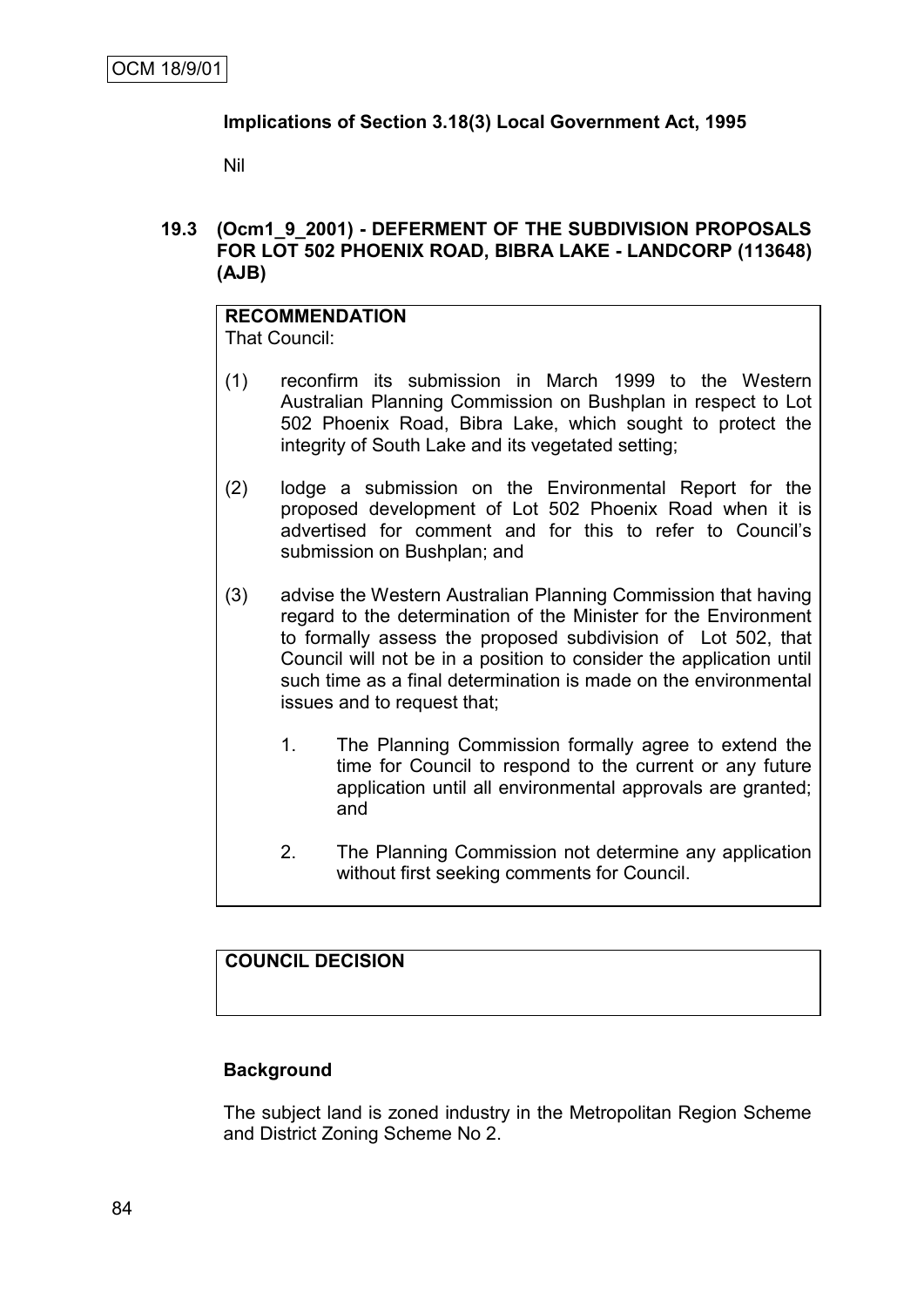LandCorp has made application to the Western Australian Planning Commission to subdivide the land for industrial purposes. The application has not been determined by the Planning Commission.

In November 2000 the Department of Environmental Protection advertised that the level of assessment determined for the project was Environmental Protection Statement. Some 23 appeals were lodged against the level of assessment and that the project should be subject to a more formal environmental assessment given the potential impacts.

On 15<sup>th</sup> May 2001 officers from the Office of the Appeals Convenor advised Council officers that Council could not consider the subdivision application until the appeals were determined. Council at its meeting held on  $15<sup>th</sup>$  May 2001 resolved to defer consideration of the subdivision application, to recommend that the Planning Commission not determine the application until all the outstanding matters relating to the subdivision of this land have been resolved and to pursue the possible relocation of the zoo to the site.

On 23 August 2001 Council received advice from the Office of the Appeals Convenor that the appeals have been upheld by the Minister for the Environment and the project is now to be formally assessed. This will include the impact of clearing native vegetation and the loss of biodiversity which were not previously assessed and will include extensive public consultation.

# **Submission**

At the Ordinary Meeting of Council held on 21 August 2001, Councillor Whitfield listed this matter under "Notice of Motion Given at the Meeting for Consideration at Next Meeting" as follows:-

- *"(1) reconfirm its submission in March 1999 to the Western Australian Planning Commission on Bushplan in respect to Lot 502 Phoenix Road, Bibra Lake, which sought to protect the integrity of South Lake and its vegetated setting;*
- *(2) advise the Department of Environmental Protection of the Council's position and request that this be taken into account when assessing the subdivision proposal for Lot 502 (WAPC Ref: 113648) which is the subject of an environmental assessment; and*
- *(3) request the Western Australian Planning Commission to defer consideration of the proposed subdivision (WAPC Ref 113648) for Lot 502 until such time as the Environmental Protection Authority has assessed the appeals and made recommendations in respect to the subdivision and development*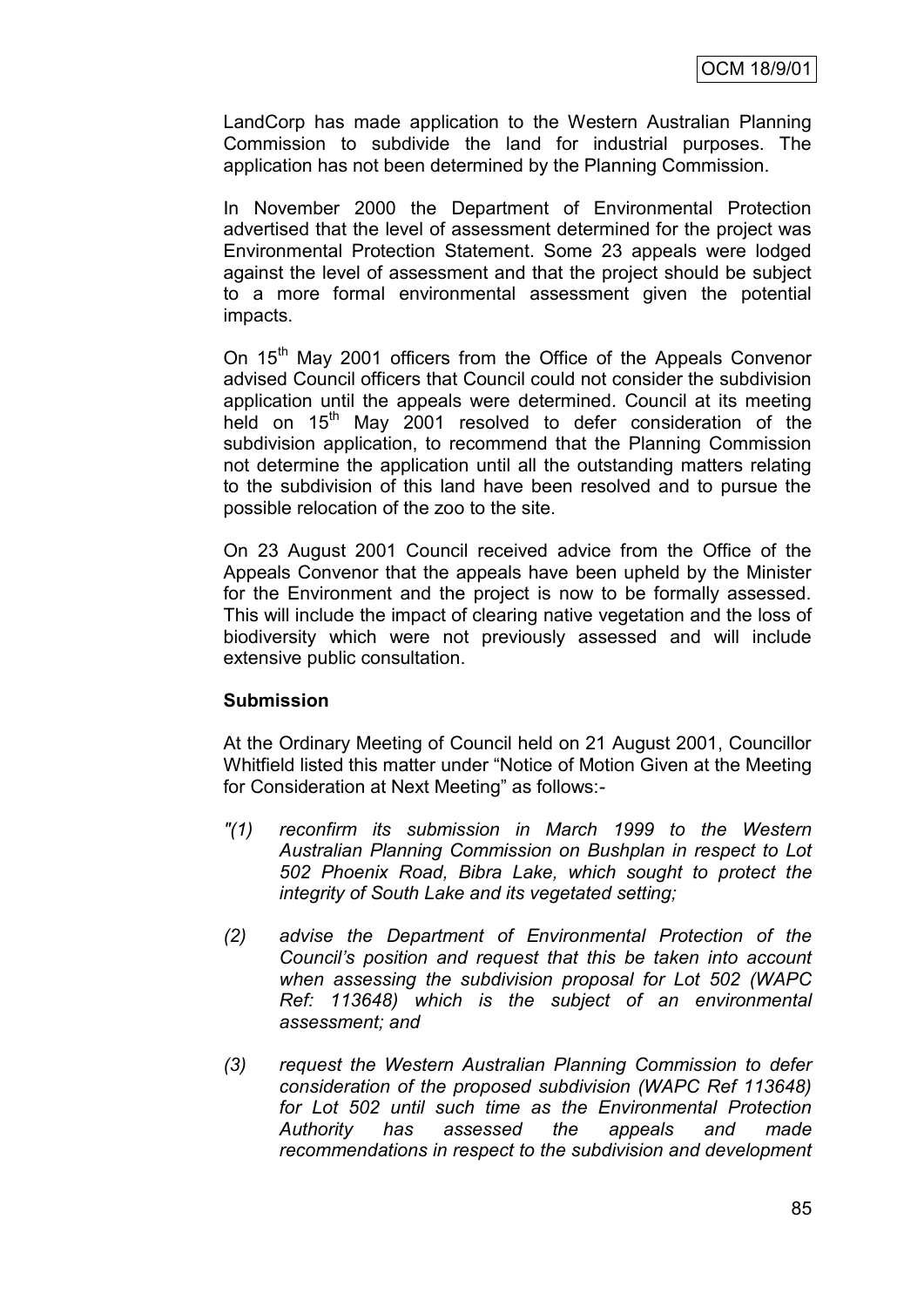*of the land, together with a formal recommendation being made by the Council on the final proposal."*

# **Report**

The purpose of the proposed recommendations is to advise the Western Australian Planning Commission (WAPC) and Department of Environmental Protection (DEP) that Council remains committed to the protection of the environmental and aesthetic values of the subject land and the adjoining South Lake reserve and that this be taken into consideration when they assess any proposal for the land.

On 23 August 2001 correspondence was received from the Office of the Appeals Convenor which advised that appeals on the level of assessment for the proposed industrial subdivision of the land had been upheld by the Minister for the Environment and that the proposal would now be formally assessed.

This means that LandCorp is required to prepare a detailed environmental report which deals with all issues including floristic values and biodiversity to the satisfaction of the DEP and for this to be advertised for public comment. Until this process is complete and the Minister for Environment makes a final determination, the WAPC is not permitted by law to determine the subdivision application.

Having regard to the most recent determination by the Minister for the Environment, it is suggested that the recommendations proposed by Councillor Whitfield be modified as follows;

- (2) lodge a submission on the Environmental Report for the proposed development of Lot 502 Phoenix Road when it is advertised for comment and for this to refer to Council"s submission on Bushplan; and
- (3) advise the Western Australian Planning Commission that having regard to the determination of the Minister for the Environment to formally assess the proposed subdivision of Lot 502, that Council will not be in a position to consider the application until such time as a final determination is made on the environmental issues and to request that;
	- *1. The Planning Commission formally agree to extend the time for Council to respond to the current or any future application until all environmental approvals are granted; and*
	- 2. The Planning Commission not determine any application without first seeking comments for Council.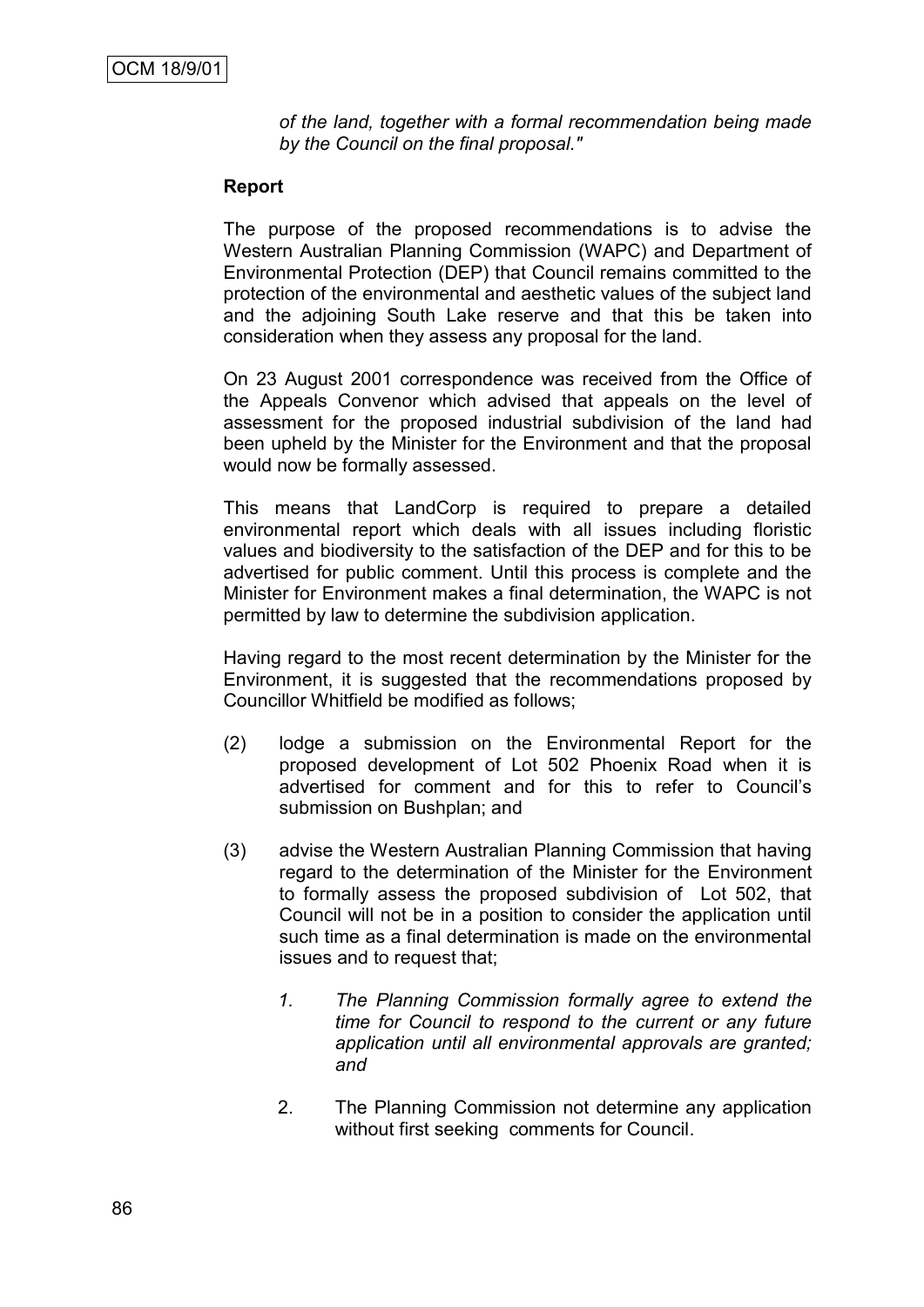The effect of the modified recommendations is to ensure that Council will be consulted on any proposal for the subject land including the current application and that the normal statutory response time (42 days) will not be applied given that it is first necessary for environmental approvals to be issued.

# **Strategic Plan/Policy Implications**

The Corporate Strategic Plan Key Result Areas which apply to this item are:-

- 1. Managing Your City
	- *"To deliver services and to manage resources in a way that is cost competitive without compromising quality."*
- 2. Planning Your City
	- *"To ensure that the development will enhance the levels of amenity currently enjoyed by the community."*
- 3. Conserving and Improving Your Environment
	- *"To conserve the quality, extent and uniqueness of the natural environment that exists within the district."*
	- *"To ensure that the development of the district is undertaken in such a way that the balance between the natural and human environment is maintained."*
- 4. Facilitating the needs of Your Community
	- *"To facilitate and provide an optimum range of community services."*

The Planning Policies which apply to this item are:-

- SPD1 Bushland Conservation Policy
- SPD3 Native Fauna Protection Policy
- SPD5 Wetland Conservation Policy

# **Budget/Financial Implications**

N/A

**Implications of Section 3.18(3) Local Government Act, 1995**

Nil

# **20. NOTICES OF MOTION GIVEN AT THE MEETING FOR CONSIDERATION AT NEXT MEETING**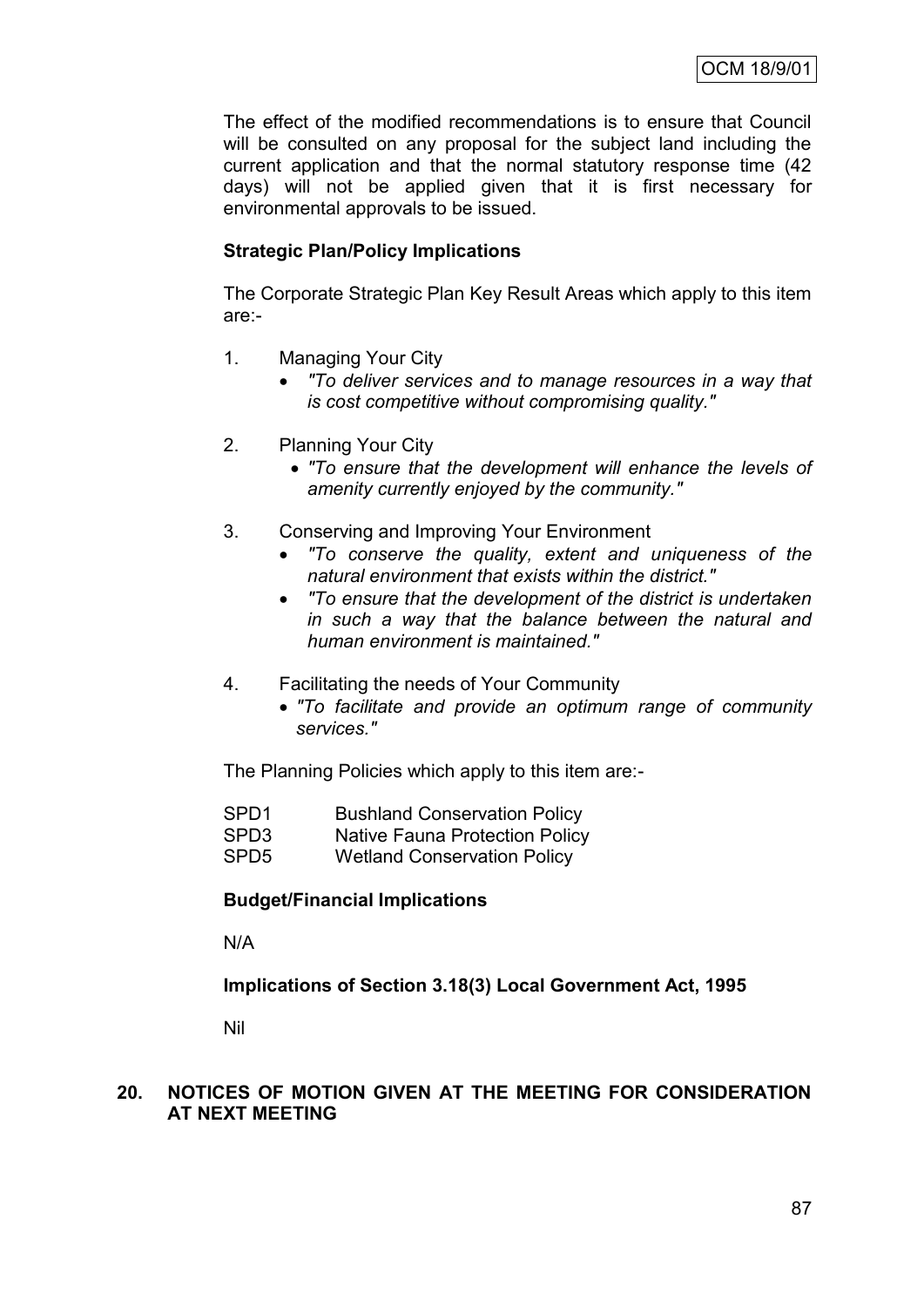# **21. NEW BUSINESS OF AN URGENT NATURE INTRODUCED BY DECISION OF MEETING BY COUNCILLORS OR OFFICERS**

## **22. MATTERS TO BE NOTED FOR INVESTIGATION, WITHOUT DEBATE**

### **23. CONFIDENTIAL BUSINESS**

# **23.1 (Ocm1\_9\_2001) - AUTHORITY TO CHIEF EXECUTIVE OFFICER - REPORT FROM MANAGER, CORPORATE DEVELOPMENT (RWB) (6679)**

#### **RECOMMENDATION**

That the Confidential Report from the Manager, Corporate Development be received and the recommendation contained therein, be adopted.

# **TO BE CARRIED BY ABSOLUTE MAJORITY OF COUNCIL**

# **COUNCIL DECISION**

### **Background**

N/A

#### **Submission**

Nil

### **Report**

A confidential report has been provided to Elected Members under separate cover.

### **Strategic Plan/Policy Implications**

Key Result Area "Managing Your City" refers.